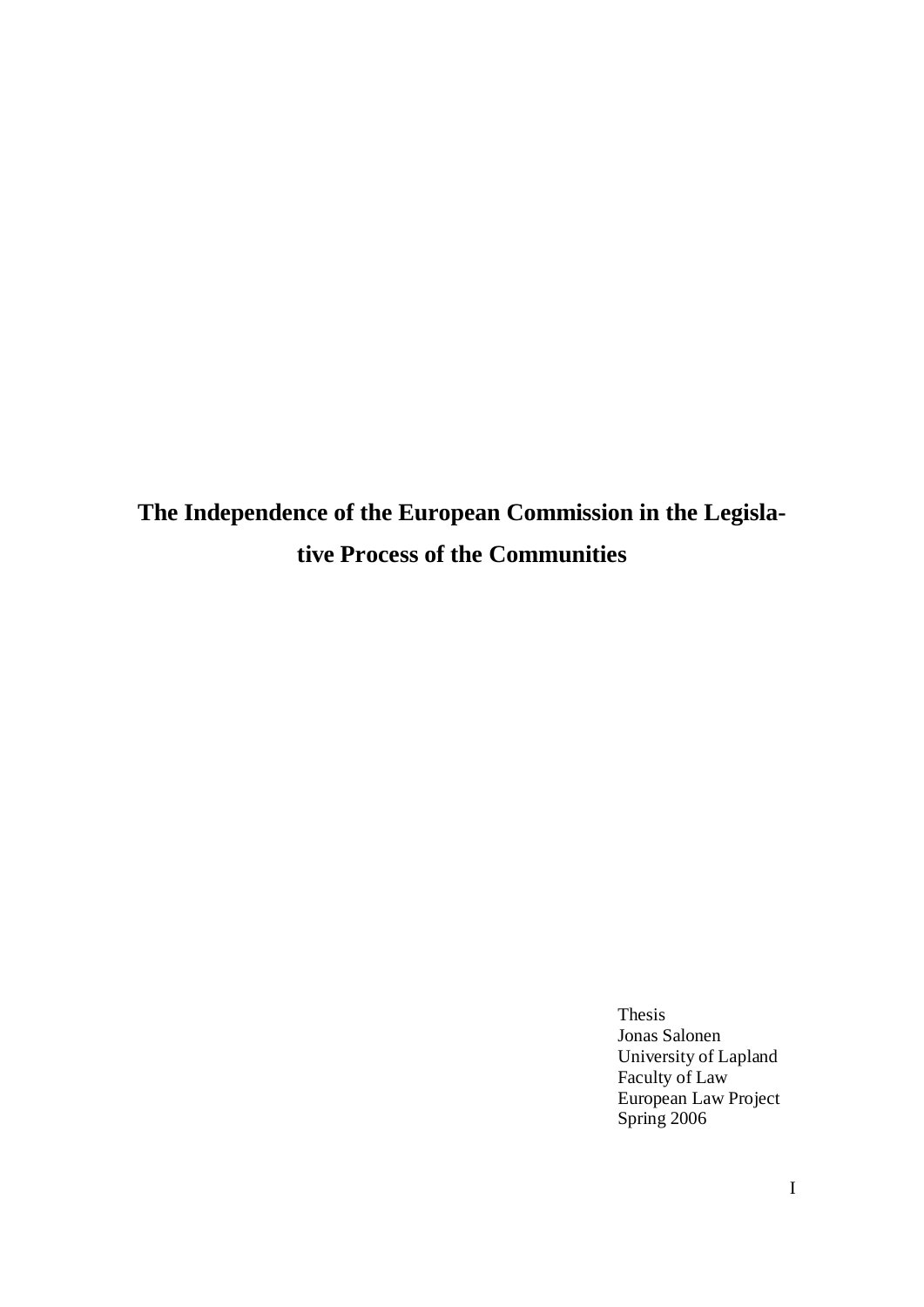University of Lapland, Faculty of Law The Independence of the European Commission in the Legislative Process of the **Communities** Salonen, Jonas Thesis VII+ 83 pages Spring 2006

# **Summary**

The European Commission was created so that it could work to fulfil the Community Interest. Therefore it was decided to be an independent institution. But because the European Union affects its Member States very deeply, not least in budgetary ways, the Member States seem to want to influence the Commission as much as possible. Therefore the independence of the Commission is at stake.

The Treaties try to deal with the problem by setting some protective mechanisms on the Commission. But is it enough? It seems that the Commission gets influenced too much in its everyday work. This influencing starts already at the nomination of the Commissioners, continues all the while when the Commission is deciding if new Community legislation is needed and while it drafts new legislation. The substance of the drafts are often influenced very much by the other institutions, Member States and interest groups.

What this means is that the Commission can't fulfil its task at seeking the best of the Communities. In many different ways the decisions of the Commission may further the good of one or some interested parties instead of the Community Interest.

Subject words: European Union, Commission, Independence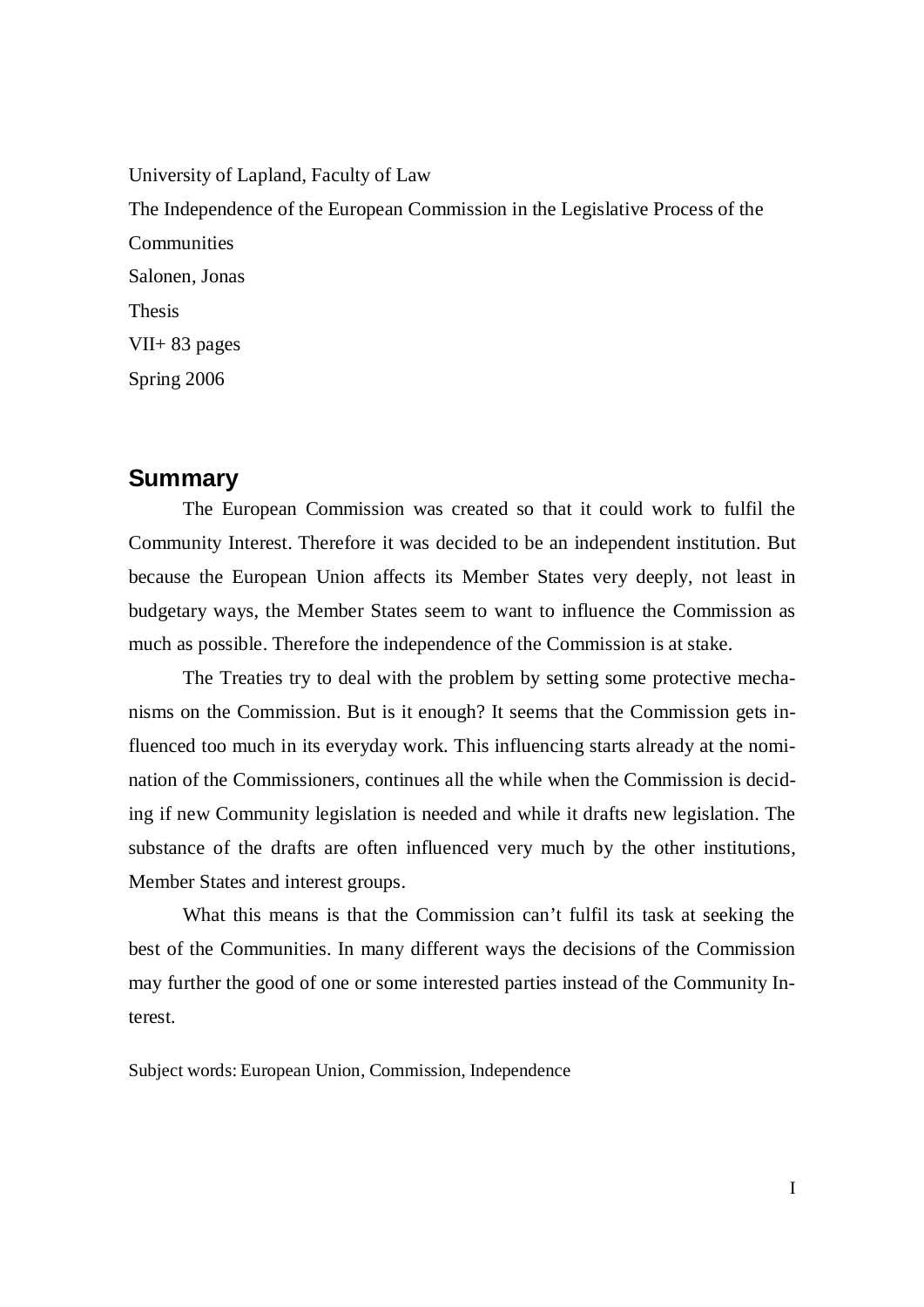Lapin Yliopisto, Oikeustieteiden tiedekunta The Independence of the European Commission in the Legislative Process of the **Communities** Salonen, Jonas Tutkielma  $VII + 83$  sivua Kevät 2006

# **Tiivistelmä**

Euroopan komissio luotiin jotta se voisi ajaa yhteisöjen intressiä. Sen vuoksi siitä päätettiin tehdä itsenäinen. Mutta koska Euroopan Unionin vaikutus jäsenmaissaan on hyvin vahvaa, myös talouden kannalta, haluavat jäsenmaat vaikuttaa komissioon mahdollisimman paljon. Tämän vuoksi komission itsenäisyys vaarantuu.

Perustamissopimukset koettavat hoitaa ongelman luomalla komissiolle joitakin suojamekanismeja. Mutta ovatko ne riittäviä? Vaikuttaa siltä, että komissioon pystytään vaikuttamaan liikaa sen jokapäiväisessä työssä. Tämä vaikuttaminen alkaa jo komission nimittämisvaiheessa ja jatkuu koko ajan komission pohtiessa uuden lainsäädännön tarvetta ja komission valmistellessa uutta lainsäädäntöä. Komission lakiehdotelman sisältöön vaikuttavat usein paljonkin muut instituutiot, jäsenvaltiot sekä intressiryhmät.

Tämä johtaa siihen, että komissio ei täysin pysty toteuttamaan yhteisöjen intressiä. Monin eri tavoin komission päätöksiin voivat vaikuttaa yksittäisten tai useampien jäsenmaiden edut, vaikka tarkoitus olisi ajaa yhteisöjen etua.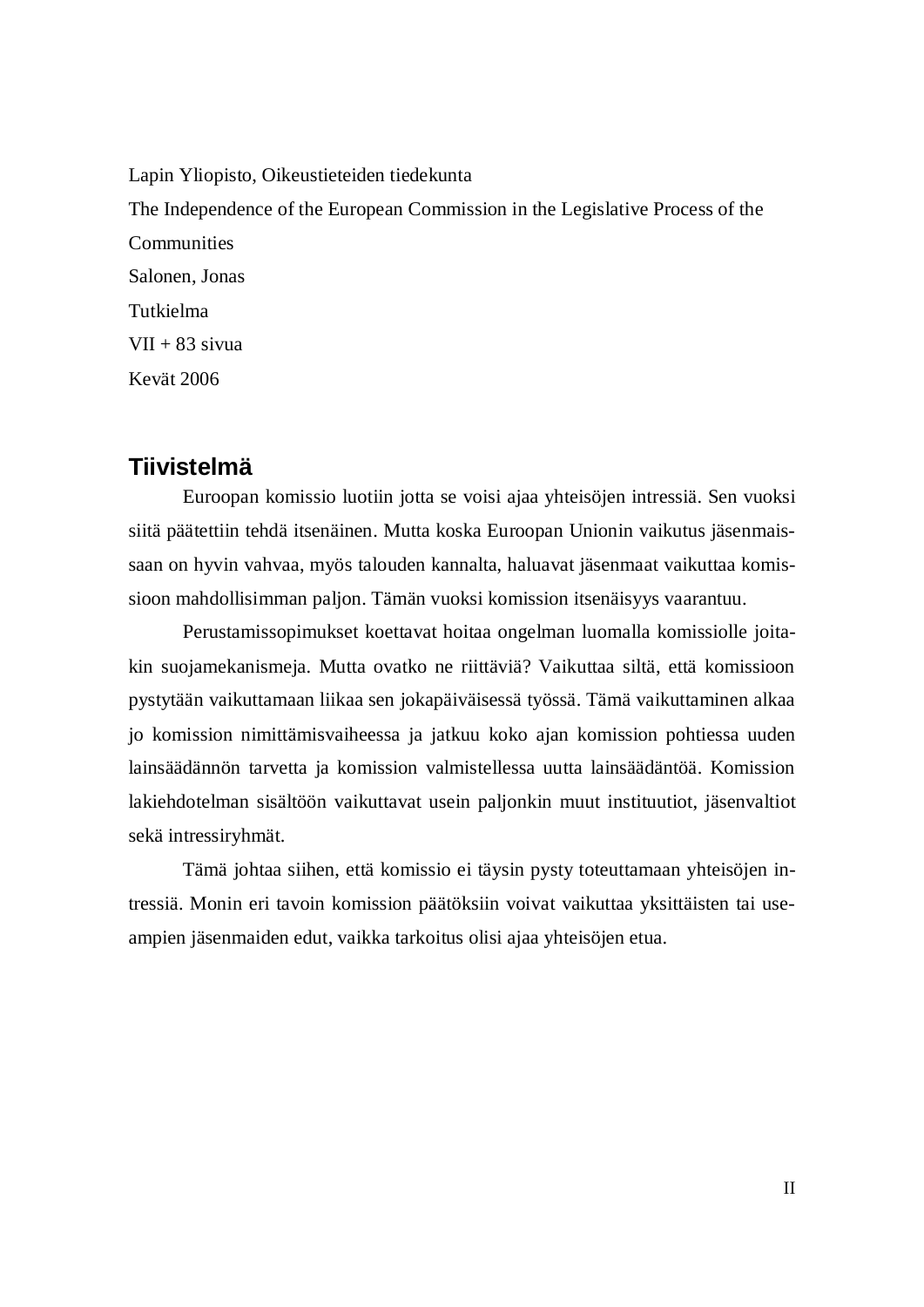# **Index**

|                                                                                                                                                                                                       | $\boldsymbol{\mathit{II}}$ |
|-------------------------------------------------------------------------------------------------------------------------------------------------------------------------------------------------------|----------------------------|
| $\overline{\phantom{a}}$ $III$                                                                                                                                                                        |                            |
| Bibliography_                                                                                                                                                                                         |                            |
| 1. An independent Commission for the European Communities? ___________________1                                                                                                                       |                            |
|                                                                                                                                                                                                       |                            |
| 1.2 The Nature of the Independence and the Community Interest ___________________4                                                                                                                    |                            |
|                                                                                                                                                                                                       |                            |
|                                                                                                                                                                                                       |                            |
|                                                                                                                                                                                                       |                            |
|                                                                                                                                                                                                       |                            |
|                                                                                                                                                                                                       |                            |
|                                                                                                                                                                                                       |                            |
|                                                                                                                                                                                                       |                            |
| 2.1.6 Examples of Relations Between the President of the Commission and the Parliament _________ 12                                                                                                   |                            |
|                                                                                                                                                                                                       |                            |
| 2.1.8 Conclusions 2.1.8 Conclusions 2.1.8 Conclusions 2.1.8 Conclusions 2.1.8 Conclusions 2.1.8 Conclusions 2.1                                                                                       |                            |
|                                                                                                                                                                                                       |                            |
|                                                                                                                                                                                                       |                            |
|                                                                                                                                                                                                       |                            |
| 2.2.3 The Commission's Ambivalent Position in Choosing Whether to Legislate or Not _____________ 20                                                                                                   |                            |
|                                                                                                                                                                                                       |                            |
|                                                                                                                                                                                                       |                            |
|                                                                                                                                                                                                       |                            |
|                                                                                                                                                                                                       |                            |
| 3.1 The Way a Draft Moves Through the Commission ________________________________ 25                                                                                                                  |                            |
|                                                                                                                                                                                                       |                            |
|                                                                                                                                                                                                       |                            |
|                                                                                                                                                                                                       |                            |
| 3.2 The Influence Interest Groups May Have in Defining the Substance of a Legislative                                                                                                                 |                            |
| <b>Draft</b>                                                                                                                                                                                          | 31                         |
| 3.2.1 The Commission's Understaffing                                                                                                                                                                  | 31                         |
|                                                                                                                                                                                                       | 32                         |
|                                                                                                                                                                                                       | 34                         |
|                                                                                                                                                                                                       | 36                         |
|                                                                                                                                                                                                       |                            |
|                                                                                                                                                                                                       |                            |
|                                                                                                                                                                                                       | 40                         |
| 3.3 How the Opinions of the Parliament and the Council may Influence the Substance of a                                                                                                               |                            |
| <b>Draft</b><br><u> 1980 - Johann John Stone, mars andrew Maria (b. 1980)</u>                                                                                                                         | 43                         |
|                                                                                                                                                                                                       |                            |
| 3.3.2 Other Ways in Which the Parliament may Influence the Commission ______________________ 44<br>3.3.3 The Influence the Council of Ministers May Exercise on the Commission ___________________ 45 |                            |
|                                                                                                                                                                                                       |                            |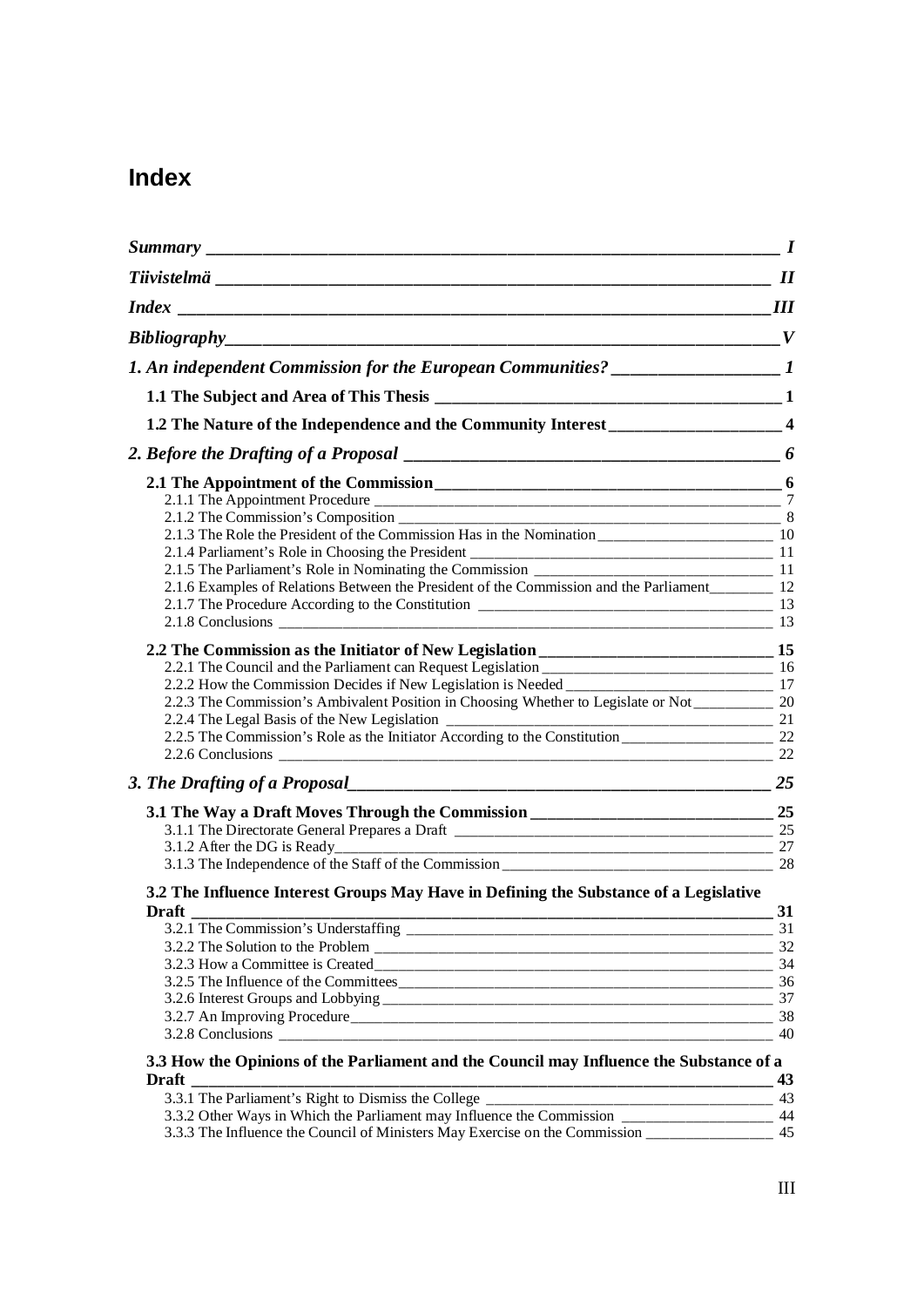| 3.4 The Draft Moves to the Council and the Parliament __________________________________47 |    |
|--------------------------------------------------------------------------------------------|----|
|                                                                                            |    |
|                                                                                            |    |
|                                                                                            |    |
| $\frac{1}{2}$ 52                                                                           |    |
| 4.1.1 What is Comitology and the Different Comitology Procedures                           |    |
|                                                                                            |    |
|                                                                                            |    |
|                                                                                            |    |
|                                                                                            |    |
|                                                                                            |    |
|                                                                                            |    |
| 4.2 The Commission's Understaffing and the Commission as a Watch-dog____________ 62        |    |
|                                                                                            |    |
|                                                                                            |    |
|                                                                                            |    |
|                                                                                            |    |
|                                                                                            |    |
|                                                                                            |    |
|                                                                                            |    |
|                                                                                            | 73 |
| 4.4 The Ways in which the Commission Deals with the European Court of Justice______ 75     |    |
|                                                                                            |    |
|                                                                                            |    |
|                                                                                            |    |
|                                                                                            | 80 |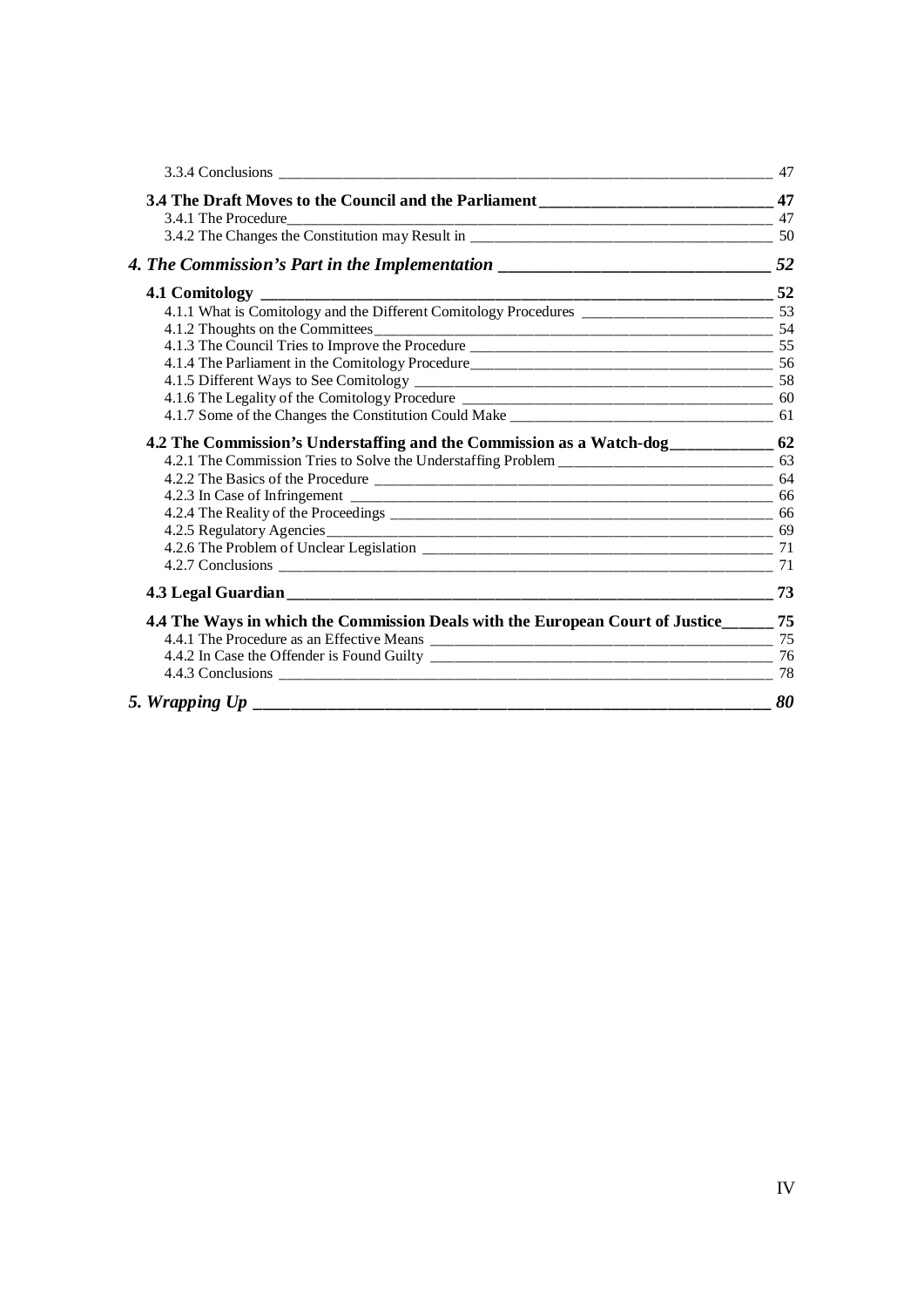# **Bibliography**

### **Literature**

Alter, J. Karen 2002, Establishing the Supremacy of European Law.

Arrowsmith, Sue, Legal Techniques for Implementing Directives: A Case Study of Public Procurement, Craig, Paul and Harlow, Carol Edit. 1998, Lawmaking in the European Union, 491-510.

Bekkers, vjjm, de Moor van Vught and Voermans, Going Dutch: Problems and Policies Concerning the Implementation of EU Legislation in the Netherlands, Craig, Paul and Harlow Carol Edit. 1998, Lawmaking in the European Union, 454-478.

Bergström, Carl Fredrik 2005, Comitology.

Boyron, Sophie, The Co-decision Procedure: Rethinking the Constitutional Fundamentals, Craig, Paul and Harlow, Carol Edit. 1998, Lawmaking in the European Union, 147-168.

Brown, Neville & Kennedy, Tom 2000, The Court of Justice of the European Communities.

Burns, Tom, Better Lawmaking? An evaluation of lawmaking in the European Community, Paul Craig and Carol Harlow Edit. 1998 Lawmkaning in the European Union, 435-453.

de Lange, Roel, General Aspects of the Horizontalization of Law Enforcement in a European Perspective, 35-49, Vervaele edit. 1999, Compliance and Enforcement of European Community Law.

de Zwaan, Jaap, The Role of the European Commission Over the Years: Changes and Challenges, de Zwaan Edit. 2004, The European Union: An Ongoing Process of Integration, 53- 70.

Estella, Antonio 2002, The EU Principle of Subsidiarity and its Critique.

Gormley, Laurence, Disturbing or Rebalancing Powers within the European Union, de Zwaan, Jaap Edit. 2004, the European Union: An Ongoing Process of Integration, 35-52.

Hartley 2003, The Foundations of the EC Law.

Kassim, Hussein, The European Administration, Hayward and Menon Edit. 2003 Governing Europe, 137-161.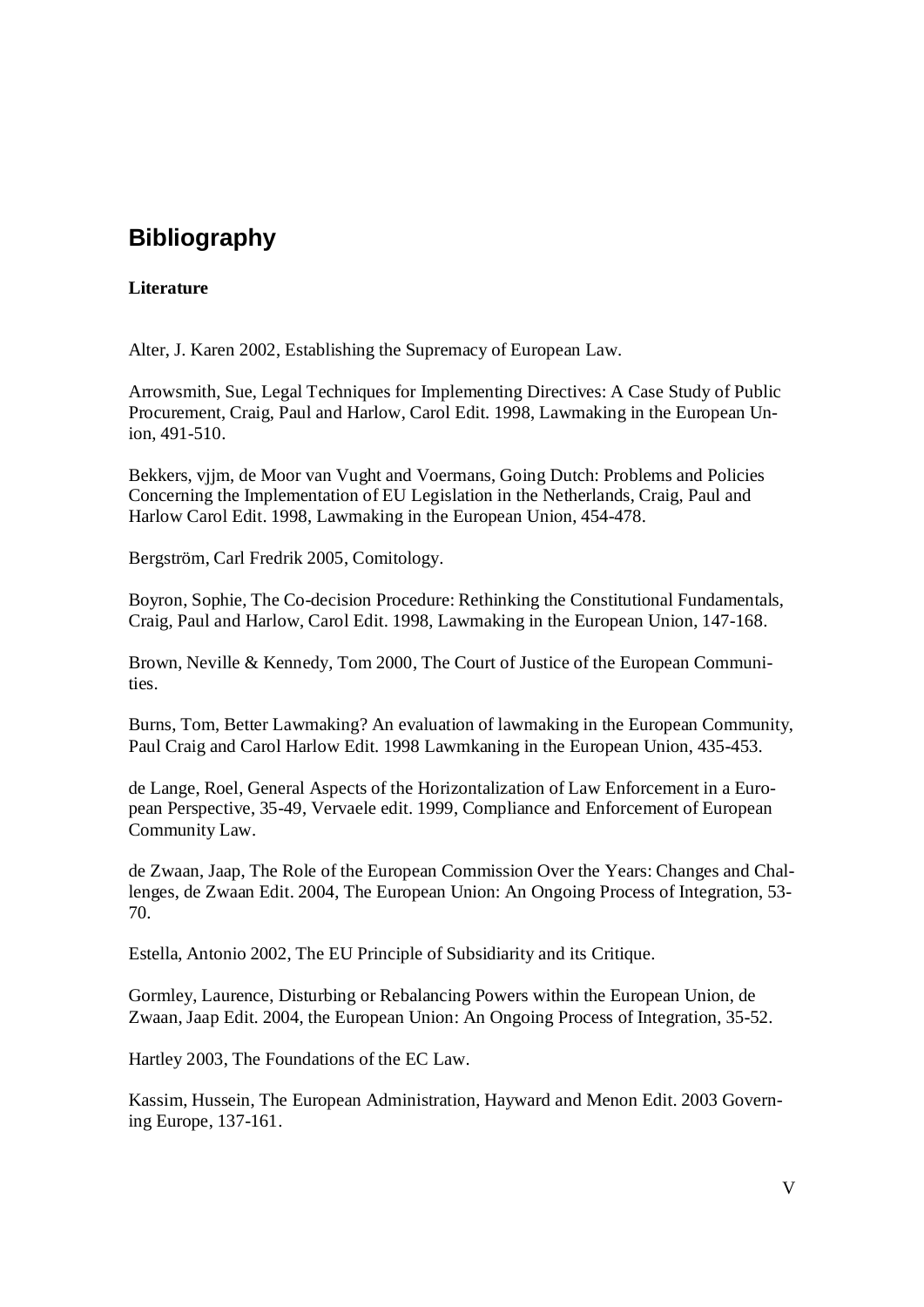Koopmans, Tim, Rethinking the Institutional System, de Zwaan, Jaap Edit. 2004 The European Union: An Ongoing Process of Integration 23-34.

Lenaerts, Koen The Structure of the Union According to the Draft Constitution for Europe, de Zwaan, Jaap Edit. 2004 The European Union: An Ongoing Process of Integration 3-22.

Mazey, Sonia and Richardson, Jeremy, Interest Groups and the Brussels Bureaucracy, Hayward and Menon Edit. 2003, Governing Europe, 208-227.

Mortelmans, Kamiel, General Aspects of Europeanization and Horizontalization of Enforcement, 51-69, Vervaele edit. 1999, Compliance and Enforcement of European Community Law.

Nugent 1999, At the Heart of the Union.

Nugent 2001, The European Commission.

Nugent 2003, Government and Politics of the European Union.

Obradovic, Daniela, Accountability of Interest Groups in the Union Lawmaking Process, Craig, Paul and Harlow, Carol Edit. 1998, Lawmaking in the European Union, 354-385.

Snyder, Francis, Preconditions for the Effectiveness of EU Law, 3-26, Vervaele edit 1999, Compliance and Enforcement of European Community Law.

Stevens, Anne and Stevens, Handley 2001, Brusslels Bureaucrats? The Administration of the European Union.

Timmermans, Christiaan, Use of the Infringement Procedure in Cases of Judicial Errors, 155-163, de Zwaan, Jaap Edit. 2004, The European Union: An Ongoing Process of Integration.

Van schendelen & Scully 2003, The Unseen Hand.

Vos, Ellen, The Fall of Committees, de Zwaan, Jaap Edit. 2004, The European Union: An Ongoing Process of Integration, 111-122.

#### **Journals:**

Defensor Legis 2001.

Dehousse, Reunaud, Comitology: Who Watches the Watchmen? Journal of European Public Policy 2003, Vol. 10 issue 5, 798-813.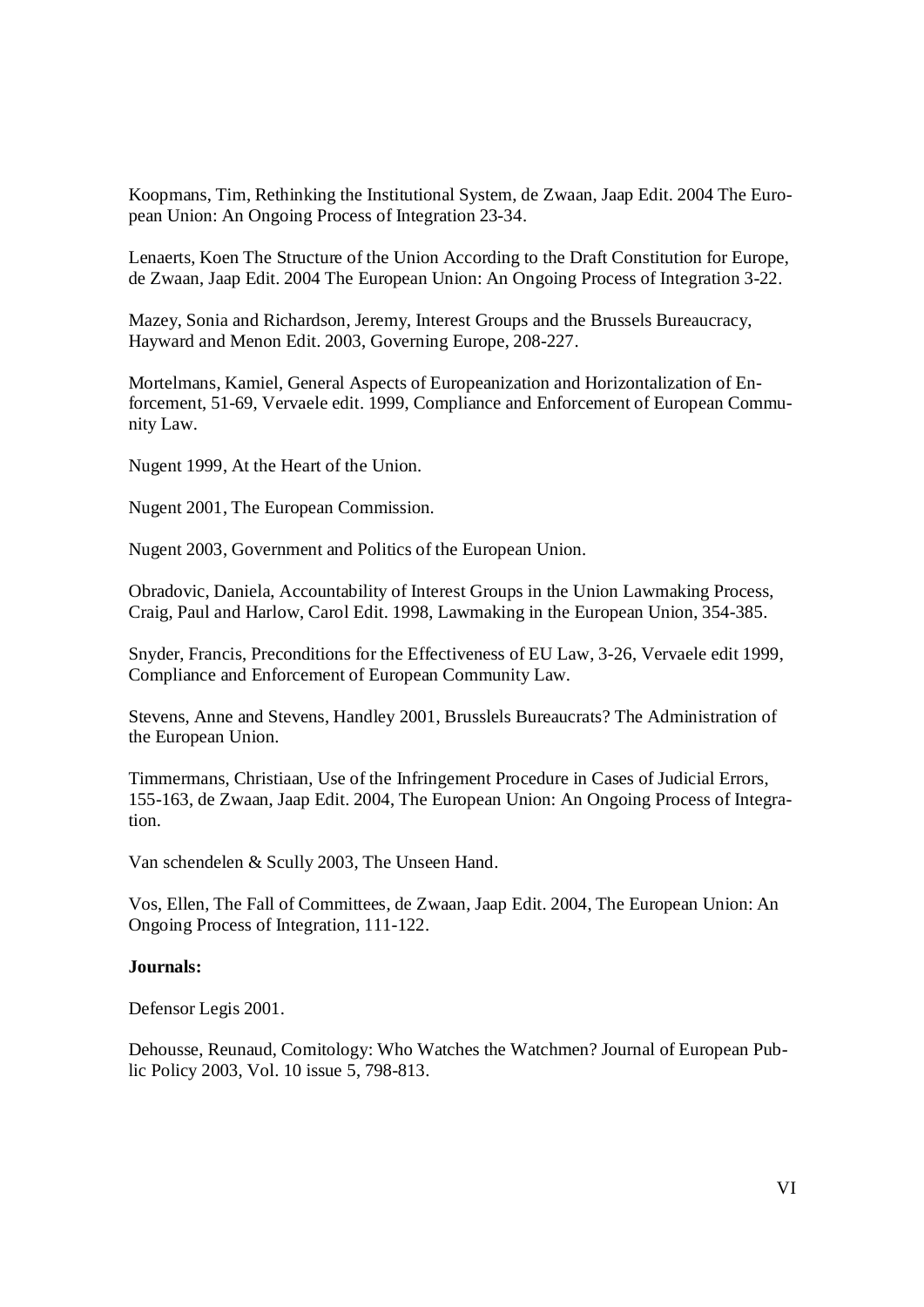### **Official Documents:**

COM(2001) 130 final. COM(2001) 428 final. COM(2002) 227 final. COM(2002) 275 final. COM(2002) 704 final. COM(2002) 718 final. COM(2003) 71 final. COM(2003) 770 final. COM(2005) 98 final. COM(2005) 570 final.

Council Decision 99/468/EC.

**Cases:**

C-304/02. C-417/93. C-240/90.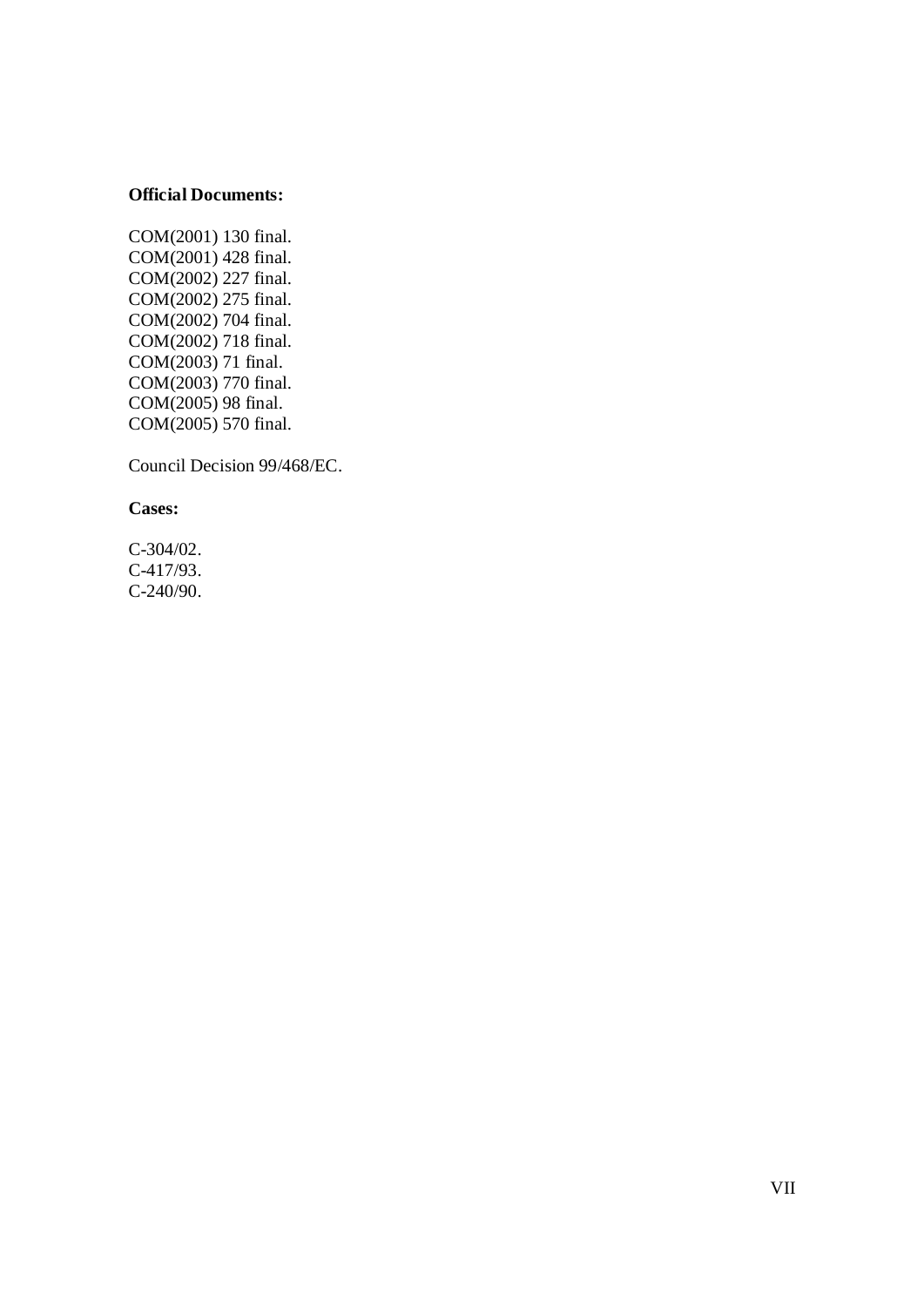# **1. An independent Commission for the European Communities?**

### *1.1 The Subject and Area of This Thesis*

The subject of this thesis is the independence of the European Commission. This question is interesting because of the democracy deficit of the Communities. Many have seen the Commission as the main reason for the deficit as its Commissioners are not chosen by the people and its decision making is often seen as not being transparent. Therefore these same people would like to see the Commission controlled more by the Parliament as the Parliament is the only truly democratically chosen institution in the Communities.

But the Commission is meant to be independent by the Treaties. This is because the Member States that have created the Communities have come to the conclusion that an independent actor is better suited to improve the Communities. This it does firstly by making legislative drafts and secondly by watching over the implementation of these drafts. This independent actor is also better suited to have a clear overall picture of the situation in the Communities. Last but not least the independent Commission has to protect the Community interest.

This is why it is interesting to study whether the Commission truly is independent in its decision making or not.

To me the most natural way of constructing this thesis was to follow the legislative process through. Therefore this thesis first concentrates on what happens before the Commission starts drafting a proposal. This includes the nomination of the Commission. After this the thesis continues to study how the Commission decides whether to legislate or not and how the Commission does prepare the draft. Then the thesis briefly discusses what happens after the draft is forwarded to the other institu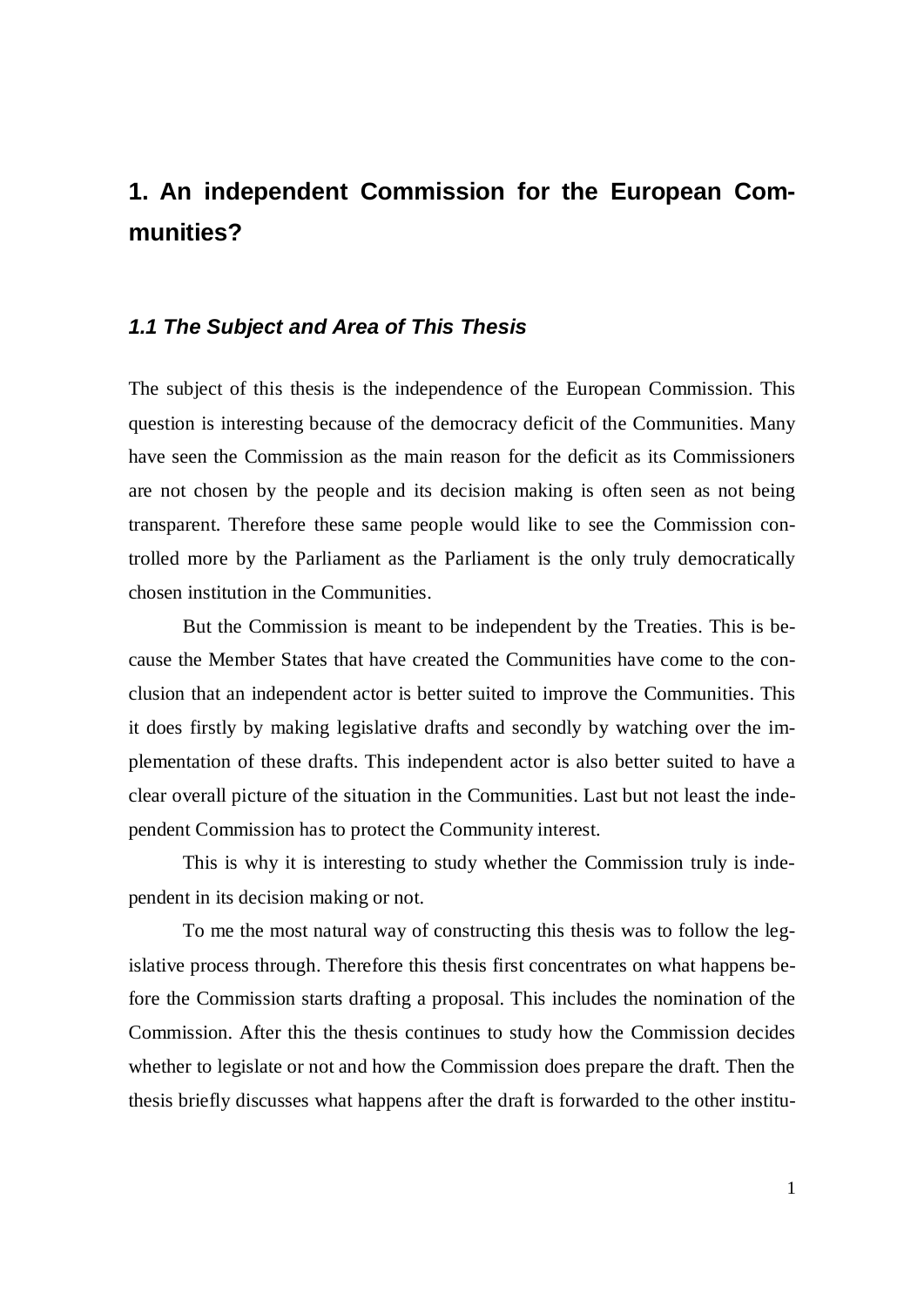tions. After the proposal has been accepted the thesis continues to discuss briefly how the Commission watches over the implementation. This seems natural as in this way it is possible to seek chronologically the different influences the Commission may come under. All along the way this thesis tries to seek out the ways in which the Commission may be influenced by outside actors.

In some important areas the possible changes that may come to be according to the Constitution are discussed. This is because even though the Constitution wasn't approved of there still is a possibility for it to come into force. If this will happen it will in some ways change the position of the Commission. Therefore the main changes concerning the Commission are discussed briefly throughout this thesis.

The other institutions discussed in this thesis include the European Parliament and the Council of Ministers. This is because these together with the Commission form the triangle that is responsible for new legislation in the Communities.

Because this thesis concentrates on the institutions and the Member States contracts with third countries will not be discussed here. This includes anything related with the enlargement. Also because of the limited space allowed to this thesis the budgetary parts that have some meaning for the Commission are not included in this work. The same goes for the Commission's right to watch over the competition policy sphere. Although these are very important parts of the Commission's powers these would be too vast areas to briefly be looked on here. This decision is made because this thesis concentrates on the legislative process. It would seem that although these matters that are left outside are very important they do not directly influence the Commission's decision making in drafting new legislation.<sup>1</sup>

This thesis tries not to solve any of the well known problems of the Union. The democracy flaw for example is only discussed because it may have some meaning for the Commission as the Commission tries to improve the democratic situation

<sup>&</sup>lt;sup>1</sup> The budget naturally affects the Commission's possibilities to get new staff etc. but it seems to go too far away from making legislation to be included in this thesis.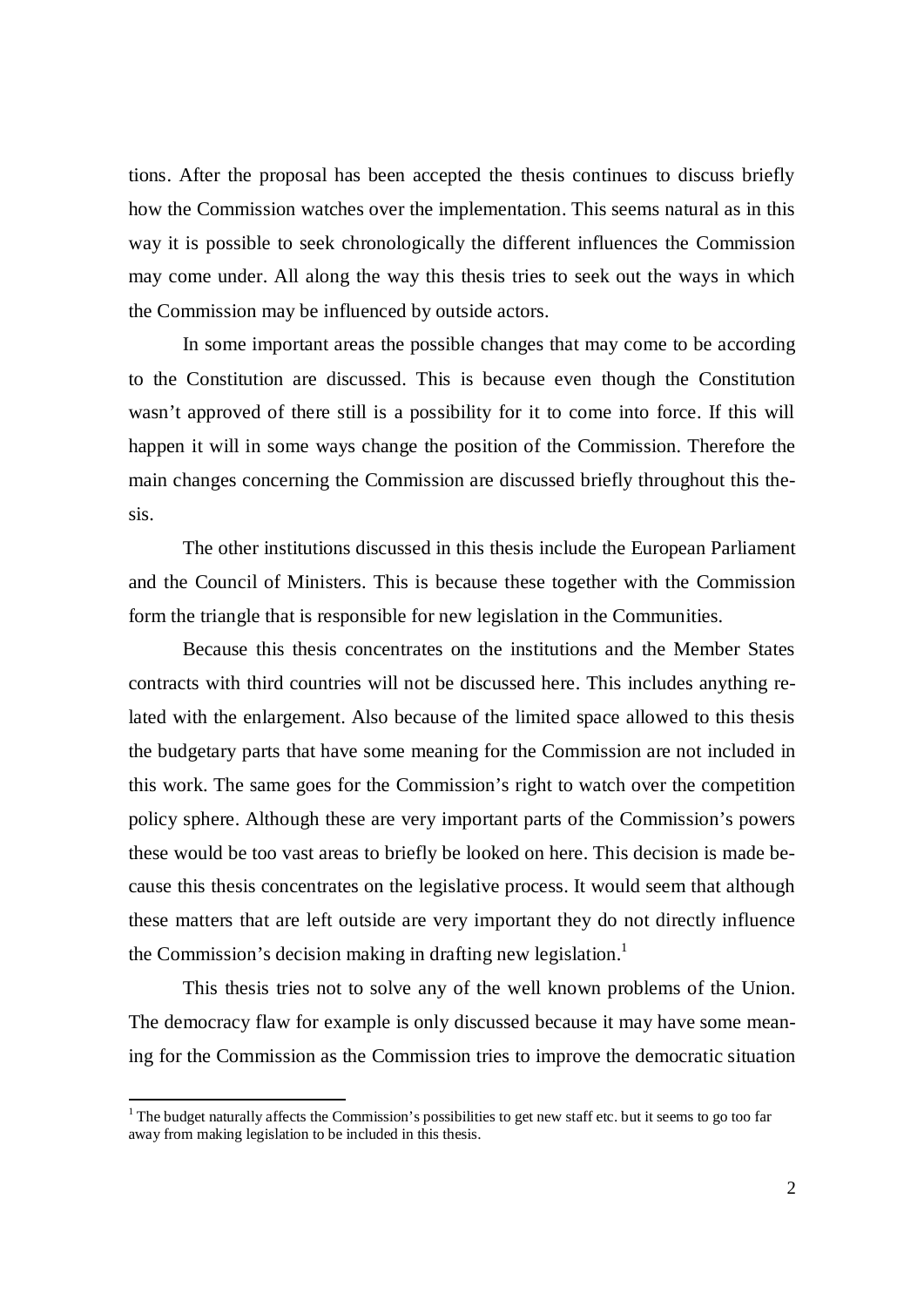in the Union. As the focus is on the Commission it is not interesting concerning this thesis whether something is good or bad for the Communities as long as the Commission is not involved.

Also what is included in the legislative drafts as such is not important concerning this thesis. Instead the possible ways in which somebody may influence the substance of the drafts are seen as significant because there should not be that kind of influence.

Only a brief look will be made to the Commission's powers concerning the implementation of Community legislation. This area is important because even if the Commission is independent its independence would not have any real meaning if the Member States would not follow the legislation which the Commission has drafted. But on the other hand this area is so vast that only the most important and basic things are covered in this thesis.

In the last chapter some thoughts will be given about the question why the Commission is needed. This question is crucial as many actors seek to limit the powers of the Commission.

The hypothesis is that the Commission should be independent but that it really is not, at least at the moment. The Treaties state that the Commission really should be independent from any outside influences including other institutions, the Member States, the people of the Member States and any other actors<sup>1</sup>. The whole Commission should be independent meaning that the individual Commissioners and all of the Commission's staff should not strive for the best of anybody else than the Communities. Is this so?

 $<sup>1</sup>$  Article 213 EC.</sup>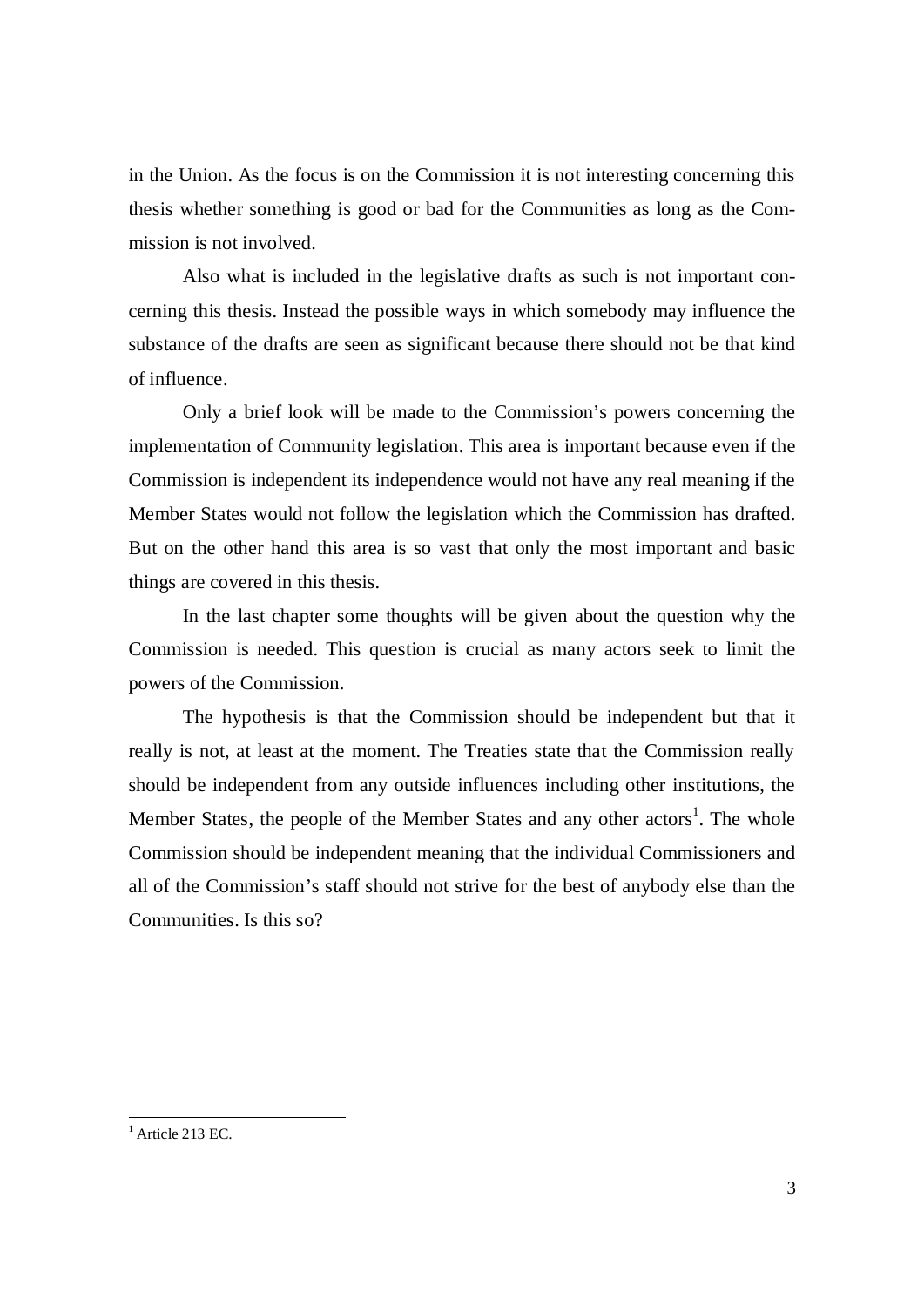### *1.2 The Nature of the Independence and the Community Interest*

The Commission should be independent in proportion to the other institutions and actors. But on the other hand the Commission is not independent in proportion to the Treaties. The Commission has to follow what is stated in the Treaties. Therefore the Commission has to make every decision it makes in accordance with the Community Interest.

This in turn makes the situation more complex than it first would seem. This is because the Community Interest includes many ingredients and they change according to the situation at hand. Therefore the Commission must in most cases take the interests of the Member States into account. But also the interests of different interest groups. Then again in some cases the well being of the environment is the deciding factor and sometimes monetary reasons.

The Community interest means the good of the Communities. This includes everything inside the Communities. The wellbeing of the European Union as a whole. But more accurately it includes the wellbeing of the individual actors as well as that of the public. Human rights link with the wellbeing of the individual. Some of these matters will not be discussed more deeply because it seems that it suffices to say that the Commission has to take these interests into account. This is so for example for the human rights. The Commission has to make sure that its proposals honour these rights as they are actually a part of the Communities legislation.

The Community Interest and the nature of the Communities make the Commission's work difficult. The Commission firstly has to take into account the good of the Member States and the interest groups. On the other hand because the Communities are a multinational entity the Commission has many different areas to legislate and many different languages and cultures with which it has to work. These latter matters will not be discussed broadly here. Suffice it to say that the Commis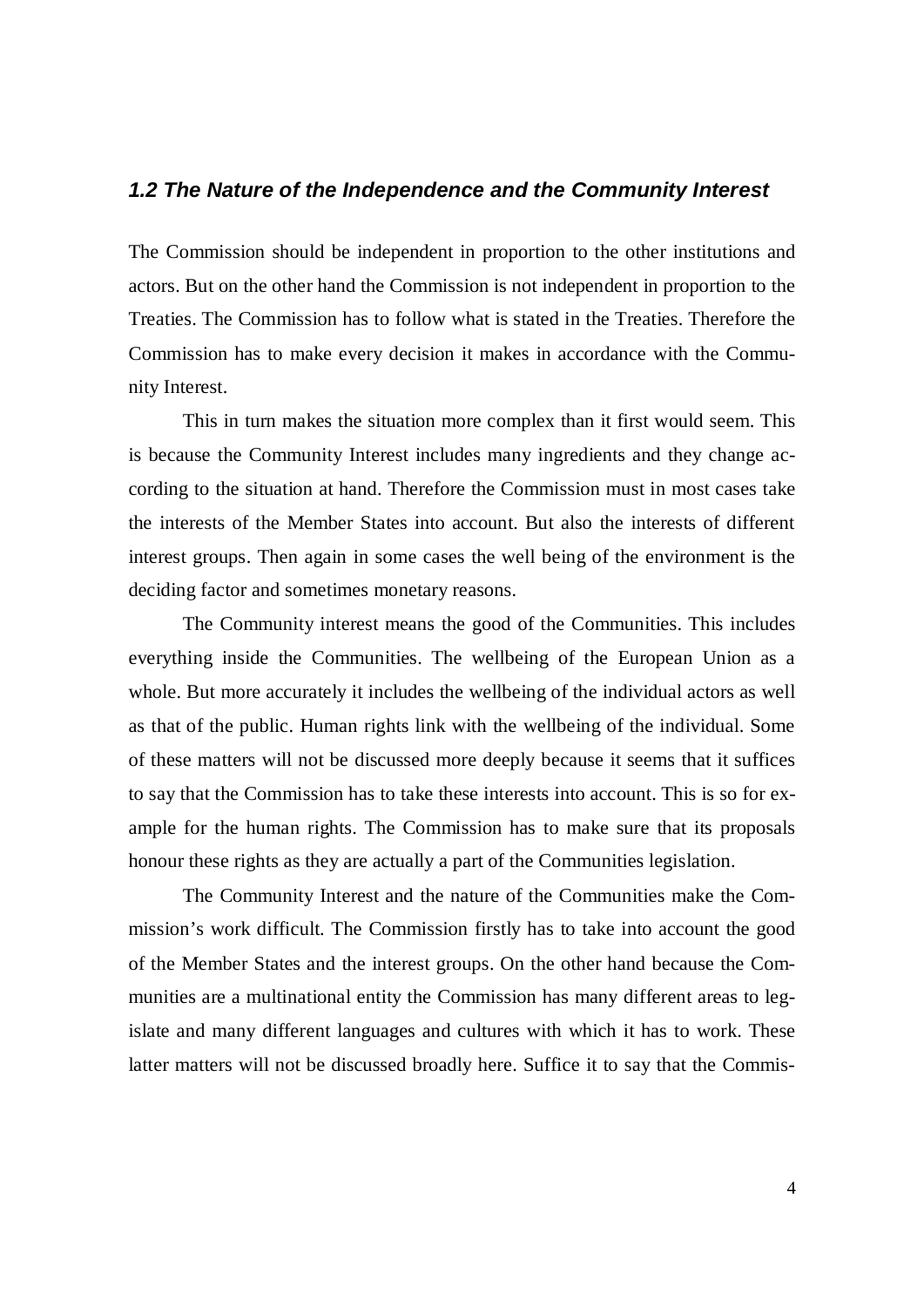sion has problems as it tries to find ways in which to make legislation that will function well in every culture involved in the Communities.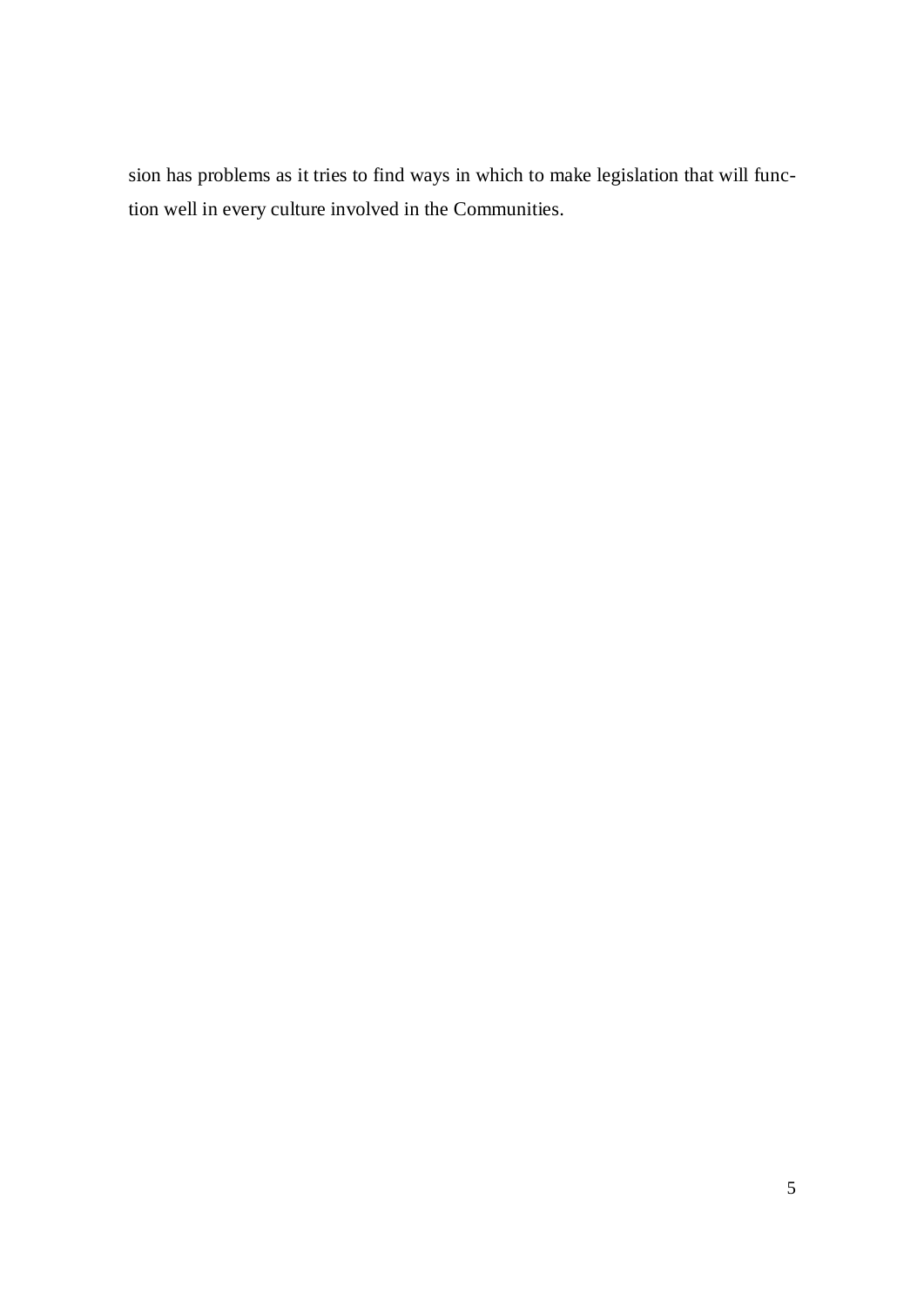# **2. Before the Drafting of a Proposal**

This chapter concentrates on what happens before the work starts on a legislative draft. This includes the appointment of the Commission, finding out how it is estimated if new Community legislation is needed and where the ideas for new legislation come from.

## *2.1 The Appointment of the Commission*

In Article 213 of the Treaty establishing the European Community it is stated that each Commissioner shall be independent<sup>1</sup>. Therefore it is important to discuss the appointment of the Commissioners first. This is because the way in which the Commissioners are nominated may very well affect their commitments. On the other hand the composition of the Commission is crucial in regard of its fluent functioning. How much does the nomination process affect the views of the Commissioners? Is the Commission's independence at stake? Here this thesis will first outline the appointment procedure concerning the Member States and the Council of Ministers and thereafter the Parliaments part will be discussed. The chapter is so divided as the Member States and the Parliament seem to be the two main actors involved in the process.

Article 213 EC further states that the governments of the Member States shall have no power over the Commissioners. No Commissioner must further the interests of one's home country but instead they must concentrate on the best of the Commu-

<sup>&</sup>lt;sup>1</sup> It must be noted that not only the Commissioners shall be independent but also the College that is made up of them. Also the whole Commission should be independent in accordance to any outside influence. On the other hand the statement that the Commissioners should not further the best of their home countries must be interpreted broadly. This means that the Commission shall work for the good of every Member State. This means that the Commission as a whole shall not be allowed to further the good of some individual Member State. Therefore the Commission should be there for the big and also for the small countries alike.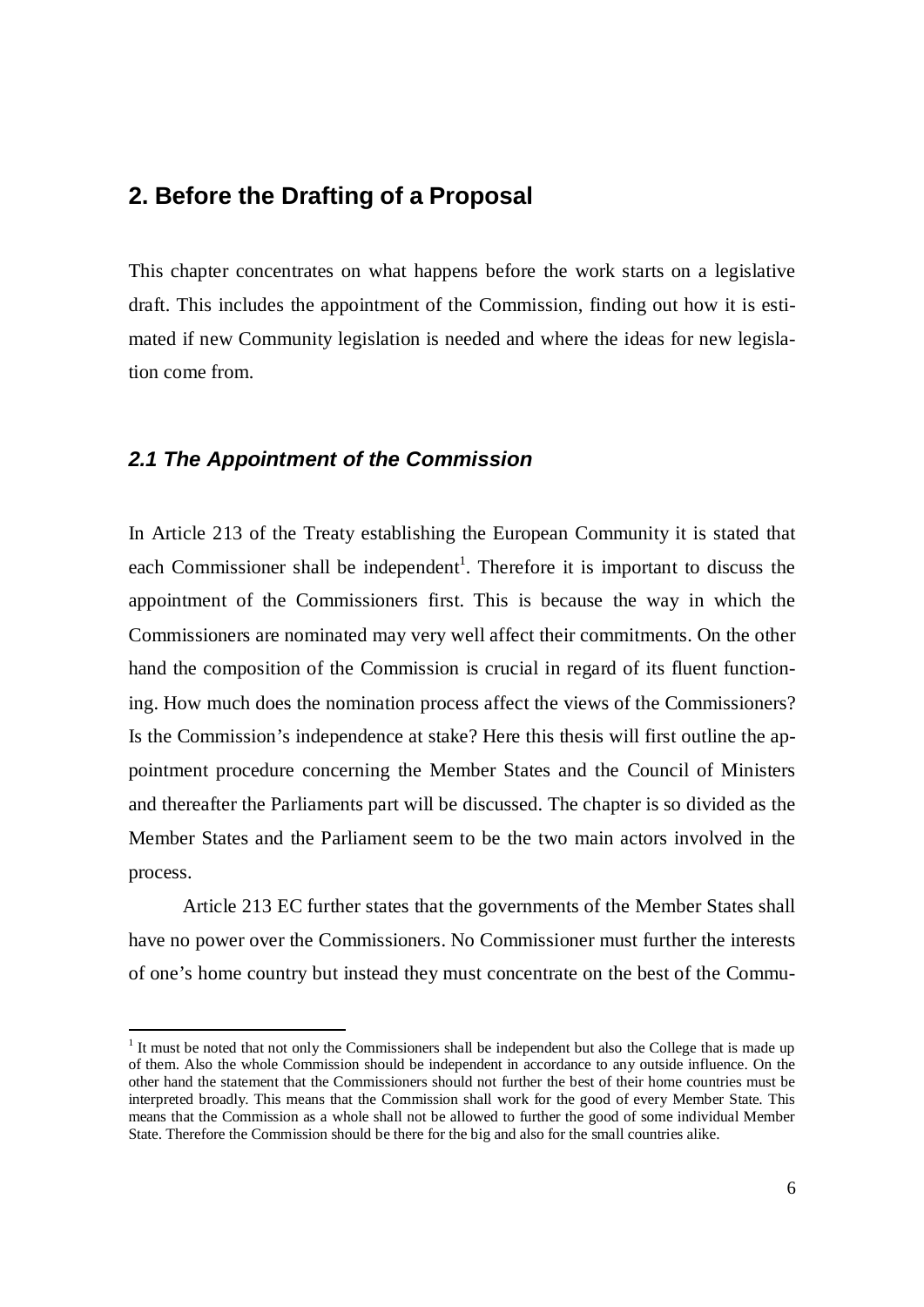nities and forget their nationality. This is, as Professor Trevor Hartley notes in his book, not very likely to happen. Hartley goes as far as pointing out that nobody really believes this non-nationality even to be possible.<sup>1</sup>

This view is backed up by the fact that the Member States fight so furiously to get the Commissioner of their choosing into the Commission. This behaviour of the Member States makes it difficult to believe that the Commissioners don't try to further the good of their own home countries. $<sup>2</sup>$ </sup>

### **2.1.1 The Appointment Procedure**

Before the Treaty of Nice came in to force, the Member States had very much to say about the composition of the Commission. This was because every Member State had the right to appoint the Commissioners of their choosing but if even one Member State didn't want some others candidate to be appointed, it had a right to veto.

The Treaty of Nice made a few changes to the old procedure. Now the Member States do not appoint the new Commissioners directly. According to Article 214 of the consolidated Treaty establishing the European Community the Council appoints the new Commissioners by a qualified majority. It would seem that the Member States thus have less influence in appointing the Commissioners.

What the change really means though, is that the name of the body making the appointment changed from "Member States" to "Council". And because in Article 214 EC it is stated that the Council will meet in the composition of the Heads of State or Government, it actually are the same people making the decision.

A more significant change that came along with the Treaty of Nice was the qualified majority needed for the appointment of the Commission. This too is regulated in Article 214 EC. The change, as Hartley states, means that a single Member

<sup>&</sup>lt;sup>1</sup> Hartley 2003, 12.<br><sup>2</sup> Hartley 2003, 12.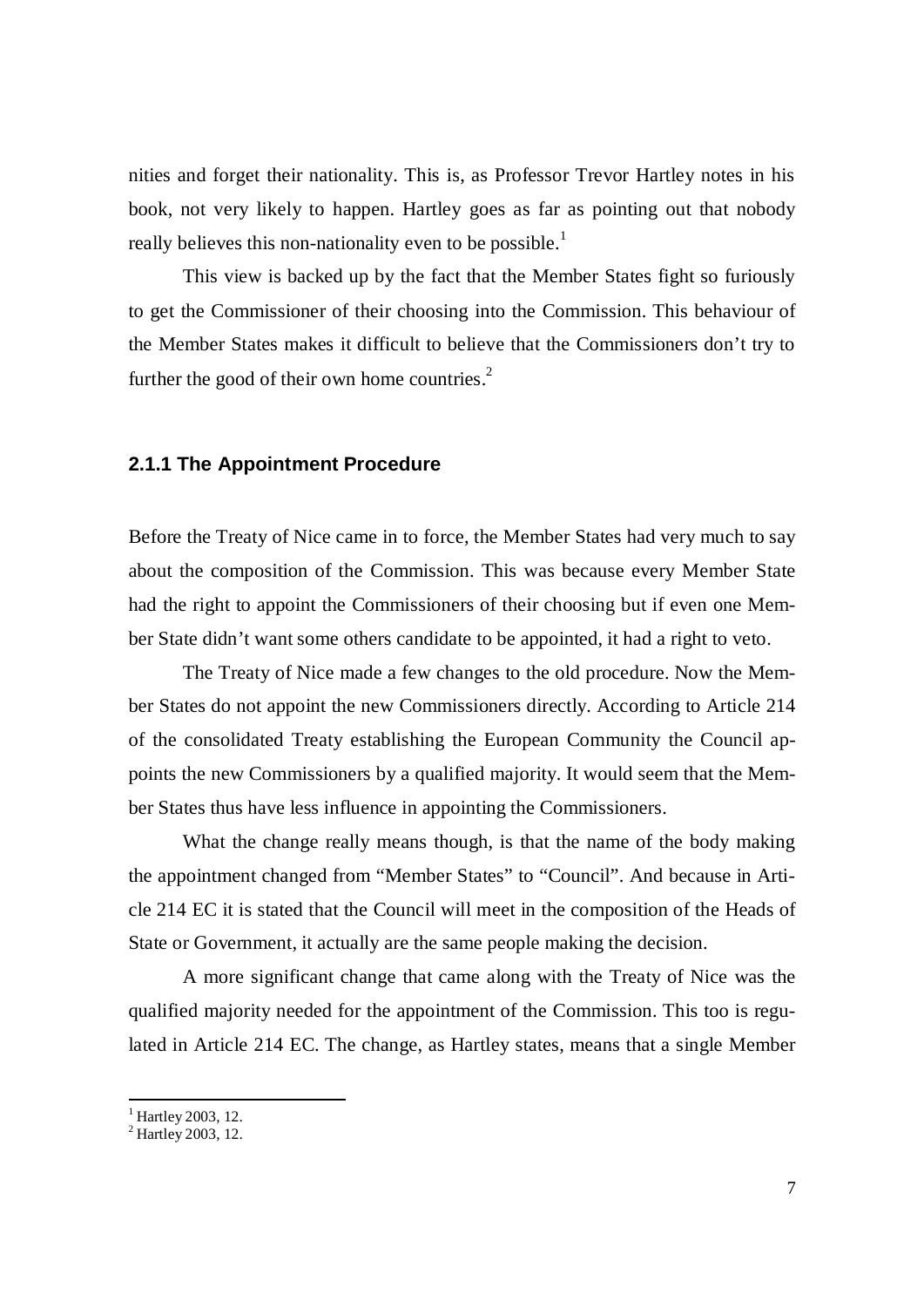State can't hinder the appointment of a Commissioner if the others want to appoint a person. Instead a bigger coalition of Member States is needed<sup>1</sup>.

The new situation mostly means that there are coalitions made up of Member States with the same political view. These coalitions try to get as many Commissioners of their choosing into the College. The difference to the old system is that the political situation in Europe has more meaning, as a bigger coalition is needed to hinder a candidate's appointment.

An additional thing that increases the influence the Member States have on the composition of the Commission is that the Council must make the appointments based on the candidate-list given by the Member States. So even if the members of the Council weren't the same that name the candidate(s) of a Member State, the Council couldn't choose any other person to appoint.

Summing up, the Member States are still very much involved in appointing the Commissioners.

### **2.1.2 The Commission's Composition**

What then are the criteria according to which the appointments are made? How does a Member State choose who it will make available for appointment? Is it for the good of the Commission or for somebody else's? And what does this mean concerning the composition of the Commission?

Since the body which chooses the Member State's candidate for appointment is usually the government or a part of the government, it would be difficult to think that the body would choose a person with different views than those of the body. This may imply that the choosing is highly influenced by political factors.

<sup>&</sup>lt;sup>1</sup> Hartley 2003, 13.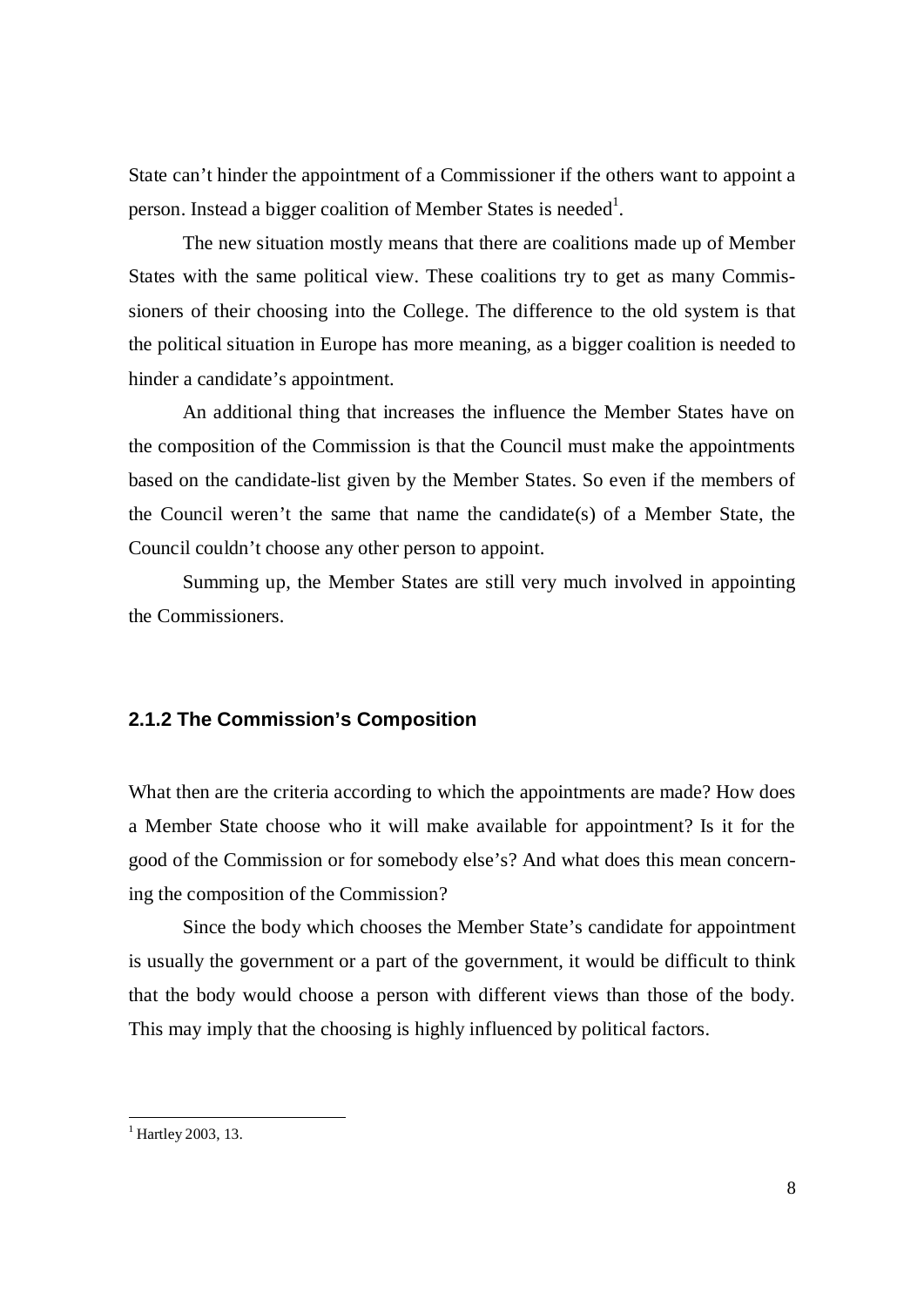Because of this the Commission can be fractured in its political base. Naturally this is because the Member States have different leading parties.

 Even if this is so, the Commission is often composed mostly of people with nearly same political views. Most of the Commissioners have been pro-European.

Still, the whole nomination process might make it difficult for the Commission to be effective as the Commissioners are not chosen because of their quality or because of the Commission's need for just that kind of person but because the Member States want to further their positions in the Communities.

The political aspect concerning the appointment of a new Commission was seen clearly in the difficult appointment of former Luxemburg Prime Minister Jacques Santer as the President of the Commission. Different Member States wanted different kinds of President. Some wanted a President who would be adventurous and bold in making new policies but on the other hand others wanted a calmer President who wouldn't make many reforms.<sup>1</sup>

This shows how important it is for the Member States to have a word in the appointment of the Commission. There wasn't really any discussion about what is good for the Union, only how much different things would affect the Member States. In the after-Nice system the President is also chosen by the Council but as noted above this hasn't changed the situation very much.

On the other hand if a Commissioner is very idealistic and wants to concentrate to work primarily for the best of the Communities, there are some important protection mechanisms defending the Commissioners. The legal basis for these mechanisms comes from Article 213 EC. The independence of Commissioners is protected by giving them immunity before national courts for the actions they take as a Commissioner. This means that Commissioners can't be prosecuted in their country of origin because of the decisions they make as Commissioners.

The Commissioners are also not taxed by their country of origin for the salary they get for working in the Commission. Instead they are taxed by the Communities.

 $1$  Nugent 2001, 63.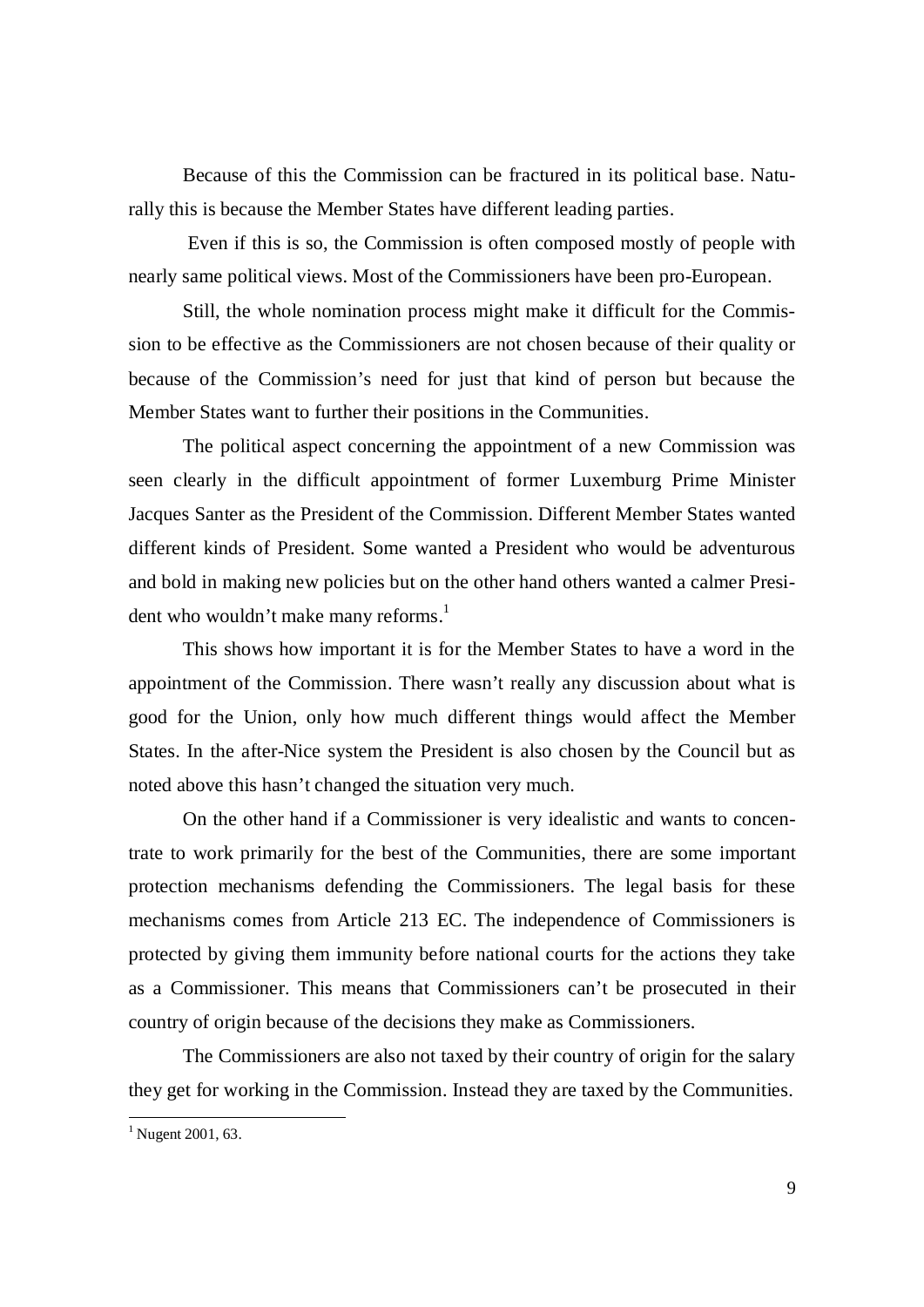But the independence of the Commissioner's is not the only problem. Because the Member States are very keen to have a say in the Commission the cabinets of the Commissioners were often build up of nationals of the same country as the Commissioner. This did surely make the team work more efficient and easy inside the cabinet but then again the interest of the given Member State was very strongly represented in the work of the Commissioner and through the Commissioner the work of the whole Commission.<sup>1</sup>

Former Commission President Prodi sought to change the situation by trying to make the cabinets more multinational<sup>2</sup>. In some respects he succeeded but this still is a threat to the Commission's independence.

### **2.1.3 The Role the President of the Commission Has in the Nomination**

Some sort of restraint on the Member States' power comes from Article 214 EC which states that the President of the Commission must be cooperated with when choosing the nominees for appointment. In fact the President has a right to veto the national nominees. In this way the President may have some effect on the nominees but this power is made somewhat lame as the President is chosen by the Member States themselves. This may indicate that the President thinks in the same way as most of the Member States anyway.

Also, as has happened, the Member States don't always even give the President a chance to have any influence.<sup>3</sup> Still, this right gives the President the possibility to build a Commission according to what kind of people the President would like to see in the Commission. And if the President doesn't offend too many Member States he may actually get what he wants.

<sup>&</sup>lt;sup>1</sup> Kassim 2003, 145. This is backed up by Stevens and Stevens 2001, 231 where it is stated that while the Commissioners may make the decision who to appoint in the cabinet it is not entirely free as the national governments have such a crucial interest in the matter.

<sup>&</sup>lt;sup>2</sup> Kassim 2003, 145.

<sup>&</sup>lt;sup>3</sup> Nugent 2001, 82-83.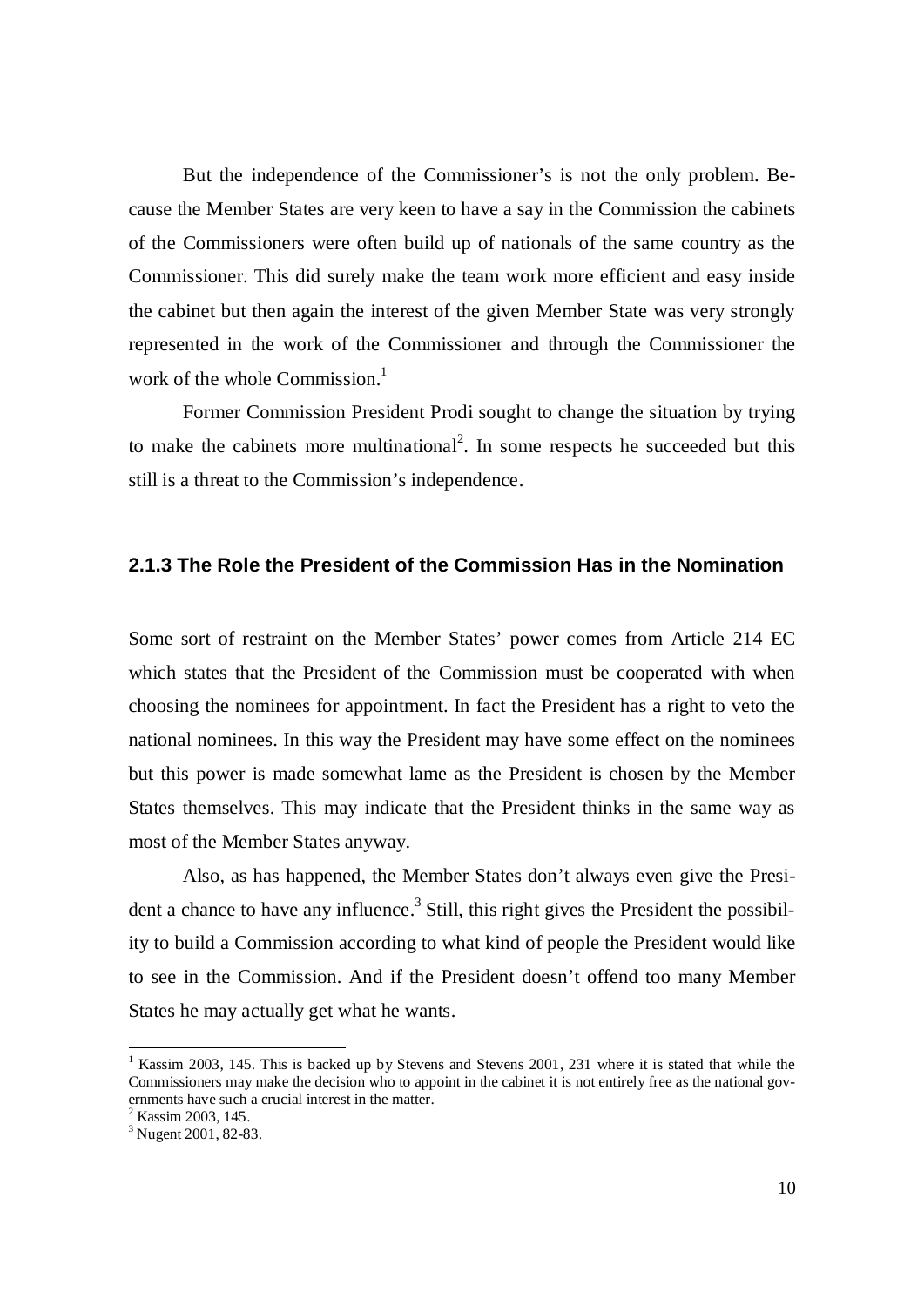### **2.1.4 Parliament's Role in Choosing the President**

When choosing the President of the Commission the Parliament should be consulted. The nominee for the President of the Commission must also be approved of by the Parliament. In the Santer case the Parliament wasn't actually consulted with but it still got to vote on the approval of the President. The vote was taken and Santer was appointed but only narrowly which shows that the Parliaments right to vote is not to be taken too lightly.

To further the meaning of this statement the Parliament declined to approve Santer as the president of the College that would follow Santer's first College<sup>1</sup>.

### **2.1.5 The Parliament's Role in Nominating the Commission**

The Member States are not the only actors that can influence the composition of the College. The Member States choose the nominees for Commissioners in the form of the Council of Ministers but they don't have absolute power. Although the Member States can say who is chosen as the nominee, the European Parliament still has to approve the nominees, including the President of the Commission. This may sound like a very effective power but as always this isn't absolute power and there are limits to the powers of the Parliament.

The Parliament can not choose which Commissioners to agree to. $2$  It has to handle the College as a whole: Either it kicks the whole College or it approves the whole College. To fulfil this right the Parliament may question every Commissioner it wants. Although this may seem like a power that won't be much used it actually

<sup>&</sup>lt;sup>1</sup> Nugent 2003, 112. See also Nugent 2001, 55.

 $2$  The Parliament would indeed like to have the power to accept or kick individual Commissioners. This is actually the only power the Parliament doesn't yet have over the Commission. If the situation would someday change the Commission's independence would at last be almost completely over.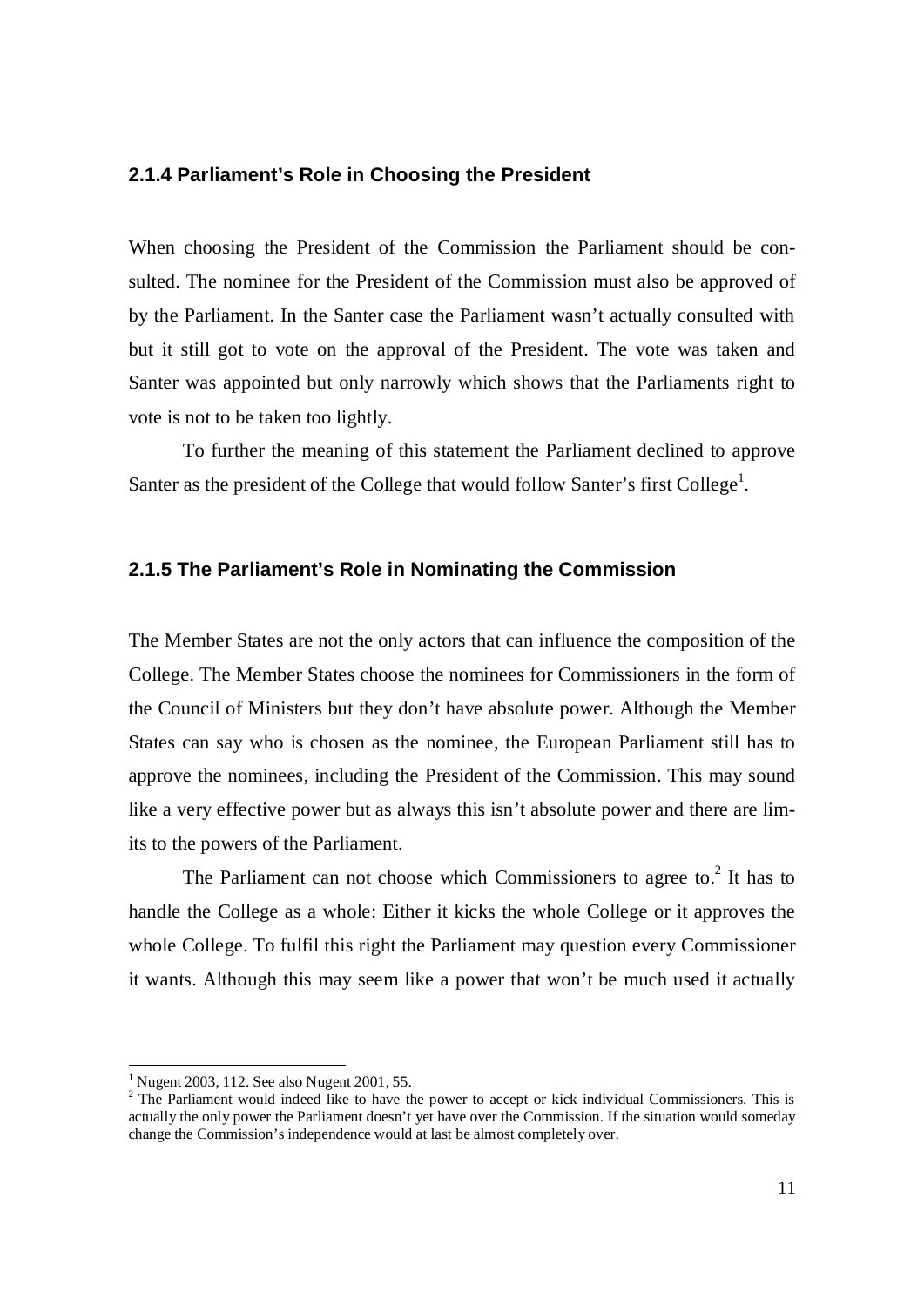is, even more so after the last Delors College. Also the approval of the Parliament is not something that can be taken as given.

# **2.1.6 Examples of Relations Between the President of the Commission and the Parliament**

To emphasize the Parliament's powers two examples are worth mentioning. After Jacques Delors Jacques Santer was nominated as the next President for the Commission. After Santer had chosen the appropriate portfolios for his new Commissioners to be, the Parliament, after hearing all the Commissioner nominees, stated that it would like to see that some portfolios would be differently dealt. Santer declined this, after which the Parliament announced that it might not support the Commission.

Santer took the threat seriously and made some changes. The most important of these changes concerning the heading of this thesis was that Santer promised to the Parliament that the Commission would take the opinions of the Parliament more seriously. He also stated supporting the view that the Parliament should have more powers, and concerning this he would want the code of conduct which regulated the relations between the Commission, the Council and the Parliament to be reviewed. Furthermore Santer promised that he would be in favour of furthering integration. This was important because most of the members of the Parliament shared this view.<sup>1</sup>

A situation of the same kind came up as the Romano Prodi College was nominated. The Parliament wanted to be consulted more often in the legislative process and also before a draft was submitted to the Council. Prodi agreed to this. After the Parliament wanted to know what Prodi would do if the Parliament passed a vote of no confidence on an individual Commissioner, Prodi responded that he

 $1$  Nugent 2001, 85.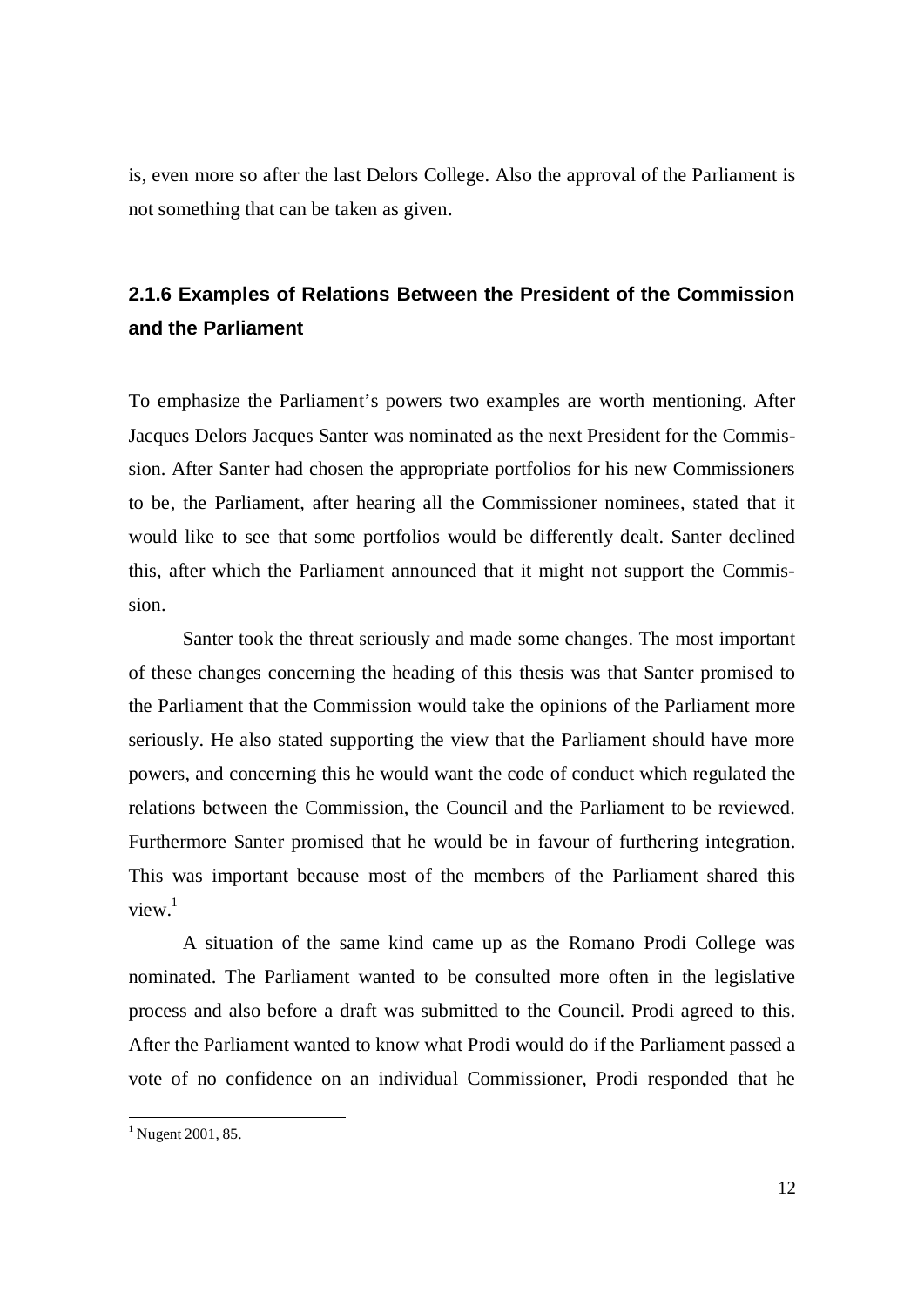would dismiss the Commissioner.<sup>1</sup> It must be emphasized that this was not something written in the Treaties. Prodi wanted a pledge from every Commissioner that they would resign if that was what Prodi wanted.

### **2.1.7 The Procedure According to the Constitution**

The Parliament gets new powers concerning the appointment of the Commission. This means that the President of the Commission will be nominated by the Parliament after the European Council has named the candidate. Following this every Member State gets to choose three nominees for the Commissioners. The President of the Commission chooses one of every Member States nominees. After the President has chosen his or hers Commissioners the Parliament again gets to vote on approval on the whole Commission.<sup>2</sup>

### **2.1.8 Conclusions**

The EU exists because of the Member States. It follows that the Commission must keep good relations with the Member States or else the Member States could make the life of the Commission very difficult<sup>3</sup>. This would be so even if the Commission would be completely independent from the Member Sates. The Member States could still influence the Commission through the other institutions.

According to the Treaties the Commission is meant to be independent. The measures taken by the EU to make this possible are still not quite powerful enough. The reality is maybe best described as Hartley does as he writes that if Commissioners would not heed to national interests there would be no need for national govern-

<sup>&</sup>lt;sup>1</sup> Nugent 2001, 86.

 $2^2$  de Zwaan 2004, 62-63.

 $3$  The ways in which the Member States could revenge the Commission's decisions would include limiting the powers of the Commission, by choosing new Commissioners or by rejecting Commission's drafts in the Council.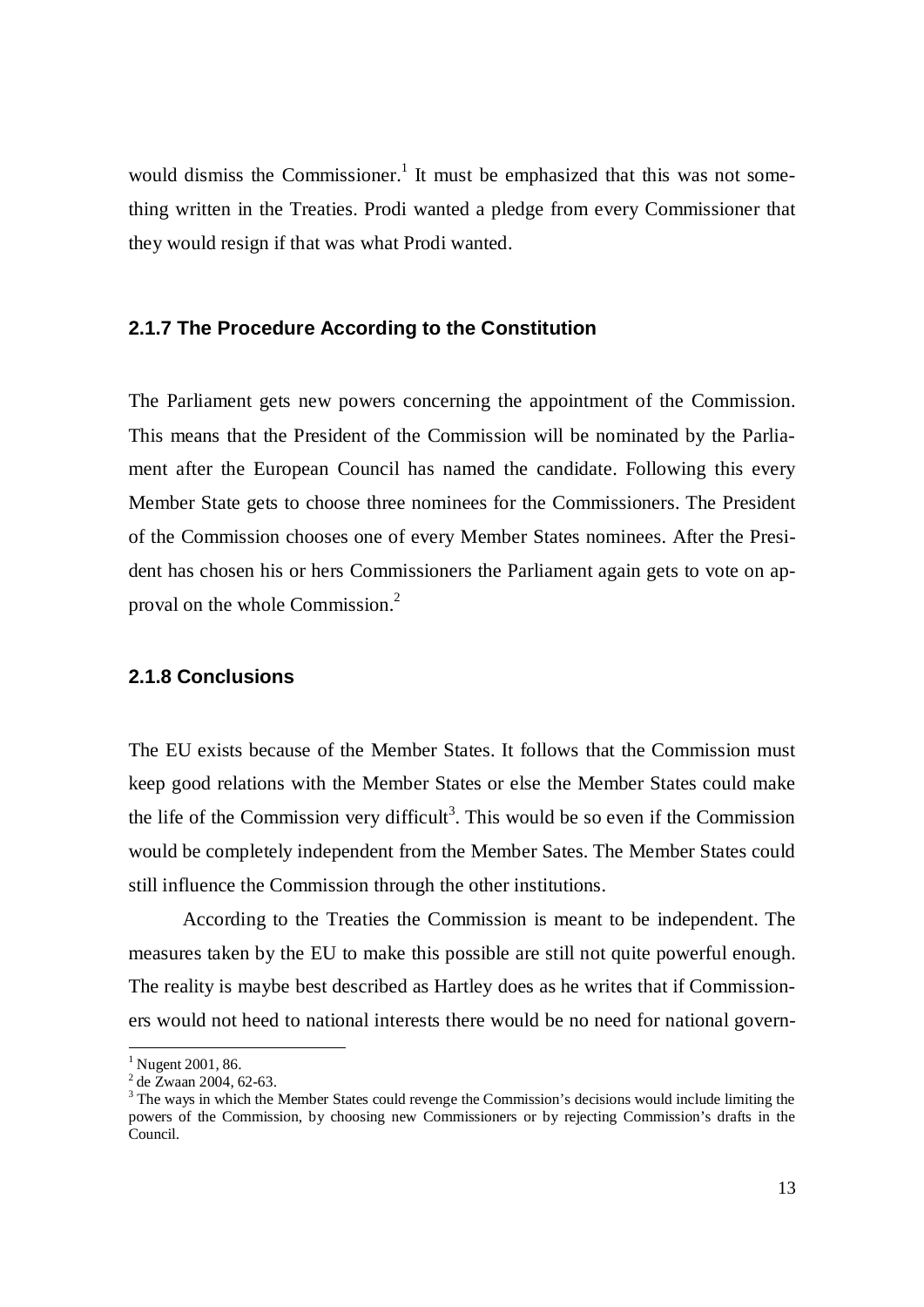ments to nominate the candidates for appointment<sup>1</sup>. This indicates that the Member States do have an interest in who is nominated. Actually this is quite natural and understandable as the Commission makes important decisions that affect every single Member State.

Of course the Member States are not straight away acting against the Treaties or else the Commission would start proceedings against them. It still is important to notice the influence the Member States have on the Commission's composition. The influence is evident. And because of this the independence of the Commission is put in jeopardy.

This influence of the Member States grows even stronger because of the fact that the post of a Commissioner is highly sought after. This means that the people working in the Commission may feel that they owe something to the body that nominated them. This may very well affect the way decisions are made inside the Commission. There is also an additional reason for every member of the Commission to make decisions that support their national interest: if they don't they may not be re-selected for the post.

Concerning the reason why the Commission is independent the Parliament's part in the appointment procedure causes difficulties. As Jaap de Zwaan has stated the Parliament's right to directly elect the President and the Commissioners is problematic as the Parliament has a national mandate<sup>2</sup>. Therefore the Commission's work as an independent actor that strives for the good of the Communities is put at risk.

On the other hand de Zwaan's reasoning is not without its flaws. He seems to forget that the Parliament, although elected by nationals of the Member States, is not directly acting as a representative of any Member State. The Parliament is made up of different political parties that include members of every Member State. Therefore

<sup>&</sup>lt;sup>1</sup> Hartley 2003, 13.

 $2$  de Zwaan 2004, 63. Actually de Zwaan is talking about the changes brought about by the possible Constitution but this reasoning can be used when considering the situation at the moment as the Parliament has almost the same powers now.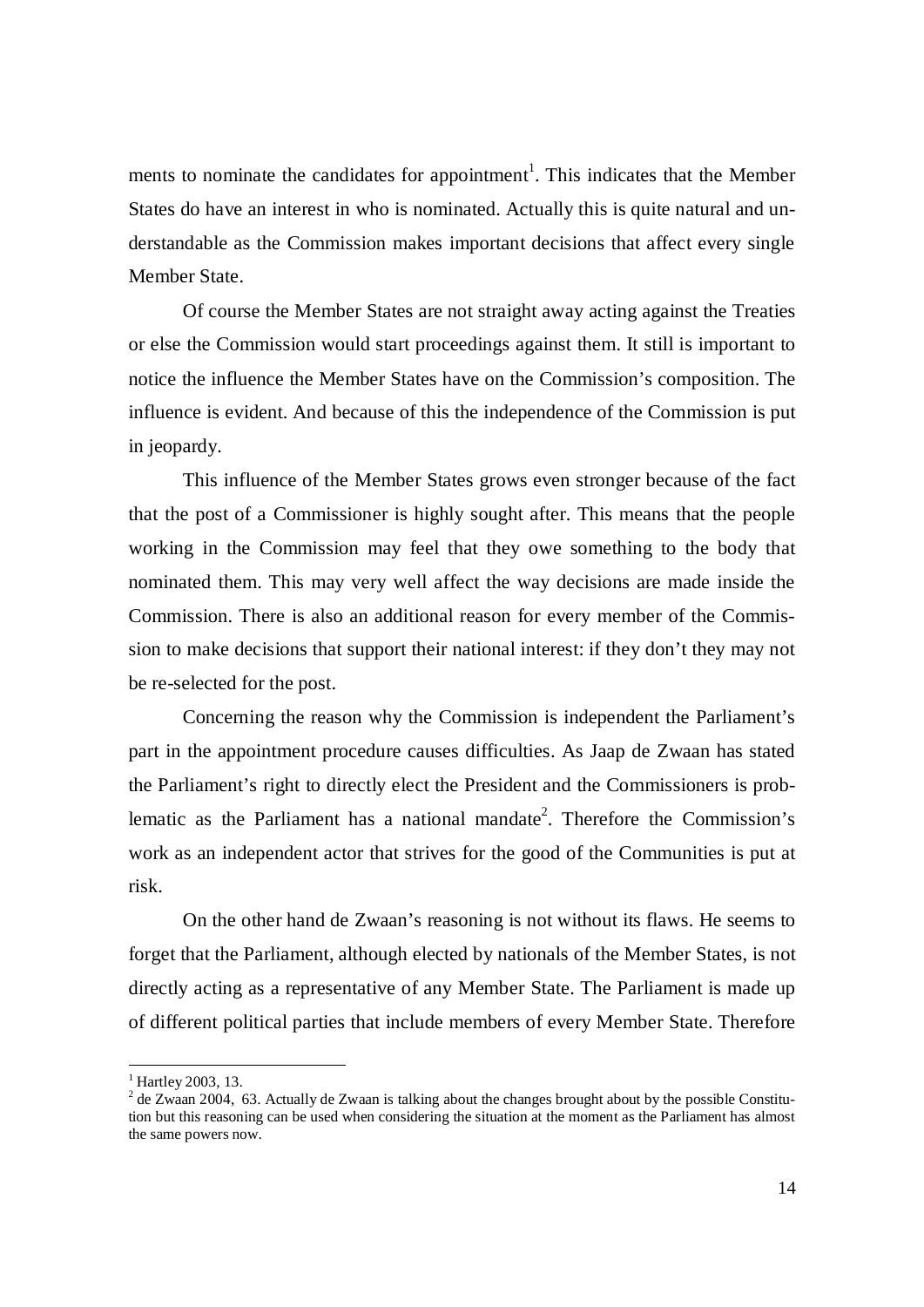it seems more likely that the Parliament works on the political aims of the parties, not individual Member States. Therefore the Parliament seems not to be on a very clear "national mandate".

Nevertheless the Commission's independence is already at stake and even more so if the Parliament gets yet more powers concerning appointing the Commissioners. de Zwaan has correctly stated that this "does not necessarily serve the general interest of the European Union"<sup>1</sup>.

### *2.2 The Commission as the Initiator of New Legislation*

The Commission is the natural centre in terms of new legislation. This is because the Commission is the one and only institution that can make legislative proposals under the first pillar<sup>2</sup>. Naturally this attracts much attention towards the Commission. In the Treaties it says that the Council may request proposals from the Commission. In the same way the Parliament is allowed to make such requests. These are some of the main ways in which new legislation gets started.

On the other hand the Commission itself makes all the decisions concerning what legislation it shall prepare. It doesn't need any request from other institutions to make legislative proposals.

Following this, all the main institutions can at least in theory be the source of new legislation.

Here will shortly be described the Council's and the Parliament's official part in requesting new legislation. After this will be discussed about how the Commission chooses whether or not it will start preparing a draft. Already at this stage it can be seen that the Commission may become under the influence of other actors. Therefore it is important to find out if the Commission really is the one and only actor that

<sup>&</sup>lt;sup>1</sup> de Zwaan 2004, 63.

<sup>&</sup>lt;sup>2</sup> Nugent 2001, 236. Even though this power is only reserved for matters dealt with under the first pillar it is very important as most of the Community legislation is made under the first pillar.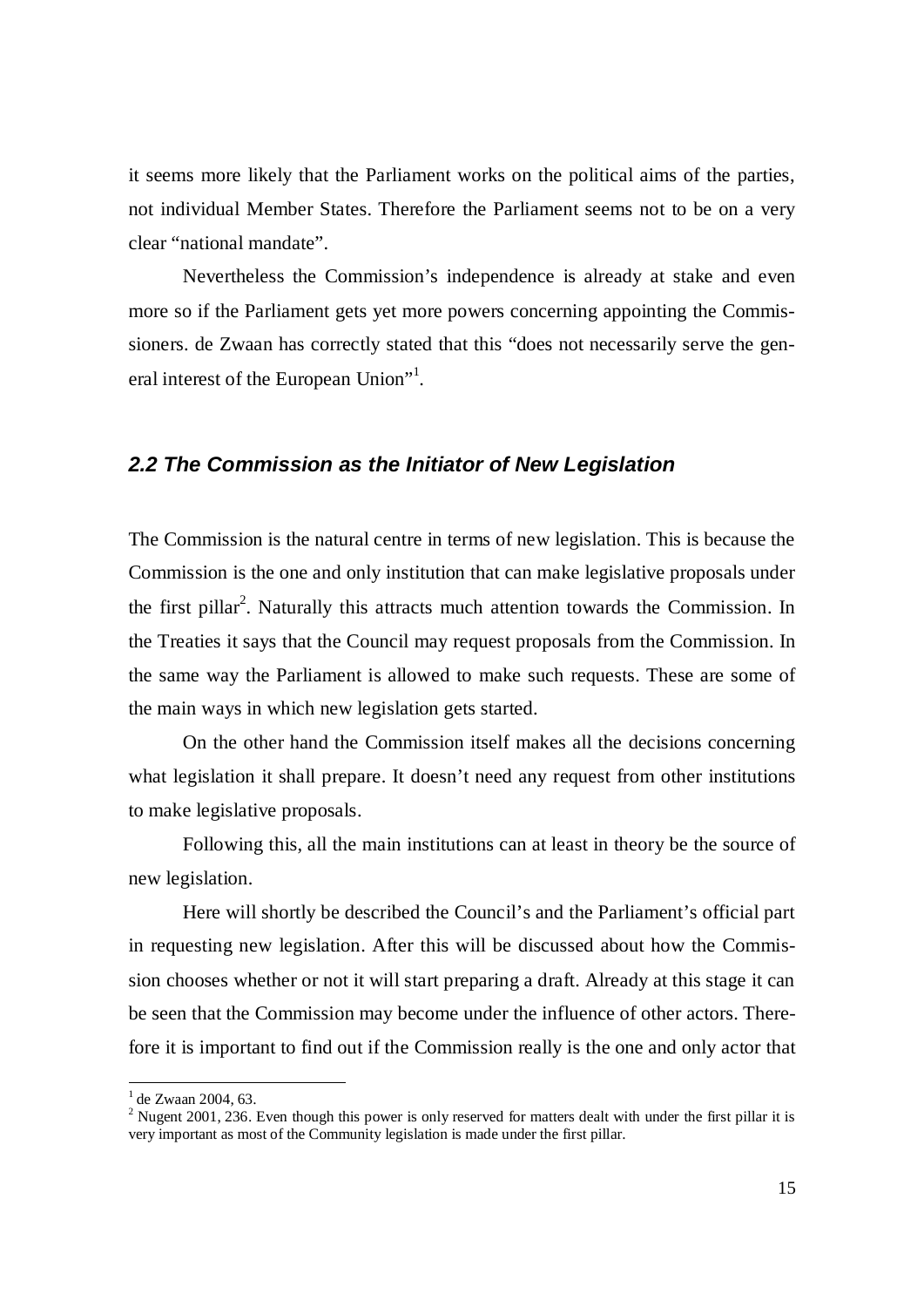can initiate the legislative process. On the other hand it must be studied how the Commission is regulated in this area.

### **2.2.1 The Council and the Parliament can Request Legislation**

As already stated the Council is now the actor which appoints the Commissioners. In addition to this new right the Council can also request a legislative draft from the Commission. This is regulated in Article 208 EC. The Parliament's right to request drafts comes from Article 192 EC.

Although both of these institutions have the right to request legislative drafts, the power is in some important ways limited. The Commission can itself decide whether to act or not and in what timeframe.<sup>1</sup>

But the real powers are not as evident as would seem after reading the Treaties. The Council has sometimes given so specific instructions to the Commission and with such a political weight that the Commission has had no other choice but to obey the request.<sup>2</sup> The problem from the Commission's point of view is that the Council must approve of the legislative propositions the Commission makes<sup>3</sup>. This means that if the Commission doesn't make such initiatives as the Council would like, the Council can block other activities of the Commission too.

The same goes for the Parliament. If the Commission doesn't make the Parliament happy the Parliament can make the Commission's life difficult.

In addition to requesting legislation the Parliament can also influence the Commission's annual legislative program. The Parliament can't dictate what goes in

<sup>&</sup>lt;sup>1</sup> Nugent 2001, 236.

<sup>&</sup>lt;sup>2</sup> Nugent 2003, 151.

<sup>&</sup>lt;sup>3</sup> This point is made even more important by the European Court of Justice's case 325/85 where the Court stated that the proposals of the Commission can not have legal effects in a case where there is political inaction from the Council. This is important because if the Commission's proposals would be binding acts the Commission would have much more power as its unilateral proposals would have the same effect as proposals that are accepted by the Council and/or the Parliament. See Gormley 2004, 40.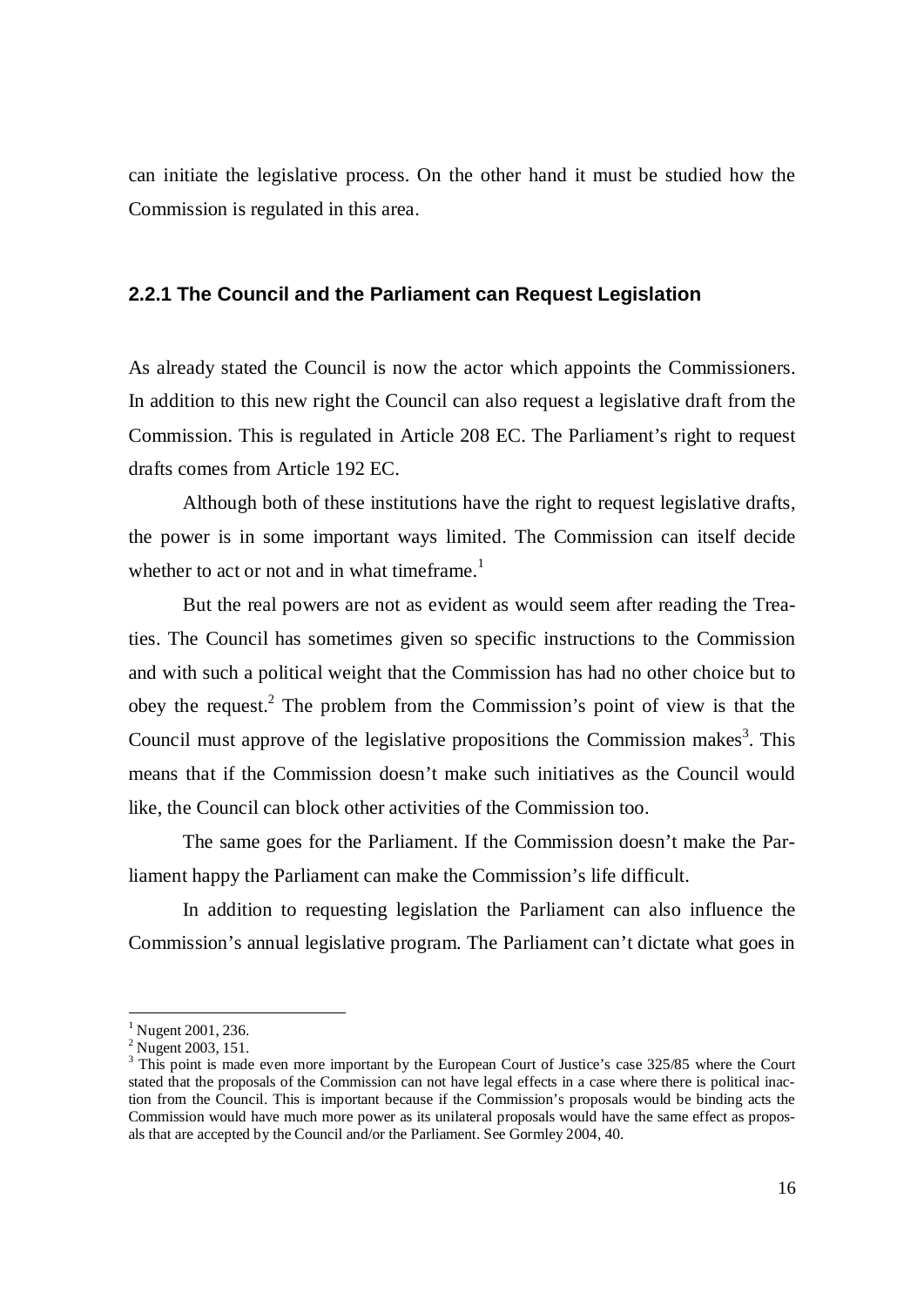the program but it discusses the substance of the program with Commission representatives.

### **2.2.2 How the Commission Decides if New Legislation is Needed**

As all three institutions with which this thesis is concerned with can make requests for new legislation many ideas emanate from them. But this is not only a good thing as the Communities have produced much too much legislation and the legislation has become difficult to understand and the whole law has become cumbersome. The Commission is in a key position concerning this problem. It has the right to choose what legislation is needed and what is not.

The basic principle of new legislation according to the Treaty on European Union (TEU) Article 2, is the use of subsidiarity. This means that the Commission has to ponder what the correct course of action should be. Is there a need for Community intervention? Or should the Commission leave the matter for the Member States to decide? The subsidiarity principle is important as the Member States were not too happy with the numerous legislative acts emanating from the Communities.

Antonio Estella argues that although provision 4 of the Protocol on subsidiarity actually should mean the contrary the Commission uses many of these subsidiarity analyses for its own purposes. This means that it uses the information it gets strategically to uphold the Community intervention. Estella goes as far as to claim that what ever the case the Commission will try to justify intervention by the Communities.<sup>1</sup>

But at the same time it also must be kept in mind that the same provision backed up with the European Court of Justice obliges the Commission to make its reasons for making new legislation known. This at least in some ways limits the

<sup>&</sup>lt;sup>1</sup> Estella 2002, 127-130.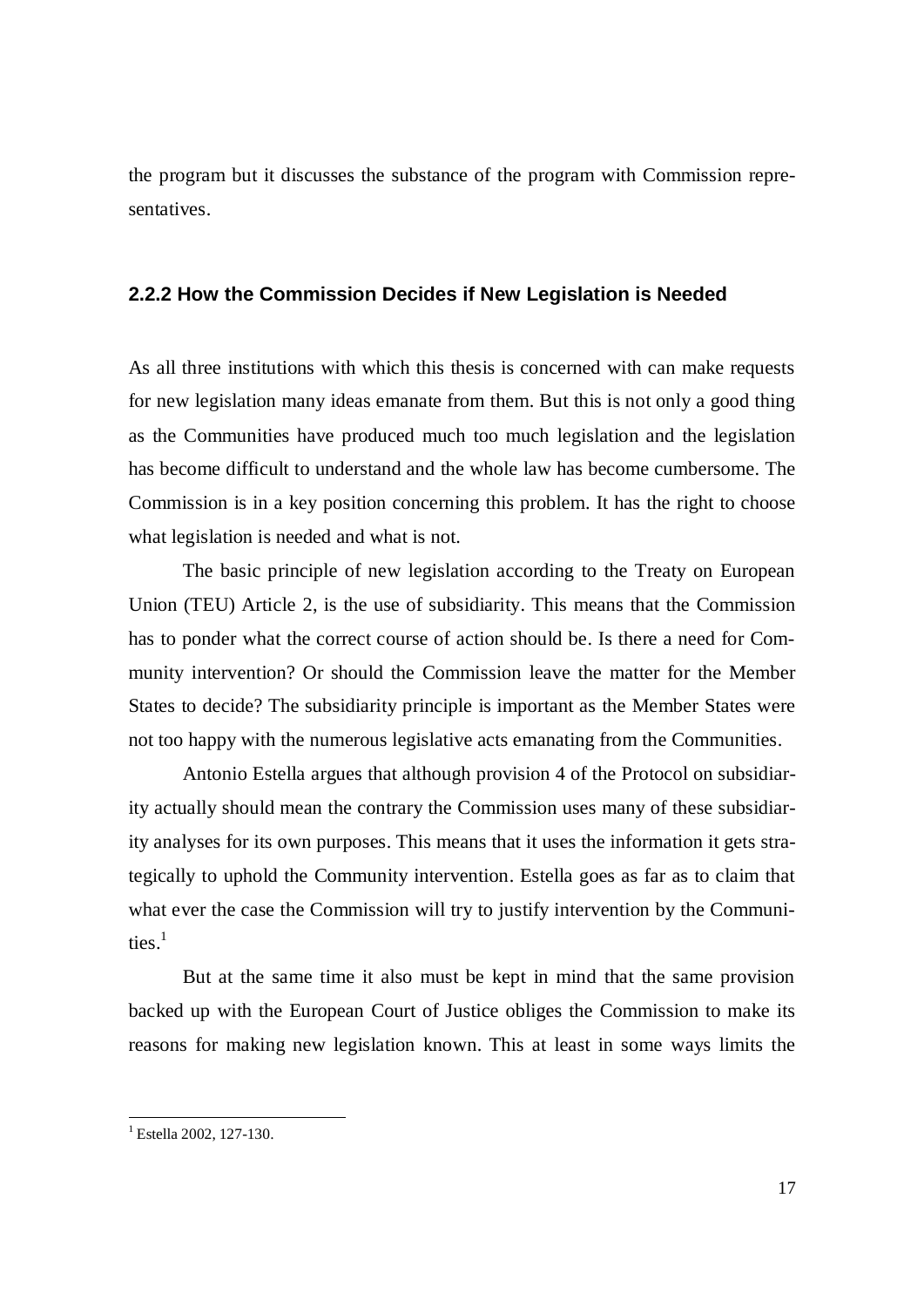Commission's keenness to prepare legislation that clearly doesn't belong to the Communities competence.<sup>1</sup>

What then does the subsidiarity principle<sup>2</sup> mean? The answer to the question who should regulate can be found after asking who is best equipped to deal with the case. If the Member States can very well handle the case, then the Communities should not intervene. But on the other hand if the Commission finds out that the Communities would handle the case better then it will start preparing a draft.<sup>3</sup>

There are even tests that can be used to find out if Community intervention is needed. These are: the Communities shall only intervene if there are "trans national aspects which cannot be satisfactorily regulated by national measures (necessity test I)" or if "national measure alone or lack of Community action would conflict with the requirements of the EC Treaty or would otherwise significantly damage Member States' interests (necessity test II)" or if "action at Community level would provide clear benefits compared to national measures (added value test)".<sup>4</sup>

The Commission has also created other guidelines concerning the creation of new legislation. A proposal shall only be prepared after an effective analysis of how the matter should be dealt with. The analysis shows whether or not EU-level intervention is needed. $5$ 

It is also stated that although the Commission has to respect the Community law, meaning that it has to start drafting if it sees the need for it, the Commission must also take into account if there are "well established national arrangements".

<sup>&</sup>lt;sup>1</sup> Estella 2002, 131.

 $2<sup>2</sup>$  Here the difficulties regarding the term "subsidiarity" nor the difficulties it creates as a purely legal term will not be discussed. For more on this topic see Estella 2002, 1-3.

 $3$  Although the subsidiarity principle may in many cases restrict the Commission by not allowing it to make new legislation the principle is not as simple as it seems. As Estella has argued in many cases it seems that the Member States would be better placed to regulate some area. But in deciding whether the Communities should intervene market distortion must be taken into account. In these cases although the Member States can very well regulate some area on its own territory these regulations would be very different from other Member States regulations. Therefore the European Market would not be same for every actor. In such cases the Communities have to intervene although Estella asks whether this is reason enough to do so. See Estella 2002, 110-111.

<sup>4</sup> COM(2003) 770 final, 16.

<sup>5</sup> COM(2001) 428 final, 20.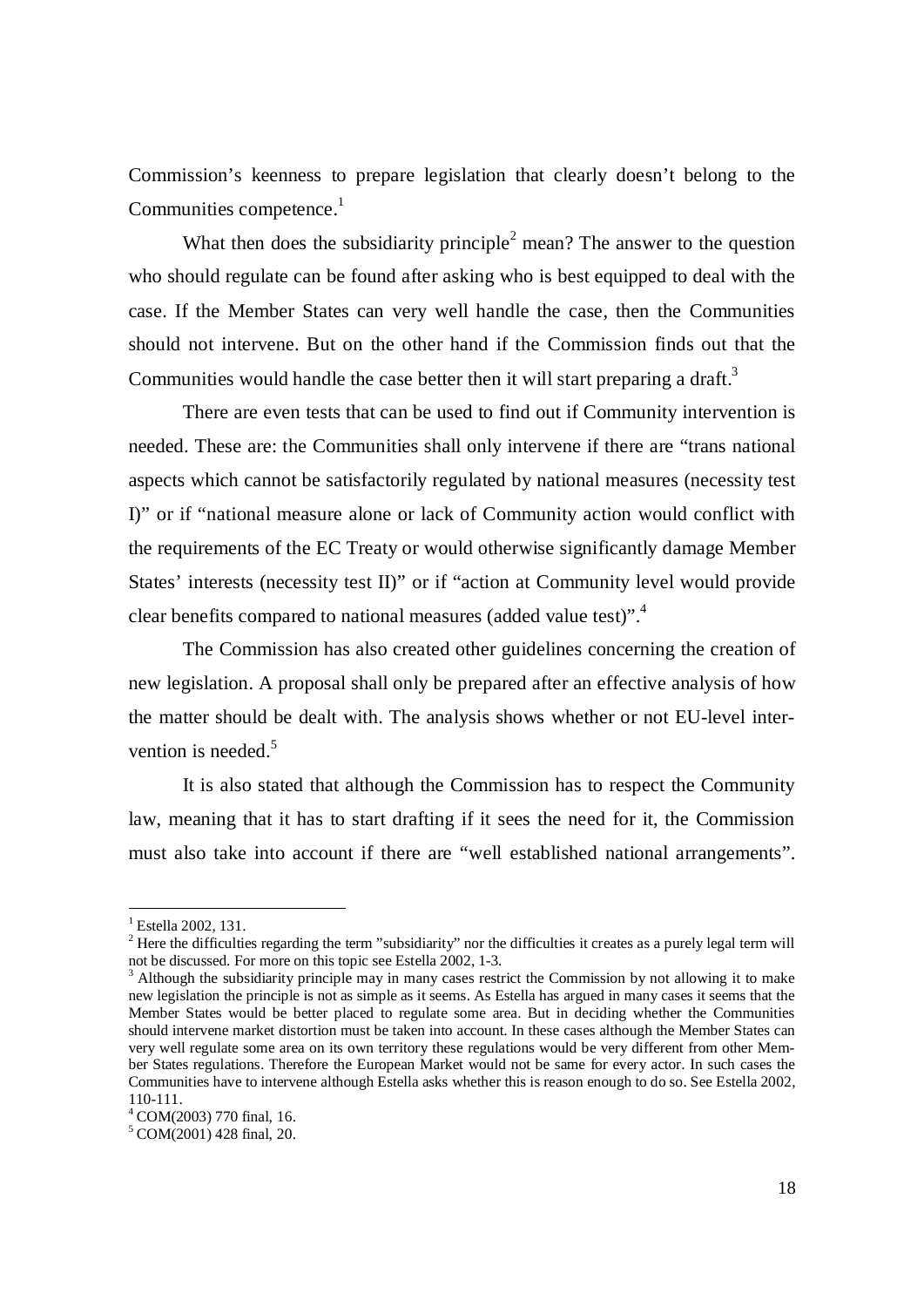This can in some cases mean for example that the Commission uses many experts and seeks advice from many different actors in sensitive matters before making the decision whether to intervene or not.<sup>1</sup>

In line with this principle the Commission sees its relations with the Member States' governments. The Commission promotes more dialogue with regional and local governments. This would be accomplished by working with national and European associations more closely. $^2$  The Commission seeks to improve its dialogue with the Member States by taking into account the local conditions as early as possible already at the policy shaping stage. $3$ 

One aspect of deciding what to legislate and when is the person who makes the decision. Although the officials of the Commission do not have a monopoly in this area they still affect it very much.<sup>4</sup> The problems concerning the staff of the Commission will be discussed later in this thesis.

Be it as it may, the Commission's interest to make better legislation can be seen in its statement that the preparatory phase is often insufficient. The Commission seeks to deal with this problem by using more and better forms of consultation. In terms of this chapter the consultations should answer the question whether or not new legislation is needed.<sup>5</sup> The Commission's aim can be clearly seen in the following statement: "The main principles of a regulatory strategy: legislative action only where necessary  $[...]^{,6}$ .

 $1$  COM(2003) 770 final, 23.

 $2^2$  COM(2001) 428 final, 4.

<sup>3</sup> COM(2001) 428 final, 13.

<sup>4</sup> Stevens and Stevens 2001, 139.

<sup>&</sup>lt;sup>5</sup> COM(2001) 130 final, 3.

<sup>6</sup> COM(2001) 130 final, 5.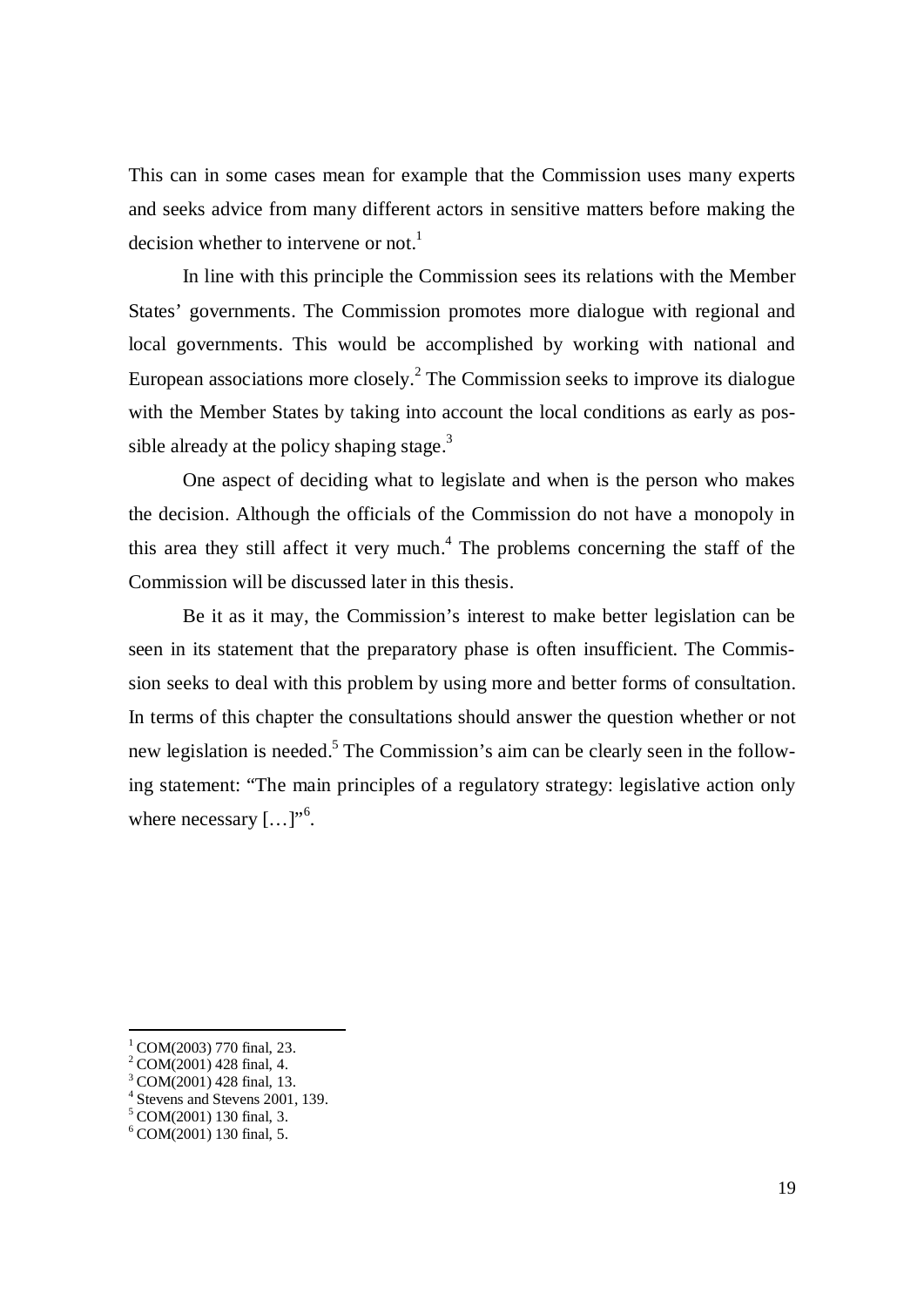# **2.2.3 The Commission's Ambivalent Position in Choosing Whether to Legislate or Not**

Of course it is important to think about if legislation is needed and on which level. That is for the good of the Communities because naturally it is better for any actor if its legislation is easy to understand and flexible. The Member States will also be happier if more things are left for them to decide and regulate. Therefore rethinking the need for legislation is in line with the Community Interest which the Commission has to protect.

One major problem Tom Burns sees concerning the Community legislation is how detailed it is. In his opinion it is too detailed and prescriptive.<sup>1</sup> Apparently the Commission has acknowledged this problem too. Therefore the Commission has made a plan of making the new legislation more simple and effective.

This shows how confidently the Commission seeks to uphold the Community Interest. According to Burns if the legislation is detailed it better invites the Commission to monitor the correct implementation<sup>2</sup>. Therefore if this statement is taken for true it implicates that if the legislation is made simpler and less detailed the Commission's power will grow weaker. This is why it is interesting to note that the Commission seems to promote the best of the Communities but not necessarily the best of the Commission.

Another thing concerning this theme is that because it is the Commission's job to protect the Community Interest the happiness of the Member States and the development of the legislative process would seem to be a good thing concerning the Commission. Its job gets done if the Communities thrive. But on the other hand it must be kept in mind that when ever the Commission decides to let the Member

<sup>&</sup>lt;sup>1</sup> Burns 1998, 442. Then again it seems interesting that the Member States are worried about implementation as they say the directives are often vague and unclear. See Bekkers, de moor-van vught and Voermans 1998, 475. It would seem that the legislation of the Communities is either too detailed or too vague depending on the case.

 $2$  Burns 1998, 442.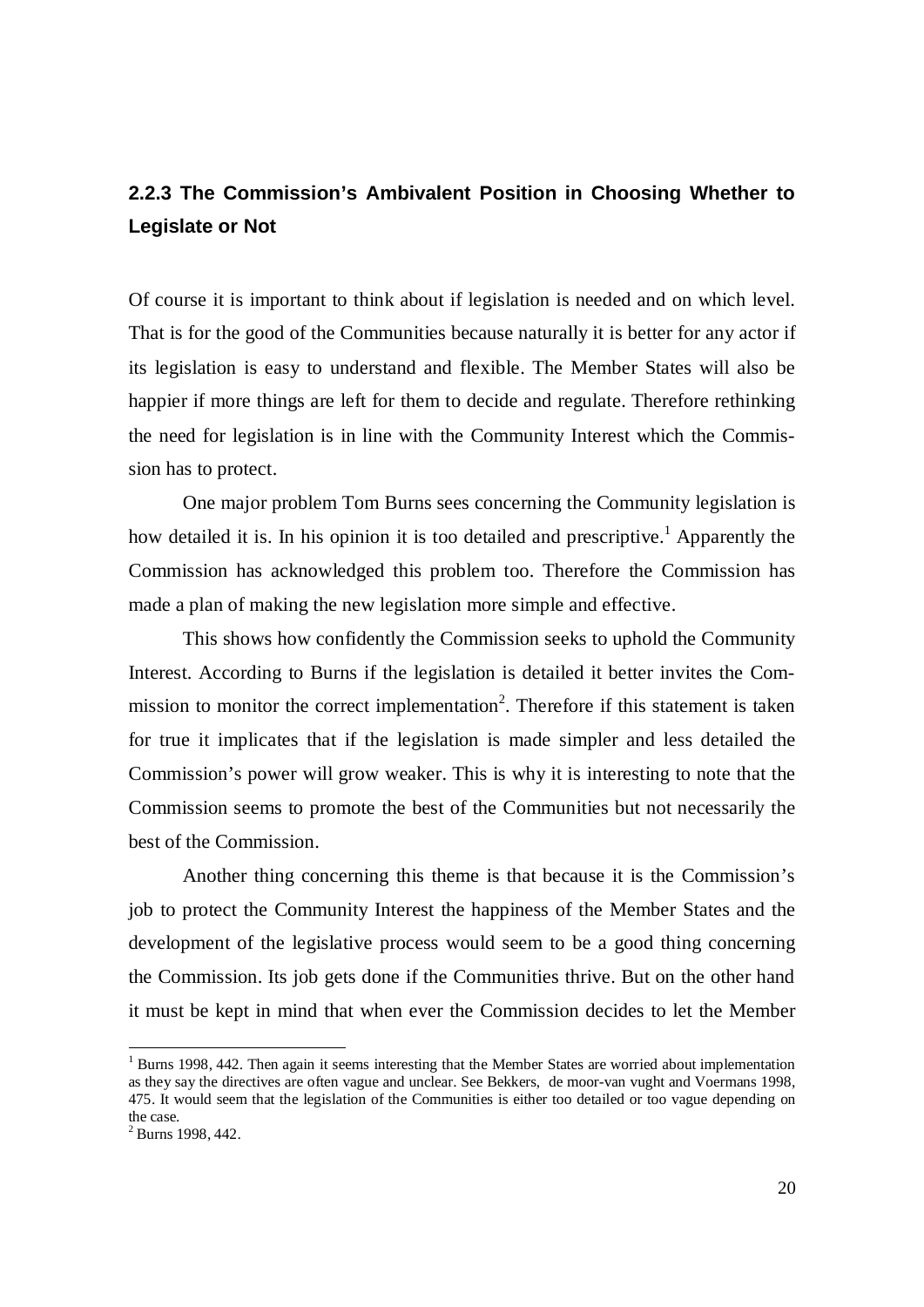States regulate something for themselves it at the same time gives away part of its power. This is because it can't anymore itself regulate this area.

Throughout this thesis it must be tried to keep in mind this ambivalent situation the Commission is in. It can't strive for more powers if it is not for the good of the Communities. If the Commission gets new powers it necessarily isn't a good thing as far as the Communities are concerned.

### **2.2.4 The Legal Basis of the New Legislation**

After the Commission has decided that new legislation by the Communities is required it can't just prepare the regulations needed. Instead it has to choose the legal basis for the new provisions first. In other words the Commission has to choose the right Articles from the Treaties on which it can base its legislation. This is most important because if the Commission has chosen the wrong Articles its decisions can be challenged before the European Court of Justice.<sup>1</sup>

The legal basis does not only protect the Commission from challenges but the Articles also define the legislative procedure to be used. This in turn is important because the powers of the institutions differ according to the procedure chosen.<sup>2</sup>

Article 7 EC provides that the institutions shall use the powers granted to them in the Treaties. Therefore the Treaties not only give powers to the institutions but they also give the limits in which the institutions have to work. The institutions are bound by the Treaties and are not allowed to overstep their Treaty-based limits.<sup>3</sup>

<sup>&</sup>lt;sup>1</sup> Nugent 2001, 247.

<sup>&</sup>lt;sup>2</sup> Nugent 2001, 247.

<sup>&</sup>lt;sup>3</sup> Actually this is the only thing that separates the European Union from a federation. The Communities are made up of the institutions. If the institutions could by themselves make amendments to the Articles regulating their powers, they would become truly independent and self providing. In this case the Union would become a federation. At this time the Member States still have the final saying on any amendments made to the Treaties and thus are masters of the Treaties and therefore are still masters of the Union.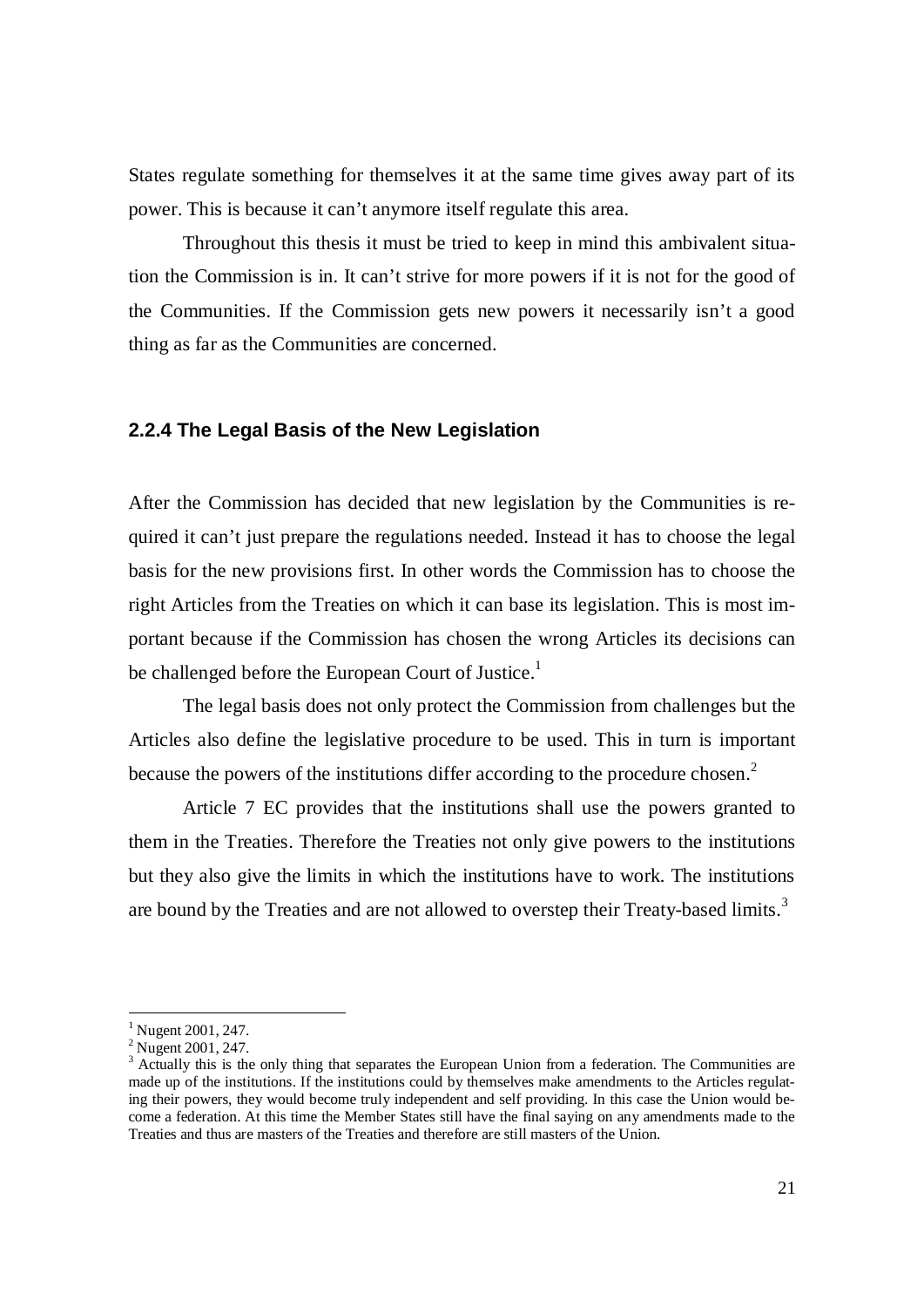# **2.2.5 The Commission's Role as the Initiator According to the Constitution**

The Commission will gain powers from the Constitution. One of the most significant is the fact that the Commission would be the sole initiator of legislation in the whole European Union. At the moment the situation is so only in matters falling under the first pillar. $<sup>1</sup>$ </sup>

On the other hand the subsidiarity and proportionality principles would become stronger. The Commission should include in every proposal it makes a review on how these principles are followed. The proposal including this review is then send to all national Parliaments. This is made so because if the Commission would overstep the Community's right to legislate some area the national Parliaments may react on it. $<sup>2</sup>$ </sup>

If one third of the Parliaments would react in this manner the Commission would be obliged to review its proposal. This is a very important new power the national Parliaments would get. On the other hand the Commission would need to think its proposals even better through before sending them forward.

## **2.2.6 Conclusions**

Does the right of the other institutions to request legislation from the Commission threaten the Commission's independence? According to Nugent many see the way the Council uses the right given to it by Article 208 EC strictly speaking against the meaning of the Article.<sup>3</sup> But is this really so? At first in the view of the Commission this would seem so because of the independence granted to the Commission in Arti-

<sup>&</sup>lt;sup>1</sup> de Zwaan 2004, 59.

 $<sup>2</sup>$  Lenaerts 2004, 15.</sup>

<sup>&</sup>lt;sup>3</sup> Nugent 2003, 151.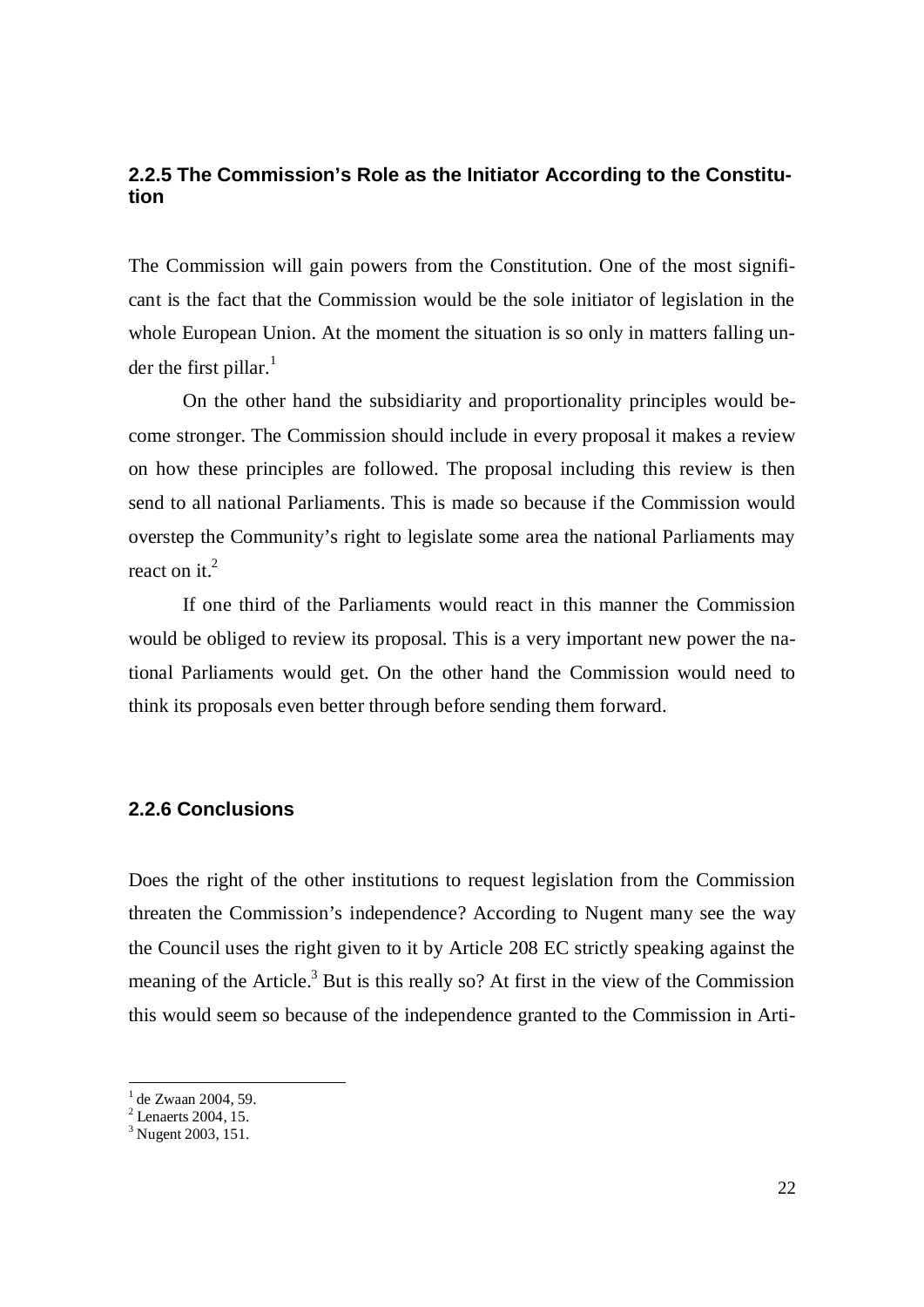cle 213 EC. Clearly if the Council can make the Commission to do something, the Commission won't be independent.

But here another factor must be taken into account. This factor is the Community Interest. The Commission is independent therefore that it can further the Community Interest. But what if the Commission will not act on a request coming from the Council, a request that would further the Community interest? In such a case it would seem to be a good thing that the Council can force the Commission to do something.

But the most worrying part is that the Council not only can make the Commission act on something but it can actually dictate what the substance of the draft will be.<sup>1</sup> This clearly must be against the spirit of the Treaties. If it would be meant to be that the Council can command the Commission to make specific legislation it most definitely would be written in the Treaties.

On the other hand the Council is the representative of the Member States. Its decisions are compromises that please the majority of the States. If this is so, is it really a bad thing that the Council gets to dictate? The answer lies in the Commission's expertise. The Commission with its information sources is best placed to prepare the drafts. It may be that when the Council forces the Commission to make a specific kind of draft, the Council hasn't seen all the sides of the matter. The Commission has better resources to do this. Therefore it seems that the way in which the Council acts can endanger the true-coming of the Community Interest. The Council is there to represent the Member States, not the Community Interest.

The same again goes for the Parliament. Although the Parliament may find some shortcoming in the legislation of the Communities the Commission still is better placed to decide whether or not to legislate. Therefore it seems that it is positive that the other institutions can request but if they can really force the Commission to make something the meaning of the Treaties is not honoured. Because of this the Commission's independence is not protected in an appropriate way.

<sup>&</sup>lt;sup>1</sup> Nugent 2003, 151.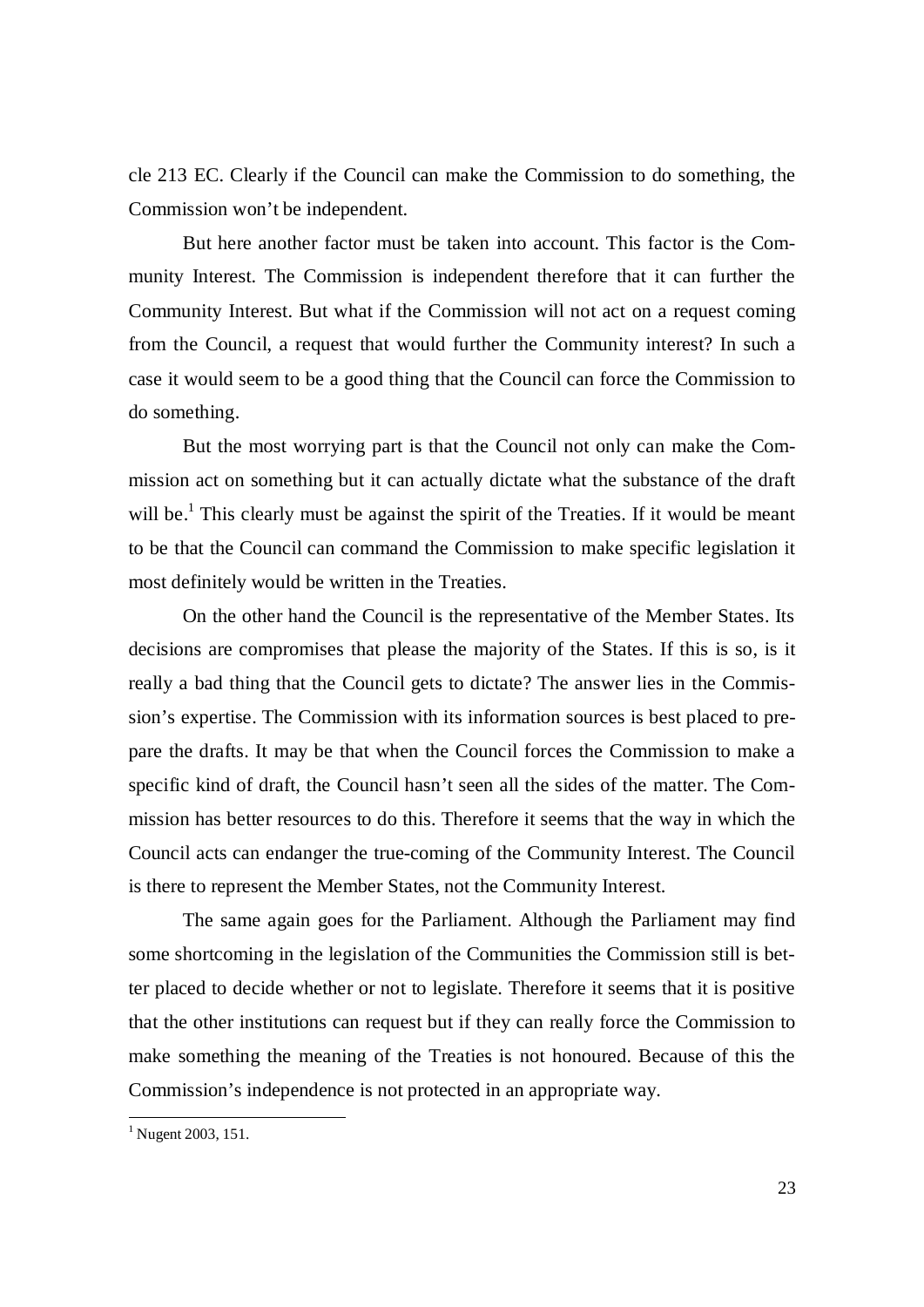What about the subsidiarity? It would seem that the Commission after all has been quite strict in following the subsidiarity principle or at least hasn't very openly acted against it. This statement is supported by the fact that the European Court of Justice has never annulled a legislative act of the Communities on grounds of neglecting the subsidiarity principle. $\overline{1}$ 

But then again it must be remembered that the Court according to Estella doesn't currently very actively implement the subsidiarity principle.<sup>2</sup> This gives in some cases more power to the Commission. This is because the subsidiarity principle could be used, in a case where qualified majority voting has been used in the Council, by the Member States that were left in the minority to annul the legislation before the Court. But because the Court has not automatically supported the view of these "minority states", the Commission can usually rest assured that if its proposal gets through the Council the proposal will not be annulled at least on the subsidiarity reason.<sup>3</sup>

Therefore Estella even argues that the subsidiarity principle has failed.<sup>4</sup> But is it really so? It would seem that even though it isn't as strong a principle as it could have been, it still sets some limits to the Commission and the other institutions too. At least they have to reason why they regulate some area. This would seem to limit some of the most outrageous cases out.

The subsidiarity principle strictly from the Commission's point of view will limit the Commission's powers. But as Estella has argued it isn't such a strong principle and therefore doesn't affect the Commission very much although the Commission seems to seek to use it more frequently and correctly.

<sup>&</sup>lt;sup>1</sup> Estella 2002, 139.

<sup>&</sup>lt;sup>2</sup> Estella 2002, 139. Here it won't be ventured further to prove this statement because it is more a question of the Court's powers than the powers of the Commission. Suffice it to say that Estella argues that this is because the Court fears for its own legitimacy and on the other hand the Court has its own agenda which is integration based.

 $^3$  Estella 2002, 159.

<sup>4</sup> Estella 2002, 176.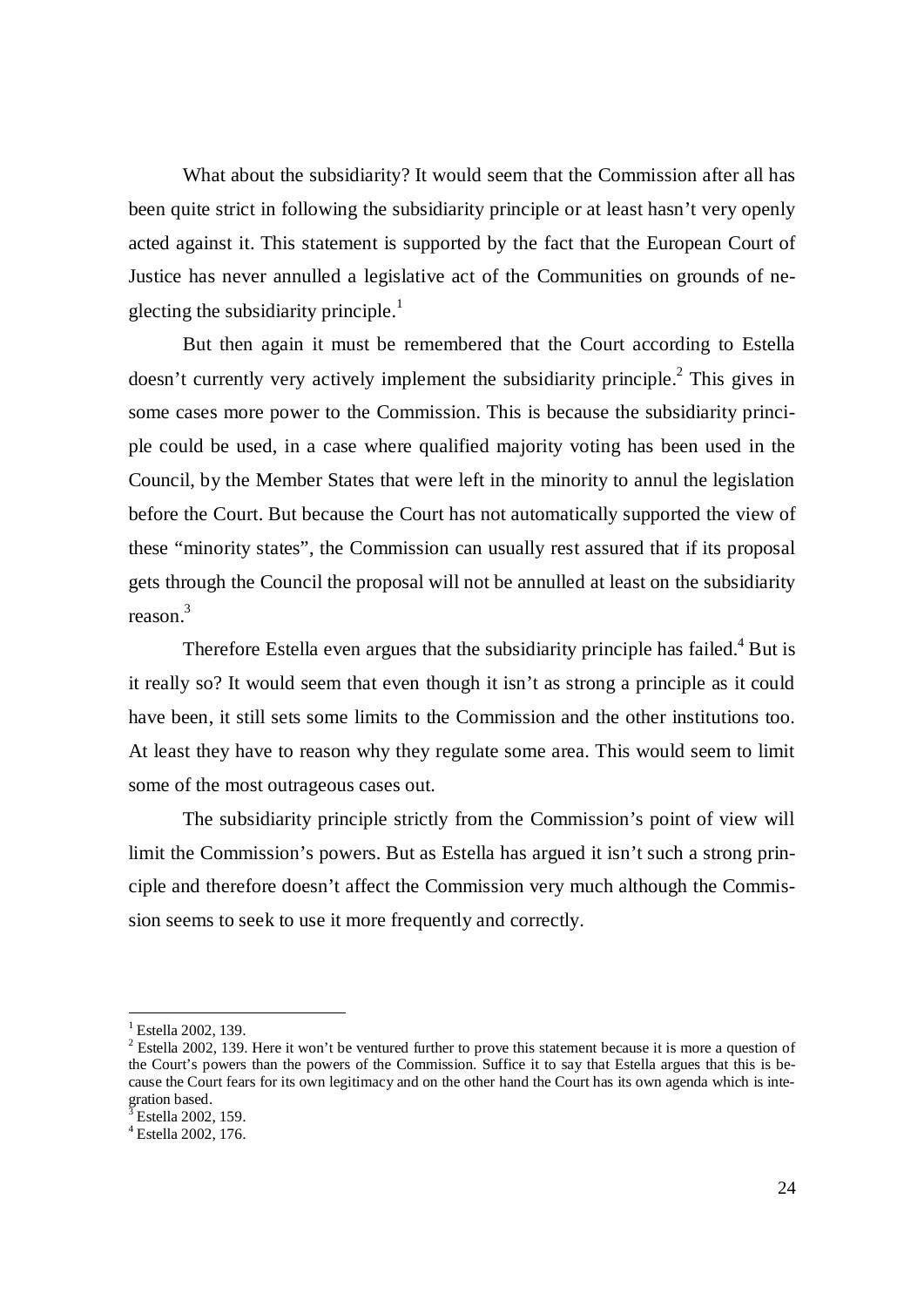# **3. The Drafting of a Proposal**

What happens after the Commission has decided that new legislation is needed? This chapter concentrates on how the Commission makes a draft and how the Council, Parliament, Member States and interest groups may affect the substance of a draft. This is maybe the most important aspect of making new legislation as the substance of the legislation is formed at this stage. The Commission should be independent but how much can the other actors affect it? What are the ways in which the other actors try to steer the Commission?

## *3.1 The Way a Draft Moves Through the Commission*

When the need for new legislation comes up, the Commission starts working on a draft. Here it will be described how the draft proposal is prepared inside the Commission before it is forwarded to the other institutions.

### **3.1.1 The Directorate General Prepares a Draft**

First must briefly be described what the official way is in which a legislative draft proposal is made. After this can it be analyzed how much there is room for the other actors to intervene.

The procedure is quite simple in theory. Depending on the subject of the new legislation the making of the draft is given to a Directorate General (Hereafter referred to as DG) to which competency area the draft belongs. If the draft's area will overlap more than one DG's area, it will be decided which DG is the leading one. This is most easily done by choosing the one DG to which area the draft mostly belongs to.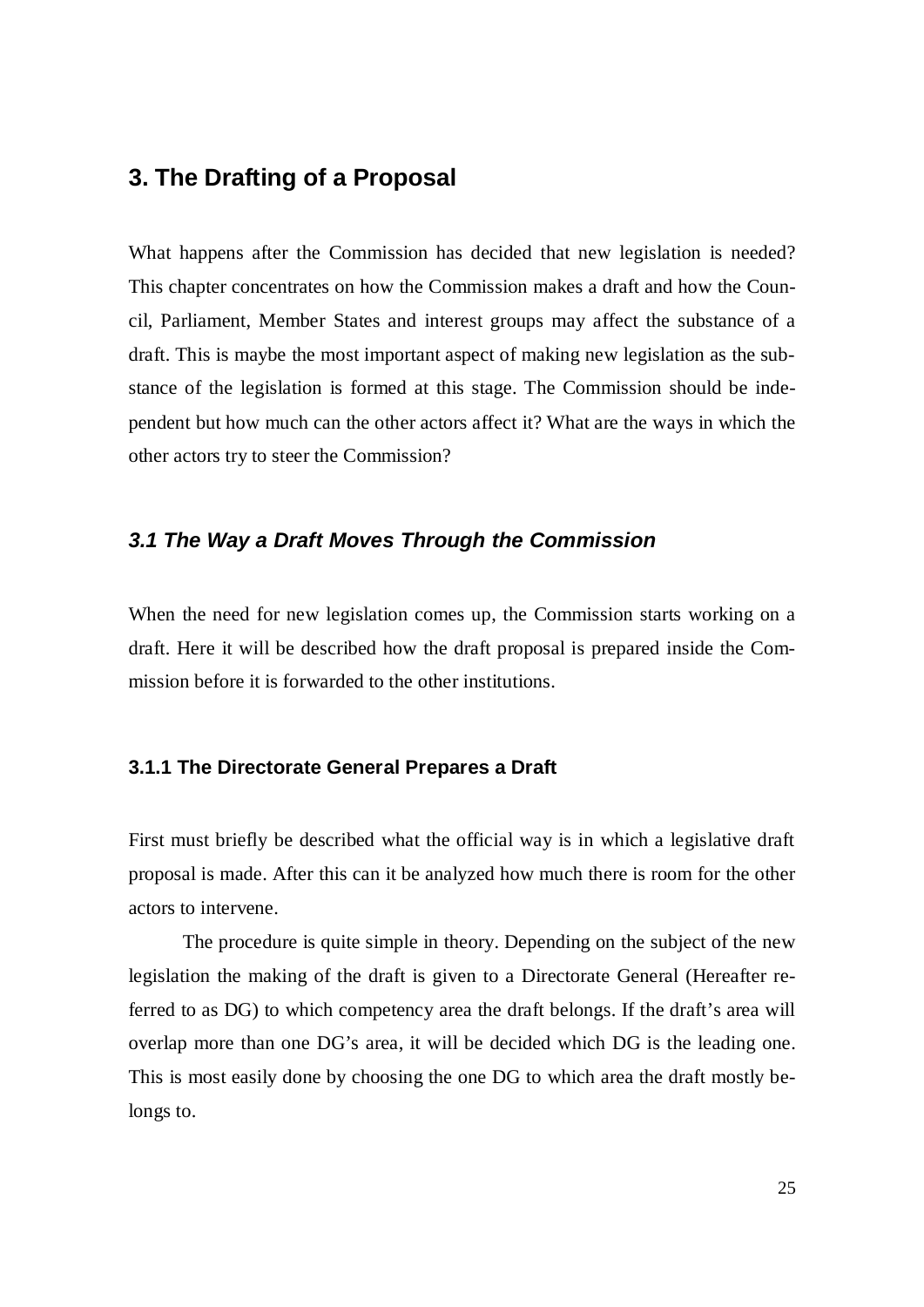After the DG is chosen an official in the DG is chosen to take care of the dossier. This means that one officer has the duty to watch over the draft and has to see to it that it moves forward in the Commission. The keeper of the dossier is most often a middle class A-grade official. He is called the chef de dossier.

If the draft belongs to the competency areas of more than one DG, the lead DG has to consult with the other DGs to which competency the draft belongs to. How often this is done depends on a few factors. First, how important is the legislation in preparation and second, how much does the draft overlap. If the matter isn't very important and does not overlap too much with other competency areas, the lead DG will probably not consult with other DGs very much. Also the timing of the consultation differs. Sometimes consultation is used throughout the drafting process but sometimes it takes place only at the end.

The cabinets of Commissioners try also to influence the draft. Often the heads of DGs forbid their personnel to interact with the cabinets<sup>1</sup>. Therefore the cabinets have to stay alert and find things out for themselves. Otherwise they may hear of a proposal at such a late time that they actually can't influence it at all.<sup>2</sup> Because of this the Commissioners don't have very easy access to the DG preparing the draft<sup>3</sup>.

In the case that the opinions of DGs differ widely, there could be problems. The DGs try to solve these problems primarily with the consultation process but consensus is sought also in latter parts of the preparation process. After the draft is considered to be ready by the DG making the draft, the legal services are consulted to see if the draft is prepared in a way that fulfils all the necessary criteria.

The way in which drafts and other papers officially move through the Commission is vertical. This means that if some DG official wants to hear the thoughts of an official in a different DG the official has to send the inquiry to the head of the

<sup>&</sup>lt;sup>1</sup> Stevens and Stevens 2001, 226. There is tension between the cabinets and the DGs as the cabinets try to push forward the kind of policy its Commissioner approves of but the DG may have other plans. See for example Stevens and Stevens 2001, 236.

<sup>&</sup>lt;sup>2</sup> Stevens and Stevens 2001, 179-180.

<sup>&</sup>lt;sup>3</sup> Stevens and Stevens 2001, 226.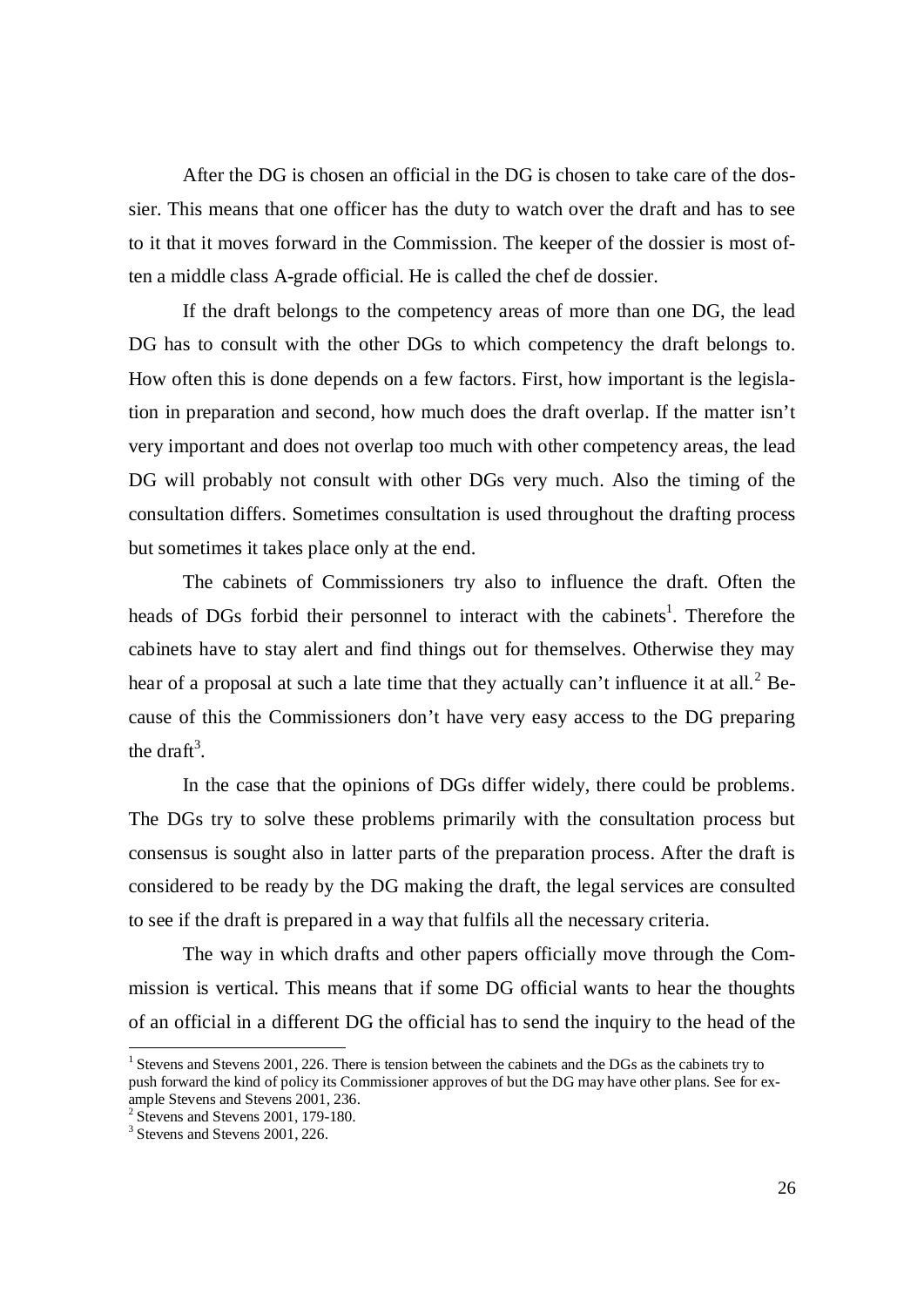DG who in turn will deliver it to the head of the other DG who again in turn will deliver it to the other official. In this way the head of the DG can monitor what is going on. Probably the head of the DG can also react if the paper is not in line with the policy that the DG leads.

Because the official that prepares a paper may be very isolated the complete text may be the official's own. Therefore if the head of the DG is not paying enough attention and signs the paper the text of an official may go very far.<sup>1</sup> In this way the opinions of some official may go a long way.

### **3.1.2 After the DG is Ready**

Until this stage the draft is in most cases been only in the DG, and the lead commissioner of the DG hasn't had very much part in drafting the proposal. But now before the draft can advance to the college it must first be approved off by the commissioner in charge of the (lead-) DG. After the Commissioner has approved the draft it is sent to the secretariat general which checks if the formal procedures are met.

When the draft is returned from the secretariat general, it is sent to the organ that prepares the meetings of the College. This is the meeting of chefs de cabinet. The function of these meetings is as follows: If there is no conflict over the matter and the draft seems to be quite simple, the draft is called an A-point, and will be approved by the College without discussion. If the meeting of the chefs de cabinet finds that there still are some conflicting opinions between DGs, it tries to solve the differences before the College meets. If there is no success in this, the draft is anyway forwarded to the College meeting, which can make a number of decisions.

The College can return the draft to the DGs for them to make changes to the draft. It can also agree on outstanding issues, or disagree on outstanding issues and

<sup>&</sup>lt;sup>1</sup> Stevens and Stevens 2001, 180.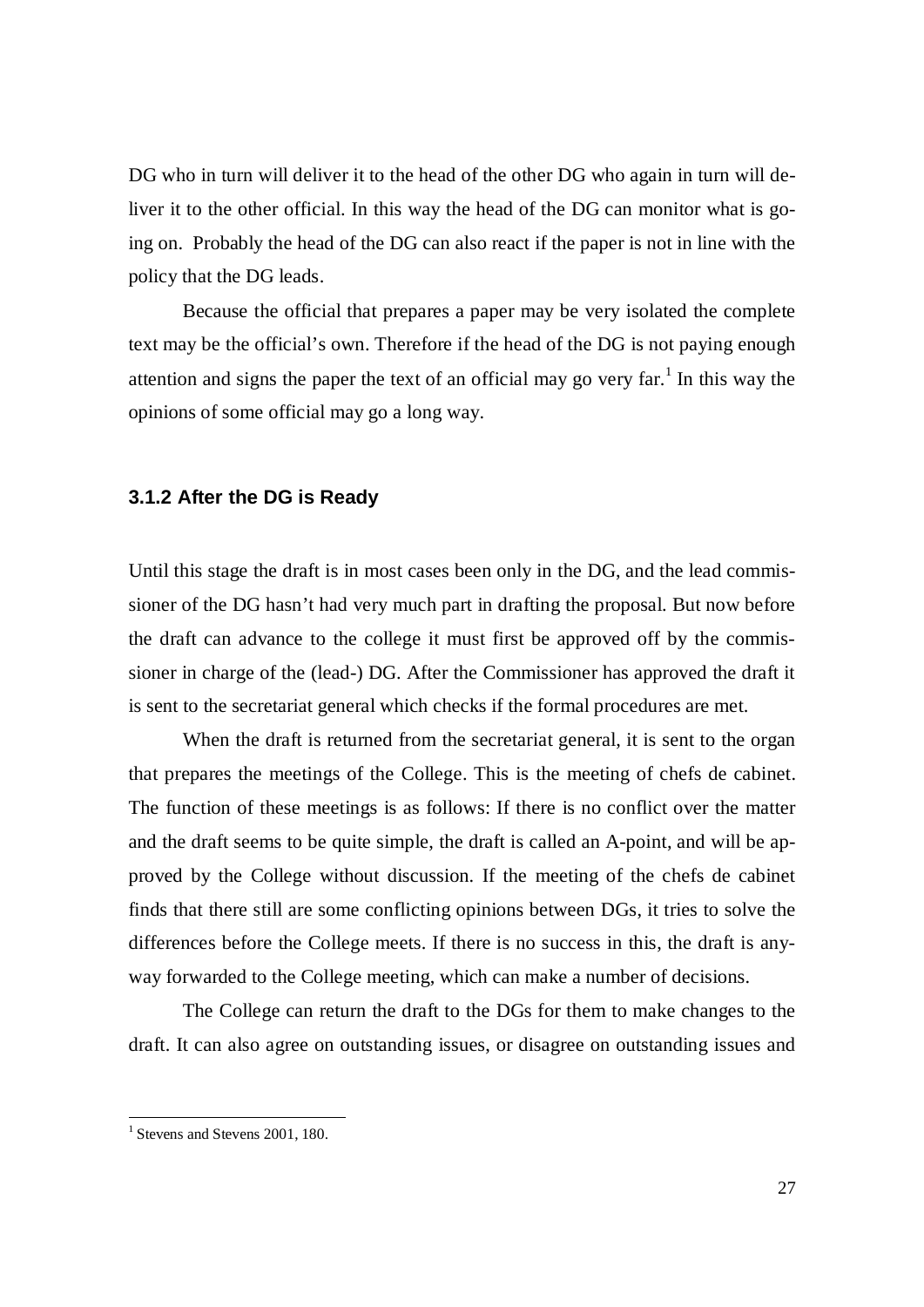either take a vote or don't take a vote. The latter is possible mainly because some powerful Commissioner is too close to the case<sup>1</sup>.

No matter what the decision of the College is the purpose is to get new legislation done. Ultimately the College tries to reach a solution so the draft can be put forward. After this stage the draft goes to the Council.

### **3.1.3 The Independence of the Staff of the Commission**

Although the Commissioners must be independent they are not the only ones. The whole staff of the Commission is included in the independence obligation. Because the Commissioners do not participate in most of the work done inside the Commission it is important here to discuss about the staff's independence. On the other hand here will be discussed some aspects of how the Commission works inside. Do the national interests get represented in the Commission or is it completely independent in its internal working?

The independence of the staff is protected by a few regulations. The staff may not accept any kinds of gifts, payments or honours from outside sources. On the other hand the regulations "forbid the keeping or acquisition of interests in bodies which are subject to authority of the EU institutions, or which to business with it".<sup>2</sup>

The staff of the Commission is not without its flaws. In 1994 and 1995 two officials of the Commission were arrested as they allegedly had accepted some sorts of bribes from certain tourism related companies to whom funds were allocated from the Communities.<sup>3</sup>

The Commission has two kinds of staff: temporary and permanent. First the temporary staff will be discussed. The Commission uses temporary staff more than any other institution in the Communities. Mostly the temporary staff can be found in

<sup>&</sup>lt;sup>1</sup> Nugent 2001, 251.

<sup>&</sup>lt;sup>2</sup> Stevens and Stevens 2001, 62.

<sup>&</sup>lt;sup>3</sup> Stevens and Stevens 2001, 67.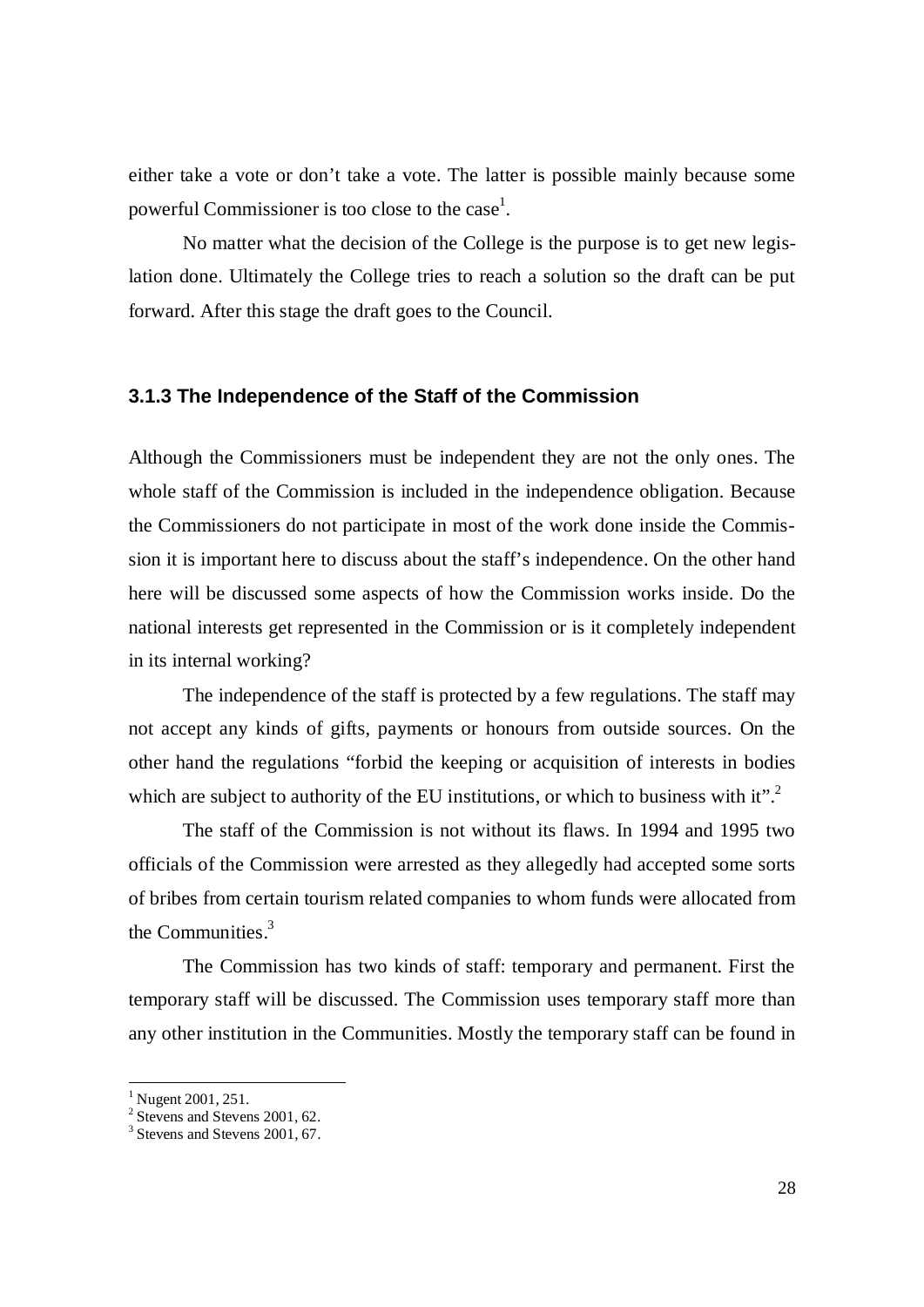the Commission's own research programs. The Commission uses temporary staff on such occasions because it wants to promote easy creation and movement of new work groups. $<sup>1</sup>$ </sup>

The Commission uses detached national experts as temporary staff. This program should work both ways. In other words the Commission should send its staff to Member States and the Member States should send their representatives to work in the Commission. But in reality this mostly happens in the latter way. Although the number of these experts is not overtly great the real interesting thing is that the experts occupy the higher ranks of the Commission staff.<sup>2</sup>

This is interesting concerning the topic of this thesis because in this way the Member States and other interests get to influence the Commission's work literally from the inside. This is a problem for the Commission but on the other hand for the Member States too as some Member States may be overrepresented in the Commission while some may not be presented at all.<sup>3</sup>

Then again the reason why this program is used is because through it the Commission gains the expertise of the national experts but on the other hand they also take knowledge of the workings of the Commission with them back to their home country. This is important because the Member States do not necessarily completely understand the functioning of the Commission.<sup>4</sup>

The person of the chef is interesting. If the chef is very ambitious it would seem that it would be in the chef's interest to get as many drafts for he's own DG as possible. In this way the chef would have the most power. This will also lead to a situation where the DGs fight over the drafts. If all the DGs which really should

<sup>&</sup>lt;sup>1</sup> Stevens and Stevens 2001, 19-20.

 $2$  Stevens and Stevens 2001, 20. Stevens and Stevens further note that the detached national experts account for 15% of all the A grade staff and 30% of A4 and A5 grade staff.

<sup>&</sup>lt;sup>3</sup> Stevens and Stevens 2001, 22.

<sup>4</sup> Stevens and Stevens 2001, 21.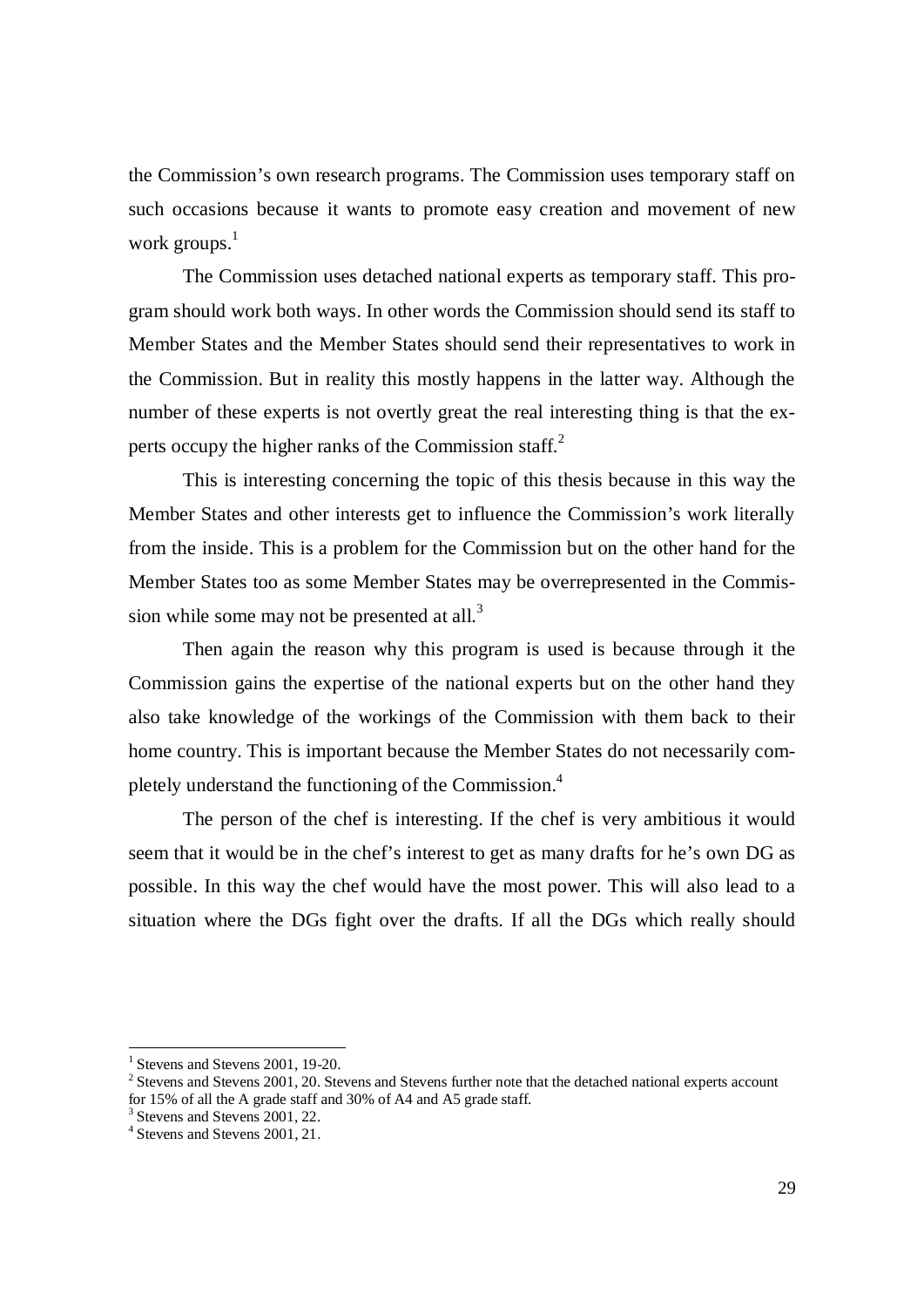have a part in making the draft are not included in the preparation the legislation will not be sufficiently prepared as the DG working on the draft may try to pull home.<sup>1</sup>

On the other hand the chef may very well consult with many outside bodies informally.<sup>2</sup> This is because if well consulted the chef may get the draft easier accepted. This is a good thing for the chef but not necessarily for the Communities. This is because the informal consultations are made to outside bodies and these in turn influence the draft possibly very strongly. This may go as far as to result in a claim that everybody leaks in the Commission<sup>3</sup>.

The staff of the Commission is often appointed because the appointed has some kind of relations with the Commission or in their national representation.<sup>4</sup> This means that from the very beginning the staff has links to many sources that can influence the decisions of the staff.

Along the years the officials of the Commission have created personal relations with different interest groups too.<sup>5</sup> Therefore the officials may very well be affected by the interest group's wants. On the other hand this naturally works both ways and the Commission gets in this way to know what happens in the interest groups.

These influences and personal wishes of the staff can make considerable difference when it comes to preparing a draft. If there are enthusiastic people behind a draft it will go forwards easier. In this way the political stance of the staff may very much affect the decisions the Commission makes.<sup>6</sup> Of course this is natural but on the other hand it may not necessarily be a good thing if the staff tries to further some cause that they bring from their home countries. This is because the cause is not necessarily for the best of the Communities.

<sup>&</sup>lt;sup>1</sup> The DGs fight over other things too. These things include money and personnel See for example Stevens and Stevens 2001, 201.

<sup>2</sup> Stevens and Stevens 2001, 178.

<sup>&</sup>lt;sup>3</sup> Stevens and Stevens 2001, 178.

<sup>4</sup> Stevens and Stevens 2001, 80.

<sup>&</sup>lt;sup>5</sup> Mazey and Richardson 2003, 220.

<sup>6</sup> Stevens and Stevens 2001, 141.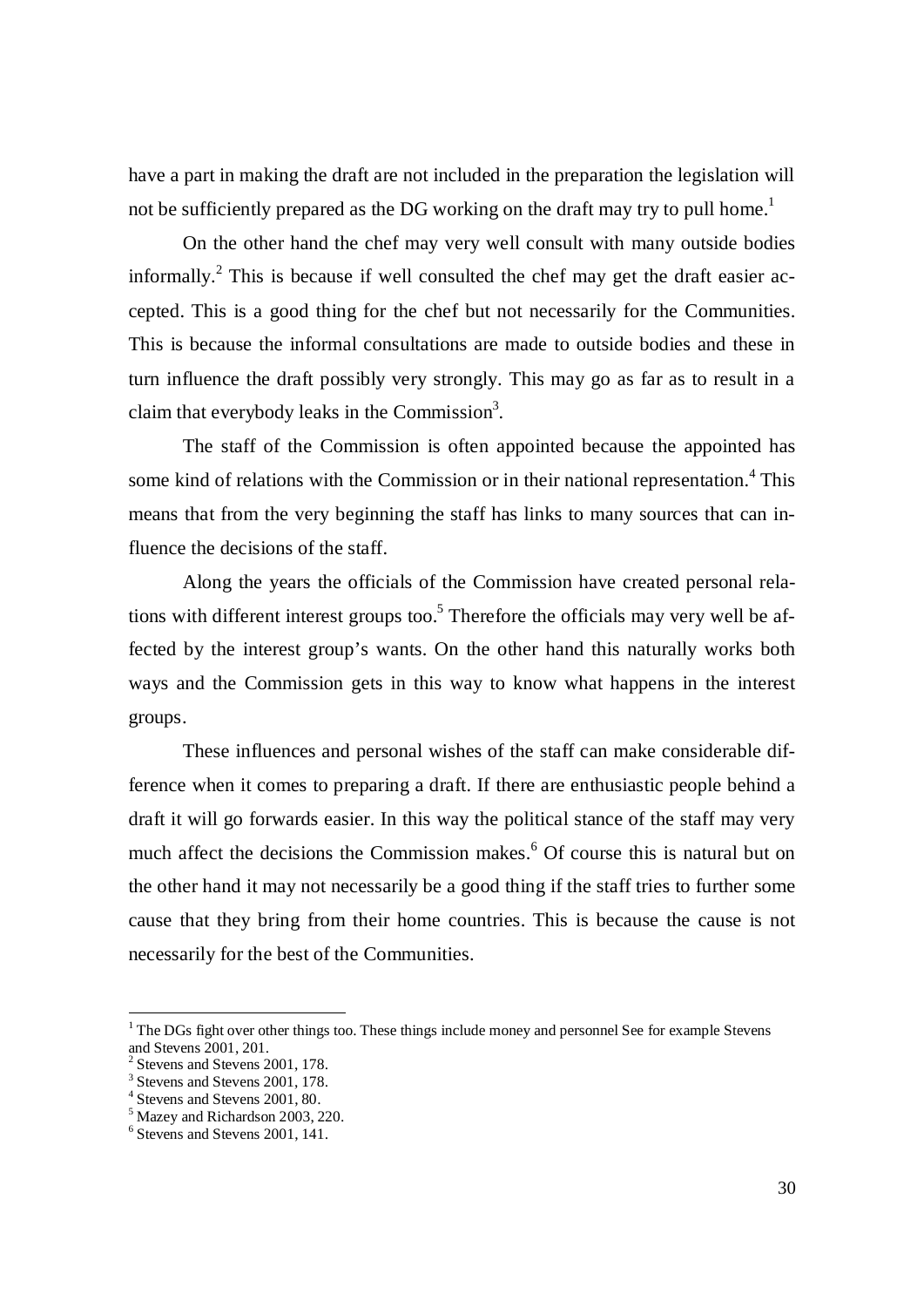The problem concerning the independence of the Commission in accordance with the cabinets is that the Commissioners rely heavily on their cabinets. The Commissioner makes the decisions based on the cabinet's preparation. The cabinet also helps keep the Commissioner up to date.<sup>1</sup> This is problematic because as noted earlier the cabinet is not chosen by the Commissioner alone.

As a concluding remark it may be stated that "If the Commission were less 'chaotic' it would be harder to influence, whether for member state governments or for outside groups". $^{2}$ 

# *3.2 The Influence Interest Groups May Have in Defining the Substance of a Legislative Draft*

This chapter concentrates on what are the ways in which the interest groups can influence the Commission. The interest groups are mentioned here because they mostly are involved with the Commission at the preparation stage. They are the ones with which the Commission negotiates what should be the substance of the draft.

### **3.2.1 The Commission's Understaffing**

The Commission is understaffed. It has much less staff than many national bodies working in the same field. Because the Commission has to deal with dozens of different policy areas it should have expertise in a very broad area. Since the Member States are not very fond of the idea of making the Commission a big bureaucracy the Commission has to make use of the resources available. $3$ 

<sup>&</sup>lt;sup>1</sup> Stevens and Stevens 2001, 234.

<sup>&</sup>lt;sup>2</sup> Stevens and Stevens 2001, 181.

<sup>&</sup>lt;sup>3</sup> van Schendelen & Scully 2003, 27. The reason for this is probably that the Member States don't want to pay the expenses a bureaucracy of this size would create.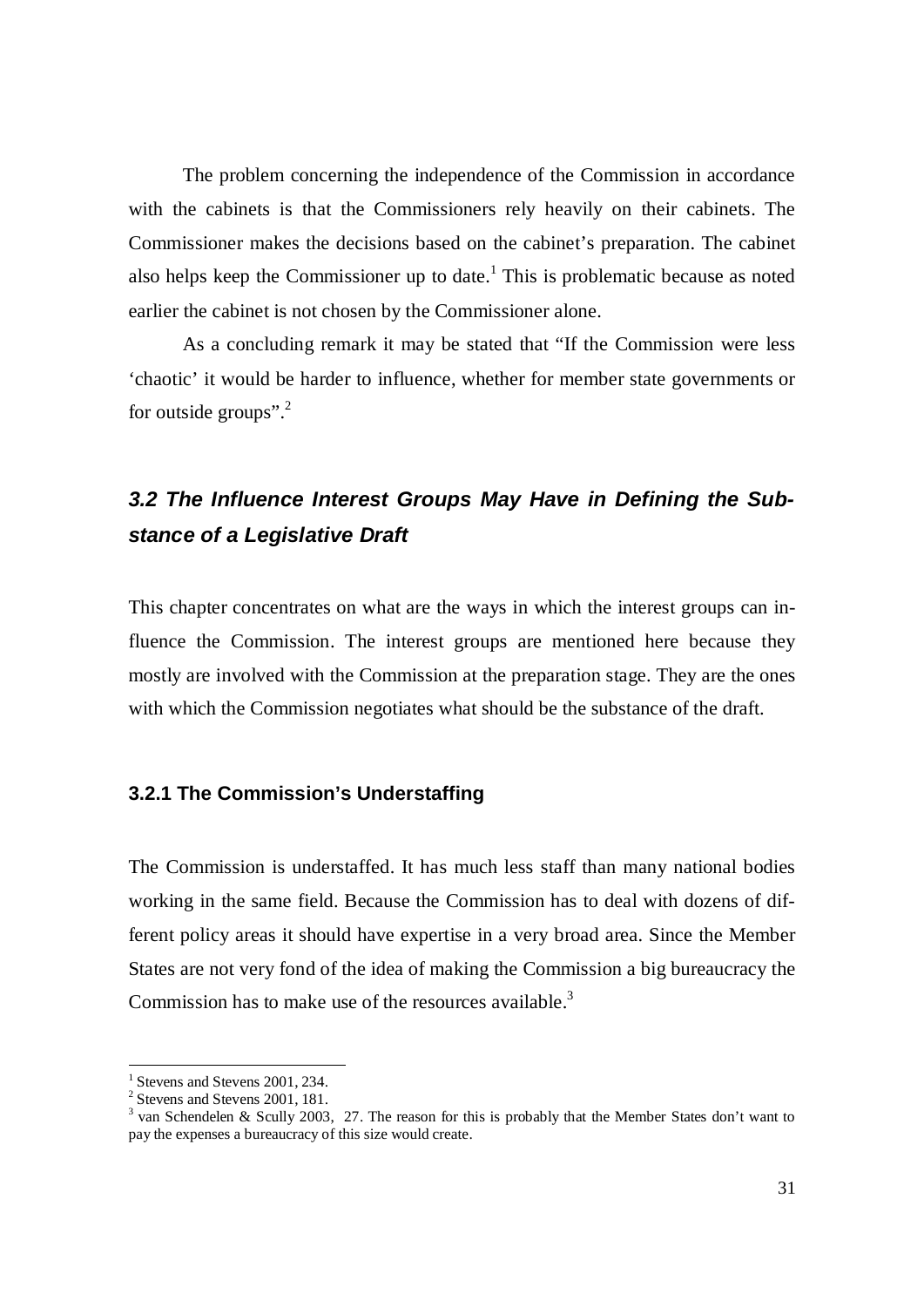Already the influence of the Member States over the Commission has been studied. But it must be noted that the Member States try to influence the Commission also by other means, not just by choosing the Commissioners. By this is meant that the Member States also have interests after the Commission is appointed and they want the Commission to make decisions that are good for the Member State concerned.

In addition to the Member States there are also other actors that want to be heard when decisions are made. There are many more of these interest groups than there are Member States in the Communities. The decisions of the Commission affect the lives and business of many million people and every one of them has an interest in some of the matters the Commission decides. In short, the Member States and the nationals and actors of the Member States have an interest.

This interest combined with the fact that the Commission is understaffed has lead to a solution concerning the understaffing which will be studied here. In this chapter the attention will be turned to the influence the different interest groups have on the work of the Commission. This includes different committees and also corridor lobbying.

#### **3.2.2 The Solution to the Problem**

The solution the Commission has come up with concerning understaffing and lack of knowledge is the use of in-sourced experts.<sup>1</sup> Mostly the in-sourced experts are civilians who represent different interest groups or representatives of national governments or even representatives of smaller units, like regional governance.

 $1$  In-sourced expert means an expert who is not part of the Commission. See also COM(2002) 704 final, in which it is stated that the Commission is obliged by the Treaties to consult. Therefore it is not only the Commission's solution for a problem but also an obligation. Protocol N°7 on the application of the principles of subsidiarity and proportionality, annexed to the Amsterdam Treaty says that "The Commission should [...] consult widely before proposing legislation and, wherever appropriate, publish consultation documents". It must be noted that by lack of knowledge is not meant that the Commission is incompetent but instead that the Commission just can't have knowledge of all the areas needed with the number of staff it has.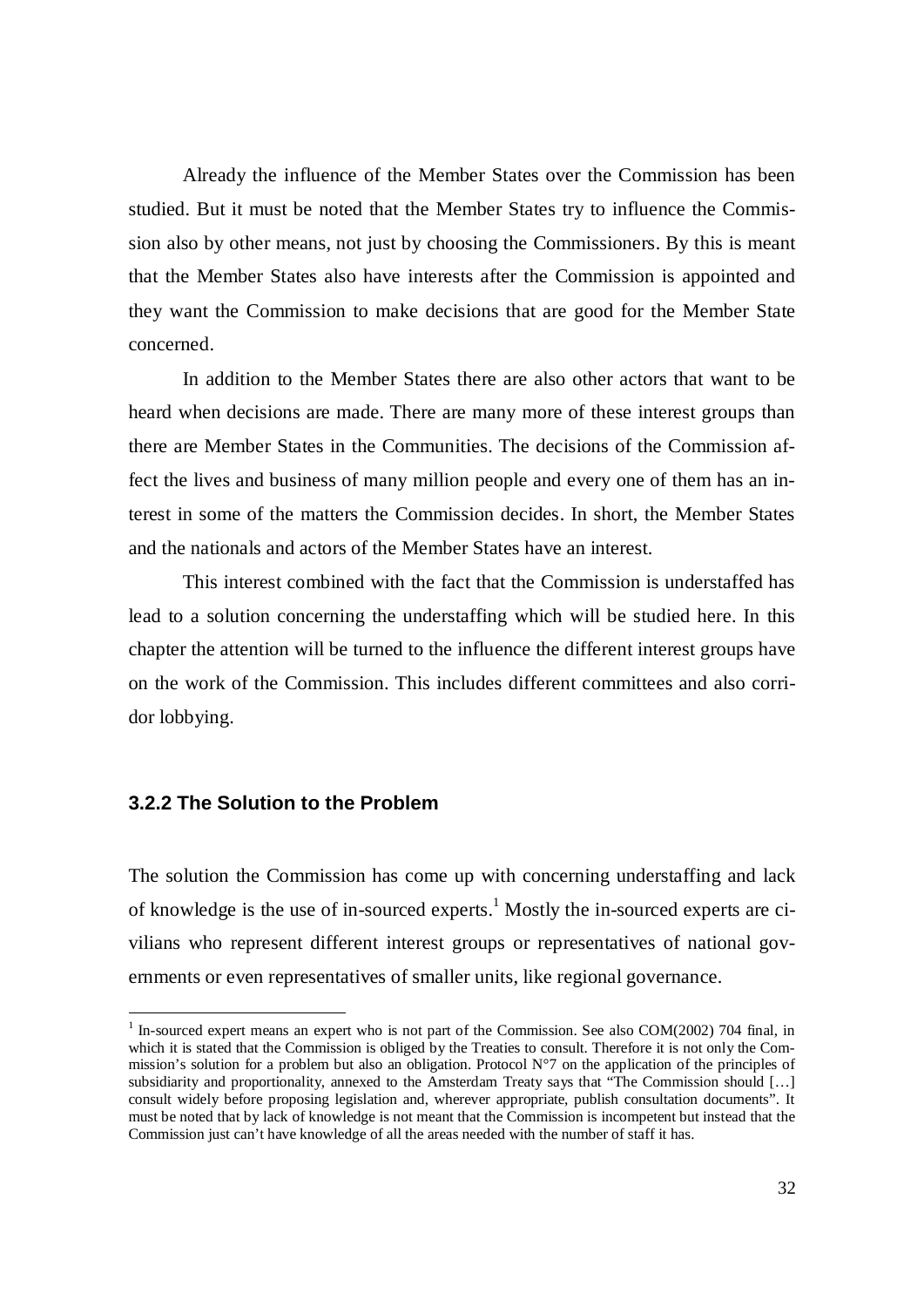The Commission has correctly realized that the representatives of the interests are experts of their own area and have much more detailed information on how different decisions would affect their sectors. So if the Commission is working on a legislative draft that concerns, for example, cars, the people who best know the effects this decision has on the car industry are the car manufacturers themselves. They have information the Commission's officials might never get their hands on or at least it would be time consuming and expensive.

The question that is most interesting concerning this way of thinking is how much the representatives of the car industry could be trusted. In other words, how much would they try by giving false information to get the Commission to make a decision that would be easy on the industry? Also the wishes of the interest groups may very well be completely against the wishes of the Member States or the Community Interest.

The Commission has seen this problem and has acted on it. The solution is a committee. This means that the Commission doesn't just invite the representatives of the car industry but also other interest groups. The best situation is if the Commission can get some representatives who have an opposite view on the decision being made<sup>1</sup>. In other words the Commission invites different interest groups to discuss the decision in a committee. In this way the Commission gets a much more accurate picture of the situation.

The committees can be divided in different groups according to the stage of the legislative process at which they are involved. I will concentrate on advisory committees and will not touch the Comitology issue here but instead in a latter chapter.

<sup>&</sup>lt;sup>1</sup> If, for example the car industry is present, a good way in which the Commission will get accurate information on the matter is by inviting representatives of car sellers and some environment groups too. On the other hand like Burns states there can arise problems if only the big companies are included in the consultations. There could for example be a situation where a big company has already established a market and promotes some kind of specifications. It would reason that it would be good for the environment for example. But if this specification would come into force it would actually restrict the small businesses of coming to the market Burns 1998, 442-443. Therefore it is important to get as many actors to take part in the consultations as possible.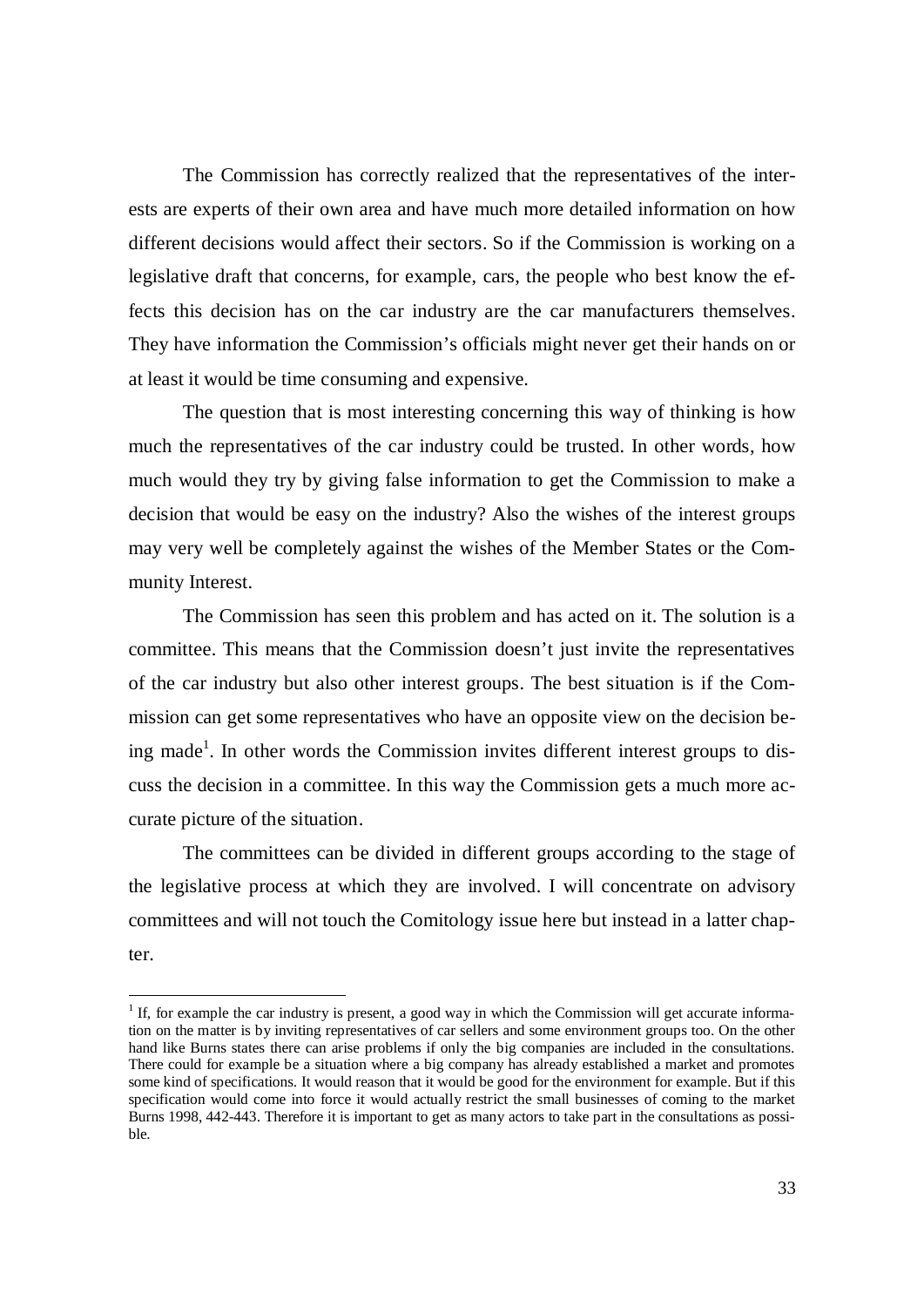The stage at which the committees are mostly used is the preparation of legislation. This separates these committees from the Comitology committees that are mostly concerned with implementation.<sup>1</sup>

The advisory committees the Commission consults during this stage are further divided into two different groups: the expert committees and the consultative committees.

Expert committees' participants are nominated by the Member States but the representatives are not seen as official governmental spokespersons. This means that the dealings with the committee are conveniently informal.<sup>2</sup>

Consultative committees on the other hand "are composed of representatives of sectional interests and are organised and funded by the Commission without reference to the national governments"<sup>3</sup>.

#### **3.2.3 How a Committee is Created**

The committee is build by the decision of the chef de dossier (the chef) of the DG that prepares the draft. It must be noted that concerning the advisory committees the chef is not obliged to form a committee. In other words the creation of a committee is not compulsory like it is in the Comitology procedure.

The chef invites the representatives by his own accord. It must here be emphasized that a committee doesn't only consist of civilians but also of representatives of the national governments.

Although the chef gets to choose whether a committee is formed he or she is not the only one who has a say on who gets into the committee. As noted earlier the experts committees are created based on the nominations made by the Member

<sup>&</sup>lt;sup>1</sup> Naturally this doesn't mean that the advisory committees could not discuss matters that concern the implementation of the legislative act they are working on.

<sup>&</sup>lt;sup>2</sup> Nugent 2001, 244.

<sup>&</sup>lt;sup>3</sup> Nugent 2001, 245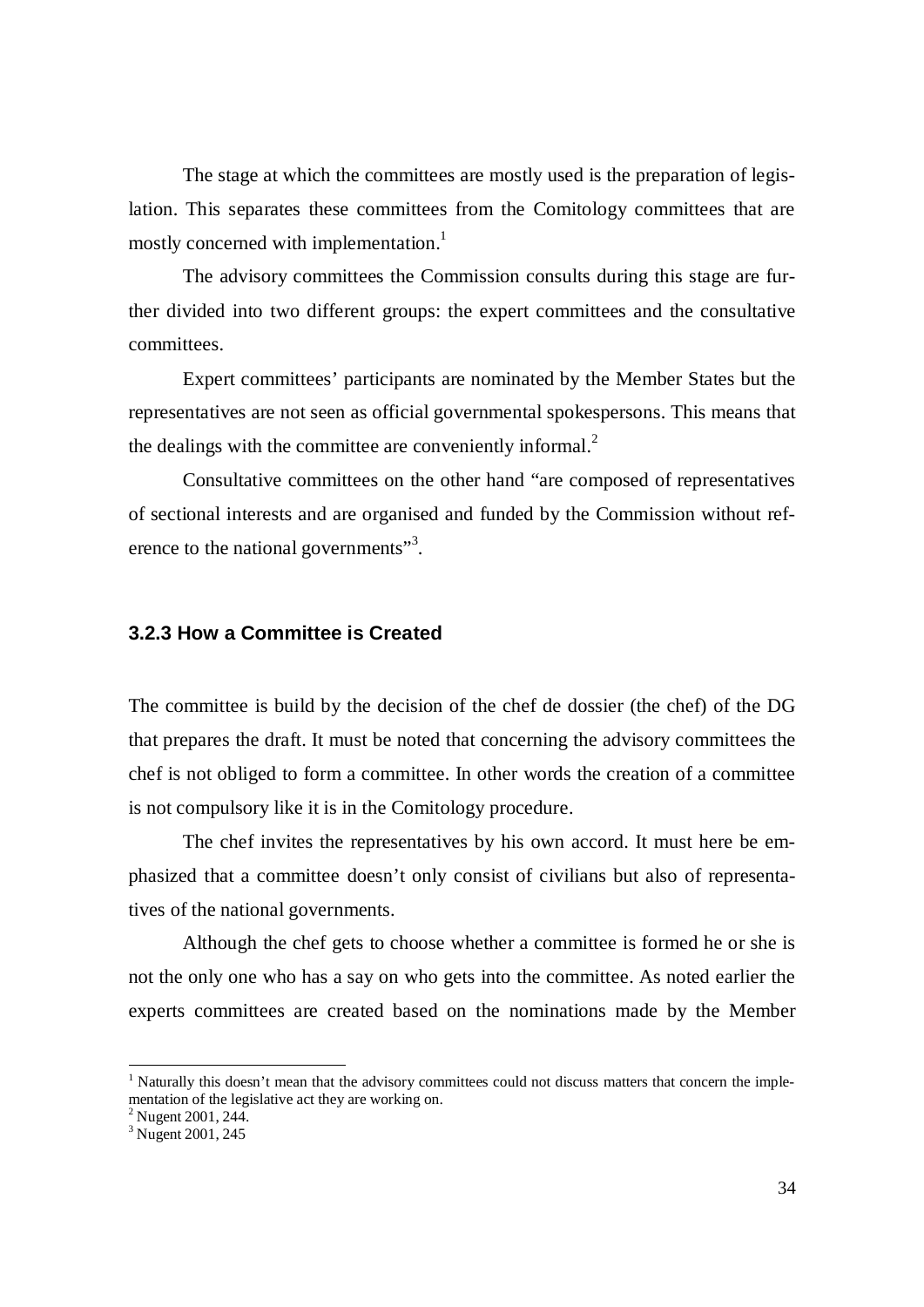States. Therefore the Member States get just the kind of representatives into the committee as they want.

On the other hand the consultative committees are created more according to the Commission's wishes.

 Seen from the point of view of this thesis this committee procedure awakens some questions. They evolve around the question what is the chef de dossier's involvement and influence in making the draft.

As Rinus van Schendelen notes, the Interest Groups lobby even before the committee is established by trying to affect the chef de dossier to choose the right persons into the committee.<sup>1</sup> Again here rises the question about the independence of the staff of the Commission. Does the chef try to make a decision that would support the chef's country of origin? Of course there is also the possibility that the chef will work for the good of the Commission, and more importantly for the good of the Communities.

The chef may make considerable difference in the making of the draft as the chef can choose which interest groups are represented in the Committee. This means that it is possible for the chef to choose experts who represent views that support the Commission's draft. The chef can get important support from the experts in forwarding the draft<sup>2</sup>. This gives more power to the Commission. But on the other hand the chef may get experts that will advice to make the proposal to support some individual country or a group of countries. This in turn would be against the Community Interest.

<sup>&</sup>lt;sup>1</sup> van Schendelen & Scully 2003, 29.<br><sup>2</sup> van Schendelen & Scully 2003, 29.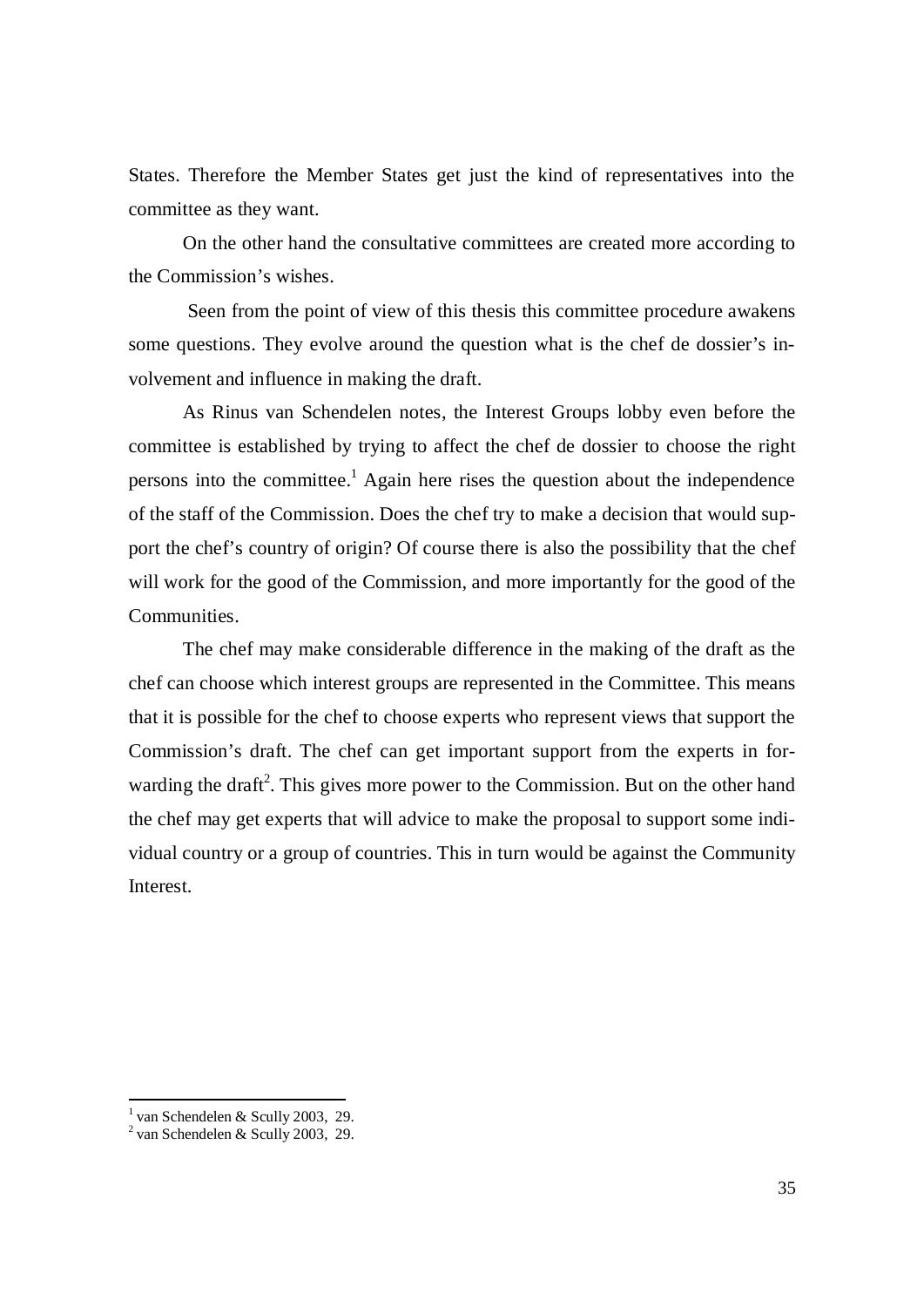#### **3.2.5 The Influence of the Committees**

Van Schendelen has an interesting claim to make concerning the committees. If it is difficult for the interest groups to reach consensus they will negotiate, and thereafter produce a preference. In such a case where secondary or delegated legislation is being prepared the chef de dossier may use this preference as the draft text, and will only act as a rubber stamp.<sup>1</sup> The result will no doubt be satisfactory for the interest groups but how is the Community Interest taken into account in situations like this?

The effect this has on the Commission's powers is not quite clear. Naturally the Commission has the power not to forward a draft that it doesn't feel good about. But then again, how can the Commission know if a draft coming from the Committee is good or bad, if it doesn't have the required expertise in the first place? This actually leads to the conclusion that the understaffing of the Commission is a restriction of its powers. If the Member States would give the staff needed for the Commission, they wouldn't anymore be consulted in the committee<sup>2</sup>. The Commission would be a bit more independent if this were so but it still should take the opinions of the Member States into account because of the powers of the Member States to make the Commission's life difficult.

But what kind of effect may the composition of the committee have? Or in other words is there a difference between the consultative and expert committees? It would seem that as the Member States get to nominate the staff of the expert committees the committee is more in the hands of the Member States. At least this means that the committee represents very strictly or clearly the opinions of the Member States that have nominated them. Therefore the expert committee represents more the best of the Member States.

<sup>&</sup>lt;sup>1</sup> van Schendelen & Scully 2003, 29.

 $2$  Or more correctly the Commission would not need to use the Committees as much as before. At the moment the Member States naturally try to influence different interest groups. If the Commission would not consult as many interest groups as it does at the moment the Member States would not be as involved in the making of new legislation as they are now.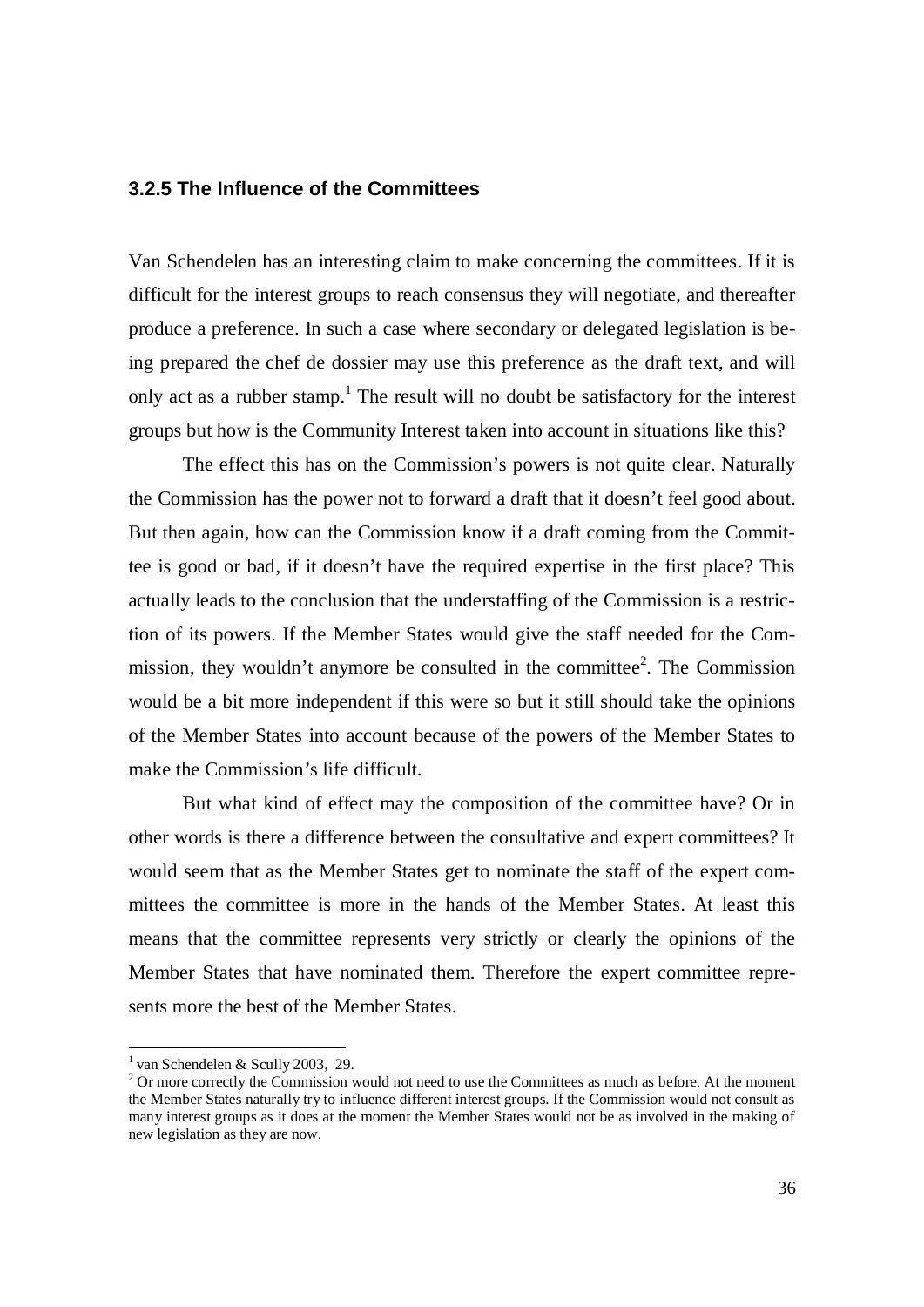On the other hand again the consultative committees include staff that is nominated by the Commission. This means that the Commission might get more accurate information concerning the situation at hand than it will from the expert committee.

#### **3.2.6 Interest Groups and Lobbying**

In addition to working in the formal or informal committees the representatives of different groups of course do something outside the committees. It is a well known fact that the corridors of the Community institutions are filled with people who try to influence the decision makers and try to further their own causes. They are called lobbyists. Some of them are there only to lobby but others, as stated above are included in the committees. Because of the growing number of the Committees the importance of a single committee is diminishing. To counter this, many representatives included in the committees are doing the "regular" lobbying also.

This lobbying together with the personal relations between the staff of the Commission and the interest groups makes for an efficient way for the interest groups to get their views known in the Commission. And it must be remembered that the interest groups and lobbyists include members of the Parliament and representatives of the Member States too.

Here it can be stated that the people lobbying are often representatives of some of the interests that must be taken into account if the Community Interest is to be taken seriously. Therefore the Commission in many cases rightly listens to the lobbyists. On the other hand, though, the lobbyists may get too much influence in the Commission. This is why the personnel of the Commission should be very careful while dealing with these outside actors.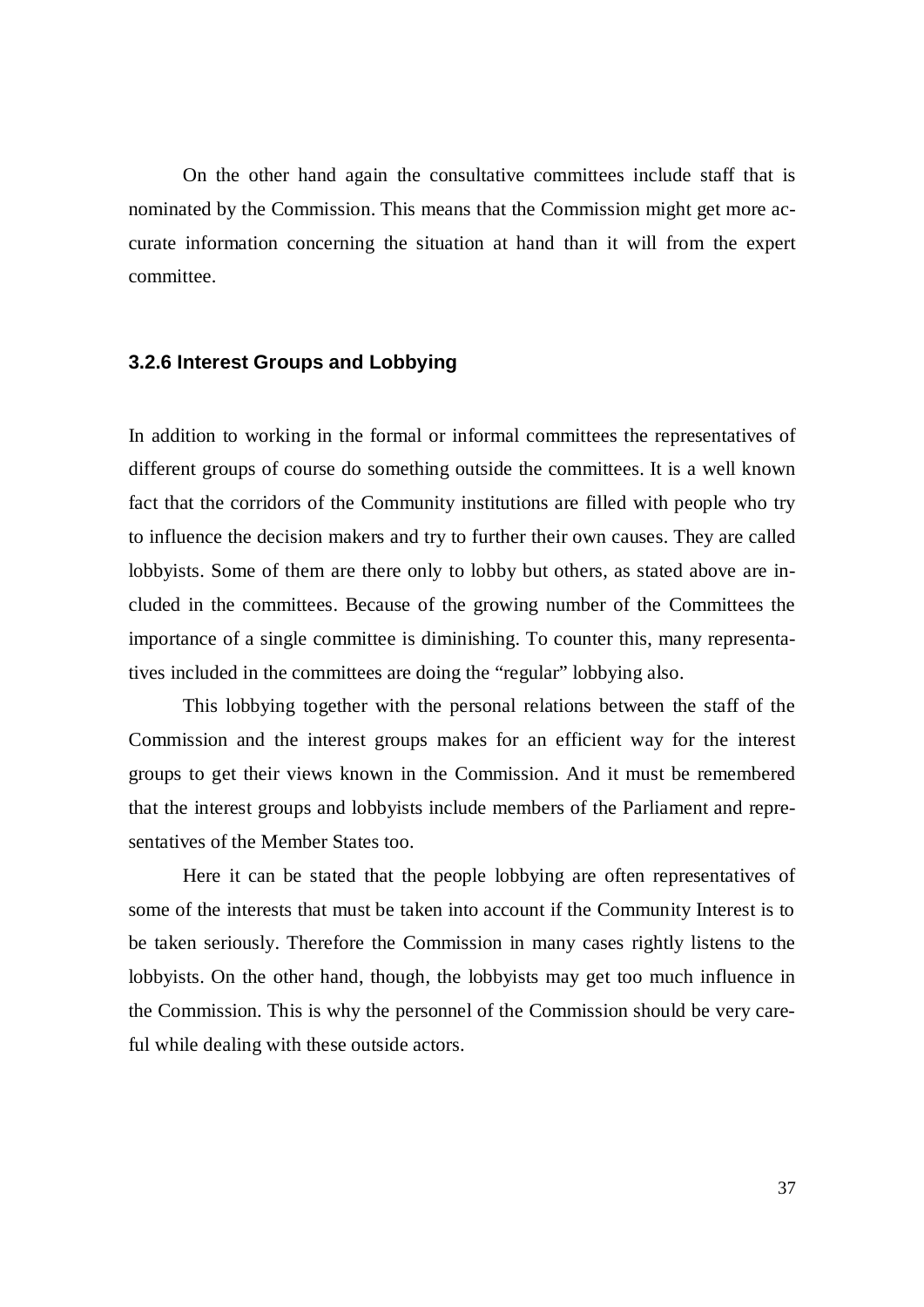#### **3.2.7 An Improving Procedure**

The consultation procedure is used first to decide whether new legislation is needed and then to create the substance of the legislative draft. The Commission has noticed that the consultation procedure is very effective but that the procedure is not without its problems and flaws. The Commission has openly admitted that one main problem there is with the consultation procedure is that only one side of the story is heard. This is because all the actors that will be influenced by a decision are not asked to participate in the committees. $<sup>1</sup>$ </sup>

Therefore the Commission has stated that it will develop the consultation procedure. This development has been named participation. Participation means that the Commission will include more actors in the consultations and also use the consultation procedure more<sup>2</sup>. The aim is to get as many actors from as many fields and stages as possible to participate in the making of legislation.<sup>3</sup>

To get as many participants in the procedure is alone not enough though. In addition the Commission should make sure that the participants could participate as early on as possible in the legislative process, as in the beginning it is the easiest time to make amendments to the upcoming draft. The consulted parties should have their say on the aims and methods in which the legislation should be implemented.<sup>4</sup>

The Commission has stated that it will make strict instructions on publishing who will be consulted, what advice has been given, what this has lead to and what

 $1^1$  COM(2001) 428 final, 17.

 $2^2$  But as stated in COM(2005) 98 final, 3, the growing number of consultations is not only a positive thing. It has resulted in a "consultation fatigue" of some stake-holders and "having to apportion limited advertising and analytical resources among too many consultations have become real risks in some sectors". One thing that would help in this matter too would be to give more resources to the Commission.

 $3$  COM(2002) 227 final, 10. The Commission aims to get at least "those affected by the policy, those who will be involved in the implementation of the policy and the bodies that have stated objectives giving them a direct interest in the policy" involved in the consultation procedure. COM(2002) 227 final, 14. See also COM(2001) 130 final, 7: , more involvement on the part of civil society".

<sup>4</sup> COM(2002) 227 final, 12.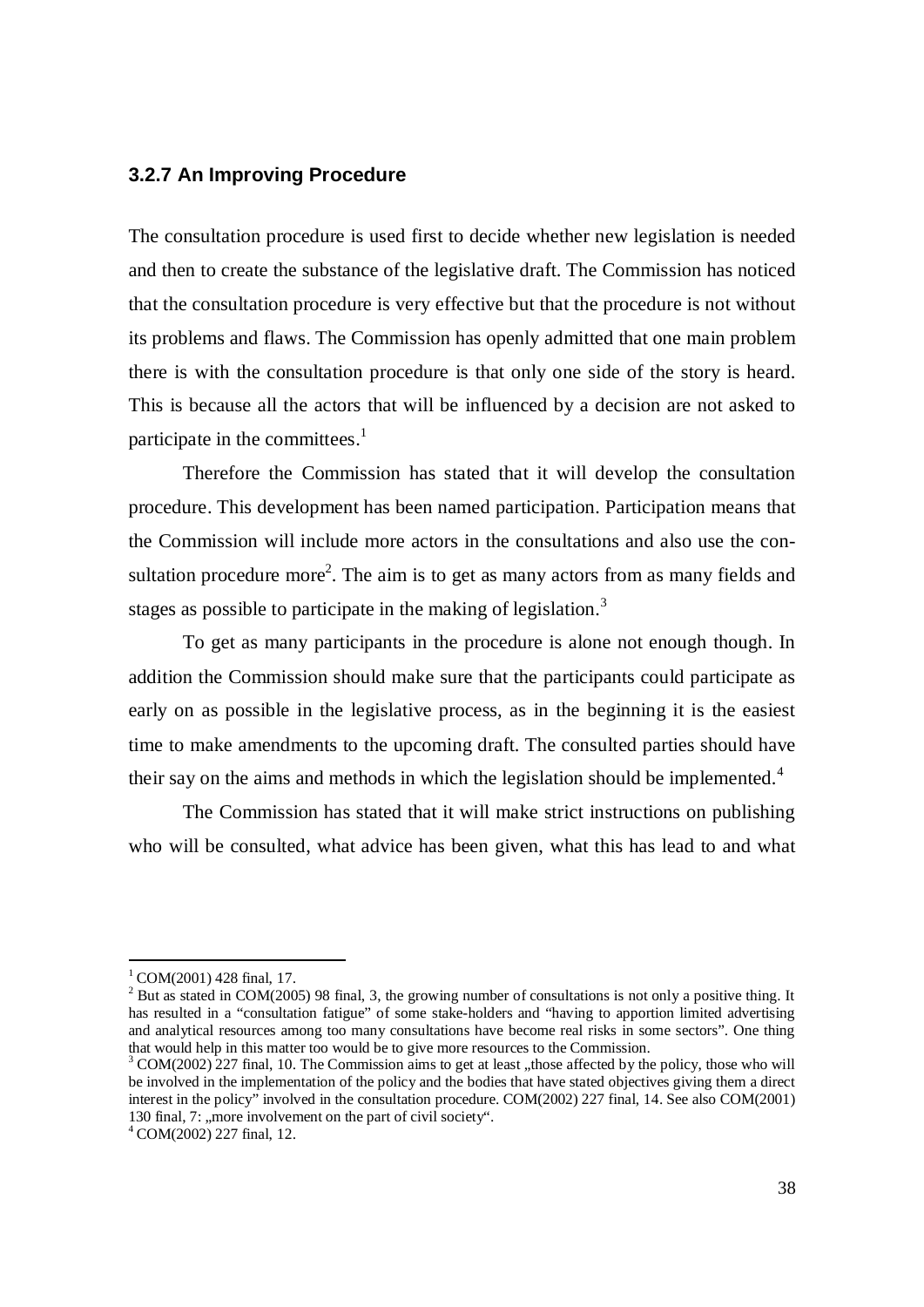were the alternate views gained.<sup>1</sup> These instructions are like a "code of conduct that sets minimum standards"<sup>2</sup>.

Here it must be remembered that democracy and transparency are not the only aims of this new code of conduct. One of the most important aims is to make the consultation procedure as effective as possible.<sup>3</sup> Of course the good of the Community must be taken into account here too. It is the Commission's job to take care of this because the Commission is the guardian of the Community Interest.

If the Commission sees it appropriate it will even encourage the actors to give their opinions.<sup>4</sup> Seen from the point of view of the Commission this is not necessarily only a good thing. It is true that the Commission gets more accurate information but the fact remains that the Commission won't itself know the things any better. This will lead to a situation in which the Commission may continue to act as a rubber stamp. On the other hand the Commission gets more power in the way that its proposals are seen as better prepared than before. The Commission gets even more power behind its proposals as all, not just some, important actors in the given field are consulted.<sup>5</sup>

Even if using more participants in decision making may take power away from the Commission, the rules on how the consultation happens and the publication of what is gained from it can only be seen as strengthening the Commission's position.<sup>6</sup> By making its decision making more open in this way it will gain the trust of

 $1 \text{ COM}(2001)$  428 final, 5. See also COM(2001) 428 final, 17, where the Commission states that it seeks ,,not to stifle discussion, but to make it more effective and accountable both for those consulted and those receiving the advice". Also in COM(2002) 704 final, 3, the Commission states that there exist no coherent rules on consultation. Therefore the future aim is to , ensure that all relevant parties are properly consulted " by making new rules that must be followed.

 $2^2$  COM(2001) 428 final, 17.

<sup>3</sup> COM(2003) 770 final, 37.

<sup>4</sup> COM(2002) 227 final, 15.

<sup>&</sup>lt;sup>5</sup> Then again, it is interesting to notice that the Commission uses an e-network from which it can get informal scientific consultation from scientist and the like (COM(2003) 770 final, 38). Naturally the more knowledge the Commission has the more power it has. But how should this work in accordance with the need for more transparency and openness? Of course it is possible that the Commission reports how, why and from whom it has gained the knowledge. But why then would this form of knowledge-getting be called informal?

<sup>&</sup>lt;sup>6</sup> See COM(2002) 704 final, 5, where it is stated that the idea of consultation is to give the interested parties a voice but no vote.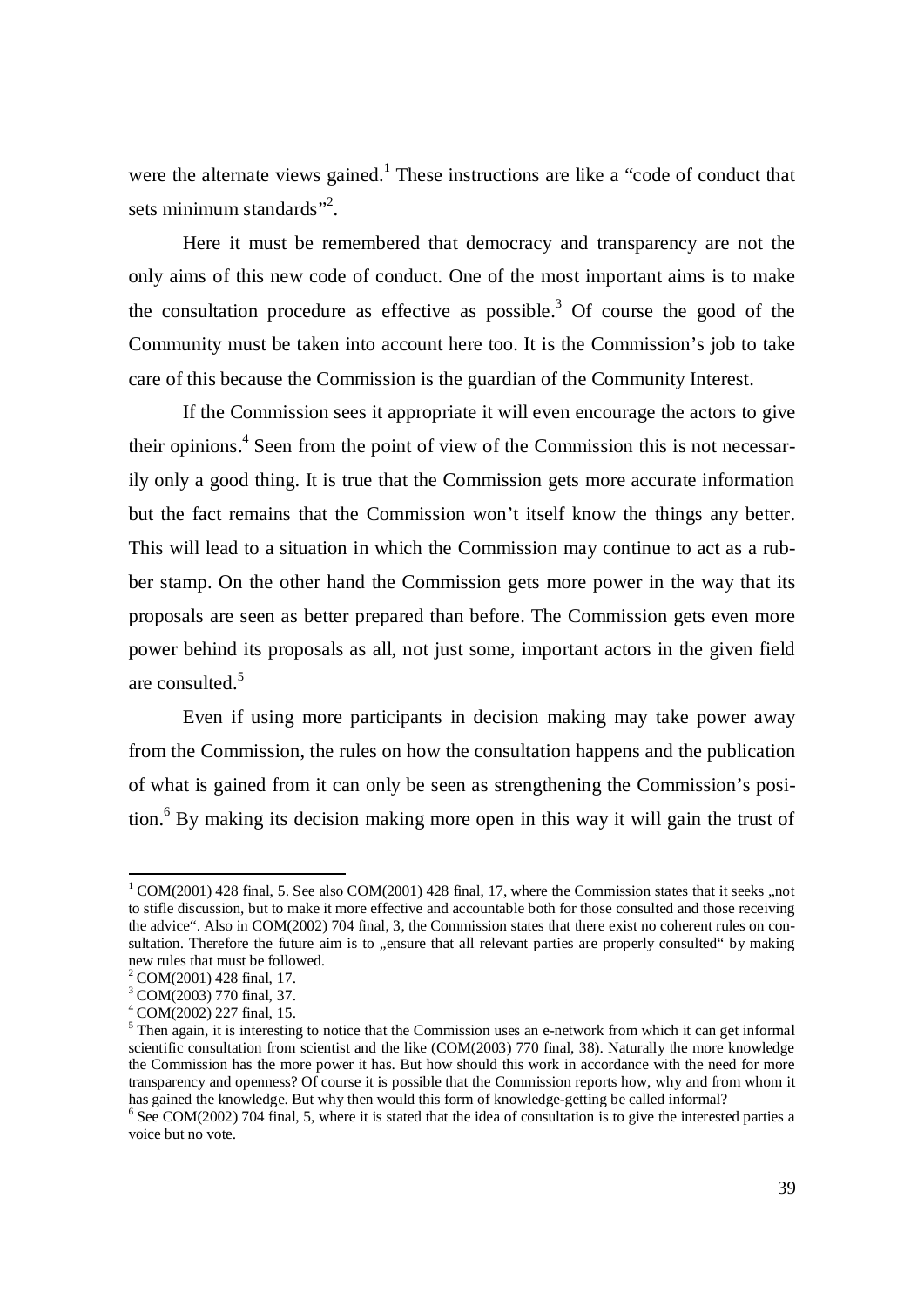the other institutions and of the other actors. And again the Commission's decisions will be seen as better prepared.

The same goes for the Commission's plans to make better impact assessments. Earlier the Commission only took into account the economic impact. According to the communication "Better Lawmaking 2003" the Commission plans to take into account also the environment and the social impact.<sup>1</sup> Again this limits the Commission's freedom to make proposals because the Commission must take into account more matters but on the other hand good preparation has a positive effect on the proposals.

Here the Commission runs into problems as it can't make exhaustive studies even if it would like to. This is because it doesn't have enough resources. If the Commission would try to use the impact assessments exhaustively, it would also be very time consuming. This in turn would stifle the legislative process. It would be unacceptable in a situation where the Commission and the Communities should act quickly on some urgent matter.<sup>2</sup>

Therefore the Commission is keen to use proportionate analysis. Still this wouldn't mean that the Commission won't take all matters into account. If it gets to know that some important matter was overlooked in the preparatory phase, the Commission will withdraw its proposal.<sup>3</sup>

#### **3.2.8 Conclusions**

The question raised by the heading of this chapter is how much these committees and interest groups affect the decision making of the Commission. If the draft is very politicized or complicated, the College will discuss it in its meeting. This will naturally affect the contents of the draft. After all the College is a very experienced

 $1$  COM(2003) 770 final, 6.

 $^{2}$  COM(2005) 98 final, 6.

 $3$  COM(2005) 98 final, 6.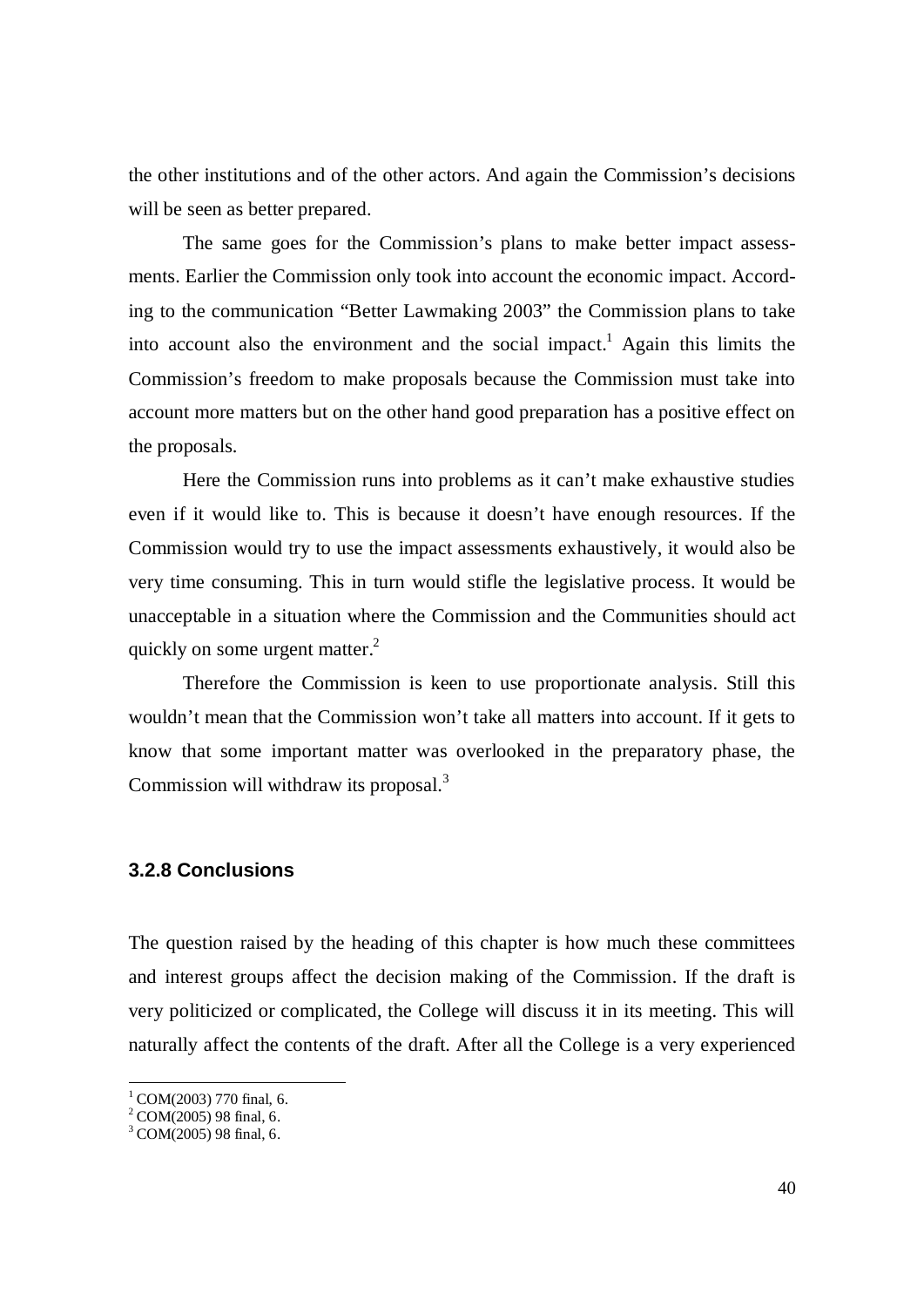and able organ, which was in the beginning created to discuss this kind of things. The difficulty is, as noted, the growing multitude of areas of expertise. The Commissioners are very dependent on their cabinets and DGs. This has always been so but nowadays it's even more so and what is more important, the DGs are dependent on the expert committees.

The answer to the question concerning the committee's influence in the case of secondary or delegated legislation seems to be quite simple. As mentioned before, the chef de dossier may only act as a rubber stamp. This would indicate that the committees have great influence. This seems to be furthered by the fact that the College only meets to discuss matters that are complicated and politicized. Of course this doesn't mean that completely outrageous drafts would get through the Commission as somebody would probably notice something is wrong along the way.

As the situation is as it is the Commission can't completely fulfil the obligations given to it in Article 211 EC, more accurately it can't make legislation that would entirely be for the best of the Communities. Of course this problem is partially dealt with by the fact that the committee has the most influence when dealing with drafts that are not very complicated in the European Union-point of view. But especially in the cases of low-politicized legislation the committee may have a very strong influence on the Commission.<sup>1</sup>

The importance of the committees has increased because of the enlargement of the  $EU^2$ . Naturally the enlargement has brought new areas of expertise into the legislation process. This has also meant that the number of different committees grows. Because of this the Commission is the whole time getting more depended on the committees' help.

The advantages the committee procedure has are two-fold. First, it gives the Commission badly needed information and expertise. While the Commission starts

<sup>1</sup> van Schendelen & Scully 2003, 30. See also Obradovic 1998, 355, where she states that "private interest groups take many of the decisions discharged by the EU institutions". Yet there is no accountability for them.<br><sup>2</sup> The Commission does get and Commissioner for suggest Mamber State by this may not be apough to fill the

The Commission does get one Commissioner for every Member State but this may not be enough to fill the new areas of expertise needed.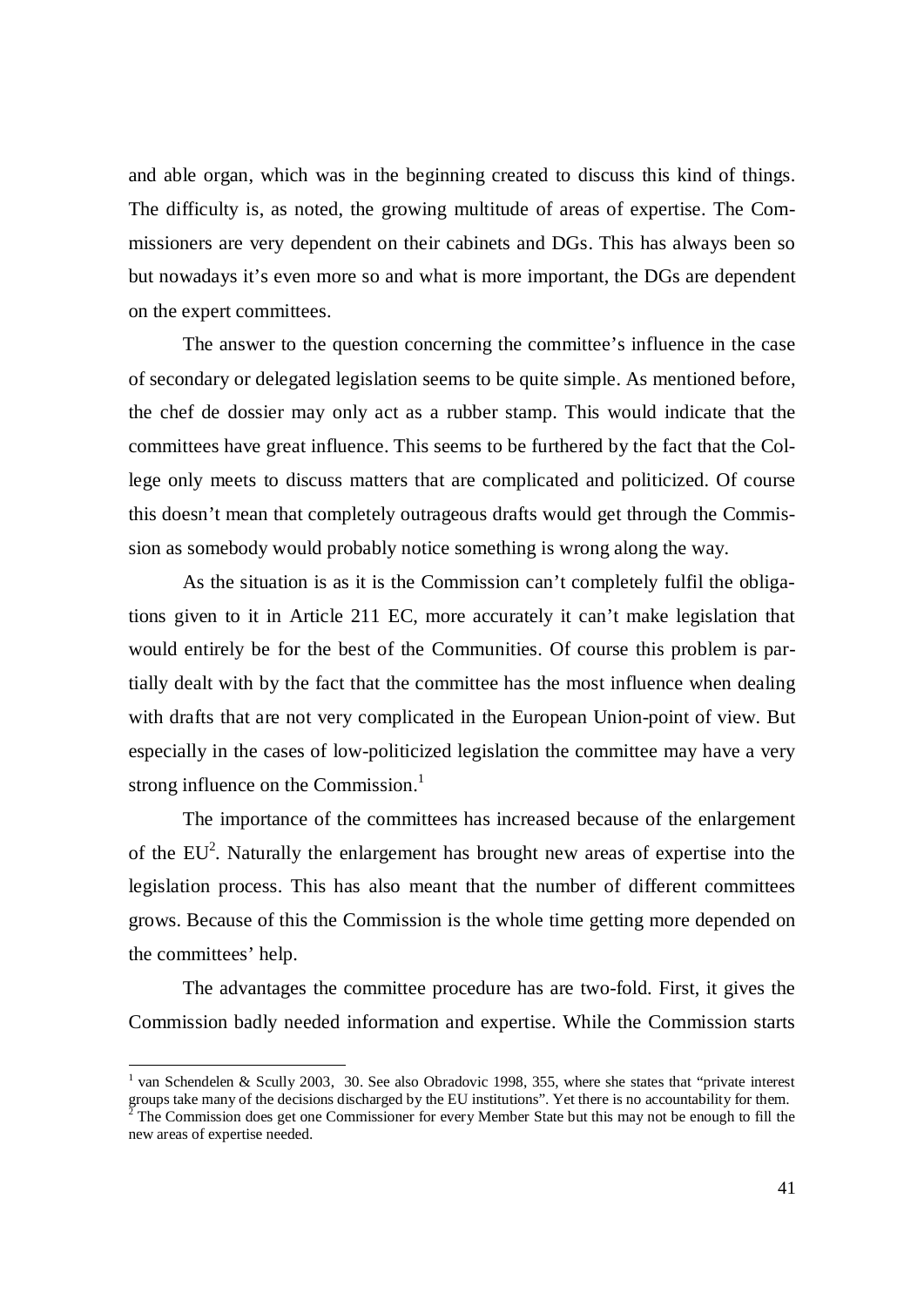preparing a draft, it necessarily doesn't know every aspect of the area concerned or else it wouldn't use the committee. Therefore the first advantage the Commission gets from using a committee is that the Commission gets to know the difficulties concerning the draft in preparation.

In addition the Commission gets another important advantage from using advisory committees. If the committee includes representatives from very important sectors, the Commission can use this to its advantage when negotiating with the Council and the Parliament. This is because the Commission can say that it has the support of these important actors, as they have agreed on the draft.<sup>1</sup>

But on the other hand the committee procedure gives a way for interest groups and the Member States to get inside the Commission. The Member States already have all the saying in the Council. In this way the Member States hold great power in making new legislation for the Communities as they are the Council who at the end decides whether or not the proposal from the Commission should be accepted. In any case the Member States naturally try to influence the Commission not only through the committees as such but also by influencing other actors that are present in the committee<sup>2</sup>.

As Nugent puts it, the influence the Member States may have depends on the Commission's decision whether the Member States are invited to take part in the committee or not. If not, then the Member states may know nearly nothing of the draft in preparation. But if the answer is yes, then the Member States know actually much, if not even everything about the draft. $3$ 

Nonetheless we have to keep in mind that, according to some sources, as many as 80 percent of the proposals coming from the Commission include the com-

<sup>&</sup>lt;sup>1</sup> Nugent 2003, 287.

<sup>&</sup>lt;sup>2</sup> Nugent 2003, 443.

 $3$  Nugent 2003, 342. Then again the Member States work together with some interest groups and in many ways influence them for example by feeding ideas through them. This means that the Member States will probably gain information through the Interest Groups anyway.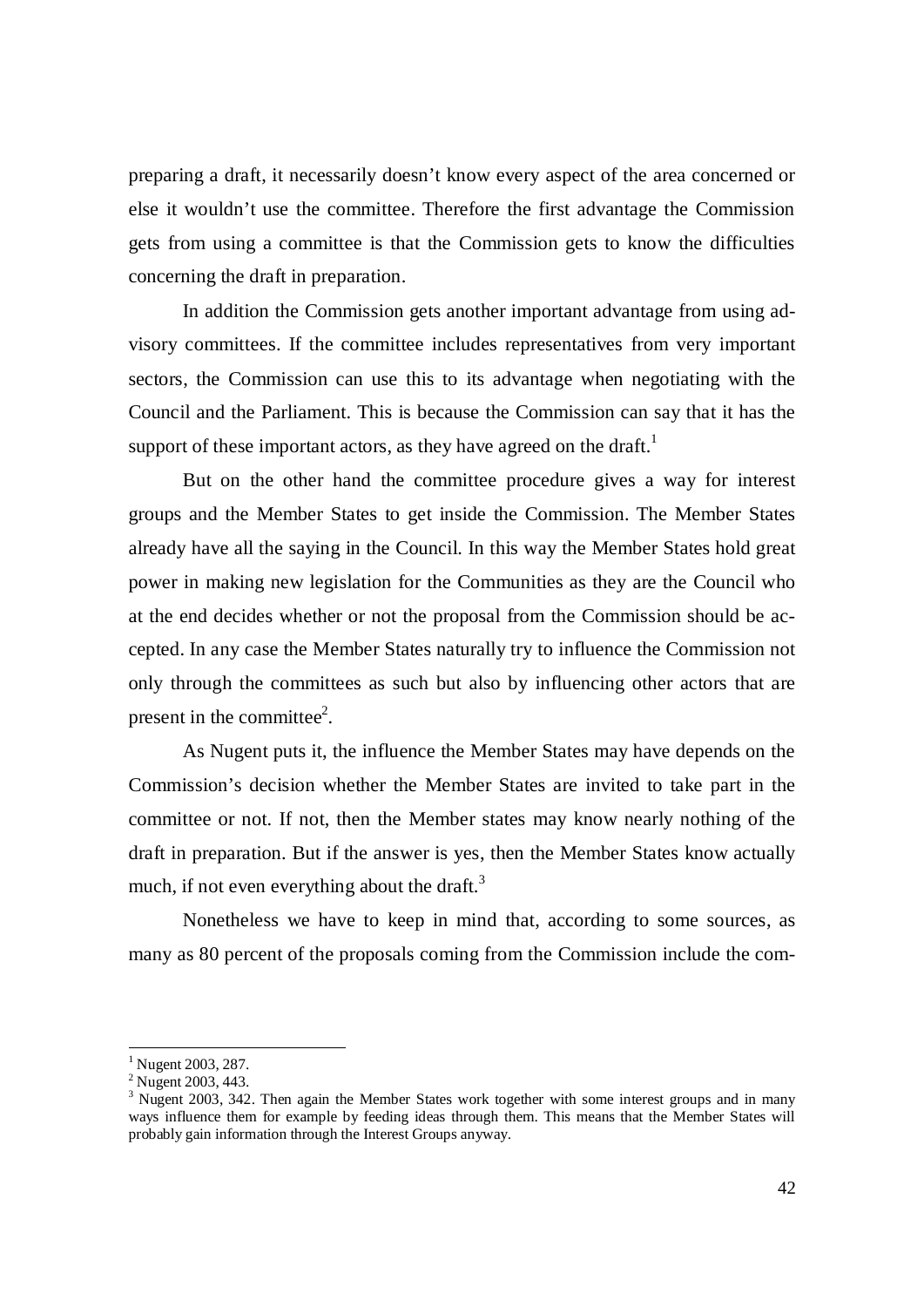plete text that was written by the chef de dossier<sup>1</sup>. Or, as we have learned, by the interest groups working in the committee.

# *3.3 How the Opinions of the Parliament and the Council may Influence the Substance of a Draft*

It must be remembered that the Commission doesn't work alone. It doesn't have the right to alone finish all the proposals it prepares. In this chapter the text will concentrate on the two most important institutions that also have a say on the legislation in preparation. These are the European Parliament and the Council of Ministers.

This chapter studies the influence these actors may have on the substance of a draft. First it tries to find out if the Parliament has powers over the Commission at this stage and then moves on to deal with the Council.

#### **3.3.1 The Parliament's Right to Dismiss the College**

According to the Treaties the European Parliament has some powers that may affect the way the Commission makes its decisions. Earlier the Parliament wasn't that powerful but it has gradually gained more and more weight as the Communities have evolved.

One of the most important powers the Parliament has is the right to dismiss the College. Yet again there is the same restriction as with the right not to approve of the Commission: The Parliament can not dismiss individual Commissioners but only the whole College<sup>2</sup>. This means that probably this power won't be used very

<sup>&</sup>lt;sup>1</sup> van Schendelen & Scully 2003, 11.

 $2$  Although here must be remembered the agreement that Prodi made with the Parliament which stated that if the Parliament will pass a vote of no confidence the President will force the Commissioner to resign.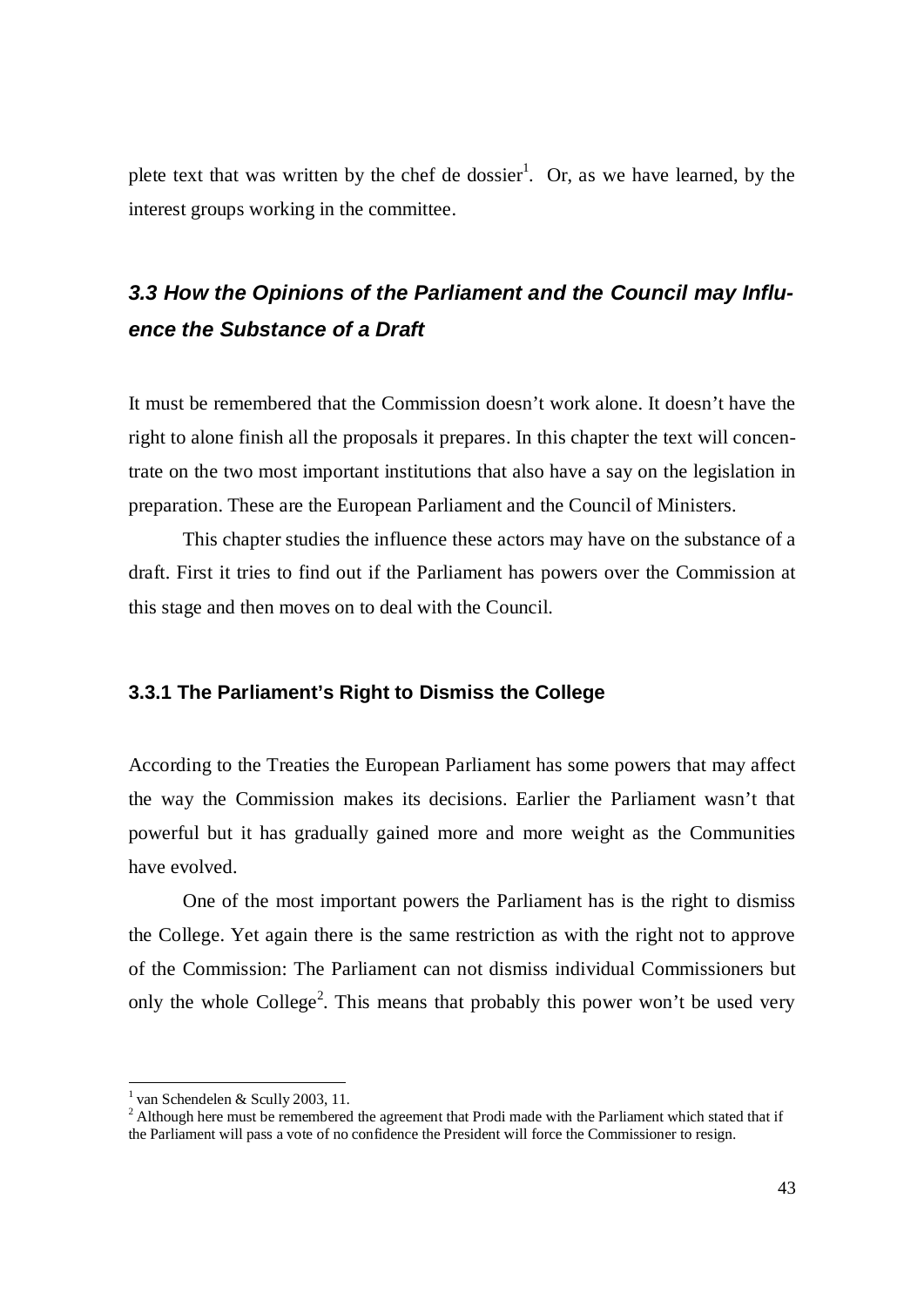easily. The dismissal of the College also needs a 2/3 majority of the votes given by the Parliament.

Even if formally the Parliament can only dismiss the College with the 2/3 majority this actually doesn't tell the whole truth. It seems that it is enough if the votes given will form a nominal majority. This would show that the Parliament doesn't trust the Commission. In such a case the College would probably resign after getting such a signal of distrust from the Parliament. The Santer College resigned after the Parliament threatened to pass a motion of censure.<sup>1</sup> This backs up the statement that a 2/3 majority is not needed in the Parliament.

The resignation of the Santer College is the only time the Parliaments right of dismissal has resulted in the resignation of a College. Actually there haven't even been that many votes. This is because the Parliament usually thinks of the Commission as an ally as the Commission mostly has the same views as the Parliament and even if there are differences they mostly are on details.<sup>2</sup>

## **3.3.2 Other Ways in Which the Parliament may Influence the Commission**

The Parliament seeks to influence the Commission as early as possible as it knows that the draft is easiest to shape before the Council acts on it. In this way it is important for the Parliament that it has these ways in which to deal with the Commission.

Before a draft is made the Commission usually asks about the Parliament's opinions concerning the draft. And again, because of the Commission's need to keep the Parliament happy, not least because the co-decision procedure which will be more accurately discussed later, the Parliament may get to influence the draft before even the preparation is started. In matters that are not very important the Commis-

<sup>&</sup>lt;sup>1</sup> Nugent 2003, 113.

<sup>&</sup>lt;sup>2</sup> Nugent 2001, 87.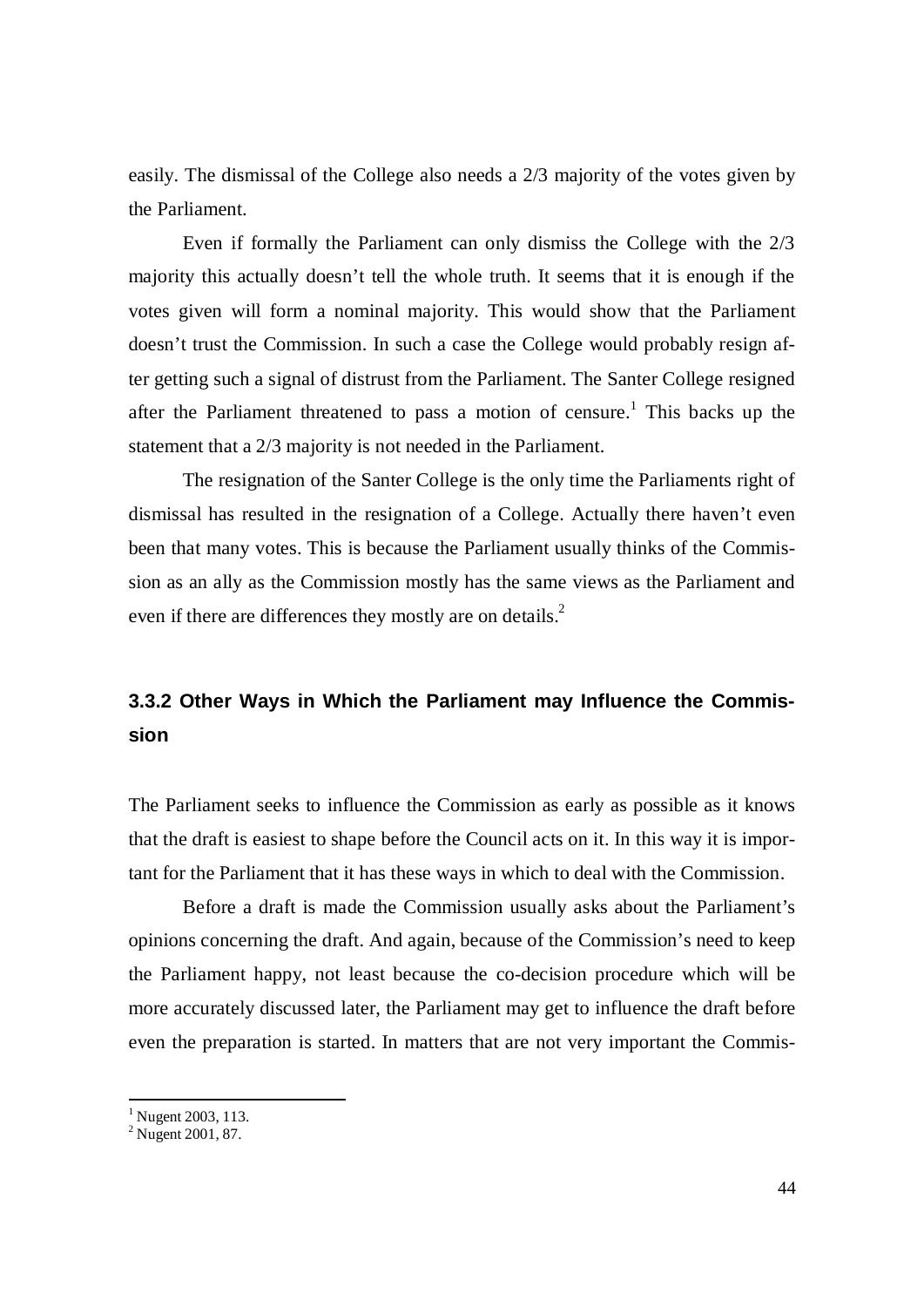sion may ask for the Parliaments opinion but if the matter is important the Commission is obliged to ask.

Another way in which the Parliament seeks to influence the Commission is informal. The members of the Parliament use their personal relations with the Commissioners to get their thoughts known in the Commission. This means that there is also lobbying from the part of the Parliament. This is probably the most natural and usual way of communication in the EU but as Nugent states its impossible to really know how much it happens because the meetings are informal and don't produce official papers<sup>1</sup>.

In addition to normal corridor lobbying there are also many informal meetings between representatives of the Commission and the Parliament. These differ from normal lobbying in that these meetings are called together either by the Commission or the Parliament and are as such somewhat more formal than lobbying. These meetings are very important as they let the Commission know how the Parliament thinks about different matters. In this way the Commission gets to know how the Parliament will react to the draft. Also the Commission gets to know if the Parliament would like Commission to make a specific kind of proposal. Naturally this works both ways.

## **3.3.3 The Influence the Council of Ministers May Exercise on the Commission**

In addition to the European Parliament and the Member States an important actor in the European Union is the Council of Ministers. It is one of the three main institutions involved in making new legislation. But in addition to this it actually is the main way in which the Member States are represented in the Union. Some of the powers the Member States had are by the Treaty of Nice reallocated to the Council.

<sup>&</sup>lt;sup>1</sup> Nugent 2003, 201.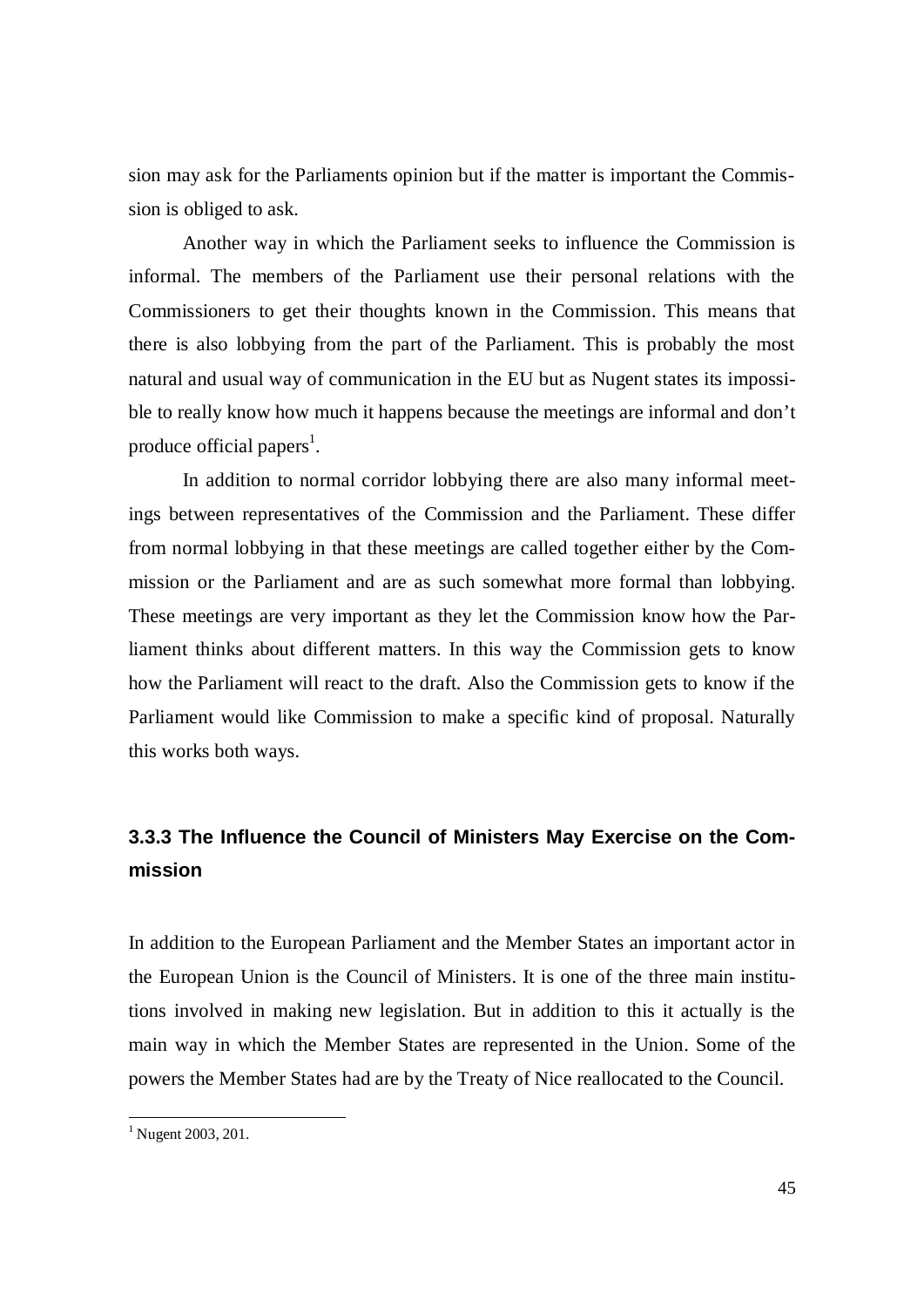Even though the Council represents the Member States it in some ways is subordinate to the Commission. The most important power the Commission has over the Council is that the Council can not initiate legislation under the first pillar without a draft from the Commission. In this way the saying that the Commission is the initiator of the Community legislation is correct.<sup>1</sup> This means that without an initiative from the Commission there would be no new legislation under the first pil $lar<sup>2</sup>$ .

The Council would like to see the Commission as its ally and would not readily take powers away from it. This is because if some actor in the Communities at the moment would get new powers it would be the Parliament as the Parliament is the only truly democratic actor. But as Laurence W. Gormley points out the Council doesn't respect the Commission anymore. The reason for this is that the Council thinks that the Commission is under the rule of the Parliament.<sup>3</sup> This is probably because of the before mentioned powers of the Parliament over the Commission.

Therefore the Council does actually prefer to speak straight to the Parliament and not to the Commission<sup>4</sup>. This again is very upsetting considering the independence of the Commission. If the other institutions don't see the Commission as independent the only conclusion that can be made is that the Commission really is not independent.

<sup>&</sup>lt;sup>1</sup> The Commission is in an especially good position if the matter dealt with is technical rather than political and if the Member States for some reason want the Commission to advance with its proposal. See Nugent 2001, 188.

 $2^{2}$  Of course the Commission can not keep itself from making new legislation as it would very probably be faced with accusation of failure to act before the European Court of Justice. After all the Communities is not a place where emotions should get in the way. The Commission must always remember to protect the Community Interest which means that it must make new legislation when it sees the need for it.

<sup>&</sup>lt;sup>3</sup> Gormley 2004, 43.

<sup>4</sup> Gormley 2004, 43.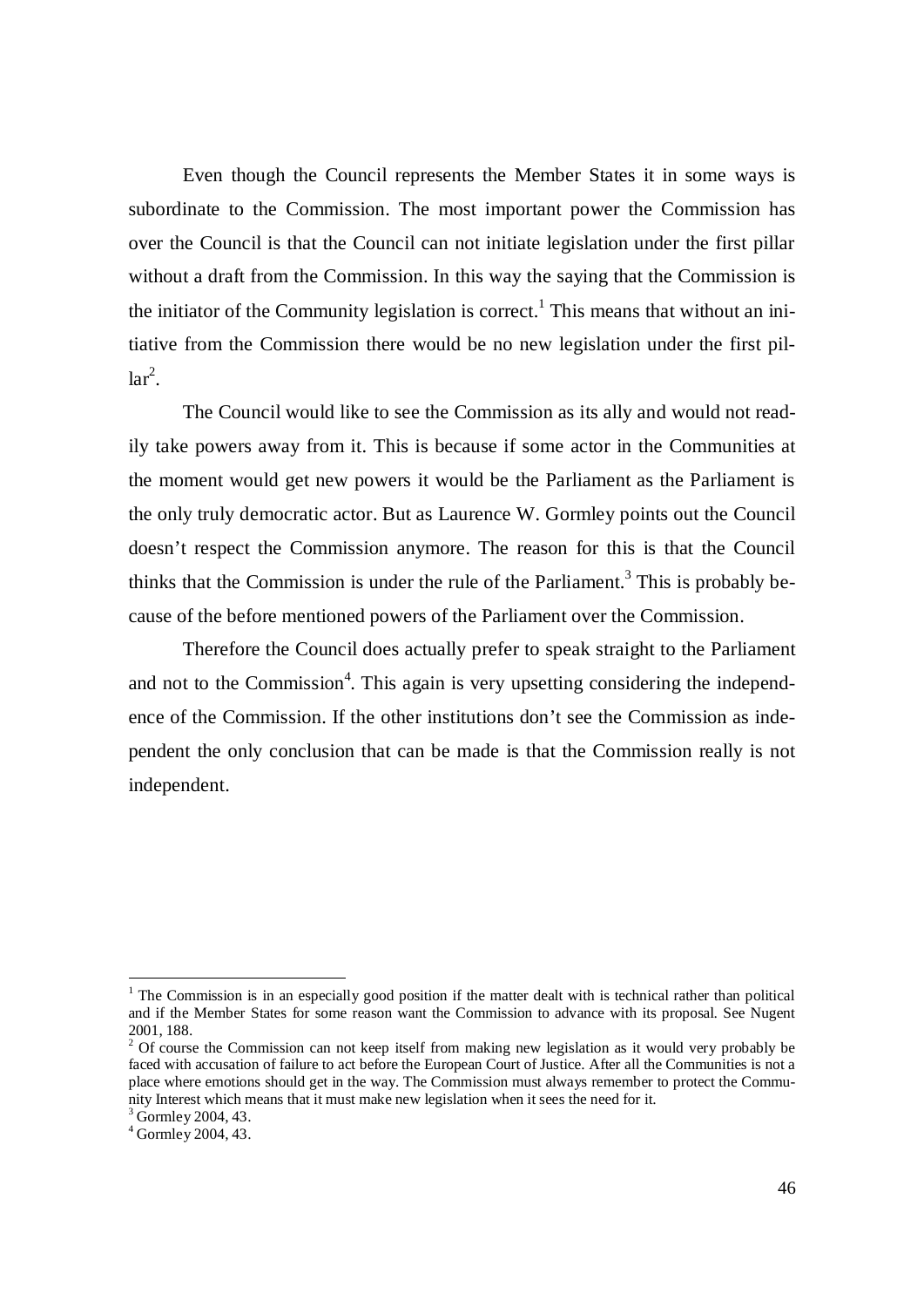## **3.3.4 Conclusions**

This chapter shows quite clearly that the Parliament may have great influence not only on the composition of the College but also on the decisions the Commission makes and the views it takes. Although there is no Treaty based right for the Parliament to dismiss an individual Commissioner, there is a chance for this to happen. This will somewhat restrict the actions of individual Commissioners but on the other hand it is doubtful if the President will dismiss a Commissioner if the President doesn't think that the Commissioner has clearly made something wrong.

The Council negotiates with the Commission and requires legislation from it as has been seen.

## *3.4 The Draft Moves to the Council and the Parliament*

#### **3.4.1 The Procedure**

After the Commission has made its draft the draft is forwarded to the Council. The Council has three different procedures. It can accept the proposal either by unanimity or by qualified majority vote. If the qualified majority procedure is used the Commission is much better placed in contrast to unanimity. This is because in qualified majority the Commission doesn't have to persuade the whole Council.<sup>1</sup> The third procedure naturally is that it won't accept the proposal.

Then again, if the Council would like to make amendments to the proposal the Commission is in a good position in contrast to the Council because the Council

<sup>&</sup>lt;sup>1</sup> COM(2001) 130 final, 8: "The Commission will encourage the stricter application of qualified majority voting for Council decisions… ". This shows that the Commission indeed knows that it is better placed in qualified majority voting, as it would like to see more of this in the Council.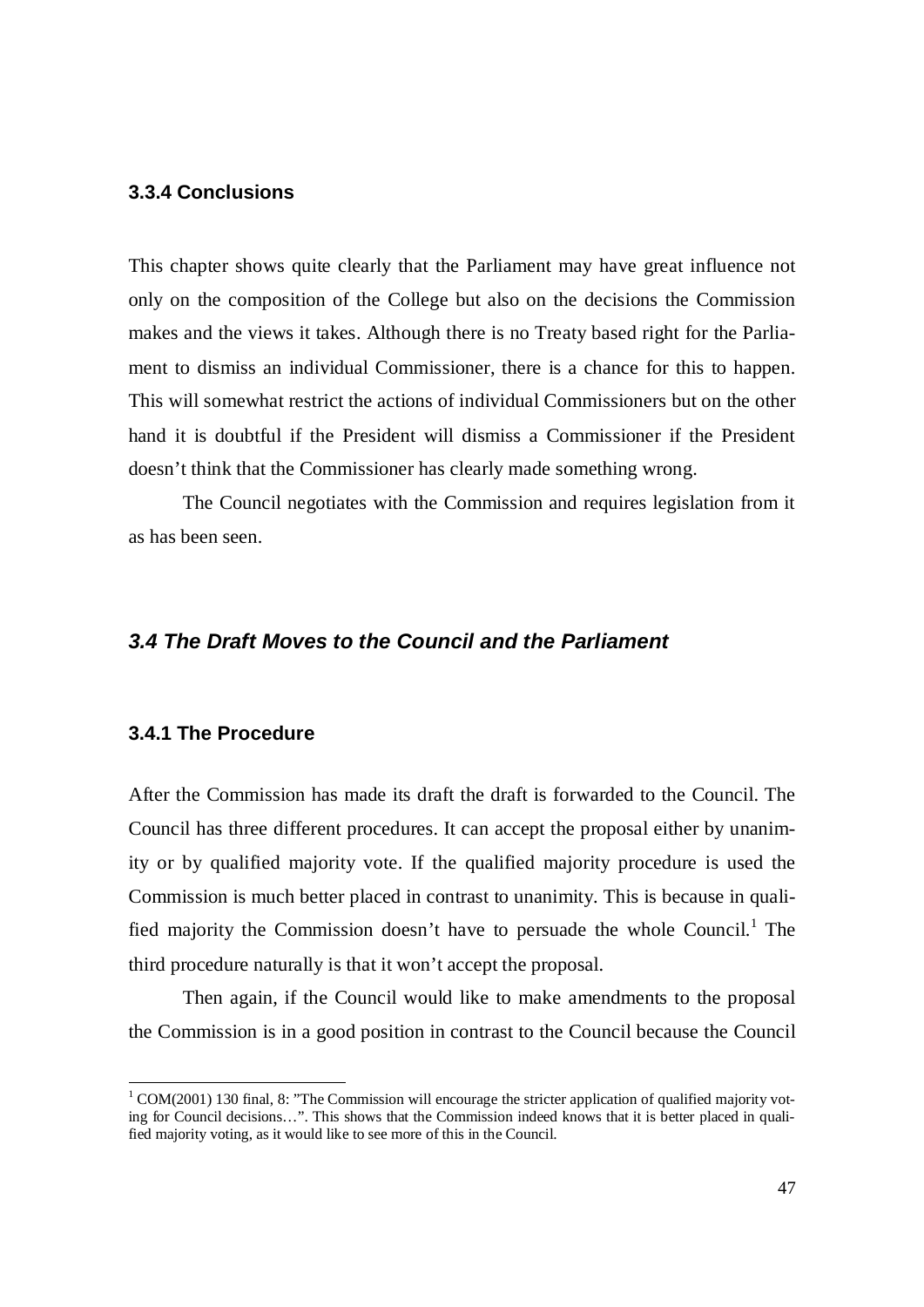can only amend the proposal by unanimity. Of course this doesn't mean that the Council can't reject a proposal completely.

The Council in a growing number of cases must make decisions with the Parliament. Shortly it can here be mentioned that according to the co-decision procedure the Parliament acting together with the Council can also hinder the acceptance of the Commission's proposal. This shows how the powers of the Parliament have developed lately. $\frac{1}{1}$ 

The co-decision procedure has been seen by many as a great diminishing of the powers of the Commission. The Commission has less and less power to see that its proposals get through the Parliament and the Council intact.<sup>2</sup> Especially this is the case in the conciliation committee because there the Article 250 EC does not apply<sup>3</sup>. This is the Article which states that the Council can make amendments to the Commission's proposal only by unanimity.

Another matter completely is the frequency of the use of the co-decision procedure. According to Nugent co-decision was used in about half of the directives adopted by  $2003<sup>4</sup>$ . The procedure is only allowed in those cases where the Article which forms the basis of the draft so provides. The number of such articles is growing. In this way the Commission's power is slowly diminishing more and more.

Because what is called "Commission legislation" is technical and usually not that important this leads to an important realization. The Commission doesn't have to ask for the Parliaments opinion on the legislation that is called Commission legislation. This gives the Commission some freedom. But this freedom still is at least somewhat undermined by the Commissions fear of the Parliament.

As has been seen after the proposal is made and before it becomes legislation there can be many changes made to it by the Parliament or the Council. Therefore the Commission has made it its job to withdraw any proposals that are somehow not

<sup>&</sup>lt;sup>1</sup> On the other hand the relations between the Council and the Parliament will not be discussed further here as this thesis concentrates on the Commission and its relations with the other institutions.

 $2$  Boyron 1998, 166.

<sup>3</sup> de Zwaan 2004, 57.

<sup>4</sup> Nugent 2003, 151.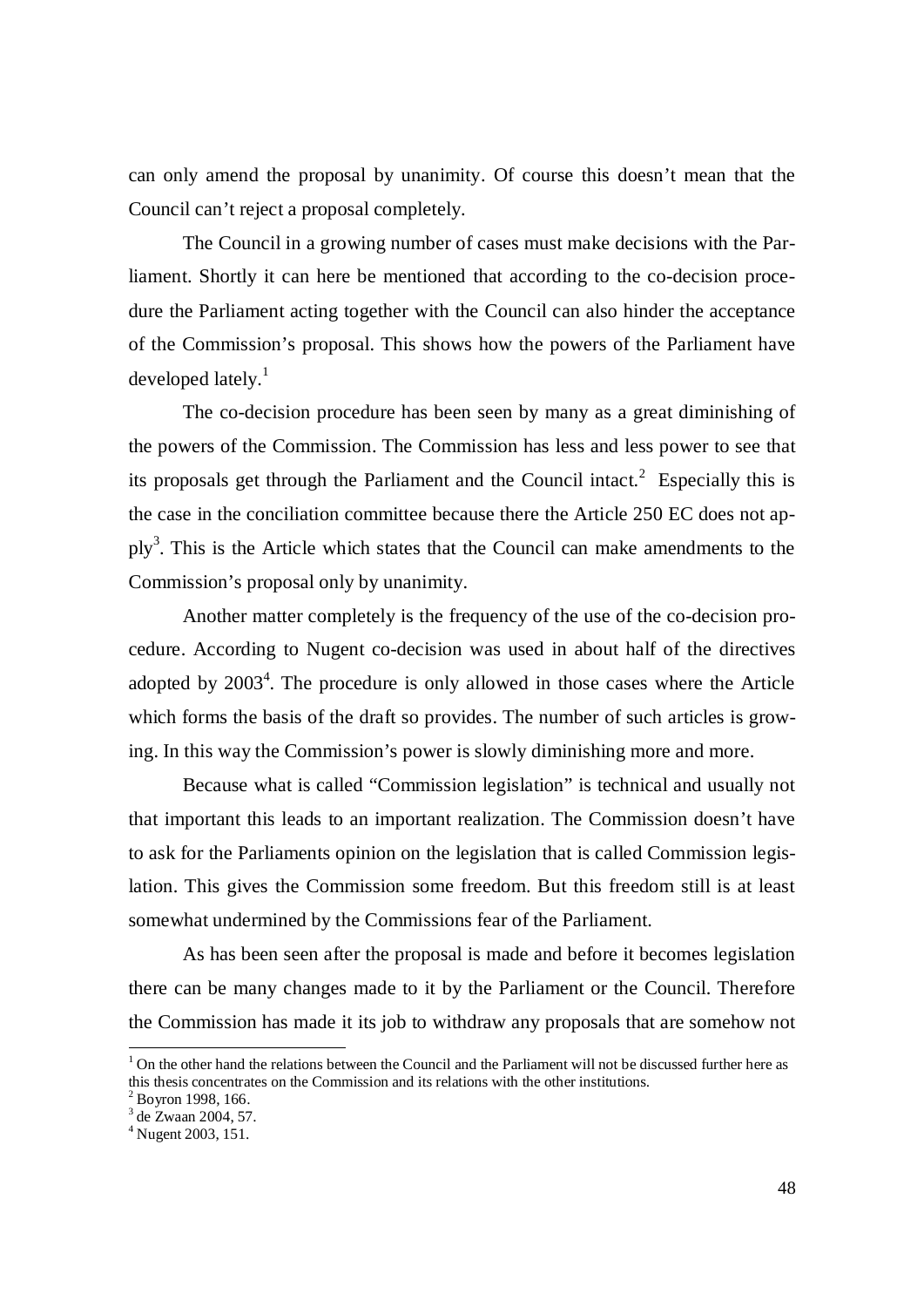appropriate anymore. This means that if inter-institutional bargaining has undermined the proportionality or subsidiarity principles the Commission will withdraw its proposal. Also if the Commission considers that its proposal will not anymore fulfil its purpose after amendments by the other institutions it will withdraw it.<sup>1</sup> The Commission also seeks to withdraw any pending proposals if it takes too long for them to be decided on.<sup>2</sup> Naturally the Commission has already had this right of withdrawal because as long as the Council has not made a decision on a proposal the Commission has had the right to withdraw it. But now the Commission uses this right more vigorously.

The right of withdrawal gives the Commission much power. The other institutions have to think carefully what amendments they want to make. If they make too fundamental changes to the proposal the proposal will never get to the next stage and become real legislation.

The Commission has stated that it would like to see the Parliament and the Council to collaborate with the Commission. The first thing to do would be to give priority to the Commission's proposals. According to the Commission one of the biggest problems at the moment is that the Council and the Parliament add cumbersome new requirements. The Commission would also like to see accelerated procedures.<sup>3</sup> This naturally would give the Commission more powers.

In any case the Commission seeks for more collaboration between all the actors in the Communities. This can bee seen in a report from the Commission: Better Lawmaking 2003, where the Commission states that the improvement of the regulatory environment is the joint responsibility of the Commission, the Parliament, the Council and the Member States. $4$  The institutions have already agreed on an Inter-

<sup>&</sup>lt;sup>1</sup> COM(2001) 428 final, 22. See also COM(2001) 130 final, 4, where the Commission states that the Community legislation is often too complex. One of the reasons for this is that there often are difficult negotiations with the other institutions. This shows that the negotiations can be very harmful for the Commission's proposals. Not only may the main purpose of the proposal not be fulfilled after amendments but also the understandability of the proposal may be endangered.

<sup>2</sup> COM(2003) 770 final, 11.

<sup>&</sup>lt;sup>3</sup> COM(2003) 71 final, 18.

<sup>4</sup> COM(2003) 770 final, 4.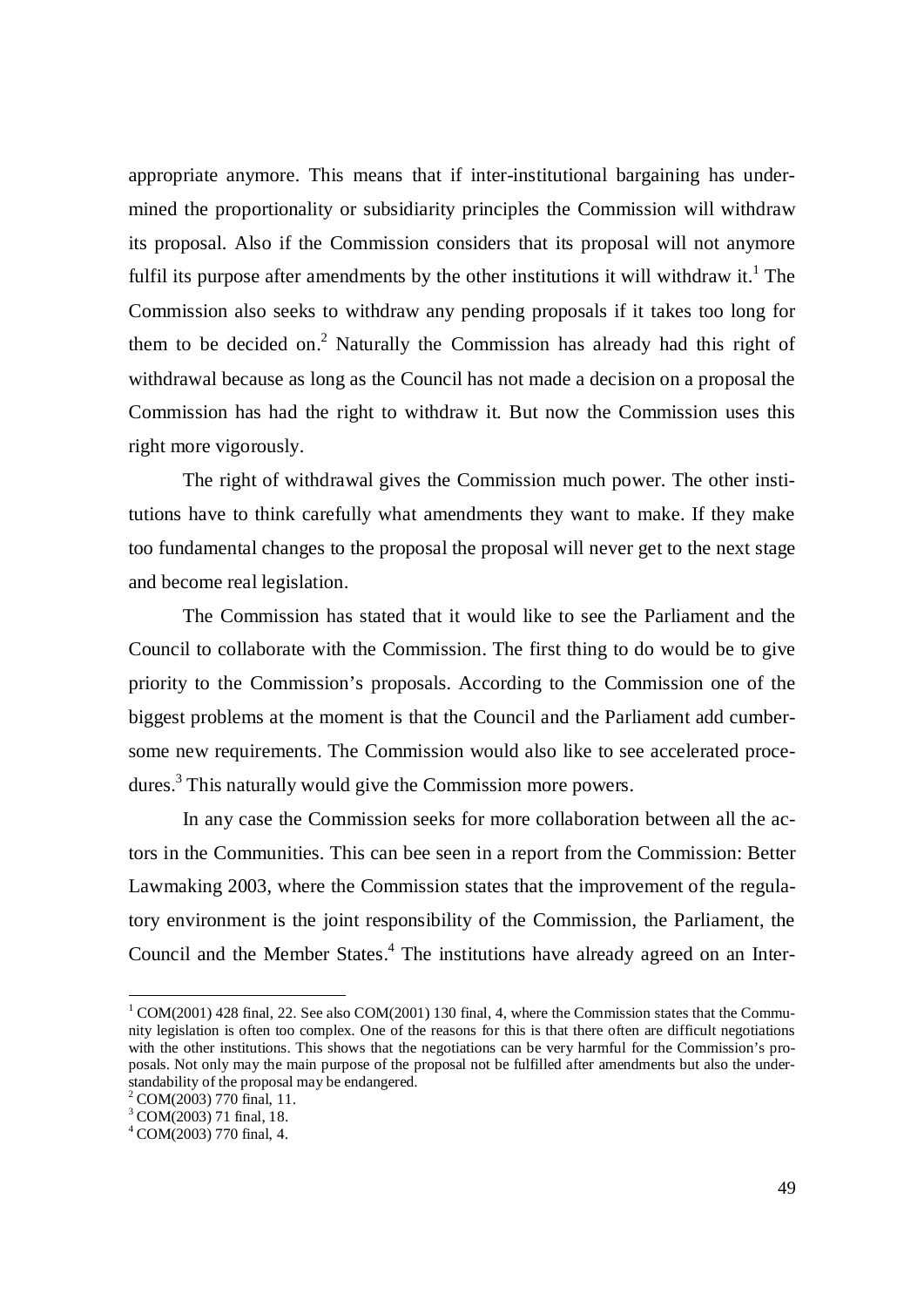institutional Agreement on better lawmaking in 2002. One of the objectives of this agreement is to further the co-ordination and transparency between the institutions.<sup>1</sup>

In addition to this the Commission seeks to attend more of the Parliament's committee meetings and plenary sittings. $<sup>2</sup>$  This would give the Commission a better</sup> view of the situation in the Parliament. Furthermore the Commission would get a way to influence the Parliaments decision making early on. Also if the overall proceedings of the institutions would be more transparent the Commission would gain still more knowledge of the situation in the other institutions.

#### **3.4.2 The Changes the Constitution may Result in**

According to the Constitution the Commission would maintain the powers it has at the moment after it has forwarded the draft to the Council. The Council could only amend the draft by unanimity. de Zwaan claims this a bad thing. He states that in a Union consisting of 25 Member States the changes to reach consensus in the Council is virtually impossible. Therefore the principle of amending Commission proposals only by unanimity will have no meaning. Following this de Zwaan claims that the principle would lose credibility. $3$ 

de Zwaan proposes that the answer to this would be to require only qualified majority in the Council to amend the proposal.<sup>4</sup> But what would this mean? Seen from the point of view of the Commission keeping the old unanimity obligation would mean that the amendments of the Commission would actually never be amended by the Council. This of course would make the Commission's position better compared to the Council. This would also make the Commission more independ-

 $1^1$  COM(2003) 770 final, 11.

 $2^2$  COM(2003) 770 final, 11.

<sup>3</sup> de Zwaan 2004, 60.

<sup>4</sup> de Zwaan 2004, 60.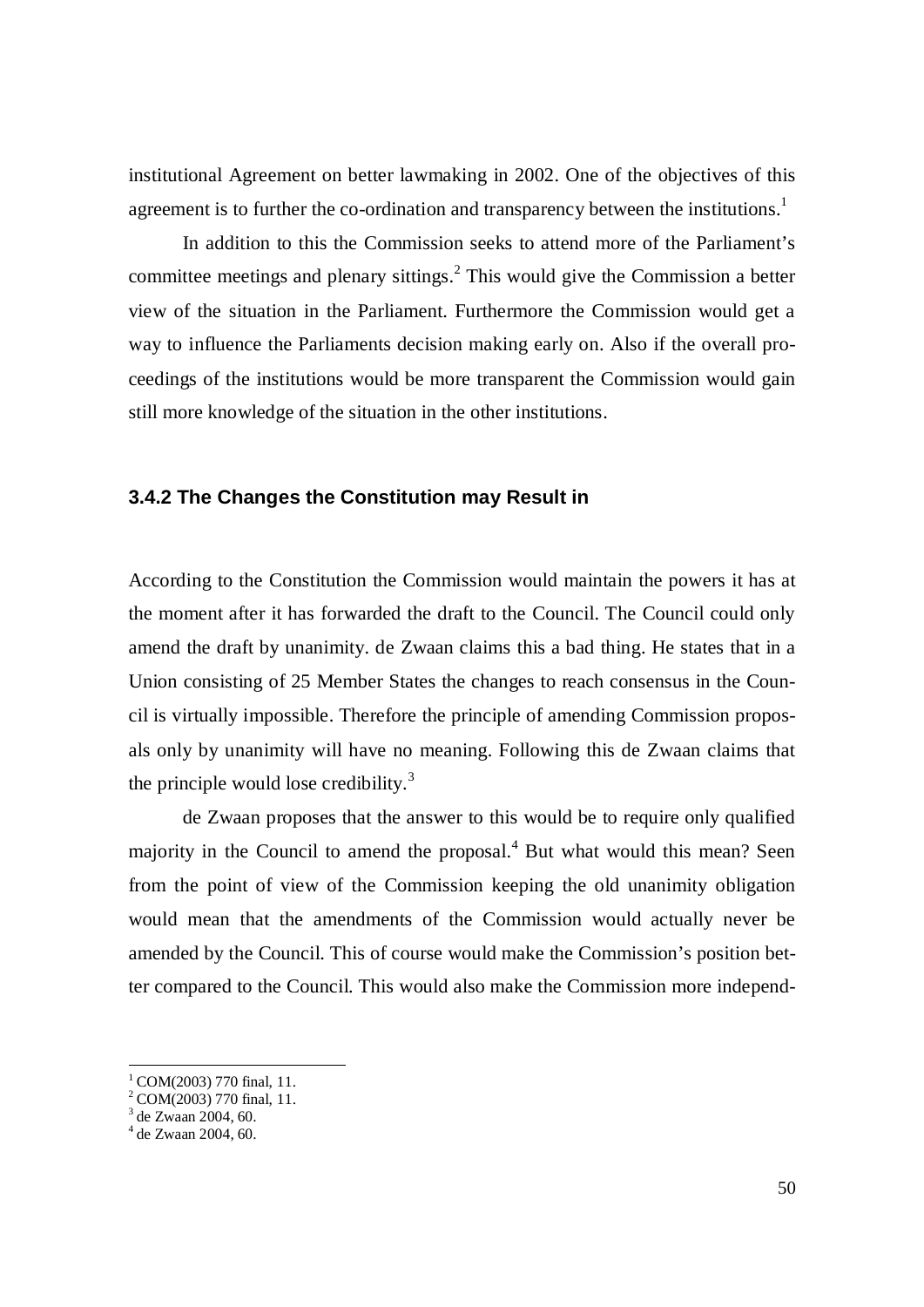ent as the Council would not have as much power over the Commission as it has now.

But on the other hand not changing the unanimity to qualified majority means that the balance between the institutions will change as the Commission gains power. The Treaties have provided that the Council may only unanimously amend the Commission's proposal. But as noted this was in a situation where there were only a few Member States. Therefore it would somehow seem to be against the Treaties to still keep the unanimity obligation. This is because the Treaties did not intend that it would be impossible to make amendments.

Nevertheless strictly from the Commission's point of view the unanimity obligation grants it more independence. Of course the Member States would still have the right not to act on a proposal.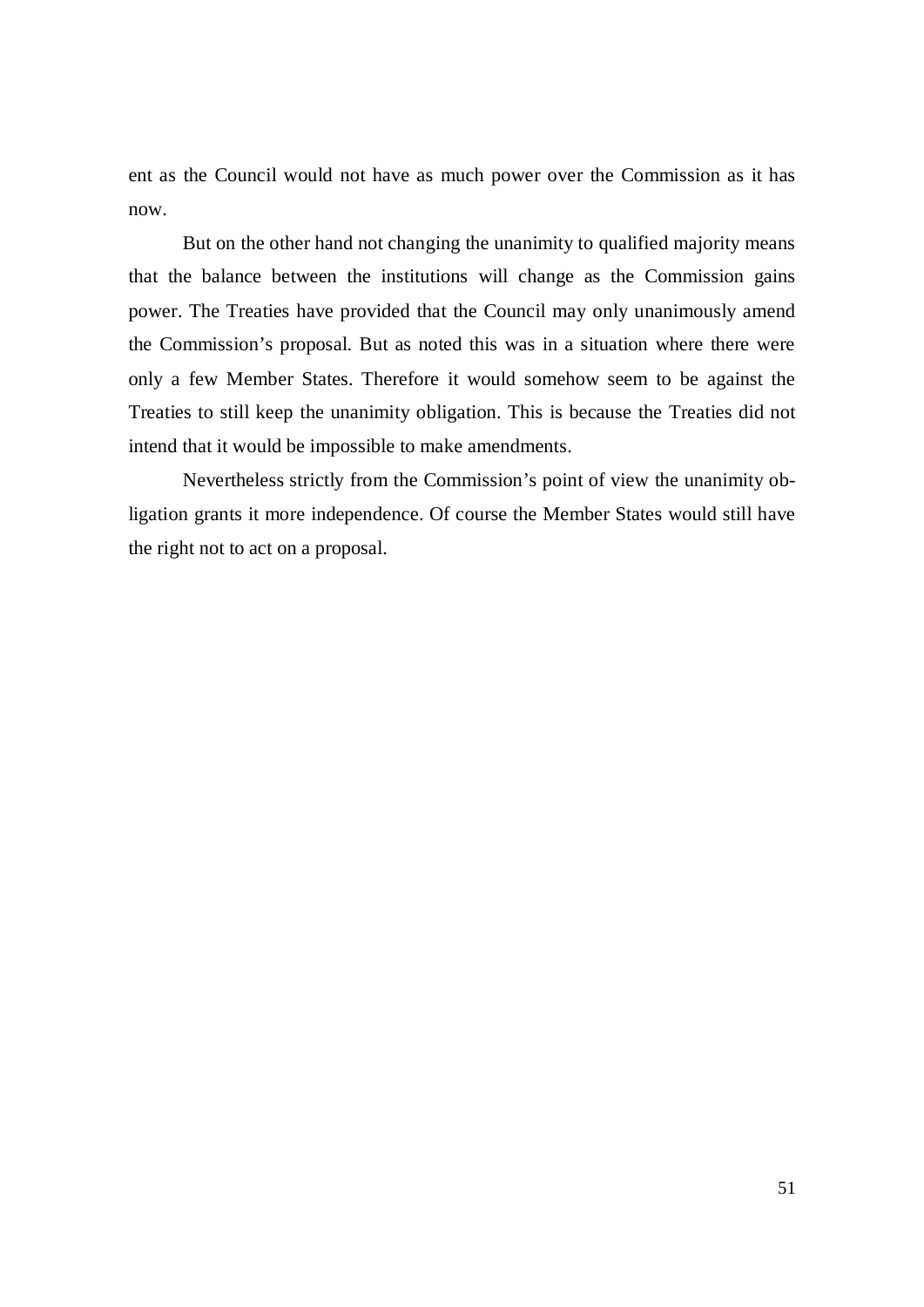## **4. The Commission's Part in the Implementation**

The Commission has also other responsibilities than just making legislative drafts. The Member States are not fond of every legislative act that emanates from the Communities. This is so even though the Member States are represented in the Council that must approve every act. Therefore somebody has to watch over the implementation of the legislation made by the Communities. This job is reserved for the Commission which in some ways also works with the European Court of Justice.

As the Member States are the masters of the Treaties they have given the Commission the power to watch over themselves. This is interesting because it means that the Member States have given the Commission some powers but nothing more. From the Member States point of view there is the danger of the Commission trying to get more powers than desired.

This chapter will concentrate rather briefly on how the Commission makes sure that the legislation it has initiated gets followed. Therefore the different procedures are only outlined. The idea is to find how much the Commission has freedom at this stage. Comitology is part of this chapter as the Comitology procedure is divided from the normal committee procedures by calling the Comitology procedure an implementing procedure whereas the normal committees are preparing committees. After Comitology briefly will be studied how the Commission watches over the Member States and the other institutions.

## *4.1 Comitology*

Although the Comitology procedure also uses committees, it differs from the regular consultation of the committees in that the creation of a Comitology committee is compulsory. The Comitology procedure is extremely important as it in some ways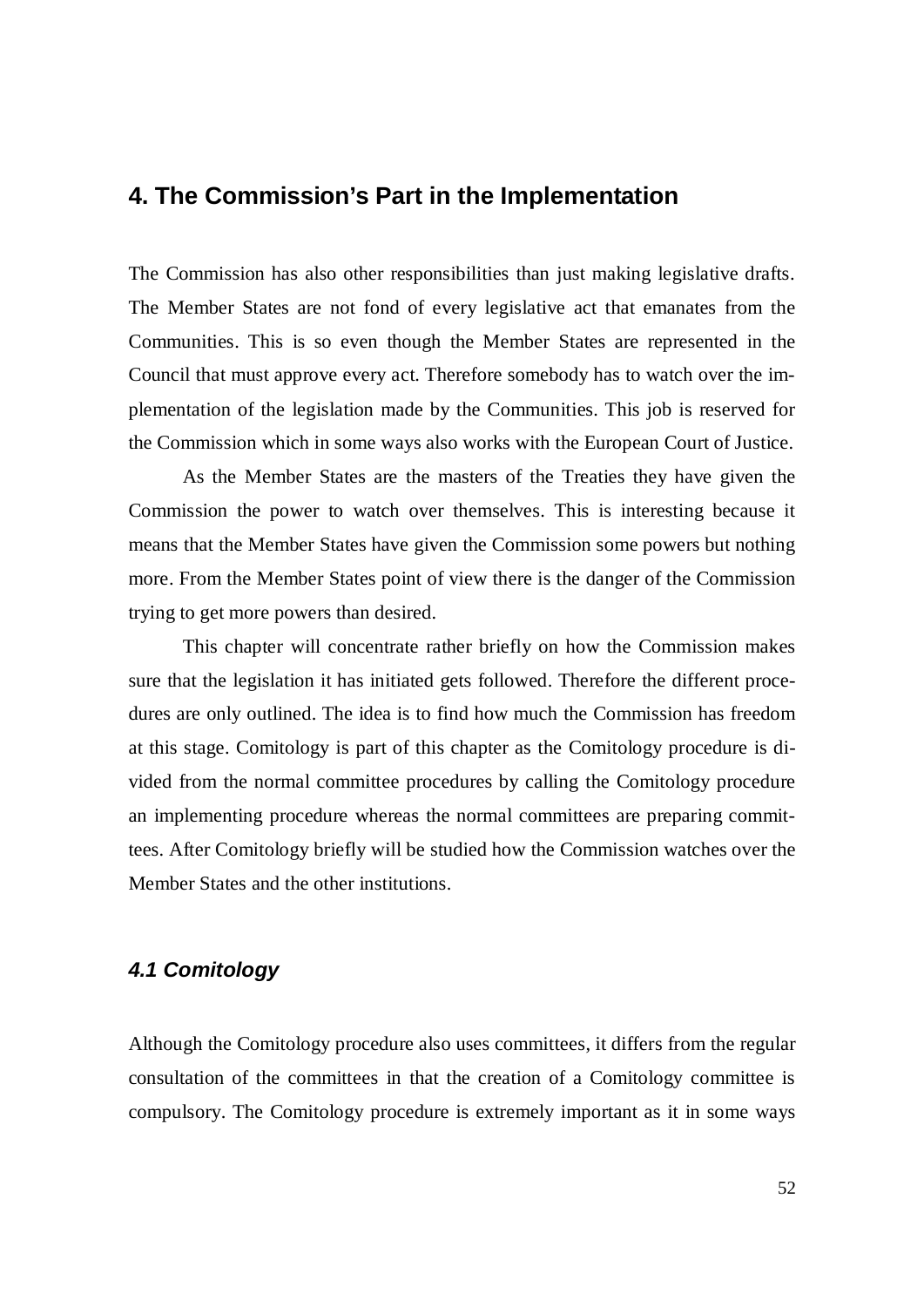takes away from the Commission its Treaty based right to make implementing legislation. On the other hand there have been many difficulties concerning the Comitology procedure and its use.

The Comitology procedure is seen as a light weight procedure in comparison to the normal procedure because the Parliament is not involved in it. What is the nature of the Comitology procedure? How does it affect the independence of the Commission?

#### **4.1.1 What is Comitology and the Different Comitology Procedures**

Simply put the Comitology procedure means that the Commission has to work together with a committee that is build up of nationals of the Member States. The Comitology procedure is used when the Council has made a decision and it needs implementation. The Council delegates the powers to make the implementing legislation to the Commission. The Commission works as the implementing body although it is watched over by the committee. There are four of these different Comitology procedures

In the *advisory procedure* the Commission has to forward its draft to the committee which then tells its opinion to the Commission. The Commission must consider this opinion but it is not obliged to make any changes based on it. On the other hand the Commission must report to the committee on how the Commission has acted based on the committee's opinion<sup>1</sup>. The Council has no part in the decision making under this procedure.<sup>2</sup>

In the *regulatory procedure* the Commission must again forward its draft to the committee which then must either accept or reject it. In the latter case the draft is forwarded to the Council which must also make the decision whether or not to ac-

<sup>&</sup>lt;sup>1</sup> Council Decision 99/468/EC Article 3.

 $2$  Defensor Legis 2001, 344.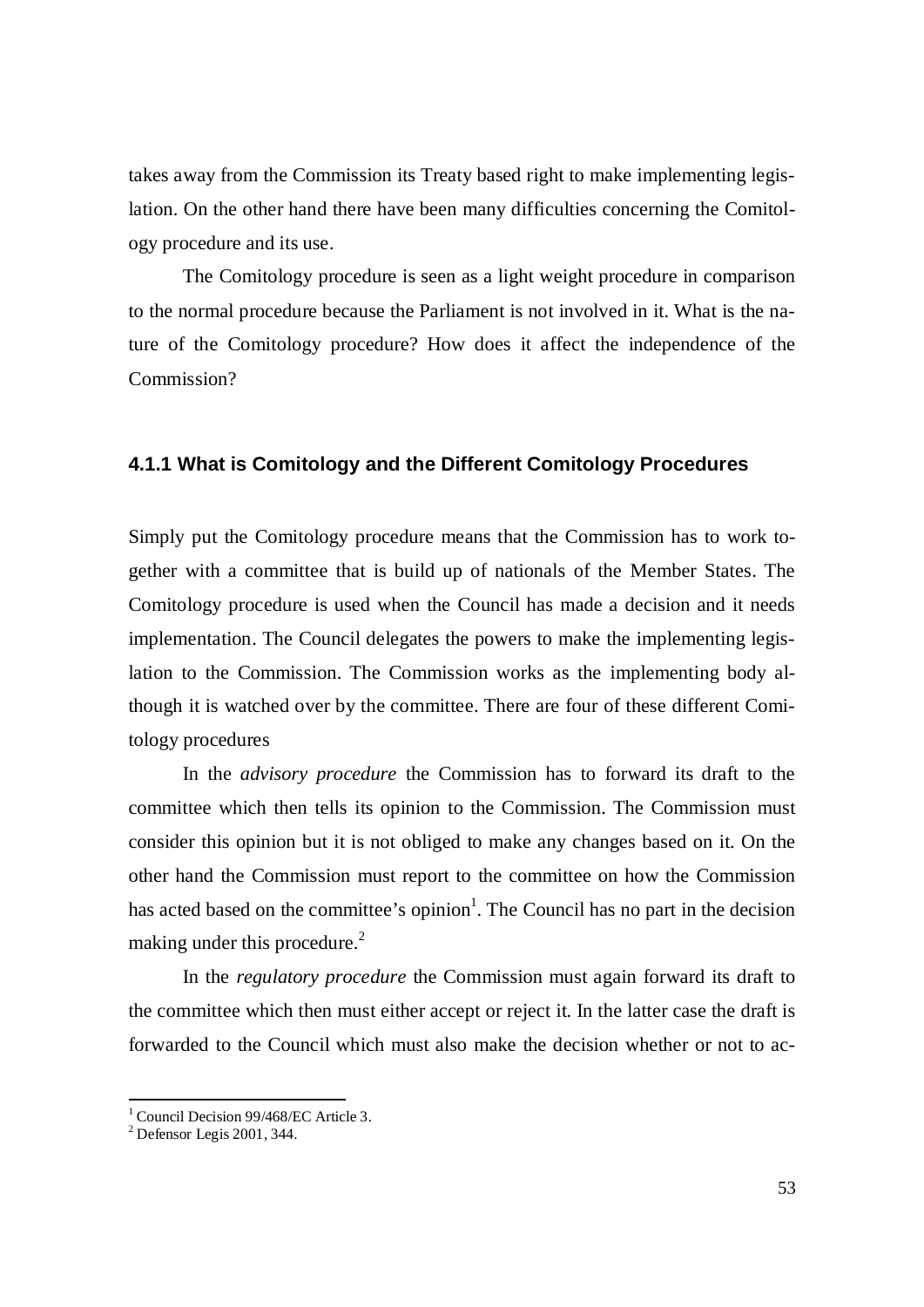cept the draft. If not, the draft goes back to the Commission which may forward it again or amend it and then forward.

In the *management procedure* the Commission makes an implementing measure. If the committee doesn't like the measure after it has been applied the Commission forwards it to the Council. The Council can modify it or even completely reject it by a qualified majority vote.

Under the management procedure in a situation where the Commission has to contact the Council there emerges the important question what will happen to the application of the measure meanwhile? In the field of common agriculture the Commission may by itself decide if it will suspend the application. If it will not then it is difficult for the Council to greatly change the measure. This naturally makes the Commission's position better.

But on the other hand in the field of regional development the Commission must suspend the application.<sup>1</sup>

The *safeguard procedure* differs from the others in that there is no committee appointed. The Commission makes its decision and must communicate with the Member States. If any Member State doesn't agree with the Commission it may notify the Council. The Council may change the Commission's decision, make a new one or annul it.

#### **4.1.2 Thoughts on the Committees**

What can be noted from the different procedures? First it seems that the Commission would have much power in the advisory procedure. The Commission does not have to act on the committee's opinion. Furthermore the Council does not have any powers to affect the decision made in the procedure which then makes the independence of the Commission stronger.

<sup>&</sup>lt;sup>1</sup> Bergström 2005, 199.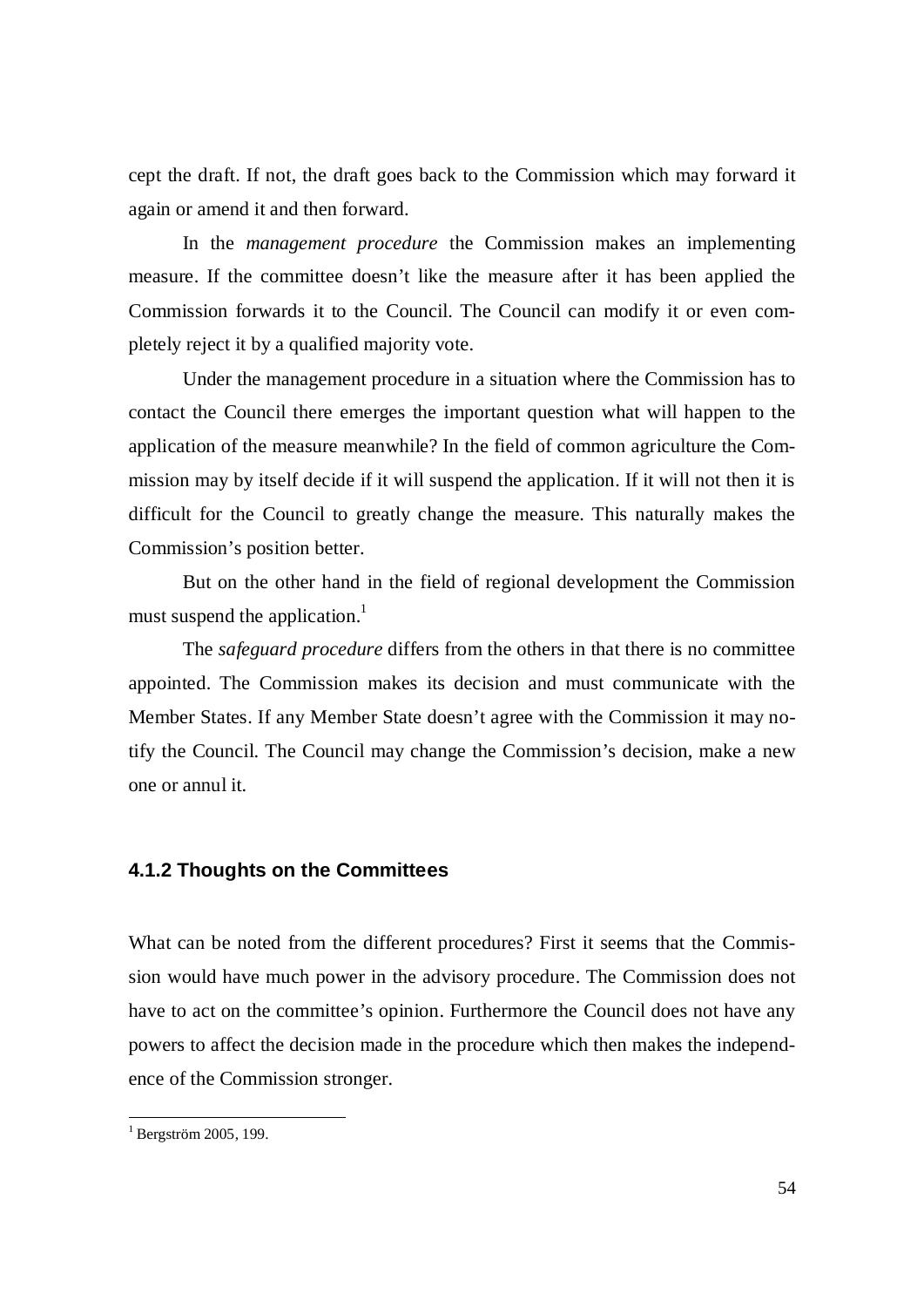The same applies to some degree to the management procedure. Some have even stated that the Comitology procedure puts the Member Sates' control over the Commission in jeopardy<sup>1</sup>. But how could this be? Even if the Commission doesn't listen to the committee, in three out of the four procedures the matter goes after a negative vote to the Council. And the Council represents the Member States in the Union.

Furthermore it must be noted that the Commission only gets to make decisions in the Comitology procedure if the Council so decides. This fact is supported by Nugent, who states that if the Member States are unable to agree on some matter or the matter for some other reason is difficult, the Council may not give the Commission the right to take implementing measures. $<sup>2</sup>$ </sup>

#### **4.1.3 The Council Tries to Improve the Procedure**

Because the Commission and the Parliament weren't satisfied with the Comitology procedure the Council made some changes to it in 1999 by delivering the Council Decision 99/468/EC. But even if the procedure is now more simplified, the reasons for the unhappiness of the other institutions remain. The Council uses the regulatory procedure too much. On the other hand the advisory procedure is not used enough.<sup>3</sup>

So even if the Decision made things clearer, it did not mean that everything was all right. There was the concern of the Member States that the Commission would have too great powers in the implementation. On the other hand the Parliament feared that the Commission would be out of control and therefore wanted to

<sup>&</sup>lt;sup>1</sup> Nugent 2003, 139.

<sup>&</sup>lt;sup>2</sup> Nugent 2003, 140. See also COM(2001)130 final, 9 where the Commission says that the delegation procedure should be used more frequently to ascertain the correct objectives of the legislative act.

<sup>3</sup> Nugent 2003, 138. See also Bergström 2005, 19, which states that 26 of 707 regulations and directives adopted by the Commission didn't come through a committee. 78 different committees were used and of these 36 were mainly regulatory committees and only 3 were advisory.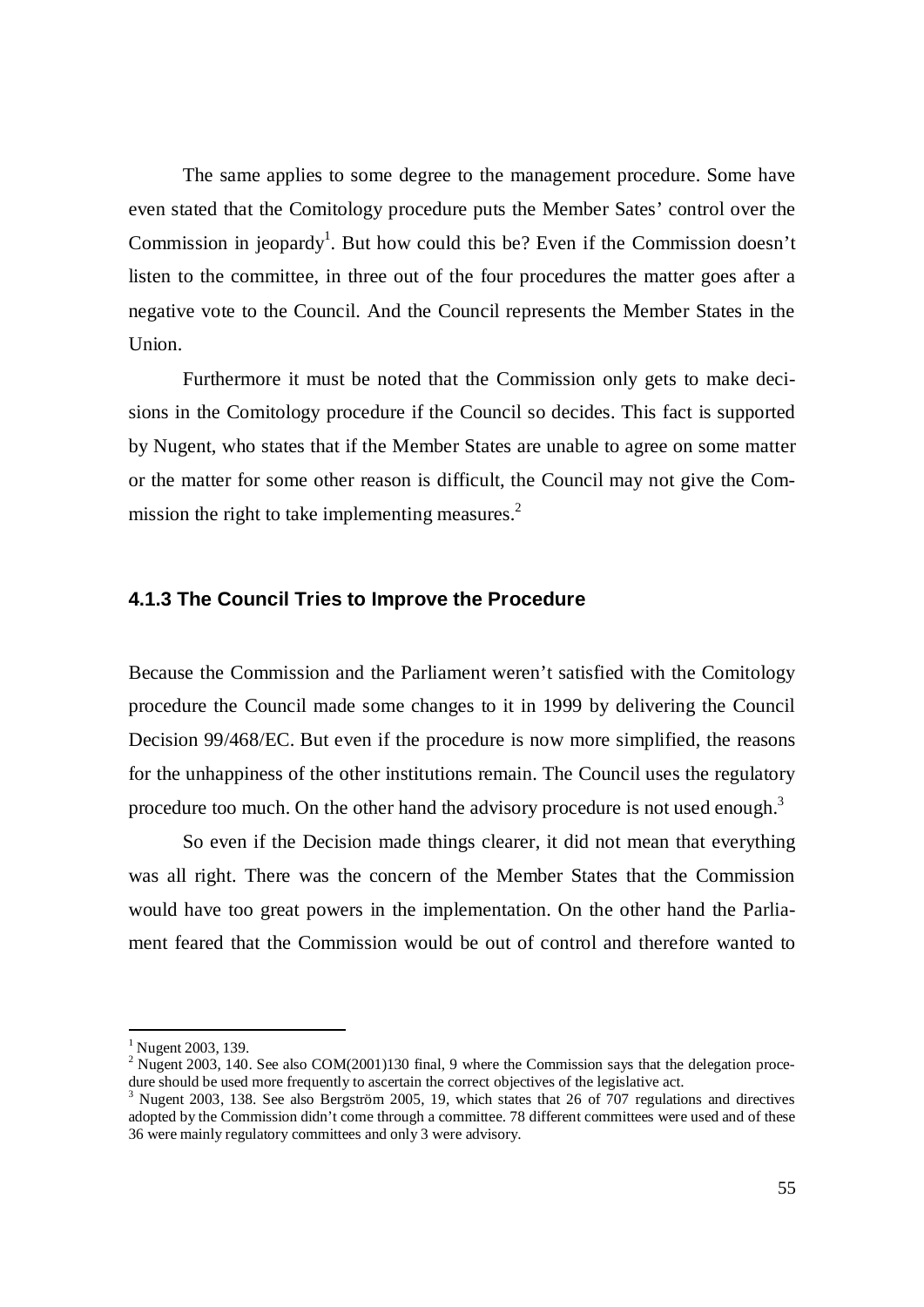have the right to reject the result if not satisfied with the outcome of the Comitology procedure.

#### **4.1.4 The Parliament in the Comitology Procedure**

Considering the Parliament the Commission would seem to be in a good position if the Comitology procedure will be used.<sup>1</sup> Nowhere is the Parliament mentioned, it seems like the decisions are made between the Commission and the Council. The Parliament has also noticed this.

The main worry the Parliament has is that the Comitology procedure means that the Parliament really can't influence the decisions made in the procedure. This situation is made worse from the Parliament's point of view because the Council uses the Comitology procedure in a broad area. The greatest problem is that the Council uses the Comitology procedure to amend decisions that have been made in the normal procedure<sup>2</sup>. In this way the Parliament is quite efficiently blocked out of the decision making.

On the other hand the European Court of Justice has confirmed that the Parliament must be heard every time the text has been fundamentally changed after the Parliament has given its opinion on  $it^3$ . But this is not the whole truth. In the same case the Court stated that it is not forbidden to change the text of a regulation without noticing the Parliament even if it in the first place was made through the normal procedure.<sup>4</sup>

 $1$  This is actually rightly so. The matters dealt with in the Comitology procedure are implementing matters and therefore highly technical. It seems that the members of the Parliament don't actually have the expertise needed to control or have a say in the procedure. Therefore the fact that the Parliament has gained powers in the procedure as shown later is not necessarily for the best of the Communities.

 $2 \text{ In the normal procedure the Parliament and the Council have often together negotiated some kind of com-}$ promise.<br><sup>3</sup> Caso C

Case C-417/93.

<sup>&</sup>lt;sup>4</sup> Bergström 2005, 236. More accurately the Court has stated in case C-240/90 that matters concerning the essential subject matter of a decision belong to the Council's area of competence and that the matters of implementation are the Commission's area. See Bergström 2005, 3.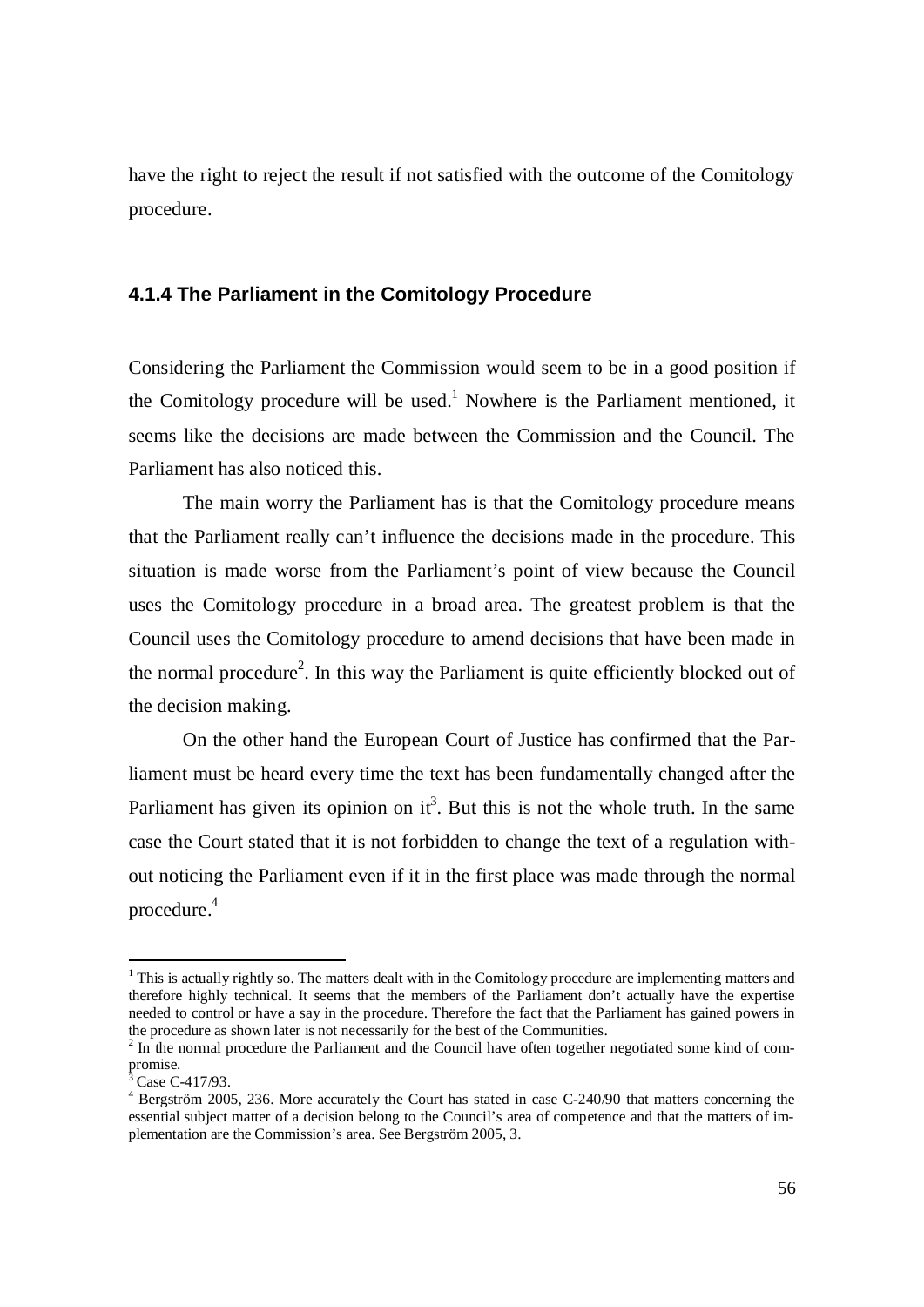The Parliament has fought for a long time for a better place in the Comitology Procedure. As noted some improvement has actually happened. In the preface of Council Decision 99/468/EC the Commission is required to report to the Parliament about everything that happens in the committee meetings. The Parliament actually has the right to state its opinion on the matters dealt with in the committee but the Commission is not obliged to react on it.<sup>1</sup> Also the Parliament's opinion must be taken into account if the Parliament feels that the Commission has overstepped the limits of its power.

A way in which the Parliament has tried to develop its position was seen for example in  $1995$ .<sup>2</sup> The Parliament in its budgetary control position requested the Commission to provide a list of all the committee-involved matters dealt with. If the Commission would not respond the funding for the committees would be put on hold.<sup>3</sup> This situation was resolved but it shows how the Parliament does not take lightly the Comitology issue.

As Bergström has put it, the bypassing of the Parliament is a known fact but it may not go beyond any limits. The fact is that the Comitology may only be used if the matter dealt with is not too far away from an implementing measure.<sup>4</sup>

<sup>&</sup>lt;sup>1</sup> The Parliament wanted to amend the Comitology procedure in such a way that if the Parliament did not agree with a proposal coming from a committee the Commission would be obliged to amend the proposal. This had been a life-long want of the Parliament. But on 2 September 2003 the Parliament approved a proposal that stated that the Commission must take into account the wishes of the Parliament. So the situation remained in which the Commission is not obliged to act on the Parliament's wishes. 2

Although it must be remembered that this is not an individual or unique case.

 $3$  Bergström 2005, 241. The matter was only resolved in 1996 after the Commission had agreed to report to the Parliament, among other things, the results of votes in management and regulatory committees and beforehand the agendas of future management and regulatory committee meetings. Bergström 2005, 242. 4 Bergström 2005, 232.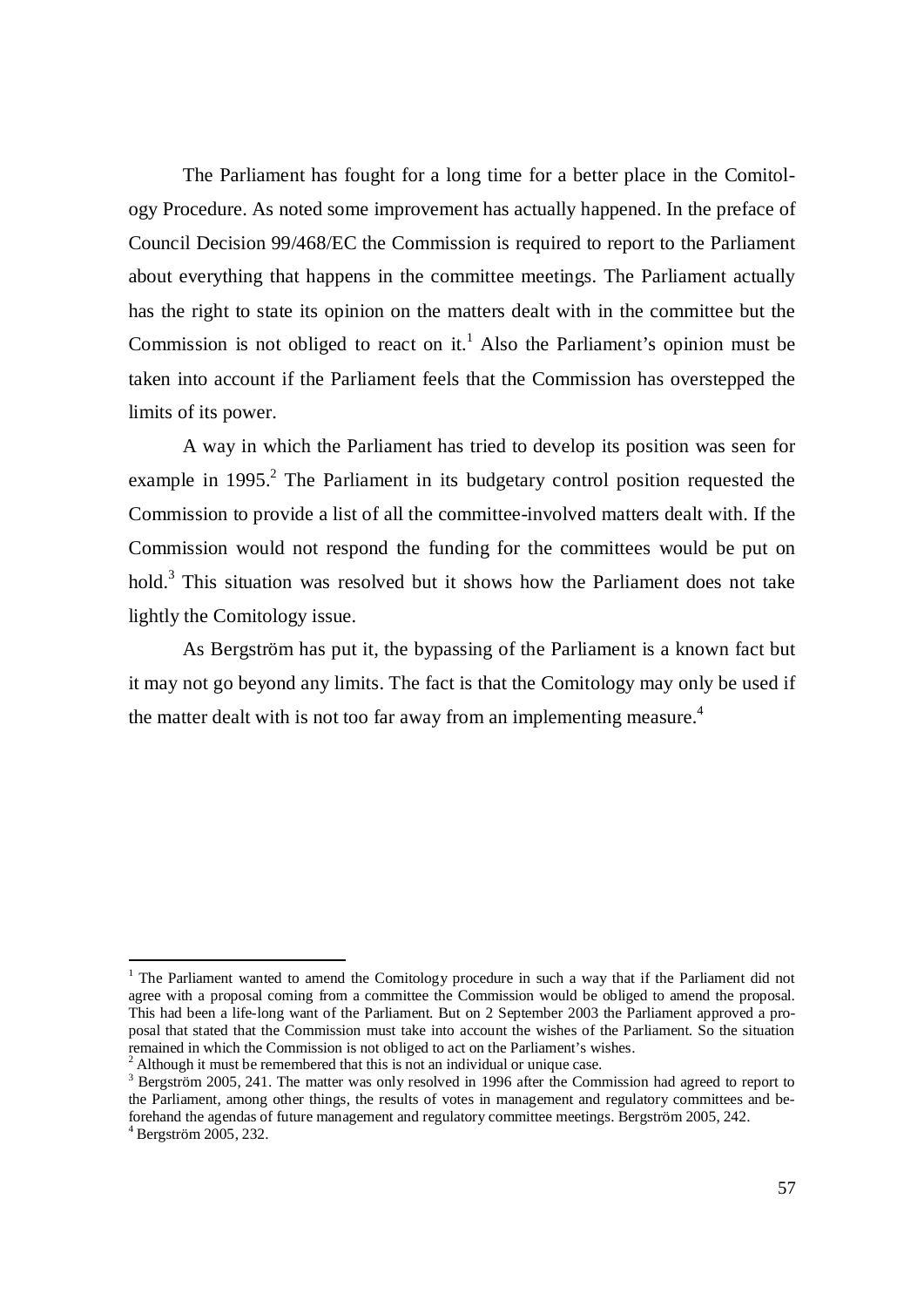#### **4.1.5 Different Ways to See Comitology**

In this way the Commission does have more power compared to the Parliament.<sup>1</sup> But does this mean that the Commission really has more power? It would seem not so as the Commission still is under the control of the Council.

One way to see Comitology is as Nugent sees it. He sees it as a control mechanism on the Commission<sup>2</sup>. Is this really so? Article 202 EC states that the Council may confer powers of implementation on the Commission in matters the Council has decided. The Council may also keep the power to itself. The Council then can decide if it wants to give this power to the Commission. Still the Council may keep the power to itself only in specified cases, according to the Treaties<sup>3</sup>. The Council may also add certain requirements on the Commission $4$ .

So it seems that although the Treaties provide that the normal way is to delegate implementing powers to the Commission this is not actually the case. As de Zwaan states the Council keeps these powers to itself often.<sup>5</sup> This is again against the meaning of the Treaties.

If the Council so decides the Commission gains more influence on matters than what it normally has. Actually the Council's right to delegate powers to the Commission is more like an obligation. In this light it would seem that the Comitology procedure actually is a gift to the Commission.

If the functioning of the Comitology procedure is seen against the results there are some interesting notions to make. As Nugent states, the Commission does not often get negative opinions from the committee. But because the Commission usually knows what is going on and really knows how the Comitology procedures

<sup>&</sup>lt;sup>1</sup> Here it must be remembered though that the Commission still has to take the views of the Parliament into account if it wants to get things done in the future.

<sup>&</sup>lt;sup>2</sup> Nugent 2001, 270.

<sup>&</sup>lt;sup>3</sup> Article 202 EC.

<sup>4</sup> Bergström 2005, 2.

<sup>5</sup> de Zwaan 2004, 58.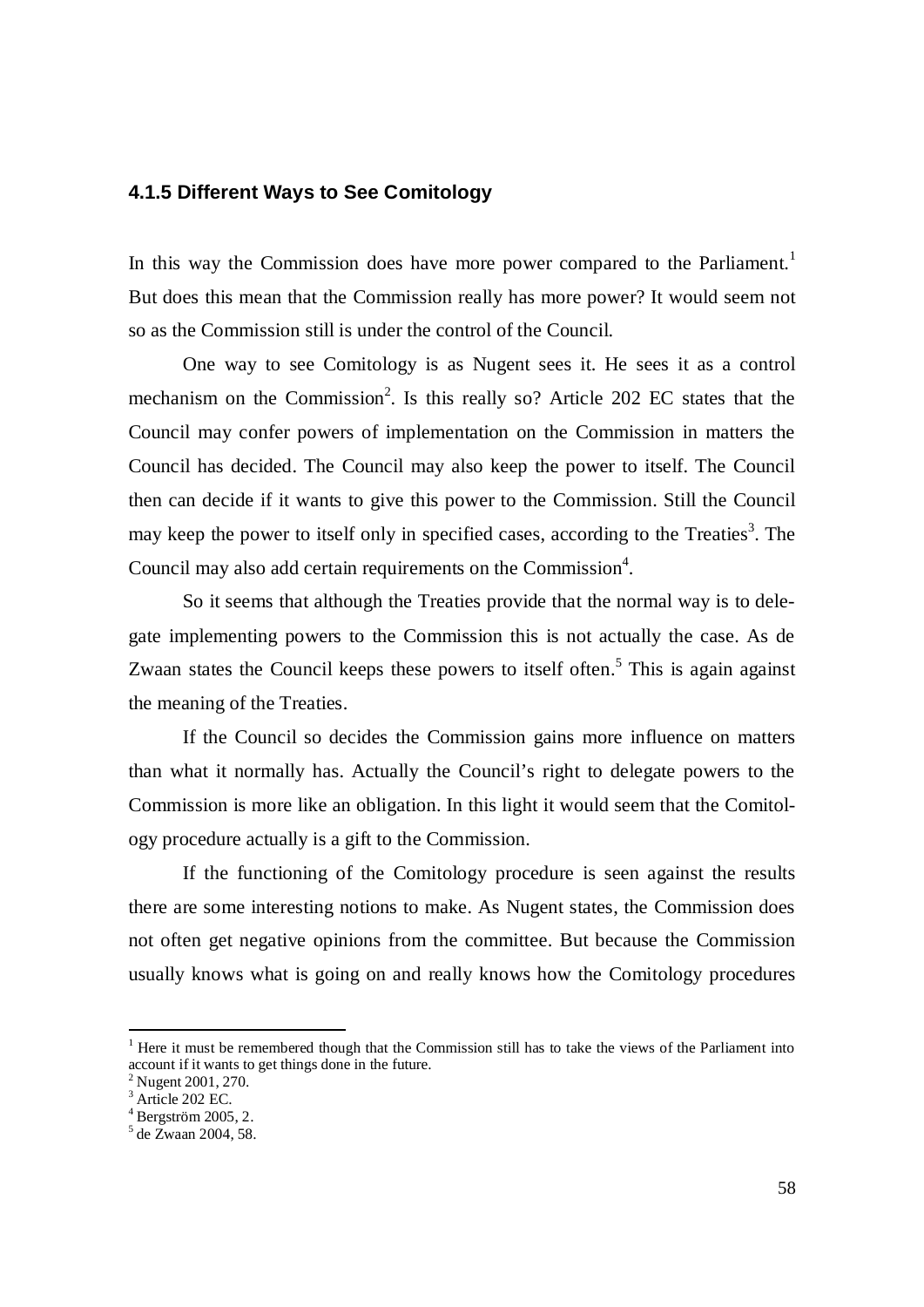work it actually may change its proposals to be more positively received in the committee than the original draft the Commission sees needed. The Commission may even stop working on a proposal.<sup>1</sup>

Nugent also writes that the representatives of the Commission usually have no problems in getting proposal accepted through the committees<sup>2</sup>. But doesn't here the same problem arise as already mentioned? Doesn't the knowledge that the proposal must be accepted by the committees affect the decisions made by the Commission? Of course it is good if the Commission can cope with the committees but this does actually restrict the innovativeness of the Commission. It can't freely work for the good of the Union. The Community interest is in jeopardy and threatened by the good of the Member States.

Bergström sees the fact that the Commission does not have difficulties with the committees as some kind of proof that there is no conflict of interest between the Institutions. This, he states, is important because the legislation that controls the Comitology procedure is based on the assumption that there really is this kind of conflict.<sup>3</sup> The only reason for the committees to exist is the need to control the Commission which in turn indicates that there is some kind of conflict between the institutions.

Based on the assumption that the Commission makes the kind of proposals that the committee wants to see, it would rather seem that the Commission just evades this kinds of conflict by providing the kind of proposals it does. What would the Commission actually gain by making proposals that would cause a conflict? It doesn't have any real decision powers in the Comitology procedure. There would be no real possibility that a too innovative proposal would be accepted. If the Commission would cause conflicts the Member States could begin blocking more and more

<sup>&</sup>lt;sup>1</sup> Nugent 2001, 270-271. On the other hand only with 32 of 3000 matters dealt with in a committee between 1993-1998 had the Commission any trouble with the Committee. Bergström sees this as a fruitful cooperation. Bergström 2005, 9.

<sup>&</sup>lt;sup>2</sup> Nugent 2001, 271.

<sup>3</sup> Bergström 2005, 32.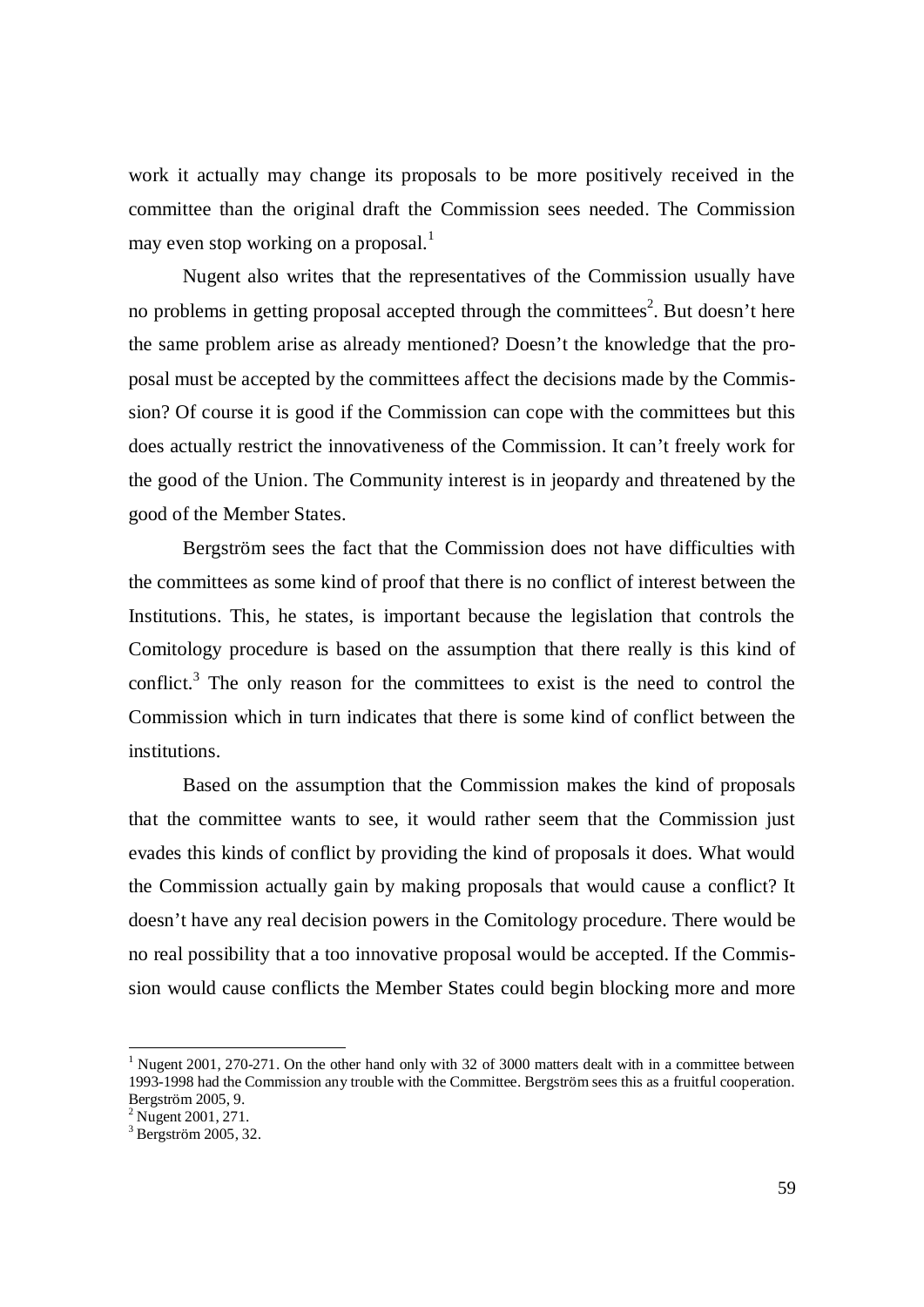of the Commission's proposals. As is remembered the Commission must keep good relations with the Member States.

According to Bergström the Commission in addition to knowing what might be accepted in the committee knows what the committee wants. This means that it might very well make proposals not merely because it knows that the committee won't reject it but also because it knows the committee wants this kind of a proposal.<sup>1</sup> It would seem that the Commission does not really have powers in the Comitology procedure. It merely acts as a body that fulfils the wants of the Member States.

Yet another point of view is that there are so little problems between the Commission and the committee because the Commission actually has great influence over the committee. This is not least so because the Commission chairs the meetings of the committee. $2$  This is an interesting point but on the other hand at the same time the Commission loathes the Comitology procedure<sup>3</sup>. Why would this be so if the Commission could very much influence the decisions of the committee?

#### **4.1.6 The Legality of the Comitology Procedure**

The legality of the Comitology procedure according to Advocate General Dutheillet de Lamothe is questionable. He sees the procedure breaching the Treaties. In relation of the Commission the problems are as follows. The Commission is, according to the Treaties, independent in its legislative tasks. But the management committee invades this independence. It takes part in the Commission's work. Also if the

<sup>1</sup> Bergström 2005, 25.

<sup>2</sup> Dehousse 2003, 802.

<sup>&</sup>lt;sup>3</sup> Dehousse 2003, 801.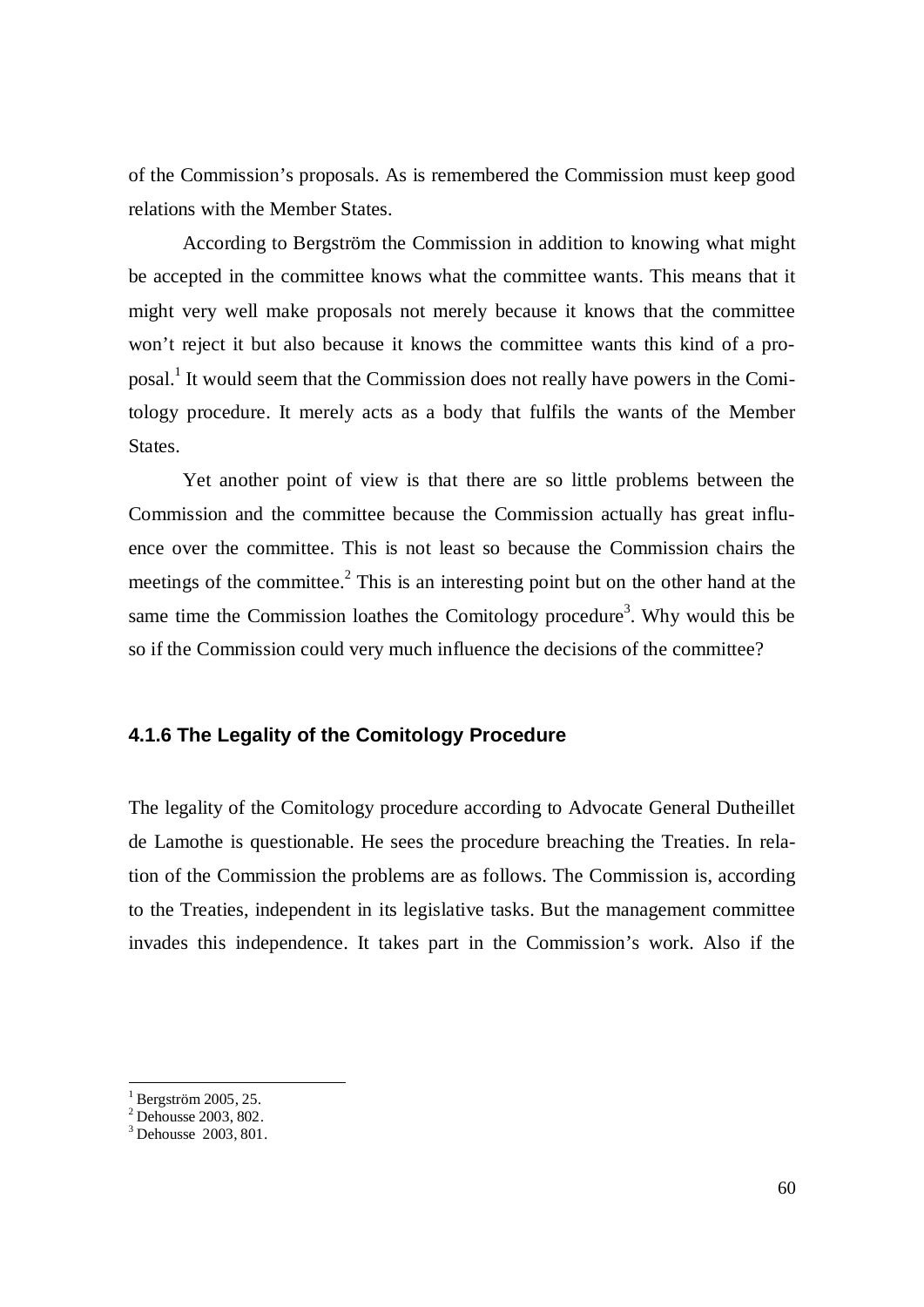Member States in the committee are against a Commission decision they can have the Council annul the decision. $<sup>1</sup>$ </sup>

One important fact is that most of the EU legislation is implementing legislation and as such made by the Commission.<sup>2</sup> But the real problem with Comitology concerning the Commission is that the Commission should in fact be the institution responsible for most of the implementing and administrative legislation. The Comitology procedure puts this obligation or right in jeopardy<sup>3</sup>. It does this by being a control mechanism on the Commission's work.

There is an ongoing power struggle inside the committees as the Commission tries to get its legislation accepted but on the other hand the members of the committee try to control the Commission.

#### **4.1.7 Some of the Changes the Constitution Could Make**

Concerning the Comitology procedure the Constitution states that there are two different kinds of acts. The legislative acts would include European Laws and European framework laws. On the other hand the non-legislative acts would include delegated regulations and implementing acts. The legislative acts would be the ones that are adopted by the Council and the Parliament jointly and the non-legislative by the Commission.

The Commission would in some cases get delegated powers emanating from the legislative acts to amend and supplement them. The powers would not include the right to take part in very important matters or parts of the legislation. Furthermore the Parliament and the Council could intervene at any time without having to

<sup>&</sup>lt;sup>1</sup> Gormley 2004, 36. For an opposing view see Vos 2004, 111, where she speaks of the committees that assist the Commission in the implementation of Community legislation. It seems that she sees the Comitology procedure as a procedure that helps the Commission rather than limiting its Treaty-based rights.

 $^{2}$  Nugent 2003, 354.

<sup>3</sup> Defensor Legis 2001, 343.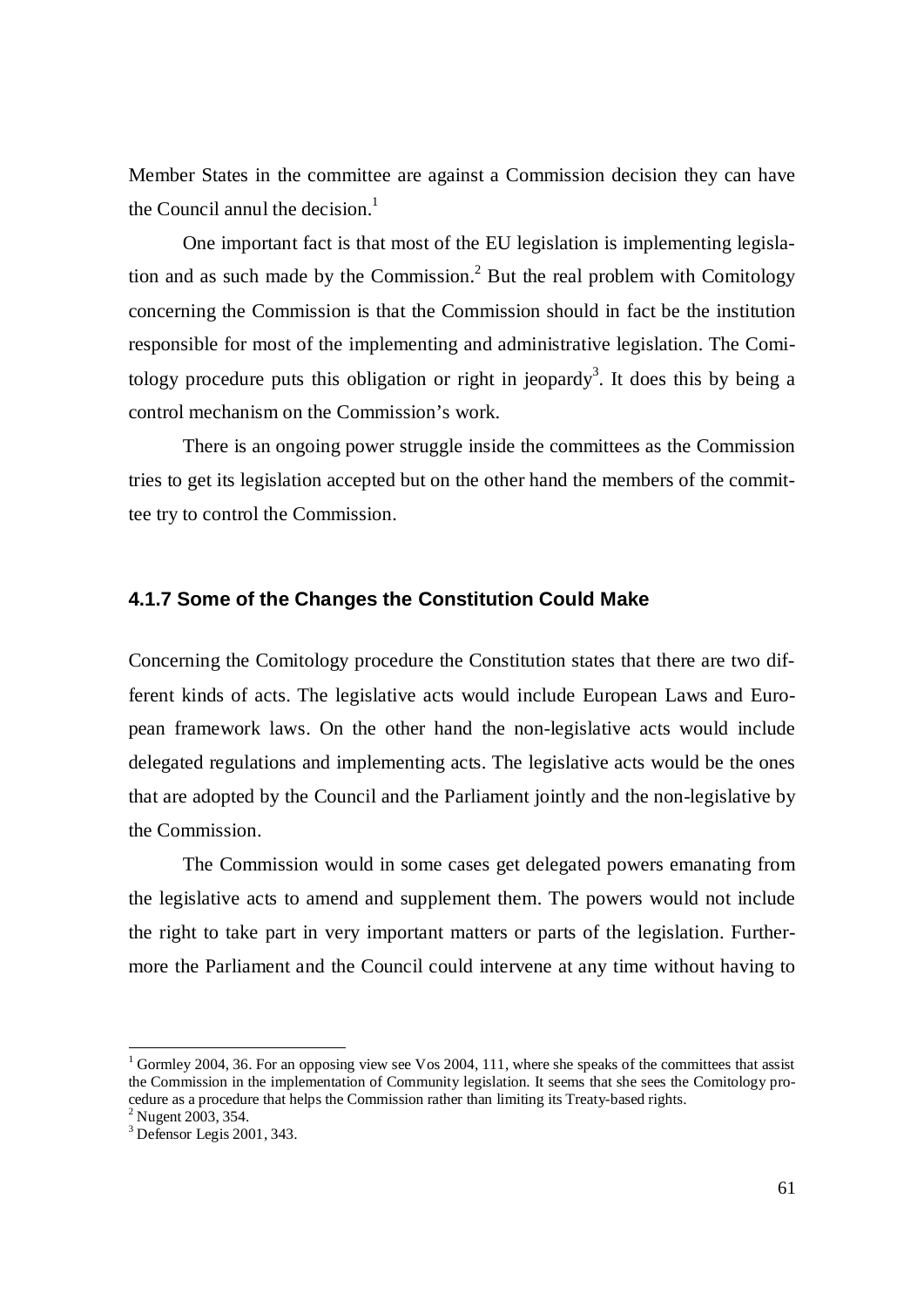use the committee in between. This would effectively take importance away from the Comitology procedure.<sup>1</sup>

Because of this concerning the Comitology procedure the Constitution would give the Commission more power as the Constitution would diminish the power of the whole procedure. It goes as far as to make the Commission almost the sole executive, according to  $\text{Vos}^2$ .

Vos also argues that if the committees would be less used the decision making would be more efficient. But she then continues by asking whether it still would be effective. She argues that the committees help to reach consensus and also helps in everyday implementation<sup>3</sup>.

Again it must be kept in mind that the Commission should be independent. Therefore a situation where there would be no committees would be better from the point of view of the Commission. Vos argues that the committees help and that may be true. But on the other hand the Commission can accomplish the same by other means. The Commission consults Member States and other actors all the time, not least when it comes to implementing new legislation. It seems the Commission has made great efforts to make the consultation process more efficient. The good thing concerning the consultations is that the Commission still at the end of the day is the one who makes the decisions. This is not the case in the Comitology procedure.

# *4.2 The Commission's Understaffing and the Commission as a Watch-dog*

There is a multitude of areas to regulate in the European Union. After one area is regulated, the legislation should be implemented in every Member State. Because of

 $1$  Vos 2004, 115-116.

 $2\sqrt{2}$  Vos 2004, 117.

 $3 \text{ Vos } 2004, 118.$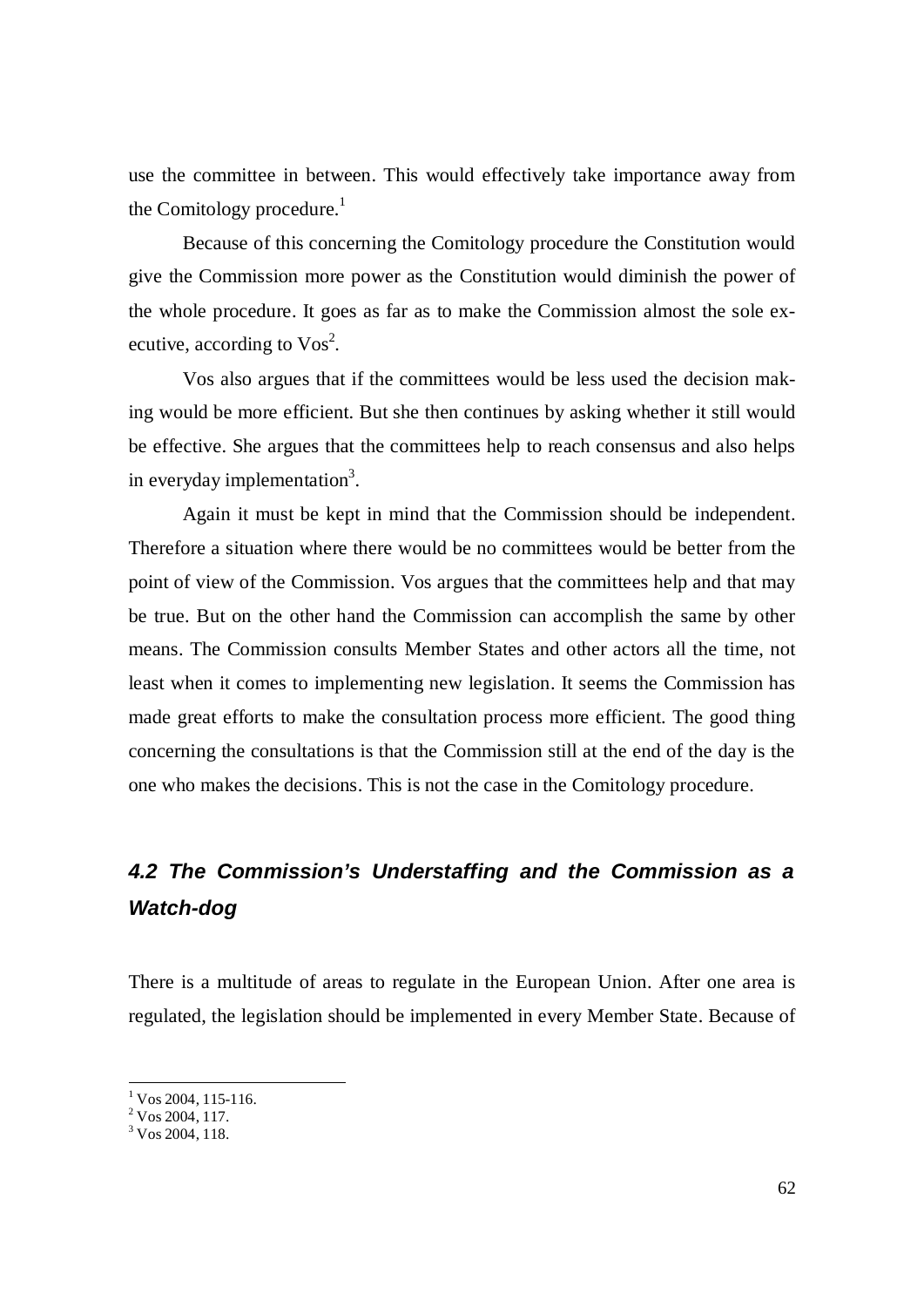this the number of areas to regulate must be multiplied with the number of Member States to get the number of areas to watch over.

If this fact is joined by the fact that the Commission is understaffed in the legislative work it is obvious that the Commission is badly understaffed in its watchdog role. There just are too many things to watch over.

Because this thesis doesn't concern individual actors in the Member States as such one thing must be clarified. The local administration of a Member State works in the field of individual actors. Therefore it would seem that they shouldn't be included here. But it must be kept in mind that the administration works under the surveillance of, and rules laid down by, the Member State. Therefore it is justified to include the local administration here.

#### **4.2.1 The Commission Tries to Solve the Understaffing Problem**

Because of the understaffing problem the Commission can't send a representative to investigate every Member State's implementing status. As the Commission has acknowledged this it has come up with different solutions. Most of them none the less evolve around one basic idea which actually is very close to the solution found in the committee system. The Commission delegates its watch-dog powers to other organs.

These organs are usually not organs of the European Union as such but instead the administration of the Member States. This means that the Commission delegates its powers to the Member States that then delegate this power to the national administrative organ responsible for the given area.<sup>1</sup>

The Member States then have to report back to the Commission on the actions they have taken to implement. If the actions taken do not please the Commis-

<sup>&</sup>lt;sup>1</sup> The Commission can't delegate vast powers to the Member States, as it is stated that the Commission may only re-delegate powers very strictly. The Delegated powers may not be open ended.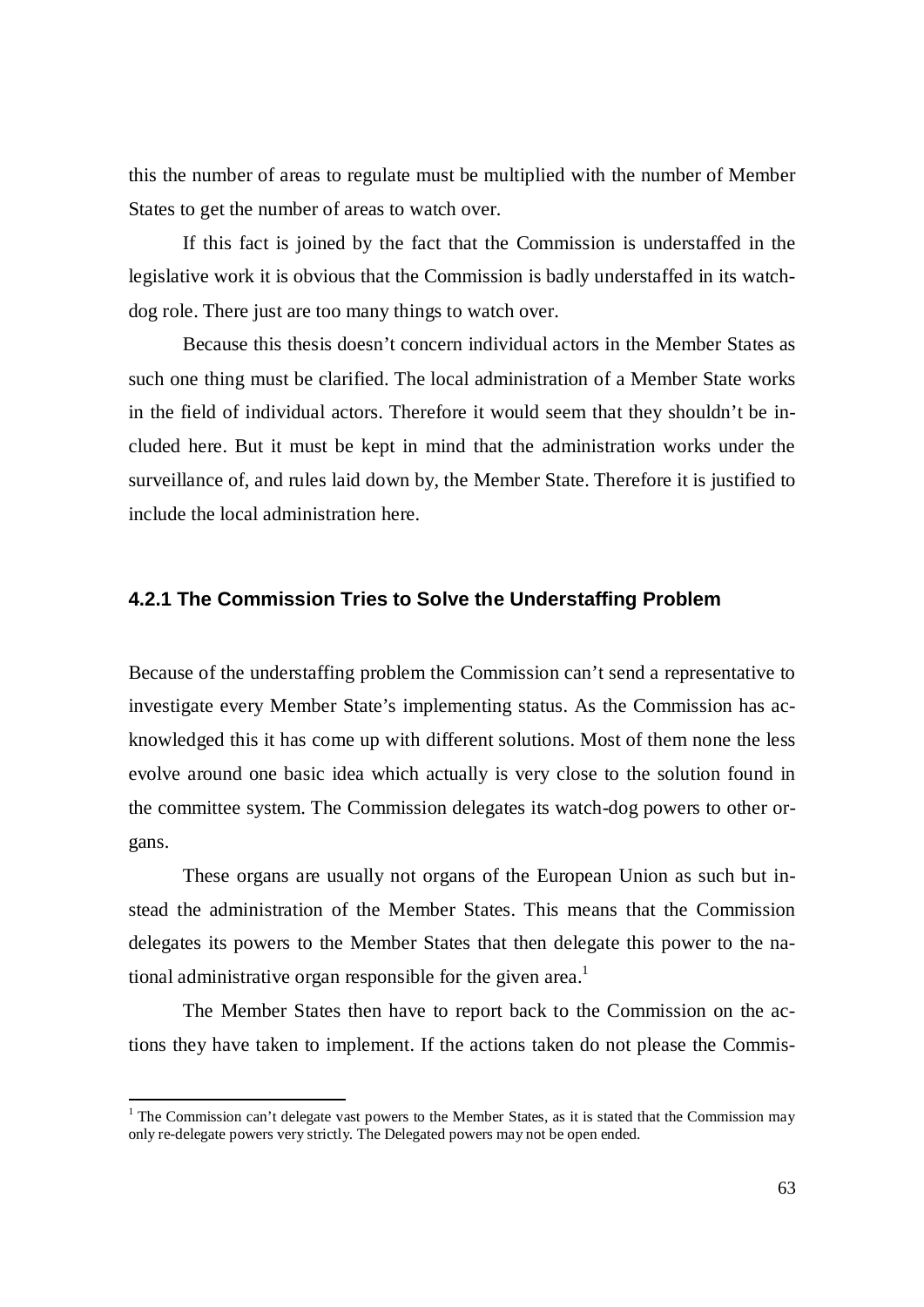sion it may initiate, after a procedure, a case in the European Court of Justice. Therefore Nugent rightly states that the Commission doesn't actually directly take part in the implementing but instead monitors and makes rules.<sup>1</sup> The only major area where the Commission is directly involved in implementing is the competition policy.

Here lies one problem the Commission has with its watch-dog obligation. How can it really know what happens in the Member States? In other words does the administration of the Member State really implement the Community legislation even if the Member State has changed its legislation accordingly? It is not very easy to know how the national administration deals with its day-to-day work. This is one of the greatest problems the Commission has with its monitoring task as it doesn't have enough staff even to monitor the national administration to which it has delegated the implementation. And even more difficult the monitoring job gets when the national administration doesn't want to implement.<sup>2</sup> In these cases it may be very difficult for the Commission to find evidence about non-implementation.

#### **4.2.2 The Basics of the Procedure**

Based on these things, the basic model of the Commission's watch-job is as follows: The Commissions sees to it that every Member State has implemented the legislation correctly. This is accomplished by the Member States making reports to the Commission of how they have changed their legislation.

The Commission will also launch target-based contracts to ensure the effective implementation of legislation.<sup>3</sup> The Commission makes tripartite contracts between itself, a Member State and local authorities.<sup>4</sup> This goes hand in hand with the

<sup>&</sup>lt;sup>1</sup> Nugent 2001, 11

<sup>&</sup>lt;sup>2</sup> Nugent 2001, 276

<sup>3</sup> COM(2001) 428 final, 14.

<sup>4</sup> COM(2002) 275 final, 5.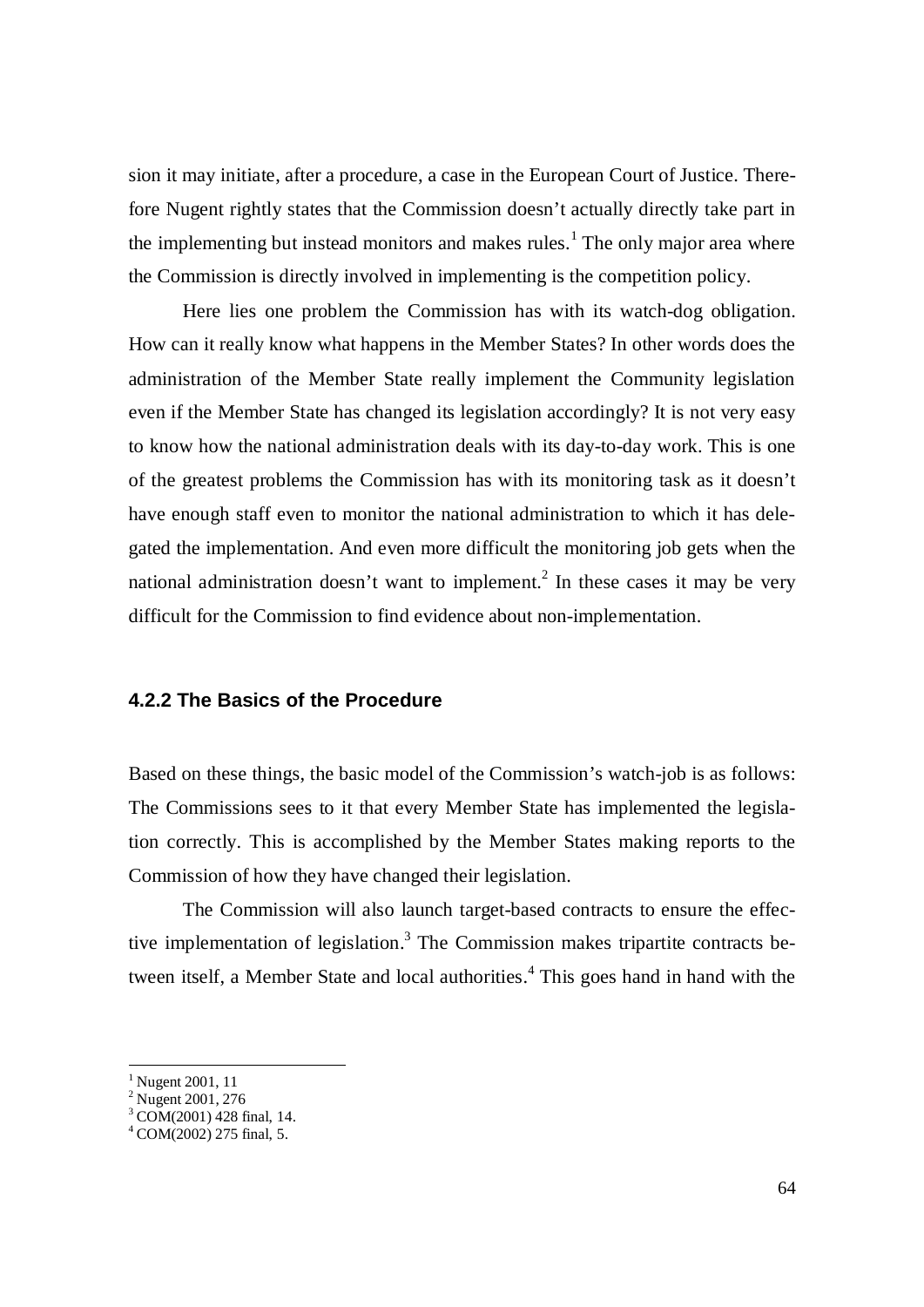need to take the local situation into account when implementing. The Commission tries to make a contract with the abovementioned parties on some specified area.

The Commission doesn't just give the rights to implement as they see fit to the Member States or local administration. It also obligates them to notify it on how they transpose the Community law into national law. This is done by adding a provision that obliges to this in every draft the Commission prepares.<sup>1</sup> This gives the Commission more reason to notify the Member States if they don't oblige with the legislation. It also gives the Commission the possibility to know better how the Member States are implementing.

But it must be kept in mind that the changes to legislation are not the only criteria according to which the decision is made whether or not the Member State has fulfilled its obligations. The new legislation must also be actually used and followed. In this way the importance of the local administration comes to be seen.

It is not the Commission's task to choose whether the local administration or the Member State itself is to blame for a breach. Therefore the Commission will contact only the Member State if the implementation is not correct. It is the Member States responsibility to see to it that its administration follows the law.<sup>2</sup> If some individual actor does not follow the law it is the administration's responsibility to react. Therefore the Commission will react if some individual breaches the law and the national administration doesn't act on the matter. Because of this some individual's breach may be the reason for the Commission to act against a Member State.

 $1$  COM(2003) 770 final, 9.

 $2^{2}$  ECJ has decided in Commission v. Belgium in 1970 that the Member State is liable no matter what organ is in breach of the Community law, even if the organ is completely independent. Case 77/69. Timmermans 2004, 156.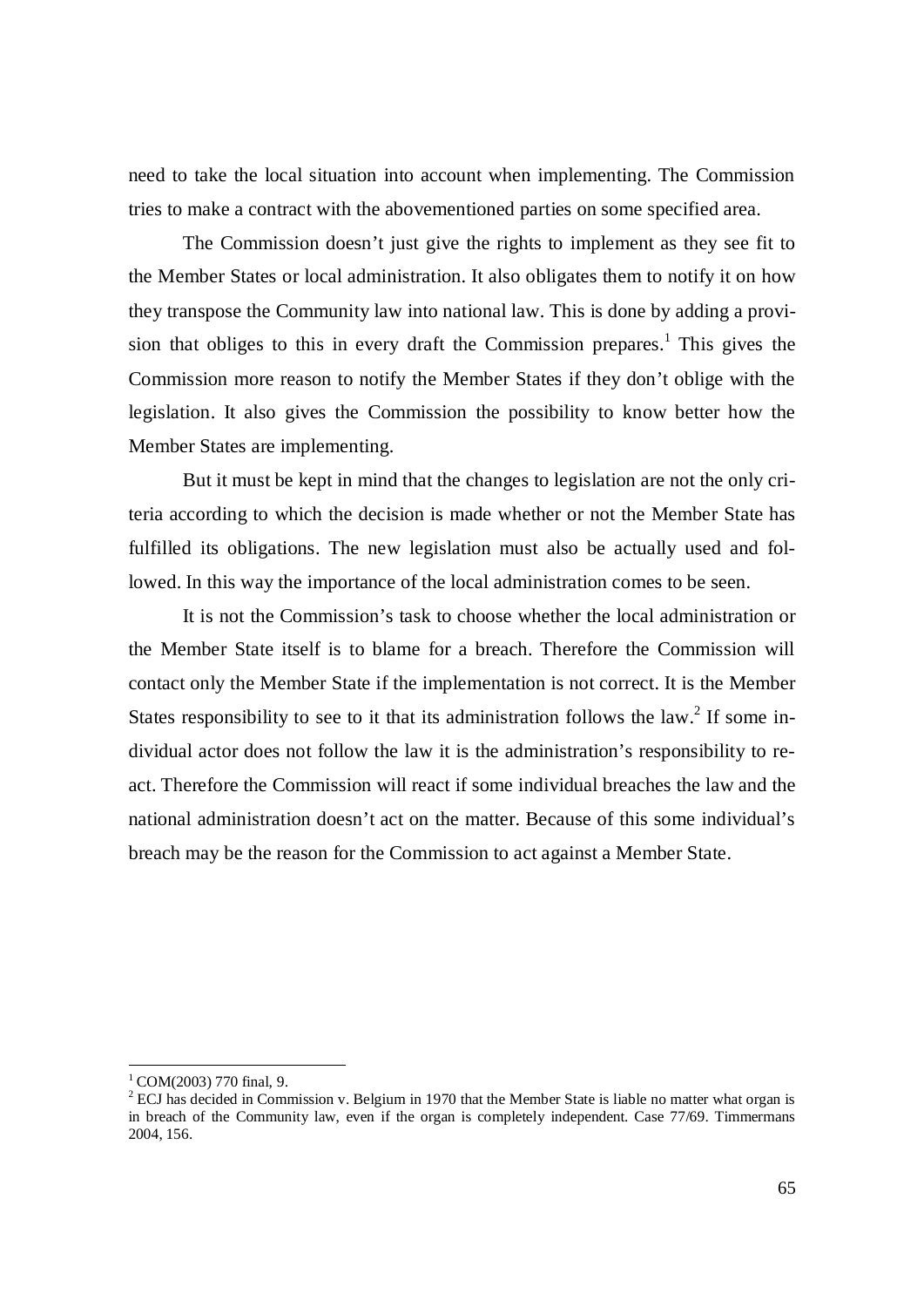#### **4.2.3 In Case of Infringement**

Article 226 EC regulates how the Commission must act if it sees an infringement. It states that if the Commission considers that a breach has taken place the Commission shall act on it.

The procedure which the Commission uses will not be dealt with in detail here but the outline will be made. When the Commission comes aware of a breach it will contact the Member State in question. Based on the answer the Commission either is pleased or not. In the latter case the subject will eventually be forwarded to the European Court of Justice.

The wording of Article 226 EC indicates that the Commission must proceed with the infringement proceedings if it considers that a breach has happened. But is this really so? Hartley seems to be of the opinion that in the legal point of view the Commission has to proceed if it sees a breach.<sup>1</sup>

### **4.2.4 The Reality of the Proceedings**

All this is how things should be and therefore only theory. What really happens is more complex and unclear. Because the Commission has to work with the Member States directly and also in the formation of the Council of Minister's and in the European Council there is much subtlety in the proceedings concerning an alleged breach. The Commission doesn't want to make the Member States angry as this would also make the Council angry. Therefore the Commission first makes only unofficial contacts with the Member State in question.<sup>2</sup>

<sup>&</sup>lt;sup>1</sup> Hartley 2003, 312

<sup>&</sup>lt;sup>2</sup> Nugent 2001, 262. See also COM(2001) 428 final, 26: The Commission states that it is willing to continue the practice in which it negotiates with the Member States before going to court. In the Commission's words this gives it important feedback on how matters are implemented. Also it is faster to negotiate than going to court.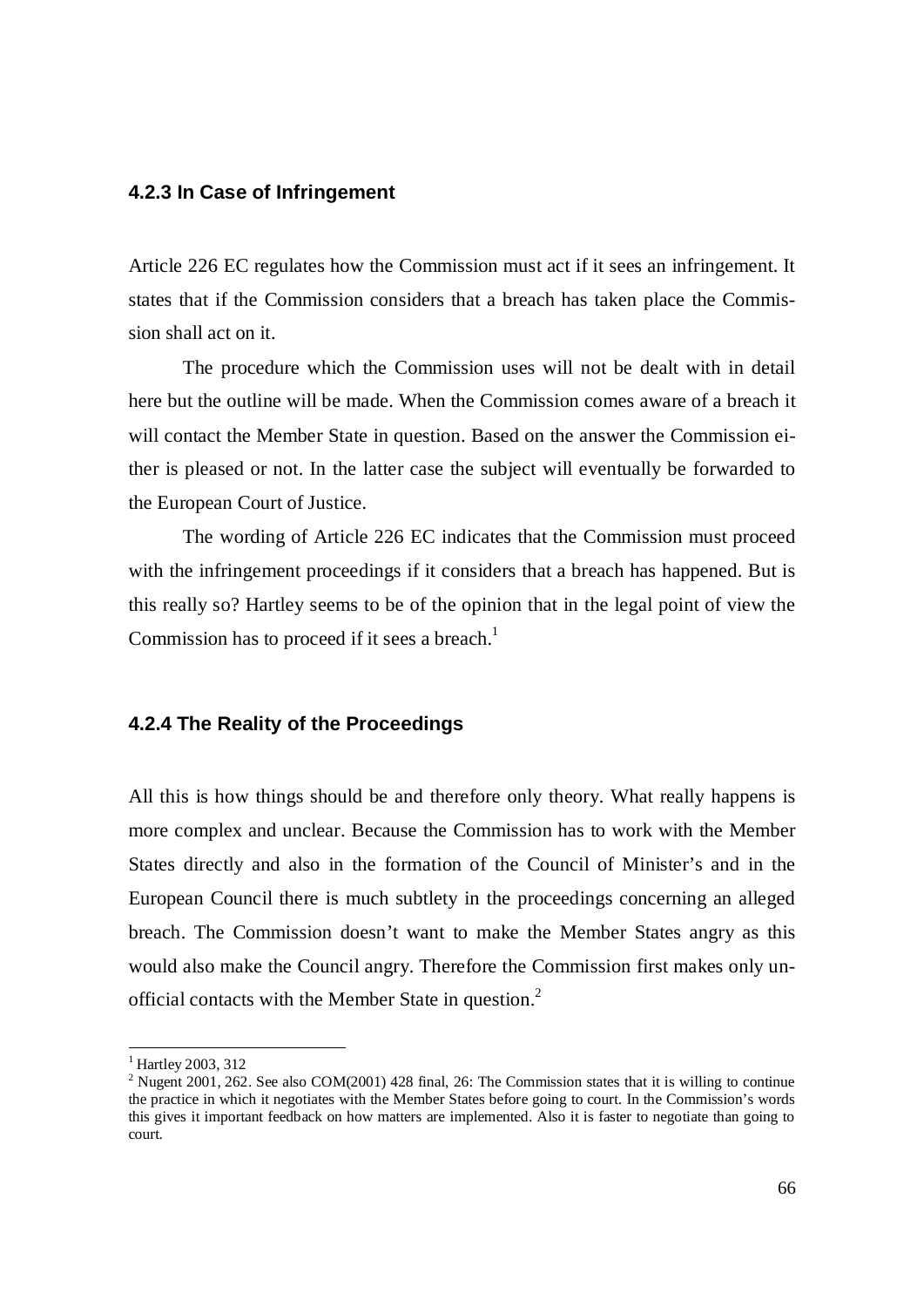The Commission has stated that it seeks to find more flexible means to implementation.<sup>1</sup> The Commission already is doing this but his would mean that the Commission would still more negotiate with the Member States and would allow them to implement the Community legislation in a way that is most effective in the given state. Therefore the local conditions must be taken into account. On the other hand more uniform results between different Member States are sought after.<sup>2</sup>

Because of the same reasons the Commission never rushes its decisions. Instead it uses time to check every detail and only as a last resort goes to court.<sup>3</sup> The aim is to clear the matter with as little noise as possible. Therefore the Commission uses soft law methods. That is why the Commission gives the Member State a chance to correct itself before going to the Court.

As Nugent states the Commission uses any means possible to get its monitoring task fulfilled. Therefore it wants to get all the information from the Member States that concerns new legislation. To keep up-to-date the Commission checks very carefully all the information it gets from the Member States.<sup>4</sup>

The ideal situation would be that every Member State would completely implement and enforce the legislation needed. The Commission's responsibility actually is to make it so. But in reality the Commission doesn't even think about doing so. There just are matters that are too sensitive for the Member States to fully implement legislation.

The Commission also knows this and because of this doesn't follow every breach to the end. Some things it just lets go. This, again, is because the Commission must seek the way in which to get the European Union function correctly, or at least as correctly as possible.

It must be remembered that the Commission can't brutally press its opinions through. The Commission must take into account the Community Interest, which

 $1$  COM(2001) 428 final, 4.

 $^{2}$  COM(2001) 428 final, 5.

<sup>&</sup>lt;sup>3</sup> Nugent 2001, 282

<sup>4</sup> Nugent 2001, 278-279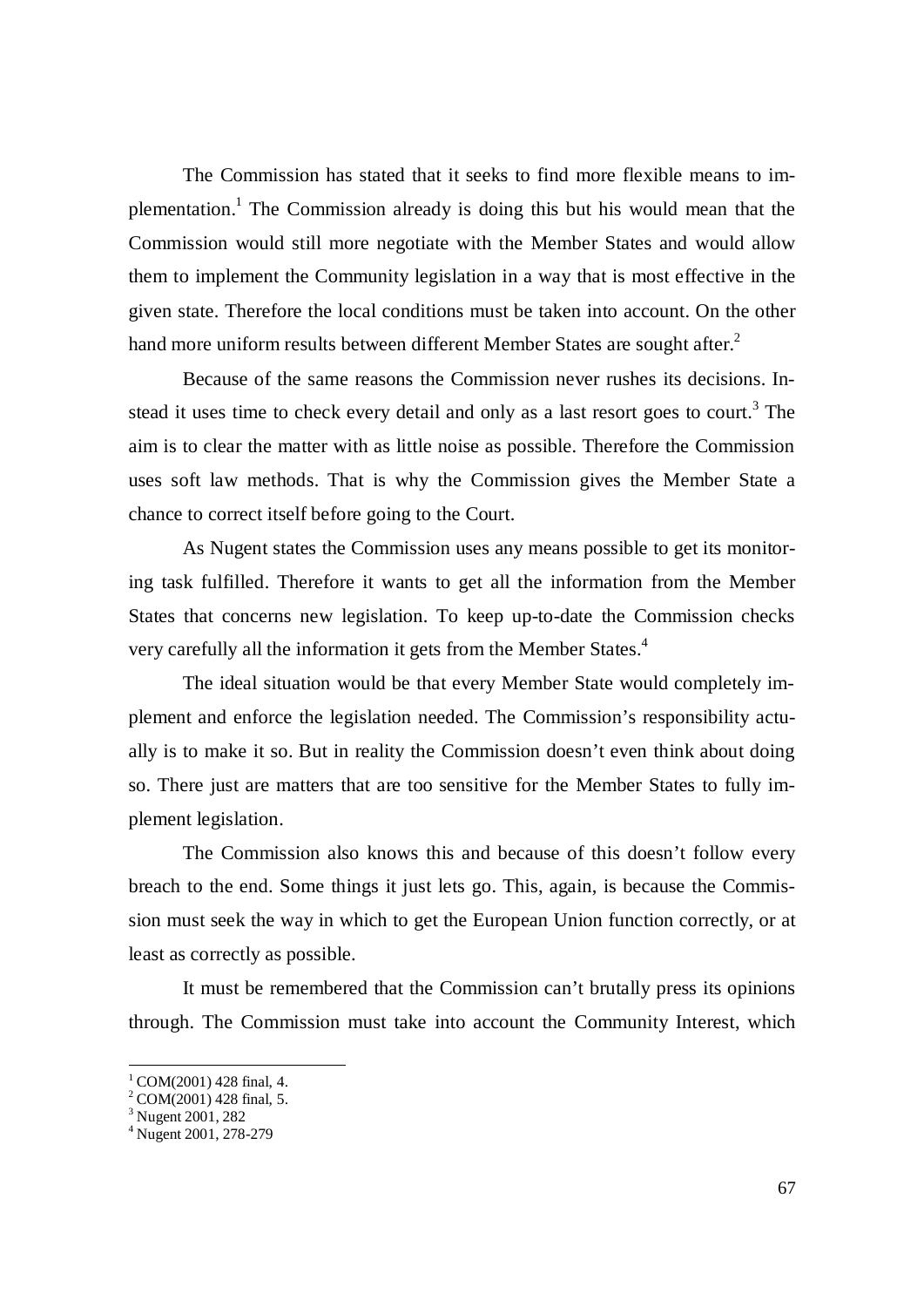means that the Commission's aim is to work smoothly with the Member States. This sets some limitations to the Commission's power. Because the Commission is not completely independent from the Member States every action that should be taken is not taken.

Hartley sees too the problems the Commission has. Even though he states that the Commission is legally bound to act, in reality it can't always do so. Hartley comes to the conclusion that the Commission has some discretion but on the other hand it also has a duty to perform.<sup>1</sup>

In addition to some areas being too sensitive for the Commission to start proceedings against a Member State, there are some cases which the Commission won't follow through because of practical reasons. The Commission won't for example use the infringement procedure against a Member State if the Highest Court of the State has ruled against the obligations laid down by the Community legislation. It would be very awkward for the Member State to be prosecuted in such a situation because often the highest court is completely independent and protected by the constitution of the given Member State. Therefore the Commission does not want the Member State to change the decision made by the highest court but instead the Member State may be liable to pay damages. $<sup>2</sup>$ </sup>

The Commission's aim is to get the actual administrative or legal rule that has created this breach in line with the Community obligations. In other words the Commission tries to find and react on the cause not on the effect.<sup>3</sup>

 $1$  Hartley 2003, 313.

 $2$  Timmermans 2004, 157. But of course in some cases the Commission does act even if the Member State will get upset. Often the case is such that the highest court of a Member State asks the European Court of Justice how some Community legislation should be interpreted and doesn't act before it gets the matter cleared. On the other hand some highest courts just make decisions completely without paying attention to the Community legislation. In the latter cases the Commission simply has to act.

<sup>&</sup>lt;sup>3</sup> Timmermans 2004, 158.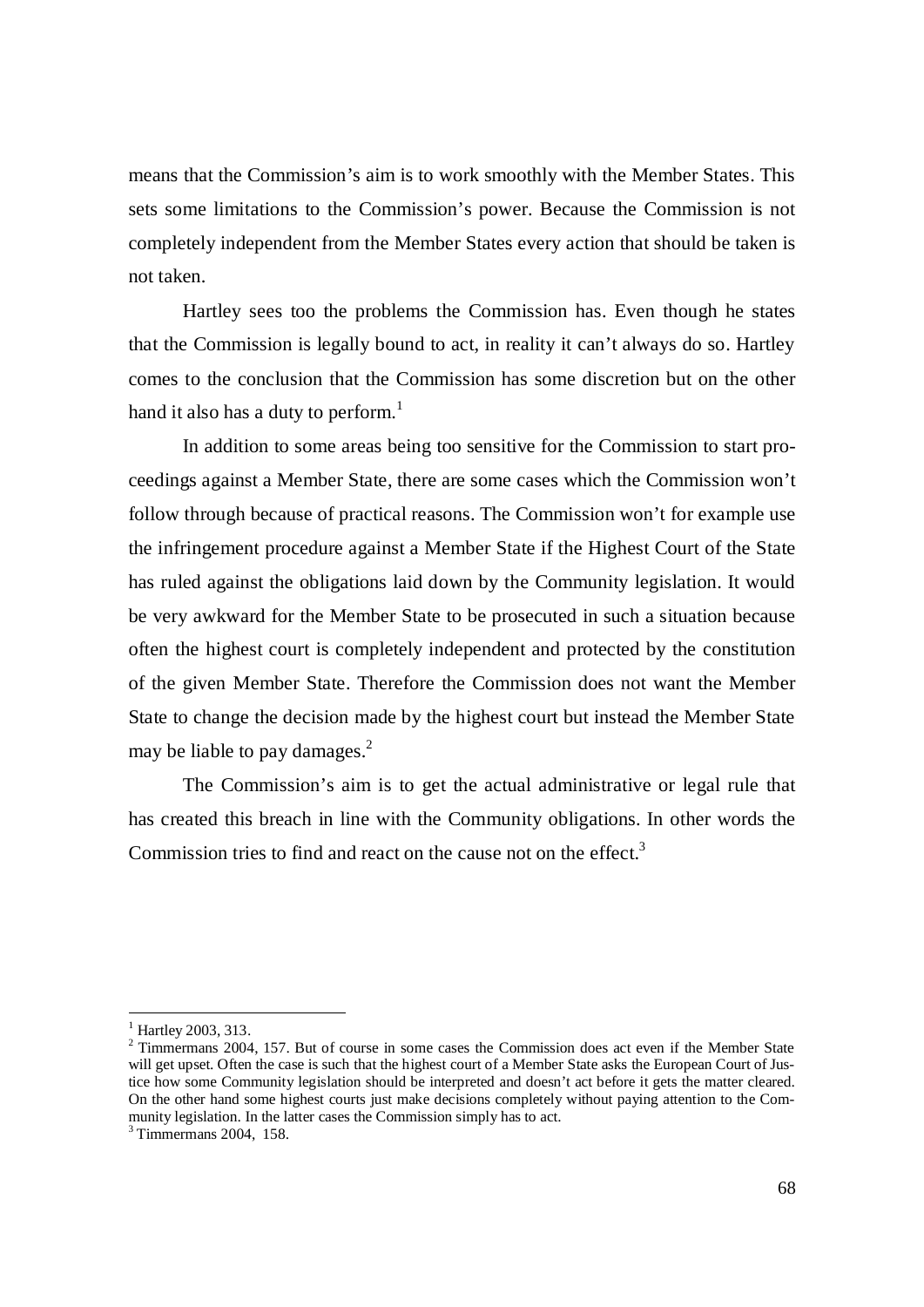### **4.2.5 Regulatory Agencies**

The Commission has realized the problems it has with keeping in touch with the real implementing status.

One way in which the Commission seeks to improve its watch-dog status is by creating new regulatory agencies.<sup>1</sup> The agencies would work only in clearly defined areas. They would have some independence but work in the framework made by the legislator. Because they would work in clearly specified areas they could gain expertise in their field. This would then allow the Commission to concentrate on its core tasks.<sup>2</sup> In this way the agencies would also take off some of the Commission's workload. This in turn will make the Commission's understaffing little less problematic.

The agencies can make individual decisions but they cannot adopt general regulatory measures<sup>3</sup>. They must be supervised and controlled effectively and they may not make any political decisions or act if the case before it is too delicate. The agencies should be fully accountable to the institutions and to the public. In other words their decision making should be as transparent as possible<sup>4</sup>. This all leads to the conclusion that the agencies are not there to make the balance between institutions any different.<sup>5</sup>

This means that the agencies are very useful for the Commission as the Commission's workload lessens but on the other hand the other institutions can't use the agencies in such a way as to undermine the Commission's status. The agencies do not take power actually away from the Commission, as the Commission gets to make the initiative concerning the creation of a new agency. Moreover the Commis-

 $1 \text{ COM}(2001)$  428 final, 5. See also COM(2001) 428 final, 24: "The Treaties allow some responsibilities to be granted directly to agencies".

 $\bar{2}$ COM(2001) 428 final, 24.

 $3$  See COM(2002) 718 final, 7, where it is stated that the powers of the agencies differ widely. Some of them only assist the Commission by making studies for the Commission to use in its preparatory work. On the other hand the agencies may also make specific decisions and make inspections and checks concerning the Commission's legal guardian role.

<sup>4</sup> COM(2002) 718 final, 5.

<sup>5</sup> COM(2001) 428 final, 24.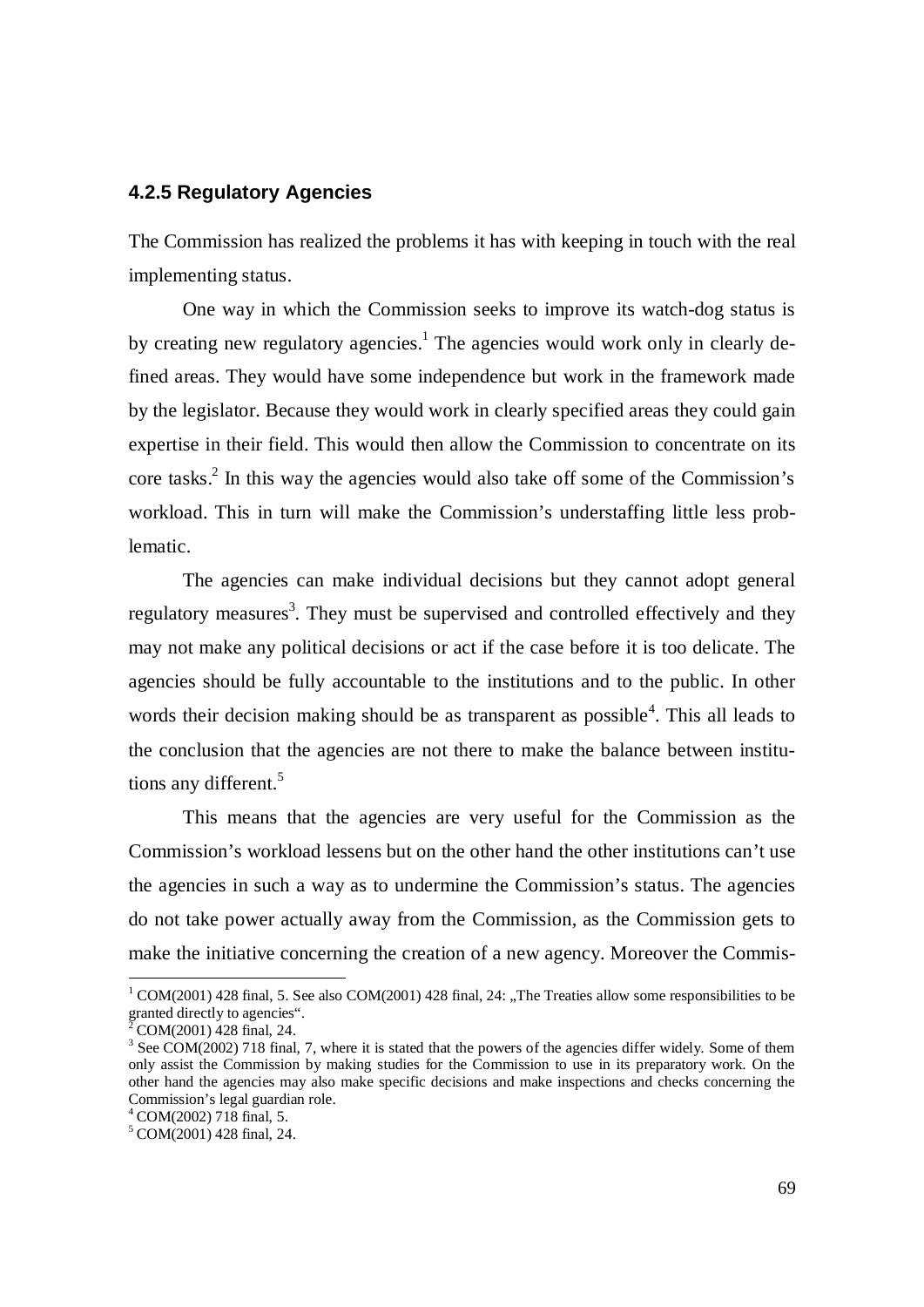sion also has the right and responsibility to make an intervention if the agency seriously malfunctions<sup>1</sup>.

But then again it must be made sure that the agencies "have genuine autonomy in their internal organisation and functioning". It is important that they are as independent as possible because they should make decisions only according to the facts. This means that the decisions of the agencies should not be coloured by politics.<sup>2</sup>

On the other hand the procedure in which the agencies are created does not only include the Commission. The Commission does make the proposal for a new agency but the Parliament and the Council make the final decision.<sup>3</sup> It would therefore seem that the decision to create an agency is much like the legislative procedure. In other words the Parliament and the Council have some power over the agencies and the Commission.

Although the Commission has the right to propose the creation of a new agency there are some restrictions. First of all the agencies cannot operate in fields for which the Treaties have given a direct power of decisions on the Commission<sup>4</sup>. Also the Commission must see to it that at the European level the integrity of the executive function remains. Especially the Commission's "capacity to assume responsibility to the satisfactory general exercise of that function" must be protected. $5$ 

Always when talking about the Commission's decision making the legal basis must be kept in mind. This is so also with the agencies. The regulatory agency is a way to implement of a Community policy. Therefore its creation must be based on the same legal basis as is the policy itself. $<sup>6</sup>$ </sup>

 $^{1}$  COM(2002) 718 final, 6.

 $^{2}$  COM(2002) 718 final, 5.

 $3$  COM(2001) 428 final, 24. See also COM(2001) 428 final, 24 where it is states that the Commission will define the criteria according to which new agencies are to be created. It seems that the Commission is willing to make its decision making more open and understandable.

<sup>4</sup> COM(2001) 428 final, 24.

<sup>5</sup> COM(2002) 718 final, 5-6.

<sup>6</sup> COM(2002) 718 final, 7.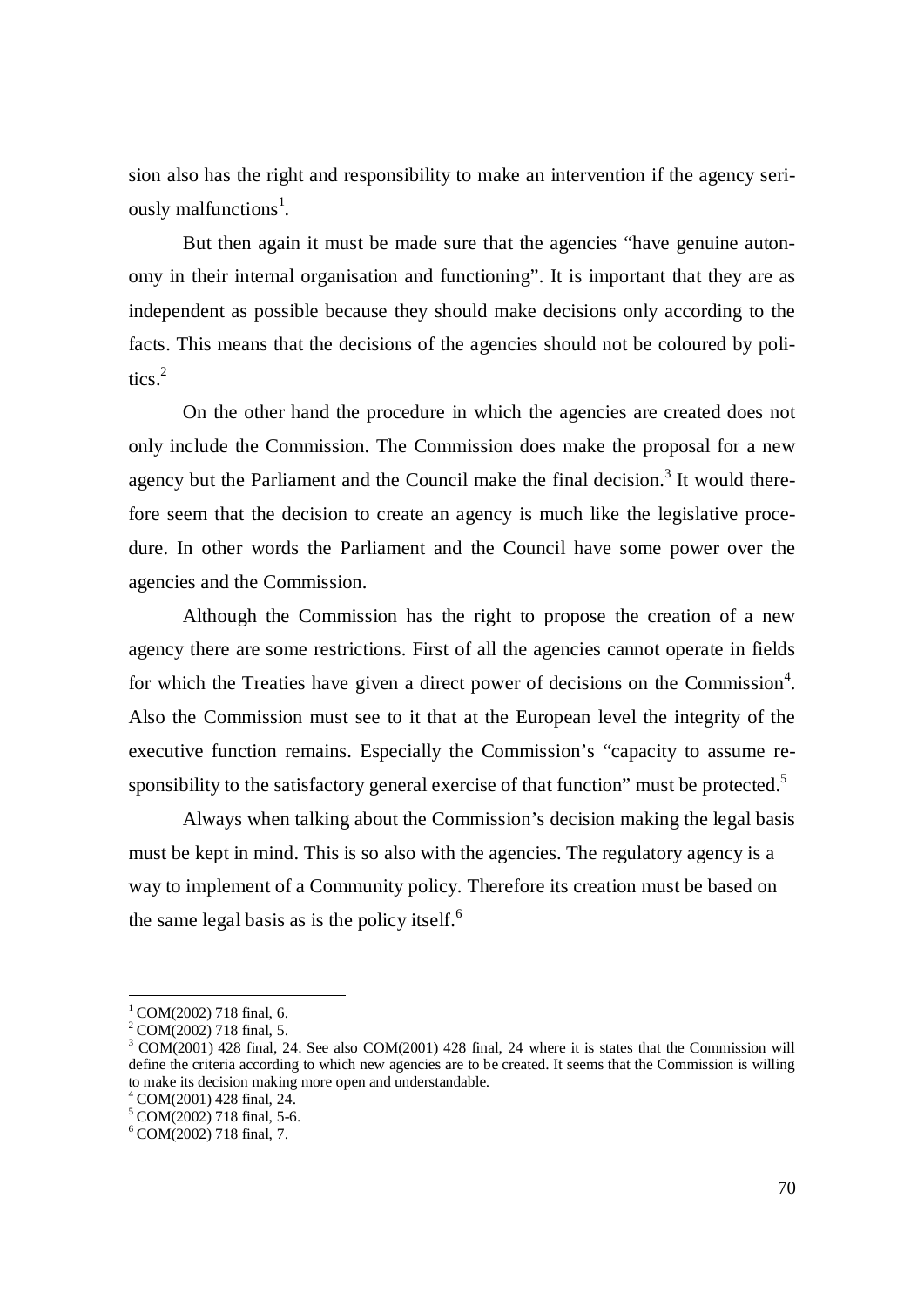### **4.2.6 The Problem of Unclear Legislation**

The local administration must follow the new legislation. Here lies one problem the Member States have. Sometimes the legislation coming from the Communities is unclear on the matter as to what should exactly be achieved by implementing some directive. This problem is made more difficult because there is no way of getting a swift answer from the Commission.<sup>1</sup> This can cause much new work for the Commission as it has to contact the Member States that have implemented the Community legislation incorrectly.

As Sue Arrowsmith states it is not the Member States job to try to find out what a directive really seeks to achieve but instead it is the European Court of Justice's<sup>2</sup>. In the eyes of the Member States the Commission would have a better reason for prosecuting them for a breach if the Community legislation would have been clearer. This can also result in the Member States frustration concerning the Commission which in turn can make the Commission's co-operation with the Member States a little more difficult. The Commission won't be as respected as before.

One way in which the Commission has tried to solve this problem is by publishing guides on how to implement some directives. The problem with these has been that they are not very detailed and mostly not up to date.<sup>3</sup>

## **4.2.7 Conclusions**

From the Commission's point of view this is clearly a matter which restricts the Commission. On the other hand because the Commission is obliged to further the Community Interest it clearly must work as it does. And because the Community

<sup>&</sup>lt;sup>1</sup> Bekkers, de Moor-van Vught and Voermans 1998, 467. It must be noted though that the Commission seeks to make access to it better at the moment.

 $2$  Arrowsmith 1998, 497.

<sup>&</sup>lt;sup>3</sup> One might ask whether this is the right solution at all? The main problem is the bad presentation of the Community legislation. There should be no problem to which such guides are the answer.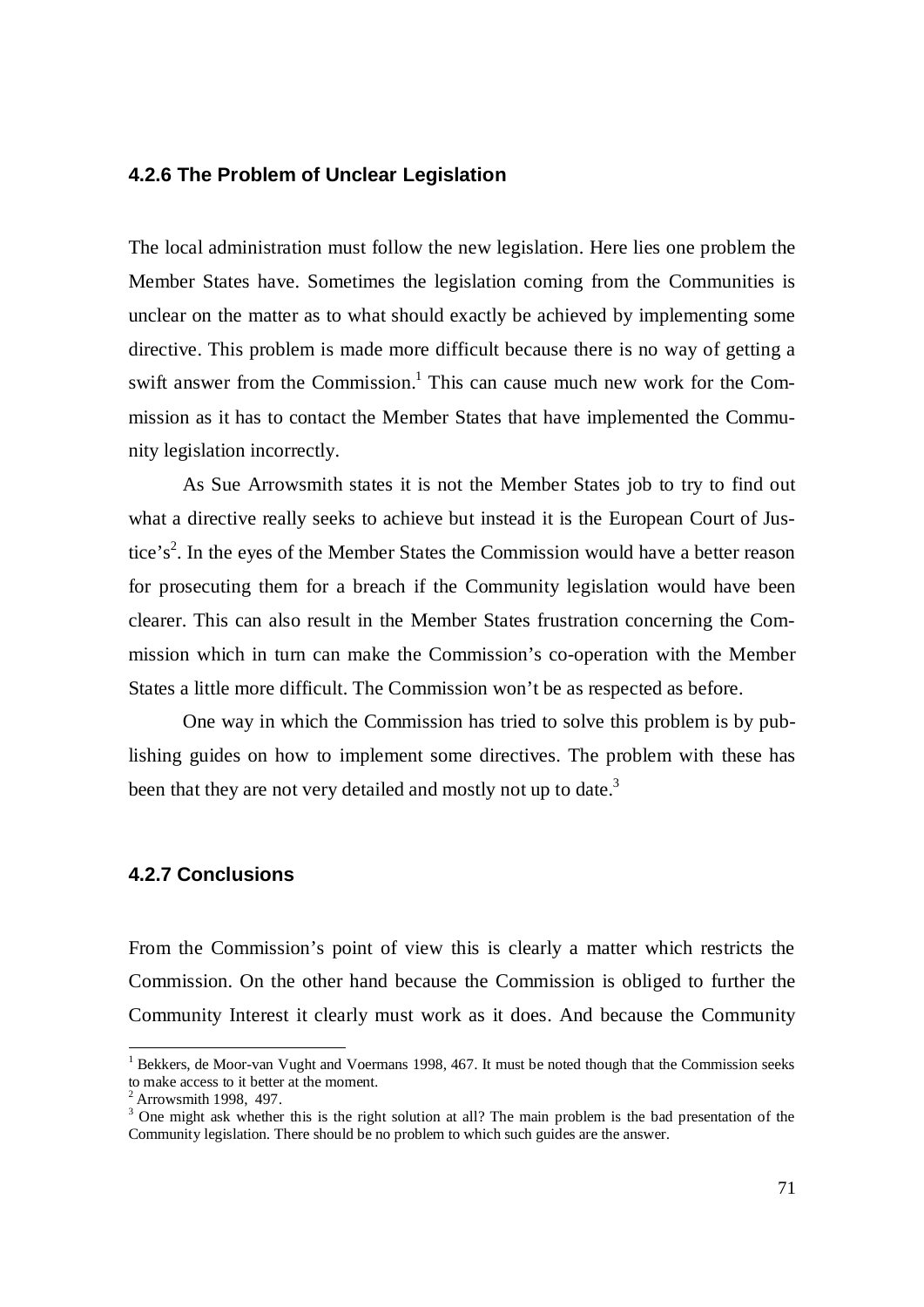Interest exists is it even desirable that the Commission could have more power in this field? If the Commission would follow every case to the end the Union would not work.

The fundamental problem here is that the Commission does exist because of the Union and it has to work for the best of it. Therefore it can't be as effective as it actually could be. The Commission must always walk the thin line between the Community Interest and its other obligations.

Again the Member States limit the Commission's powers by not funding it adequately. In this case on the other hand this is actually more understandable because the Commission would need unlimited resources to be able to cope with its watch-dog status alone.<sup>1</sup> Nevertheless it still is a restriction. Now the Commission has to use national reports and make individual control visits to keep up with the situation.

The multitude of implementers also makes it difficult to reach uniform sanctions. To get rid of this problem the Commission has the right to prescribe the sanctions the Member States should use in case the Community legislation is breached.<sup>2</sup>

In addition the Commission uses networks to make the implementation more coherent. These network are formed around an individual Commission official and the corresponding national official. The networks change information for example on how to implement in different cases.<sup>3</sup>

But delegating the implementation responsibility to the Member States is not necessarily only a bad thing. In some cases the Member States know better than the Commission what will function. Therefore the Commission doesn't require uniform conformity to the law in all cases.<sup>4</sup>

And it must be remembered that every single Member State is not trying to sneak out of responsibility. Many actually are very obedient and try to fulfil their

 $1$  Nugent 2001, 263.

 $<sup>2</sup>$  Mortelmans 1999, 58.</sup>

<sup>&</sup>lt;sup>3</sup> Kassim 2003, 160.

<sup>4</sup> Nugent 2001, 263.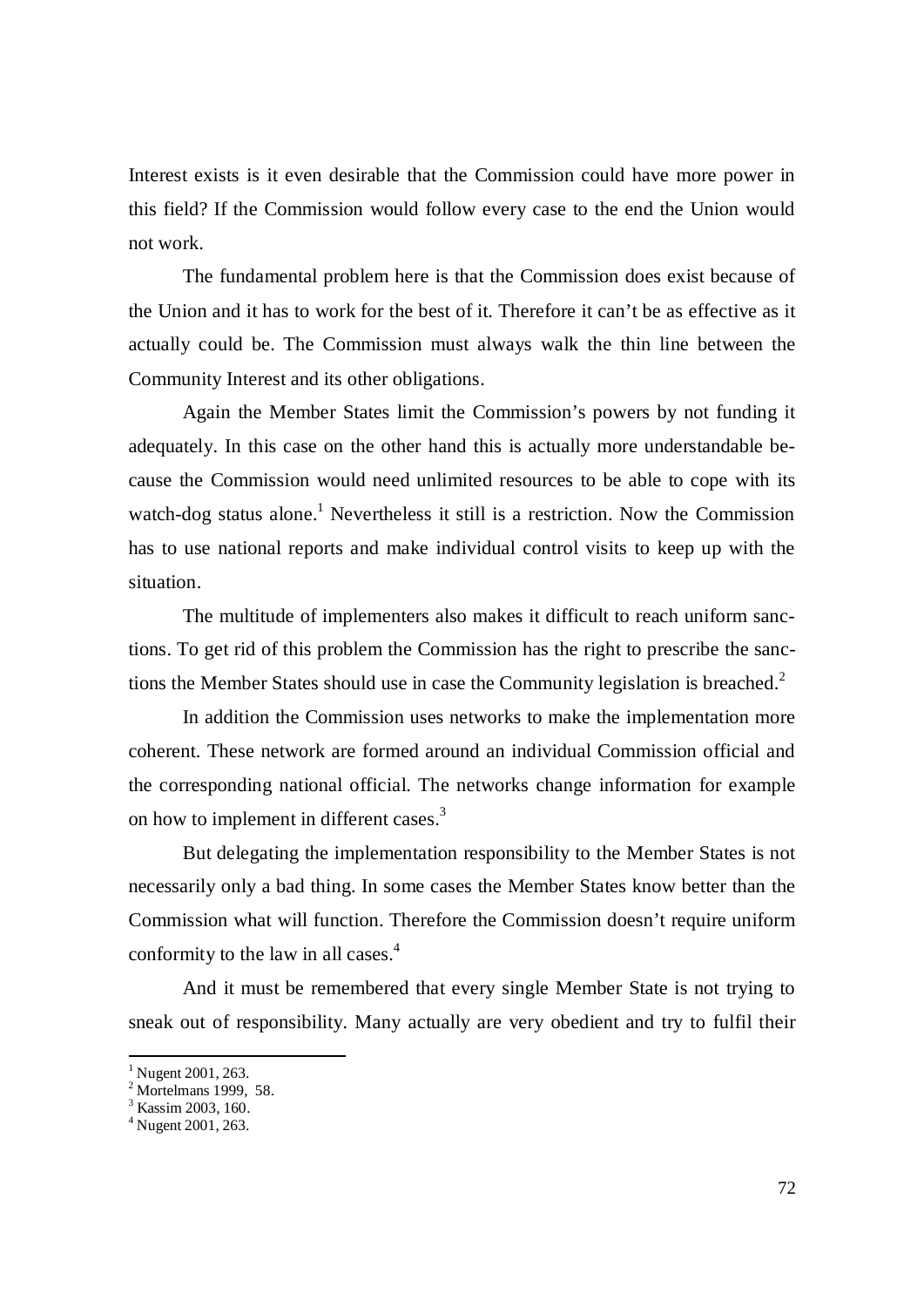obligations. This is shown by Roel de Langes example, in which there rose a panic in the Netherlands as there was some reason to suspect that all new legislation was not reported to the Commission.<sup>1</sup>

# *4.3 Legal Guardian*

The Commission also acts as a legal guardian. In this position the Commission watches over the Member States and sees to it that the legislation of the Communities is respected. If it finds a suspected infringement it may contact the given Member State and it may also impose financial penalties.

The Commission may get to know infringements made by Member States by a few different ways. Of course the information gathered by the Commission is important and the on-spot checks made by its officials also. When dealing with first line implementation the Commission has to work together with the national officials when making inspections and on the spot checks.

In addition to this the Commission gets information from individuals in the Member States.

The chefs of the Commissioner's cabinets get together four or five times each year to discuss matters of possible infringement. If they find that an infringement is possibly happened the matter goes to the College. Here again the influence of the cabinets may be seen.<sup>2</sup> And the problem stays the same: the staff of the cabinets is in part chosen by the national governments.

But as well as watching over the Member States the Commission also has the obligation to watch over the European Parliament and the Council of Ministers.<sup>3</sup>

<sup>&</sup>lt;sup>1</sup> de Lange 1999, 35.

<sup>&</sup>lt;sup>2</sup> Stevens and Stevens 2001, 235.

<sup>&</sup>lt;sup>3</sup> On the other hand the Parliament and the Council also keep a watching eye on the Commission. They use the same Articles as does the Commission.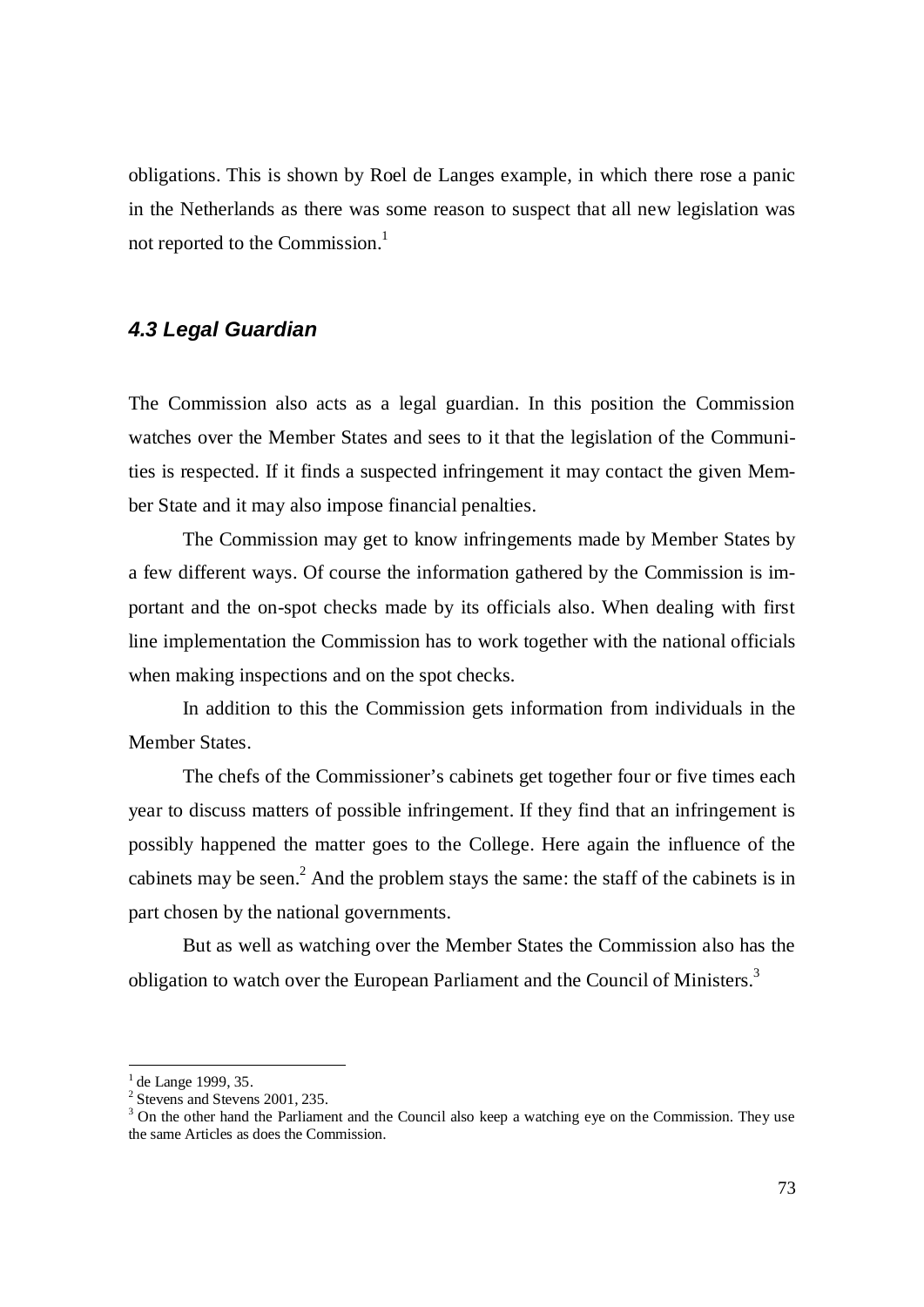The Commission may start proceedings against some other institution in the case of failure to act. This has been regulated in Article 232 EC, which states that if an institution has had the obligation to act but has not, then the other institutions or a Member State may bring the case before the Court. Naturally the Commission is included in the term "institutions".

In Article 230 EC the Commission is given the right to seek to annul an action made by the other institutions. The Court has stated that an act that can be annulled is an act binding in law<sup>1</sup>. Therefore the Commission can look further than just the name of the act it wants to challenge. If the nature of the act is "binding in law", then the Commission has good changes that the Court will also see it this way.

An act which the Commission may challenge in this way was for example the ERTA-case, in which the Commission challenged an act of the Council. The Commission stated that the Council had overstepped its Treaty-set boundaries when it made the decisions concerning the European Railroad because the decision would have belonged to the Commission's responsibilities. The Court did not accept the Commission's views but it stated that the Commission had the right to take the case before the Court.<sup>2</sup> This kind of proceedings where the Commission challenges an act of the Council are not very rare.<sup>3</sup>

As the cases needing the qualified majority vote in the Council are better for the Commission than cases that need unanimity, the Commission has frequently used the right to seek annulment of acts of the Council if the Council has used procedures needing unanimity instead of qualified majority.<sup>4</sup>

The Commission's powers before the case moves before the Court are quite good. The Commission has much discretion when deciding how to act. It may even not act at all. But again the Commission has to take very carefully into account the opinions of the Member States. It can't afford to alienate them. The power of the

<sup>&</sup>lt;sup>1</sup> Brown & Kennedy 2000, 137.

<sup>2</sup> Brown & Kennedy 2000, 138. Case 22/70.

<sup>3</sup> Brown & Kennedy 2000, 142.

<sup>4</sup> Brown & Kennedy 2000, 143.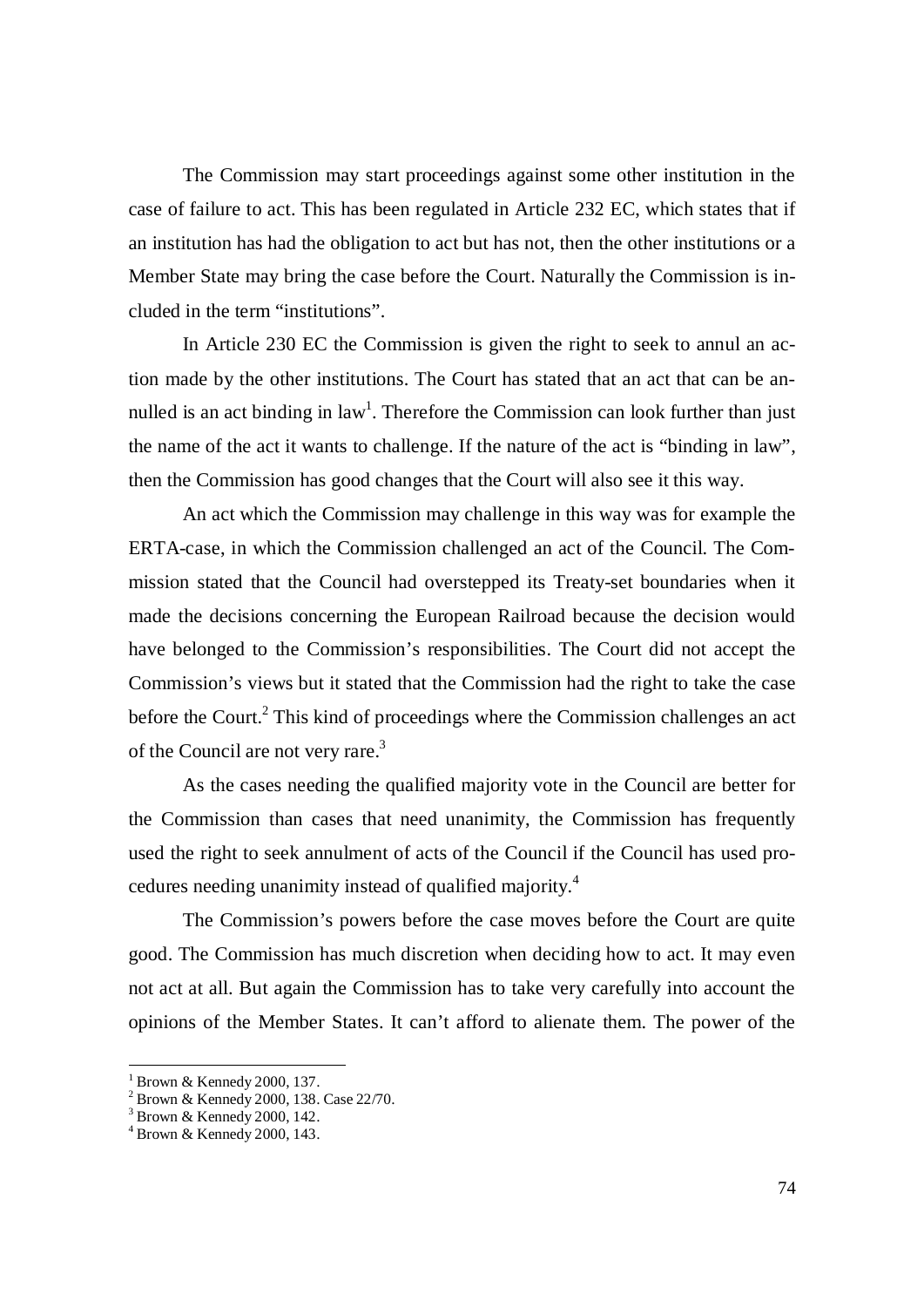Member States can be seen in the fact that the Commission won't press charges if the matter is too sensitive. On the other hand if the Commission sees it fit to go before the Court it will fight vigorously for its cause.

# *4.4 The Ways in which the Commission Deals with the European Court of Justice*

The Commission works together with the European Court of Justice. If the Commission is not satisfied with the outcome of the negotiations concerning the implementation of some Community legislation with some Member State, it shall refer the case to the Court. This doesn't mean that the Commission automatically wins the cases before the Court.

### **4.4.1 The Procedure as an Effective Means**

For the Commission to be able to refer a case to the Court the Commission must have given a reasoned opinion for the Member State concerning the claimed infringement. In the opinion the Commission must give a detailed report on why it claims that the Member State is breaching the Community legislation.<sup>1</sup> Also if the Commission has not mentioned something in the reasoned opinion, it may not refer to the missing thing in the Court proceedings.

The number of the cases in which the Commission uses the infringement procedure has steadily increased. $2$  This shows on the other hand that the Commission seeks to fulfil its obligations vigorously. But on the other hand it may be that the

<sup>&</sup>lt;sup>1</sup> Hartley 2003, 313.

 $2 \text{ In } 2003$  the Commission initiated 2709 infringement proceedings whereas the number in 2004 was 2993. On the other hand it seems that the Commission has very effective actors working for it as of the proceedings it initiated only 285 were initiated on base of the Commission's own investigations. See COM(2005) 570, 3-4.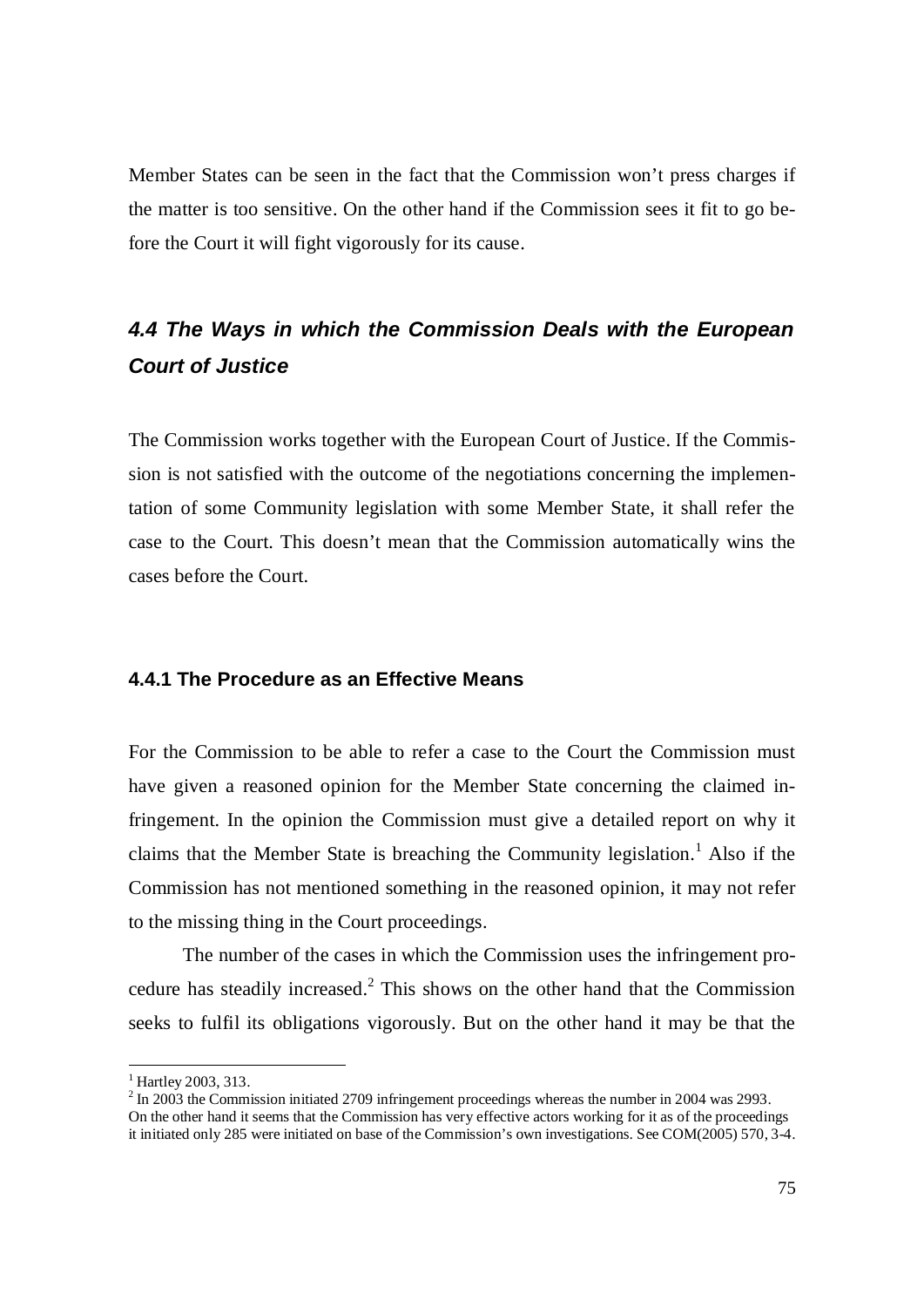Commission overuses this power. Brown and Kennedy state that the infringement procedure may lose its effectiveness if overused. This would also undermine the decisions and authority of the Court.<sup>1</sup> After all the proceedings before the Court are the biggest guns the Commission has. $<sup>2</sup>$ </sup>

This increased use by the Commission of the infringement procedure indicates that the Commission sees this as an efficient way of securing correct implementation. This seems to be true, as although the Commission doesn't automatically win every case it still wins most of the times. If the Commission has formed the reasoned opinion correctly and with enough detail and has also followed other rules correctly, it is the Member State in most cases that gets proven guilty before the Court.

### **4.4.2 In Case the Offender is Found Guilty**

If a Member State is proven guilty in the Court's eyes, it will be convicted to change the offending legislation or procedure. The Member State is obliged to heed to the judgement or it again breaches the Community law. In theory it would be possible to initiate new proceedings against it on these grounds but in reality the Commission only seldom uses this possibility. One reason for this is that the Member States obey the judgements amazingly well. $3$ 

The relative good obedience of the Member States is noteworthy because before the introduction of the financial sanctions neither the Court nor the Commission had any real powers to force the Member States to obey. This meant that there was a possibility for the judgements not to be taken seriously. But, as stated, this didn't happen.

<sup>&</sup>lt;sup>1</sup> Brown & Kennedy 2000, 115-116.

<sup>&</sup>lt;sup>2</sup> Then again this doesn't seem to be the case as the Commission uses mostly negotiation before all, and is very careful when going to Court.<br> $3 \text{ Prown } \ell$ : Kannady 2000, 119

Brown & Kennedy 2000, 118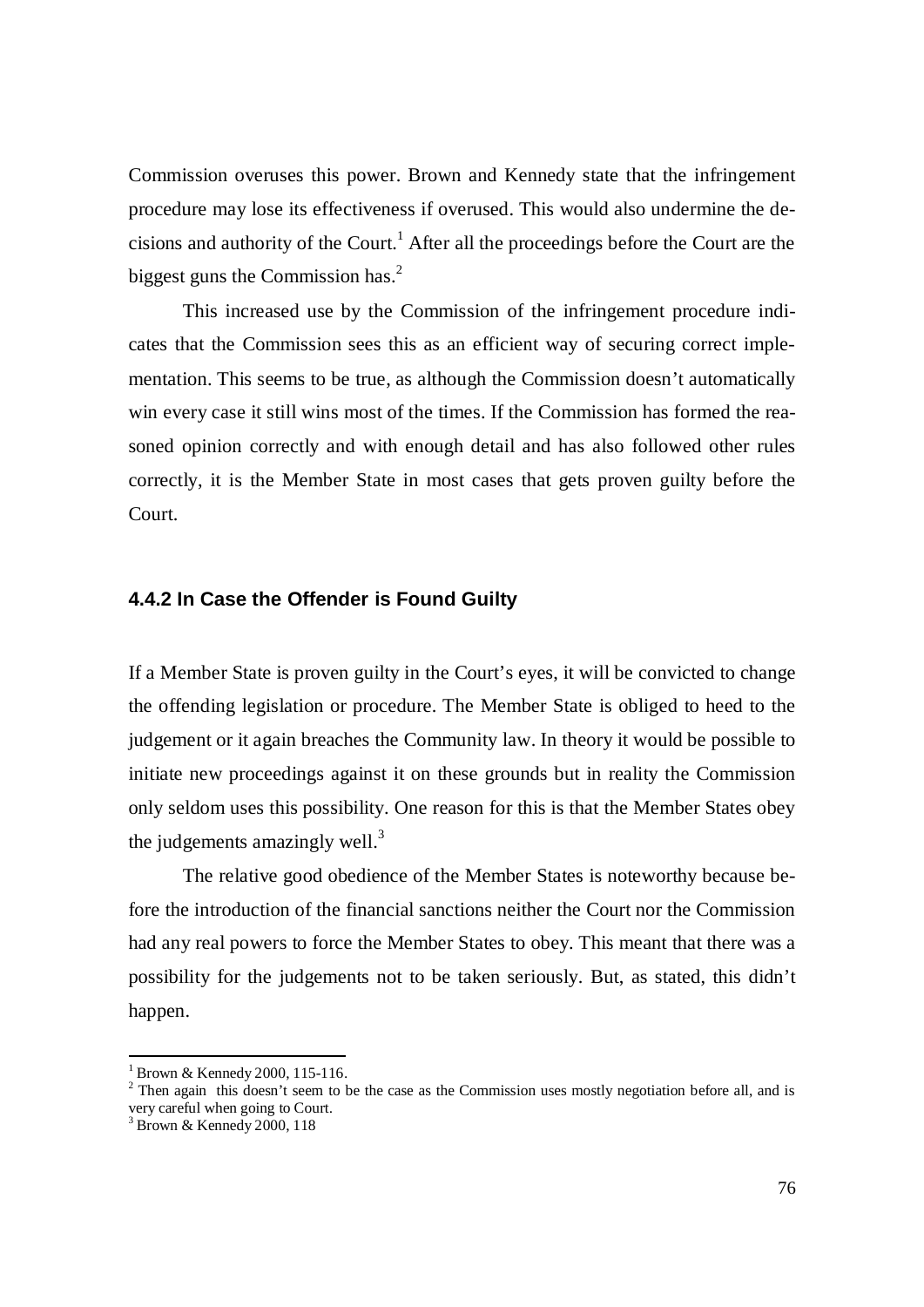Be it as it may, the Commission got the power to enforce even more efficiently by setting a penalty payment if the judgement was not heeded. The Commission can ask the Court to set a penalty in case the Member State doesn't fulfil the meaning of the judgement.

Brown and Kennedy state that this power will not have any practical meaning because the judgements are so fully complied with.<sup>1</sup> But it seems that the additional need to comply with the judgement was welcome news especially now as the Communities are expanding. After all, the Commission vigorously seeks to put the offenders before justice.

As an example here may be noted the case Commission of the European Communities v French Republic<sup>2</sup>. In this case France had not obeyed a judgement made some 18 years before. The Commission first contacted France and warned it to heed to the judgement and threatened with financial penalties. France did not obey and the European Court of Justice judged that France was liable to pay 20 million Euros.

The Court decided that it was enough for the Commission to indicate in two reasoned opinions that there was a threat of financial penalties. This meant that the Court could impose these penalties on France.<sup>3</sup>

This decision of the Court means that the Commission can proceed in matters that are decided many years ago but haven't been followed through. On the other hand this demonstrates the possibility of a lump sum that may be imposed on a Member State for not obeying. The decision clarifies the situation in which a lump sum is seen as the best solution. In Paragraph 81 the Court states that it seeks to use the measure that will result in the Member State quitting the breach as soon as possible. The lump sum is seen as such a measure especially if the breach has existed for a long time.

<sup>&</sup>lt;sup>1</sup> Brown & Kennedy 2000, 120.<br><sup>2</sup> Case C-304/02

<sup>&</sup>lt;sup>3</sup> C-304/02 Paragraph 95.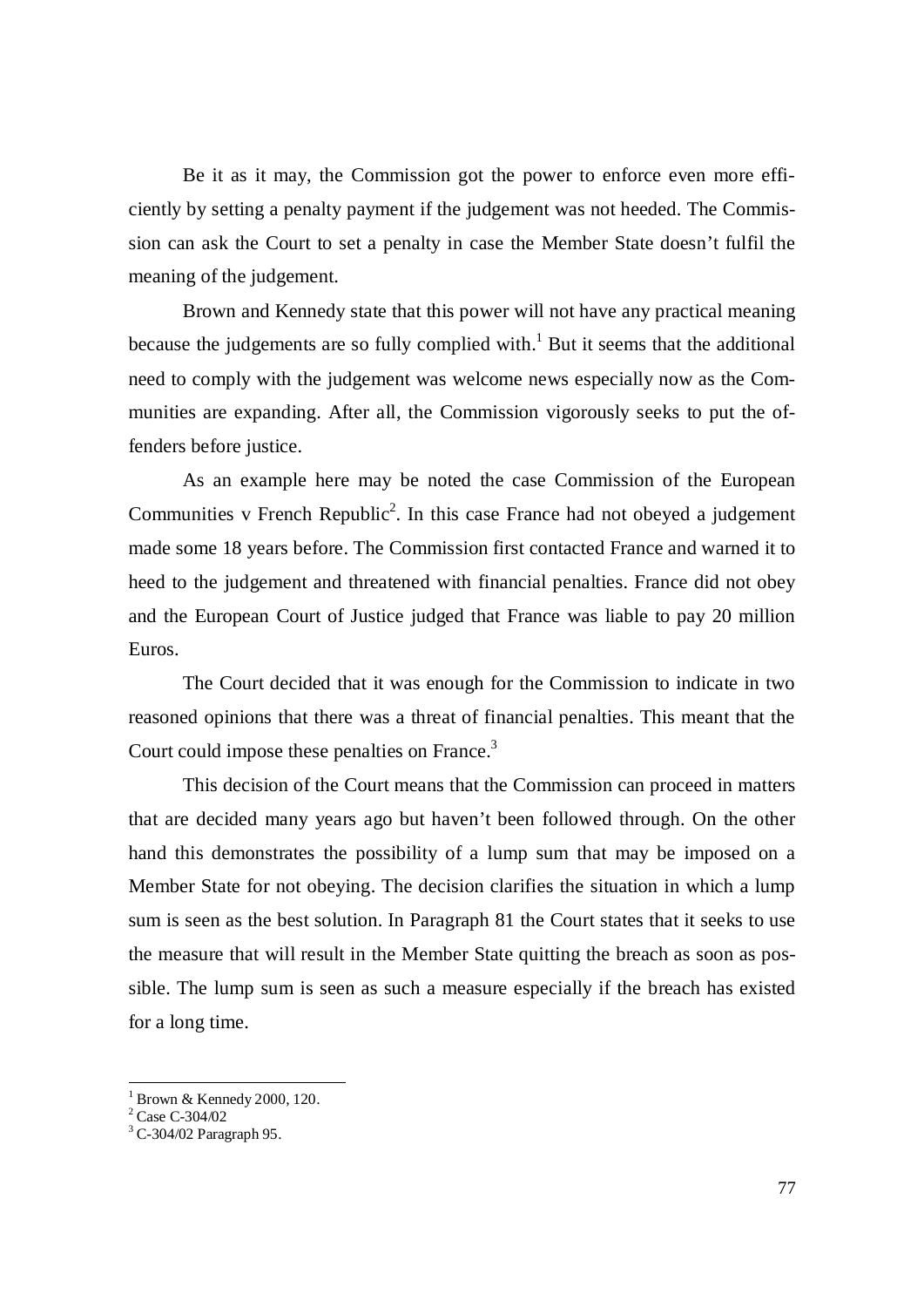### **4.4.3 Conclusions**

If the Commission just follows the rules it does have a lot of power over the Member States if it decides to "prosecute". On the other hand it must be taken into account that the Commission doesn't very lightly take cases before the Court.

The Court is one of the most powerful actors that can influence the Commission. If the Court decides a matter the Commission must obey. Therefore the Court has laid many rules for the Commission to follow in its day-to-day work. This is shown for example in the opinion of Advocate General Roemer as he stated that the Commission may drop the case if there is a possibility still to negotiate, if there was only minor infringement or if there is a major political crisis in the Member State concerned.<sup>1</sup> Although the opinions of the Advocates General are not binding, they may give some guidelines as to how the Court would see the matter.

As shown by the Advocate General Roemer example all influencing made by the Court is not necessarily bad for the Commission. Many times the Court has made decisions that have granted the Commission new powers or that have in other ways been in favour of the Commission.

It seems that in the Court procedure the Commission is in a different situation than in the legislative stage. The Commission has the right to prosecute the Member States and the Parliament and the Council too. It uses this right quite often. On the other hand it is very strictly bound by the legislation of the Communities and by the decisions of the Court.

Therefore it seems that the Commission has to follow the rules more strictly to be successful than in the legislative procedure. Before the Commission enters the Court-stage of its proceedings it has very much discretion as to what to do. But if the offender does not care to negotiate and the Commission brings the case before the

<sup>&</sup>lt;sup>1</sup> Hartley 2003, 313.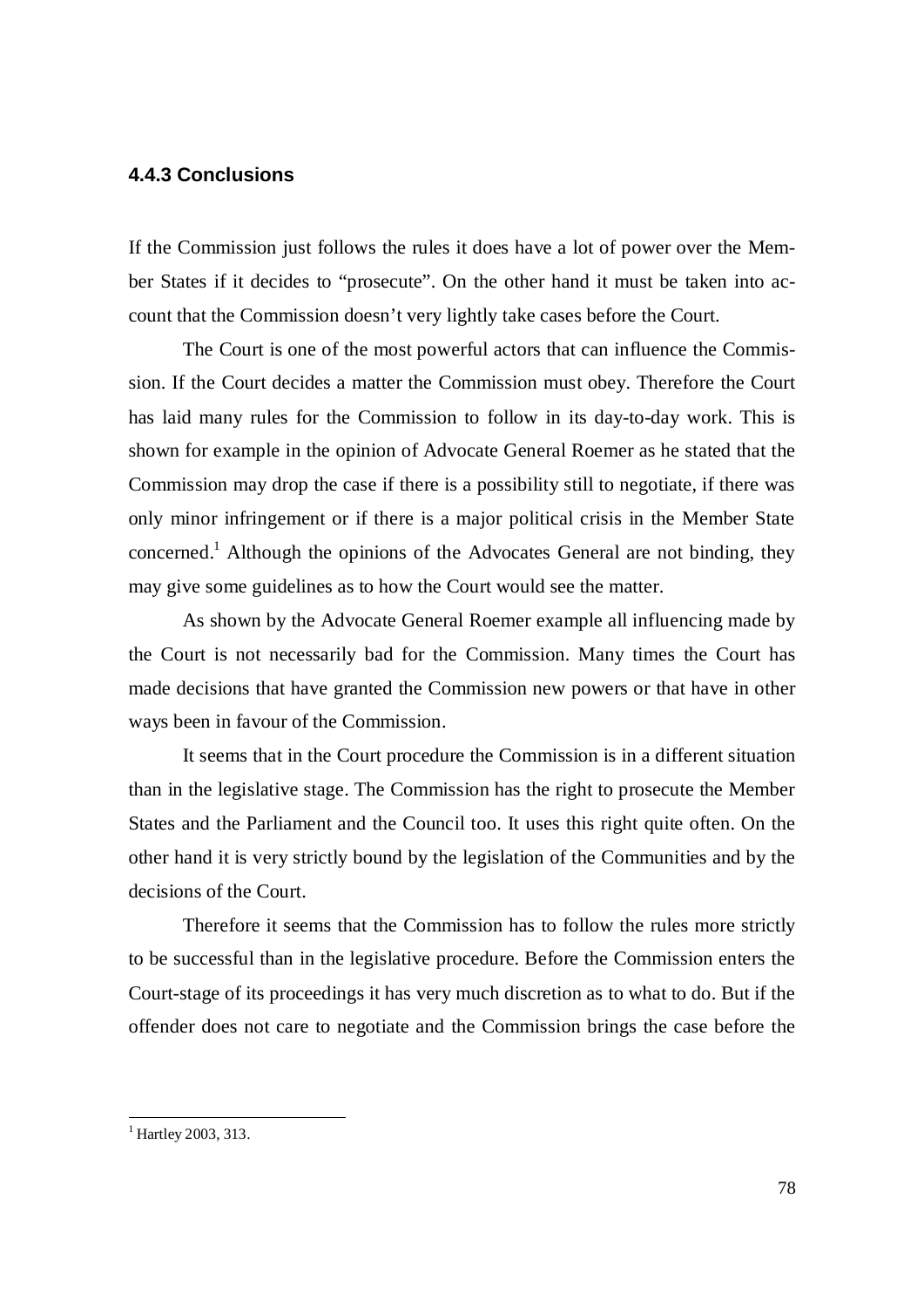Court it gets strictly bound by the rules. But if the Commission follows the rules, it will be successful in the Court.

As a result the Commission has very much power over the Member States, the Parliament and the Council. The Treaties have made the Commission a very powerful actor. This is natural as the Treaties must be followed. Because of this if somebody breaches the Treaties the Commission in most cases can't lose the case before the Court.

On the other hand if the Commission begins the infringement proceedings without enough reason, the Court will rule against it. This means that the Court has much power over the Commission. But unlike the situation in the legislative procedure<sup>1</sup> the Court does not limit the powers of the Commission. There isn't such a struggle between the Court and the Commission as there is between the Commission and the Parliament and the Council. This is naturally because the powers of the Commission and the Court are so different that they don't overlap very much.

 $<sup>1</sup>$  In which the Member States and the other institutions restrict the powers of the Commission all the time.</sup>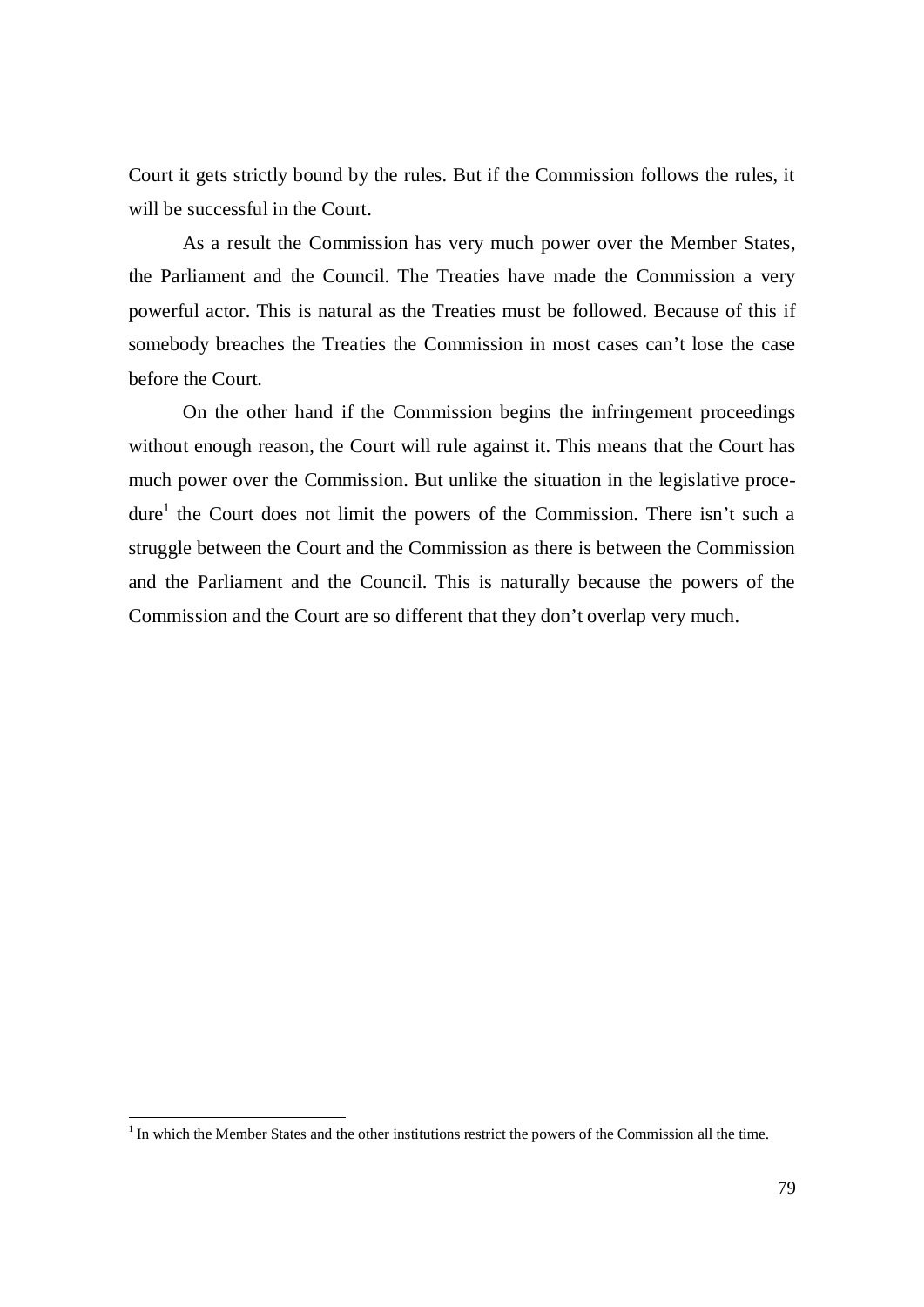# **5. Wrapping Up**

The first thing to consider regarding the question why the Commission is needed is the Community Interest. When the Treaties were created, the creators had in mind that the Communities need an institution that would be above the national interests: an institution that would have a better view of what is going on in the whole Communities and not just in individual Member States. Therefore the Commission was given the obligation and right to be independent.

The Commission also has the obligation to prepare legislation. Why is the Commission chosen to do this? The most logical answer is the independence of the Commission. The Commission is in a good position to make legislative drafts that don't further the needs of individual Member States but the whole Communities.

The making of new legislation requires expertise and staff. Expertise the Commission has and where it itself doesn't have it uses the committees. The Commission has developed a quite effective way of making new legislation. It has knowledge the other institutions do not have. It gains this knowledge not only because it asks the right actors but also because it is seen as independent and therefore the other institutions trust it<sup>1</sup>. On the other hand the Commission has the right to attend almost any meetings of the other institutions.

The Commission also is the only institution that is involved in all of the legislative phases. Therefore it has the best understanding of the case. This together with the other good things creates for the Commission a good position. The Commission has all what it needs to negotiate with every actor in the Communities. The Commission also uses this power all the time when preparing legislation.

Another reason the Commission is important is because it has an efficient system to watch over the implementation. The whole watch dog status would be im-

 $1$  This is what the Treaties want and would be the ideal situation. But as stated earlier this is not necessarily the case anymore. At least the Council seems to have lost faith in the Commission's independence.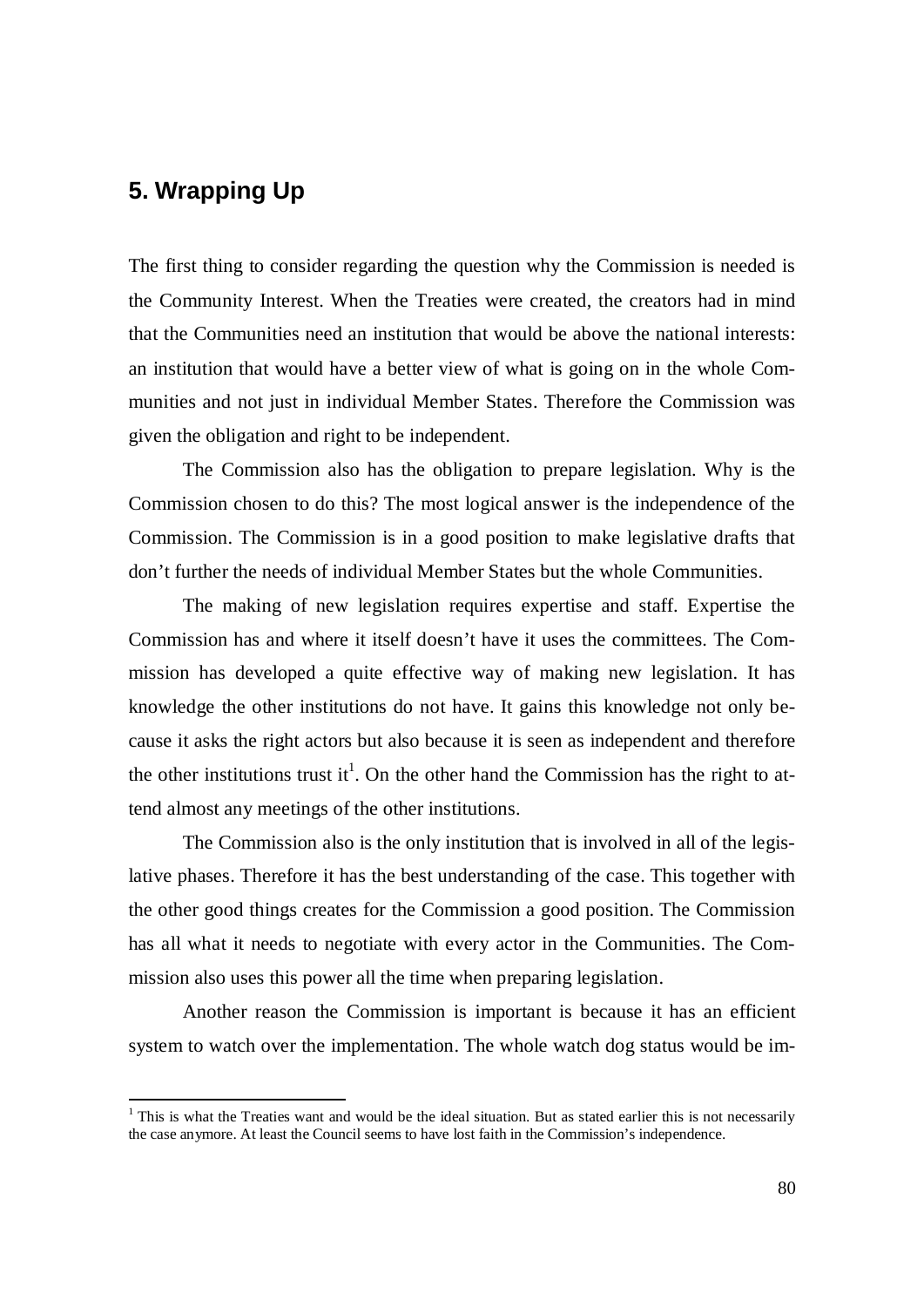possible if the Commission would not be independent. The Commission even works as some kind of prosecutor before the European Court of Justice.

Again it is very important that the Commission exists in this role because of its independence. If any other actor would deal with this area there would probably be some discomfort because the "prosecutor" would be seen as furthering the interest of some other actor than the Communities.

Here it must be remembered that the Commission is not the sole actor in the implementing area but it is mainly the Commission that watches over it.

If the Commission would not exist its tasks would be spread across the other institutions and they would therefore need new staff and the staff would need to be specially trained to sufficiently replace the Commission's staff.

This thesis' main purpose was to find out whether the Commission is independent or not. The answer is not quite clear or simple. It also depends on the subject. Many different procedures have been studied here and the situation is different in almost all of them.

It seems that in every turn the Commission's independence is protected first and foremost by the Treaties. So if one reads only the Treaties everything seems to be alright. But that is not the whole truth.

Many examples show that although the Commission is formally independent, it has to follow rules laid down by the other institutions or the Member States. The Commission formally does not have to follow the opinions of these other actors and they can't officially force the Commission to make anything. But in reality the Commission often has to make decisions that fulfil the wants of these other actors.

This is because the Commission isn't the sole deciding organ in the Communities. It has to work together with other actors to get things done. If it doesn't follow the wishes of the others the others can "retaliate" by jamming the whole legislative process or by making fundamental amendments to the drafts coming from the Commission. If the Commission makes the Member States too upset the Member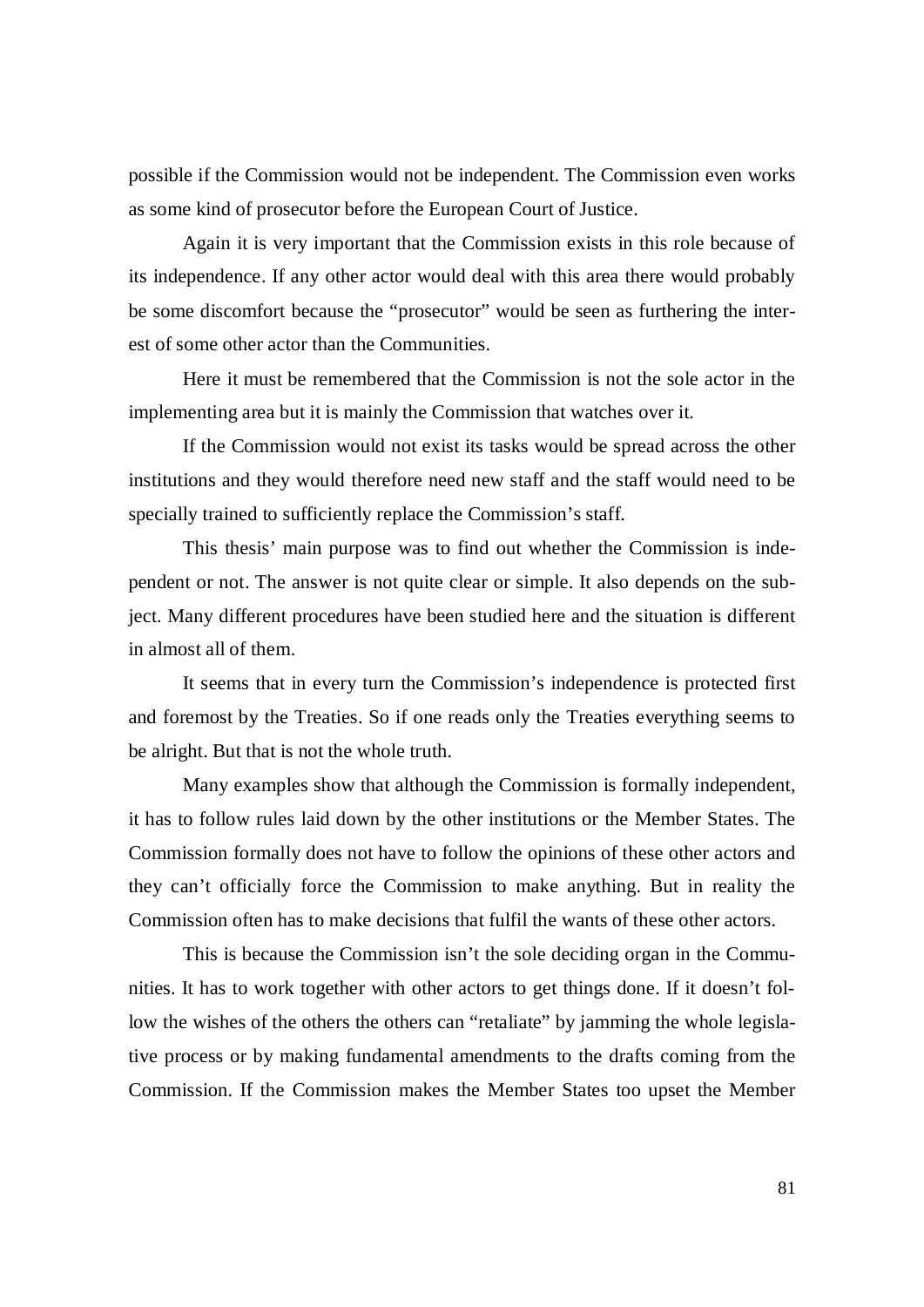States may even make changes to the Treaties. If the situation is bad enough the Commission may find that it has again lost some of its powers.

Also the Commission doesn't have free hands to make the kind of legislation it wants because the other institutions have to accept the new legislation. They can make amendments to it or just let it lie for ever. The Commission does have the right to withdraw its proposals as long as the Council hasn't made a decision on it but nonetheless the result will be the same: The Commission doesn't get its will.

Of course the Commission doesn't have to fight for every legislative act it proposes. In fact many are accepted without any problems. But that is not the point here. There are different reasons for the Commission getting its proposals through but these do not include the strength of the Commission. The Commission does have some fruitful co-operation with the other institutions but it isn't independent.

There is a trend to make better legislation and governance. The Commission has to do this because the Member States and the nationals of the Member States are not happy with the situation as it is. There is too much legislation and it is too detailed and cumbersome. In addition the legislative procedure is claimed to be nondemocratic and non-transparent.

The Commission has made much to improve the situation in the eyes of the Member States and nationals. This all does help the Commission to get more legitimate and better means to persuade the other institutions to accept its proposals without amendments. But then again the Commission loses power every time it decides not to regulate some area. It is true that better transparency and legitimacy in some ways gives more value to the Commission's proposals but the Commission still isn't independent.

This is clear in every phase of the legislative process. The Commission's independence is at stake because of the way it is nominated. In this way the Parliament and the Member States have great influence over the Commission. This is the case also before the drafting begins and moreover after the drafting has begun. At this stage all the different actors and interests working in the Communities influence the